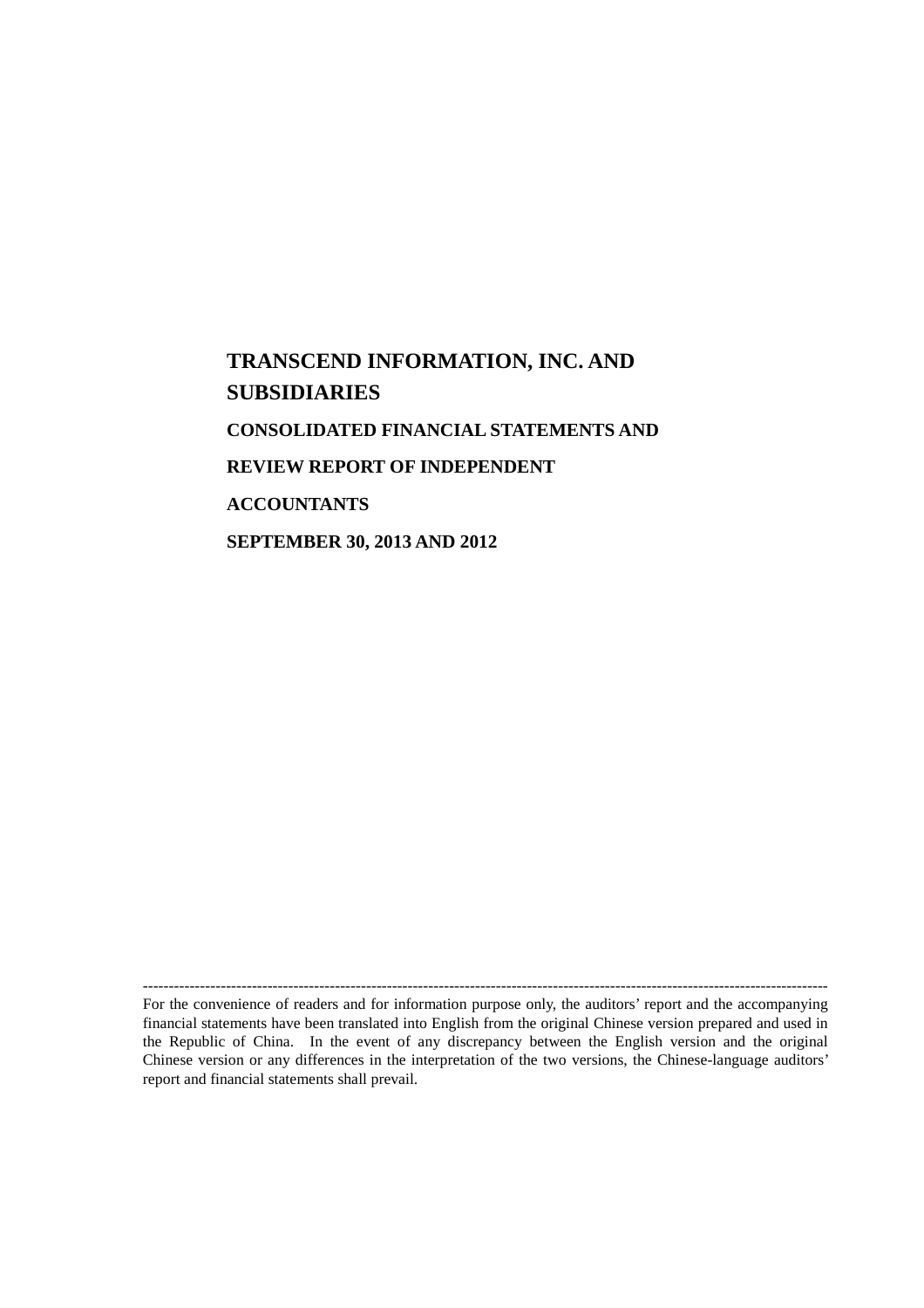#### REVIEW REPORT OF INDEPENDENT ACCOUNTANTS TRANSLATED FROM CHINESE

#### PWCR13000075

To the Board of Directors and Stockholders of Transcend Information, Inc.

We have reviewed the accompanying consolidated balance sheets of Transcend Information, Inc. and its subsidiaries as of September 30, 2013, December 31, 2012, September 30, 2012 and January 1, 2012 and the related consolidated statements of comprehensive income for the three-month and nine-month periods ended September 30, 2013 and 2012, as well as the consolidated statements of changes in equity and of cash flows for the nine-month periods ended September 30, 2013 and 2012. These consolidated financial statements are the responsibility of the Company's management. Our responsibility is to express a conclusion on these consolidated financial statements based on our reviews. As disclosed in Note 4(3)B, we did not review the financial statements of certain subsidiaries, which statements reflect total assets of NT\$636,489 thousand and NT\$684,112 thousand, both constituting 3 percent of the consolidated total assets, and total liabilities of NT\$107,846 thousand and NT\$133,666 thousand, constituting 2 percent and 4 percent of the consolidated total liabilities, as of December 31, 2012 and January 1, 2012, respectively. Furthermore, we did not review the financial statements of equity investments accounted for under the equity method. The investment loss from these equity investments amounting to NT\$9,228 thousand for the nine-month period ended September 30, 2013, and the information of investee company as disclosed in Note 13 were solely based on the financial statements which were reviewed by other independent accountants. As of September 30, 2013, the equity investment accounted for under the equity method was NT\$242,430 thousand.

Except as described in the following paragraph, we conducted our reviews in accordance with the Statement of Auditing Standards No. 36, "Review of Financial Statements" in the Republic of China. A review includes primarily making inquiries of company personnel and applying analytical procedures to financial data. A review is substantially less in scope than an audit conducted in accordance with generally accepted auditing standards, the objective of which is the expression of an opinion regarding the financial statements taken as a whole. Accordingly, we do not express such an opinion.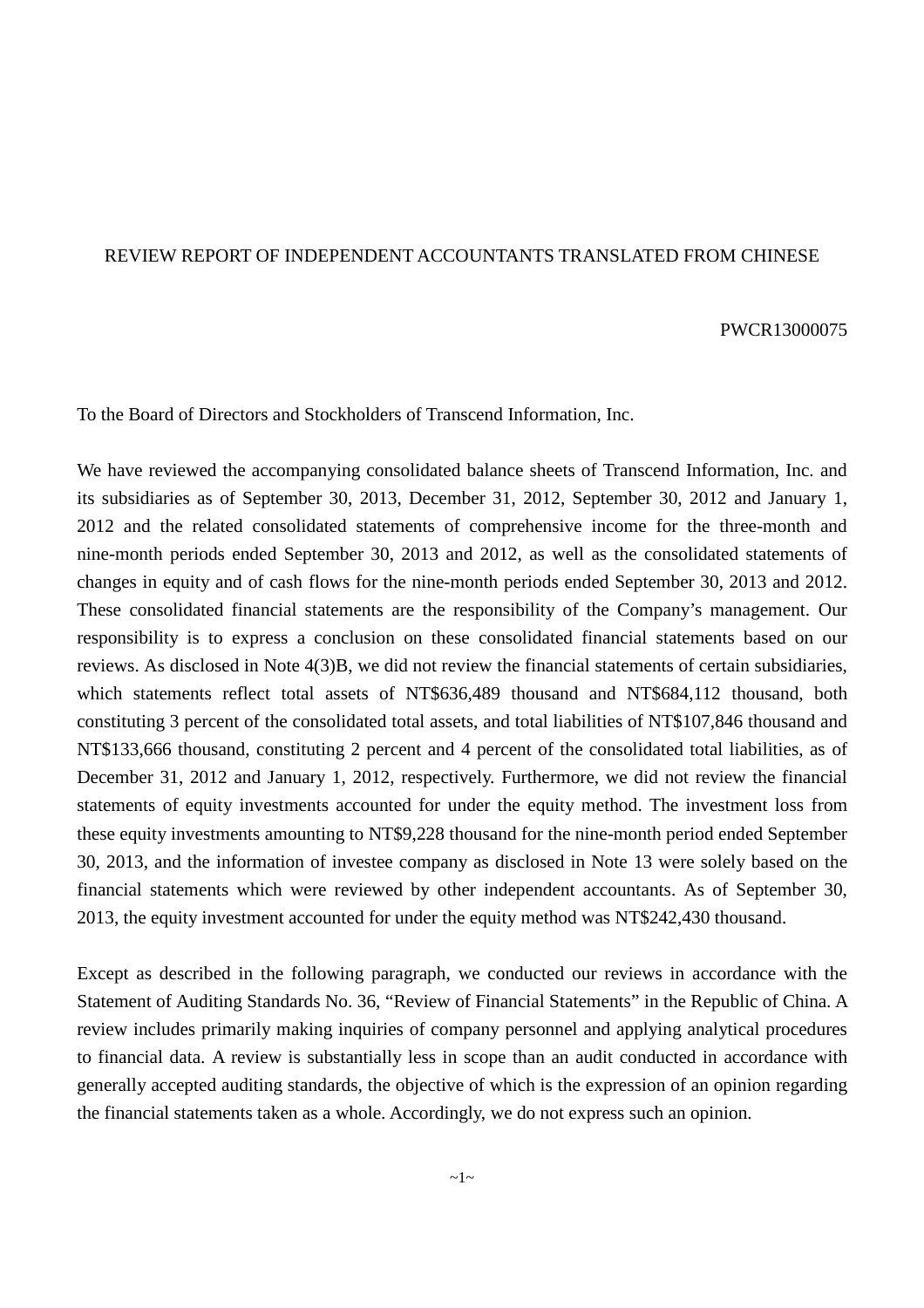As described in Note 4(3)B, we did not review the financial statements of certain subsidiaries, which statements reflect total assets of NT\$4,455,016 thousand, constituting 20 percent of the consolidated total assets, and total liabilities of NT\$487,707 thousand, constituting 14 percent of the consolidated total liabilities, as of September 30, 2012, and total comprehensive income of NT\$39,285 thousand and NT\$83,880 thousand, both constituting 4 percent of the consolidated total comprehensive income, respectively, for the three-month and nine-month periods then ended. These statements were not reviewed by us or other independent accountants, and our conclusion, insofar as it relates to the amounts included for the subsidiaries, is based solely on the financial statements prepared by the subsidiaries.

Based on our reviews and the review reports of the other independent accountants, except for the effect of such adjustments, if any, as might have been determined to be necessary had we reviewed the financial statements of the subsidiaries as stated in the preceding paragraph, we are not aware of any material modifications that should be made to the accompanying consolidated financial statements referred to in the first paragraph in order for them to be in accordance with the "Regulations Governing the Preparation of Financial Reports by Securities Issuers" and IAS 34, "Interim Financial Reporting" and IFRS 1, "First-time Adoption of International Financial Reporting Standards" as endorsed by the Financial Supervisory Commission.

November 7, 2013 Taipei, Taiwan Republic of China -------------------------------------------------------------------------------------------------------------------------------------------------

As the financial statements are the responsibility of the management, PricewaterhouseCoopers cannot accept any liability for the use of, or reliance on, the English translation or for any errors or misunderstandings that may derive from the translation.

The accompanying consolidated financial statements are not intended to present the financial position and results of operations and cash flows in accordance with accounting principles generally accepted in countries and jurisdictions other than the Republic of China. The standards, procedures and practices in the Republic of China governing the audit of such financial statements may differ from those generally accepted in countries and jurisdictions other than the Republic of China. Accordingly, the accompanying consolidated financial statements and report of independent accountants are not intended for use by those who are not informed about the accounting principles or auditing standards generally accepted in the Republic of China, and their applications in practice.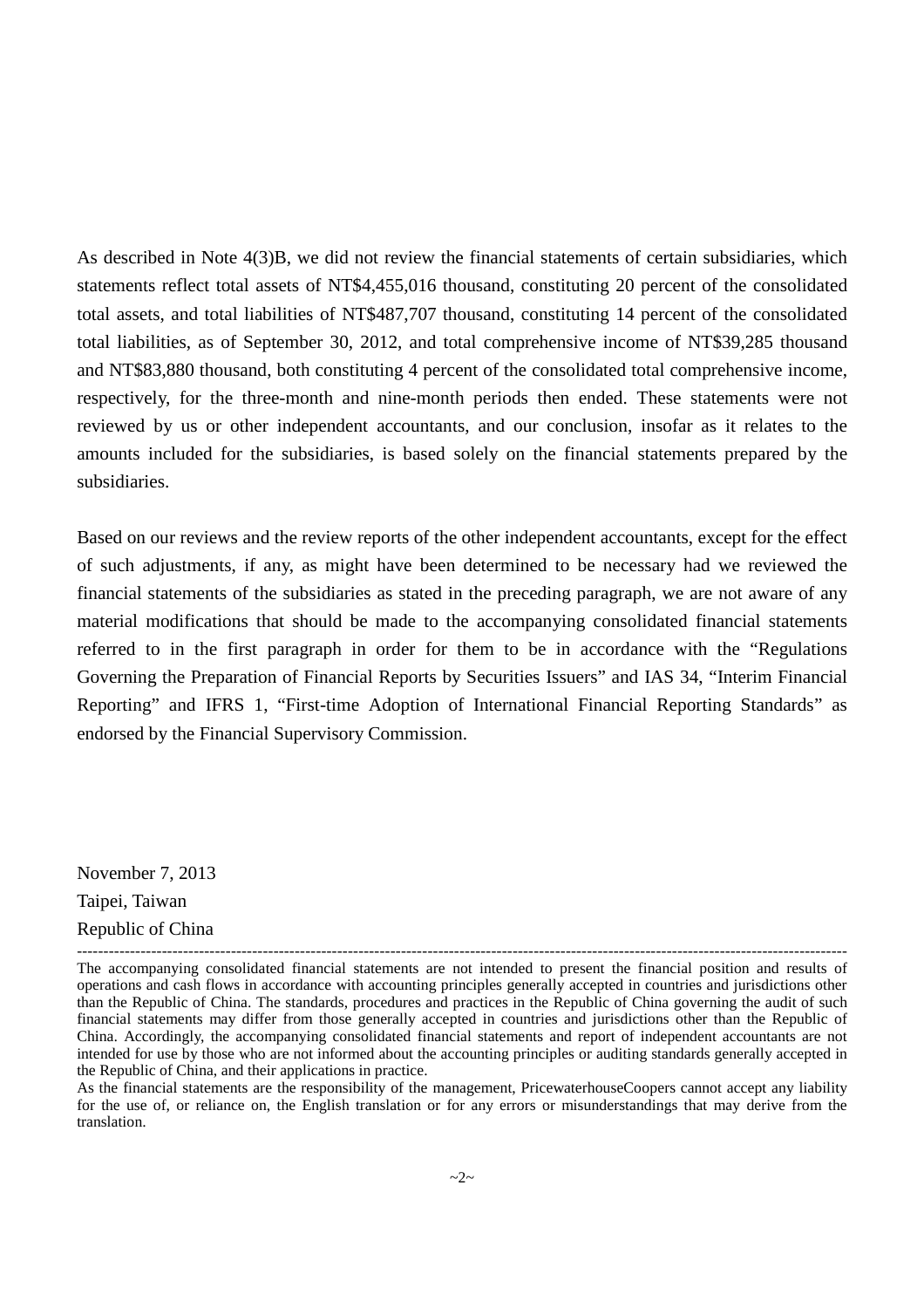#### TRANSCEND INFORMATION, INC. AND SUBSIDIARIES CONSOLIDATED BALANCE SHEETS SEPTEMBER 30, 2013, DECEMBER 31, 2012, SEPTEMBER 30, 2012, AND JANUARY 1, 2012

(Expressed in thousands of New Taiwan dollars) (Unaudited)

|      |                                                   |              | September 30, 2013 |                          |    | December 31, 2012 |              | September 30, 2012 |                          |      | January 1, 2012 |              |  |
|------|---------------------------------------------------|--------------|--------------------|--------------------------|----|-------------------|--------------|--------------------|--------------------------|------|-----------------|--------------|--|
|      | Assets                                            | <b>Notes</b> | Amount             | $\%$                     |    | Amount            | $\%$         | Amount             | %                        |      | Amount          | %            |  |
|      | <b>Current assets</b>                             |              |                    |                          |    |                   |              |                    |                          |      |                 |              |  |
| 1100 | Cash and cash equivalents                         | 6(1)         | \$<br>8,762,026    | $41 \quad$               |    | 9,872,243         | $41 \quad$   | 8,481,257          | 38                       | - \$ | 9,708,263       | 44           |  |
| 1147 | Current bond investment without active market     | 6(2)         | 240,669            | $\mathbf{1}$             |    | 470,064           | $\mathbf{2}$ | 567,366            | 3                        |      | 96,140          |              |  |
| 1150 | Notes receivable, net                             |              | 5,193              | $\blacksquare$           |    | 9,987             |              |                    |                          |      | 7,780           |              |  |
| 1170 | Accounts receivable, net                          | 6(3)         | 2,639,914          | 12                       |    | 2,418,600         | 10           | 2,761,877          | 12                       |      | 2,430,418       | 11           |  |
| 1180 | Accounts receivable due from related parties, net | 7(1)         | 43,967             | $\overline{\phantom{a}}$ |    | 162,247           | $\mathbf{1}$ | 119,749            |                          |      | 108,774         | $\mathbf{1}$ |  |
| 1200 | Other receivables                                 |              | 150,958            | $\mathbf{1}$             |    | 278,281           | 1            | 231,417            |                          |      | 331,478         | $\sqrt{2}$   |  |
| 130X | Inventory, net                                    | 6(4)         | 5,396,565          | 25                       |    | 6,222,330         | 26           | 5, 312, 375        | 24                       |      | 4,502,324       | $20\,$       |  |
| 1470 | Other current assets                              |              | 47,973             |                          |    | 58,898            |              | 65,655             |                          |      | 47,386          |              |  |
| 11XX | <b>Current Assets</b>                             |              | 17, 287, 265       | 80                       |    | 19,492,650        | 81           | 17,539,696         | 79                       |      | 17, 232, 563    | 78           |  |
|      | <b>Non-current assets</b>                         |              |                    |                          |    |                   |              |                    |                          |      |                 |              |  |
| 1523 | Non-current available-for-sale financial assets   | 6(5)         | 221,165            |                          |    | 417,317           | $\mathbf{2}$ | 520,691            | $\overline{2}$           |      | 457,748         | 2            |  |
| 1550 | Investments accounted for using equity method     | 6(6)         | 242,430            | 1                        |    |                   |              |                    |                          |      |                 |              |  |
| 1600 | Property, plant and equipment                     | $6(7)$ and 8 | 3,362,203          | 16                       |    | 3,473,891         | 15           | 3,547,062          | 16                       |      | 3,708,190       | 17           |  |
| 1760 | Investment property, net                          | 6(8)         | 303,657            | $\mathbf{1}$             |    | 306,272           | $\mathbf{1}$ | 308,154            | $\overline{2}$           |      | 316,818         | $\sqrt{2}$   |  |
| 1840 | Deferred tax assets                               | 6(21)        | 76,480             |                          |    | 84,314            |              | 76,099             | $\overline{\phantom{a}}$ |      | 76,064          |              |  |
| 1900 | Other non-current assets                          | $6(9)$ and 8 | 191,496            |                          |    | 157,966           |              | 159,882            |                          |      | 188,862         |              |  |
| 15XX | <b>Non-current assets</b>                         |              | 4,397,431          | 20                       |    | 4,439,760         | 19           | 4,611,888          | 21                       |      | 4,747,682       | 22           |  |
| 1XXX | <b>Total assets</b>                               |              | 21,684,696         | 100                      | -S | 23,932,410        | 100          | 22, 151, 584<br>-S | 100                      | \$   | 21,980,245      | 100          |  |
|      |                                                   |              |                    |                          |    |                   |              |                    |                          |      |                 |              |  |

(Continued)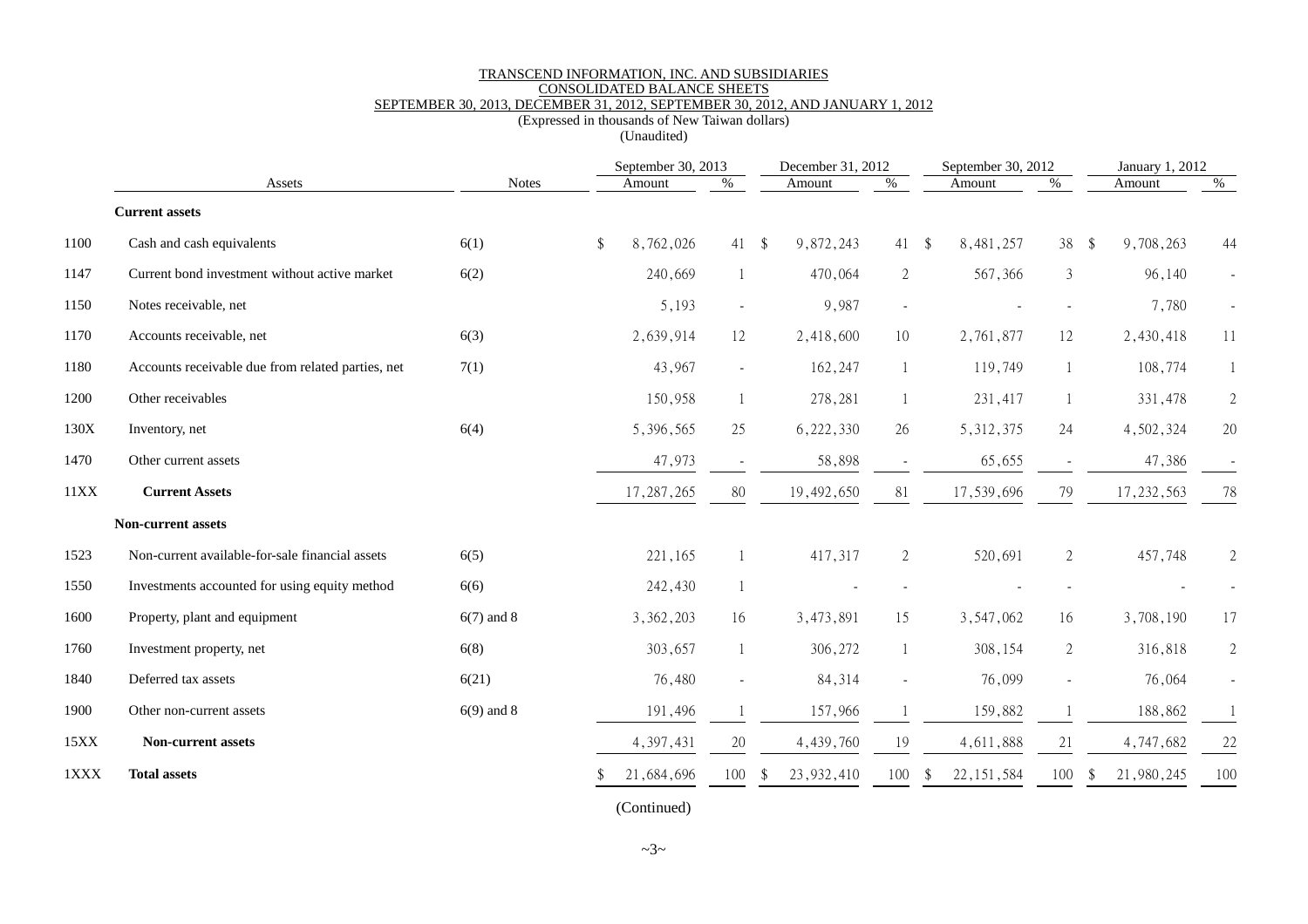#### TRANSCEND INFORMATION, INC. AND SUBSIDIARIES CONSOLIDATED BALANCE SHEETS SEPTEMBER 30, 2013, DECEMBER 31, 2012, SEPTEMBER 30, 2012, AND JANUARY 1, 2012

(Expressed in thousands of New Taiwan dollars) (Unaudited)

|      |                                               |              | September 30, 2013 |            |                            |                         | December 31, 2012 |                          | September 30, 2012 |              |    | January 1, 2012 |                |  |
|------|-----------------------------------------------|--------------|--------------------|------------|----------------------------|-------------------------|-------------------|--------------------------|--------------------|--------------|----|-----------------|----------------|--|
|      | Liabilities and Equity                        | <b>Notes</b> |                    | Amount     | %                          |                         | Amount            | %                        | Amount             | %            |    | Amount          | $\%$           |  |
|      | <b>Current liabilities</b>                    |              |                    |            |                            |                         |                   |                          |                    |              |    |                 |                |  |
| 2100 | Short-term borrowings                         | 6(10)        | \$                 | 151,050    | $\mathcal{L}^{\text{max}}$ | $\sqrt[6]{\frac{1}{2}}$ | 168,200           |                          | $\mathcal{S}$      |              | \$ |                 |                |  |
| 2150 | Notes payable                                 |              |                    |            |                            |                         | 3,608             | $\overline{\phantom{a}}$ | 6,376              |              |    | 167             |                |  |
| 2170 | Accounts payable                              |              |                    | 1,482,277  | 7                          |                         | 3,323,331         | 14                       | 2,235,005          | 10           |    | 1,713,204       | $8\,$          |  |
| 2180 | Accounts payable to related parties           | 7(1)         |                    | 22,628     |                            |                         |                   |                          |                    |              |    |                 |                |  |
| 2200 | Other payables                                |              |                    | 370,955    | 2                          |                         | 468,202           | 2                        | 572,321            | $\mathbf{2}$ |    | 589,310         | $\sqrt{2}$     |  |
| 2230 | Current tax liabilities                       | 6(21)        |                    | 153,373    |                            |                         | 248,795           |                          | 154,720            |              |    | 427,409         | $\overline{2}$ |  |
| 2300 | Other current liabilities                     |              |                    | 48,577     |                            |                         | 39,577            |                          | 35,975             |              |    | 59,540          |                |  |
| 21XX | <b>Current Liabilities</b>                    |              |                    | 2,228,860  | 10                         |                         | 4, 251, 713       | 18                       | 3,004,397          | 13           |    | 2,789,630       | 12             |  |
|      | <b>Non-current liabilities</b>                |              |                    |            |                            |                         |                   |                          |                    |              |    |                 |                |  |
| 2570 | Deferred tax liabilities                      | 6(21)        |                    | 373,391    | 2                          |                         | 326,411           |                          | 300,388            | $\mathbf{2}$ |    | 304,878         |                |  |
| 2600 | Other non-current liabilities                 | 6(11)        |                    | 55,576     |                            |                         | 59,867            |                          | 77,352             |              |    | 83,800          |                |  |
| 25XX | <b>Non-current liabilities</b>                |              |                    | 428,967    |                            |                         | 386,278           |                          | 377,740            | $\sqrt{2}$   |    | 388,678         |                |  |
| 2XXX | <b>Total Liabilities</b>                      |              |                    | 2,657,827  | 12                         |                         | 4,637,991         | 19                       | 3,382,137          | 15           |    | 3,178,308       | 14             |  |
|      | Share capital                                 | 6(12)        |                    |            |                            |                         |                   |                          |                    |              |    |                 |                |  |
| 3110 | Ordinary share                                |              |                    | 4,307,617  | 20                         |                         | 4,307,617         | 18                       | 4,307,617          | 19           |    | 4,307,617       | 20             |  |
|      | Capital surplus                               | 6(13)        |                    |            |                            |                         |                   |                          |                    |              |    |                 |                |  |
| 3200 | Capital surplus                               |              |                    | 4,799,075  | 22                         |                         | 5,014,456         | 21                       | 5,014,456          | 23           |    | 5,014,456       | 23             |  |
|      | <b>Retained earnings</b>                      | 6(14)        |                    |            |                            |                         |                   |                          |                    |              |    |                 |                |  |
| 3310 | Legal reserve                                 |              |                    | 2,733,339  | 13                         |                         | 2,448,801         | 10                       | 2,448,801          | 11           |    | 2, 162, 186     | 10             |  |
| 3350 | Unappropriated retained earnings              |              |                    | 7,263,420  | 33                         |                         | 7,639,812         | 32                       | 7,007,365          | 32           |    | 7,327,965       | 33             |  |
|      | Other equity interest                         | 6(16)        |                    |            |                            |                         |                   |                          |                    |              |    |                 |                |  |
| 3400 | Other equity interest                         |              |                    | 76,582)    |                            |                         | 116,267)          |                          | 8,792              |              |    | 10,287)         |                |  |
| 31XX | Total equity attributable to owners of parent |              |                    | 19,026,869 | 88                         |                         | 19,294,419        | 81                       | 18,769,447         | 85           |    | 18,801,937      | 86             |  |
| 3XXX | <b>Total equity</b>                           |              |                    | 19,026,869 | 88                         |                         | 19,294,419        | 81                       | 18,769,447         | 85           |    | 18,801,937      | 86             |  |
|      | <b>Commitments and contingent liabilities</b> | 9            |                    |            |                            |                         |                   |                          |                    |              |    |                 |                |  |
|      | <b>Total liabilities and equity</b>           |              |                    | 21,684,696 | 100                        | <sup>2</sup>            | 23,932,410        | 100                      | 22, 151, 584<br>\$ | 100          | \$ | 21,980,245      | 100            |  |

The accompanying notes are an integral part of these consolidated financial statements.

See review report of independent accountants dated November 7, 2013.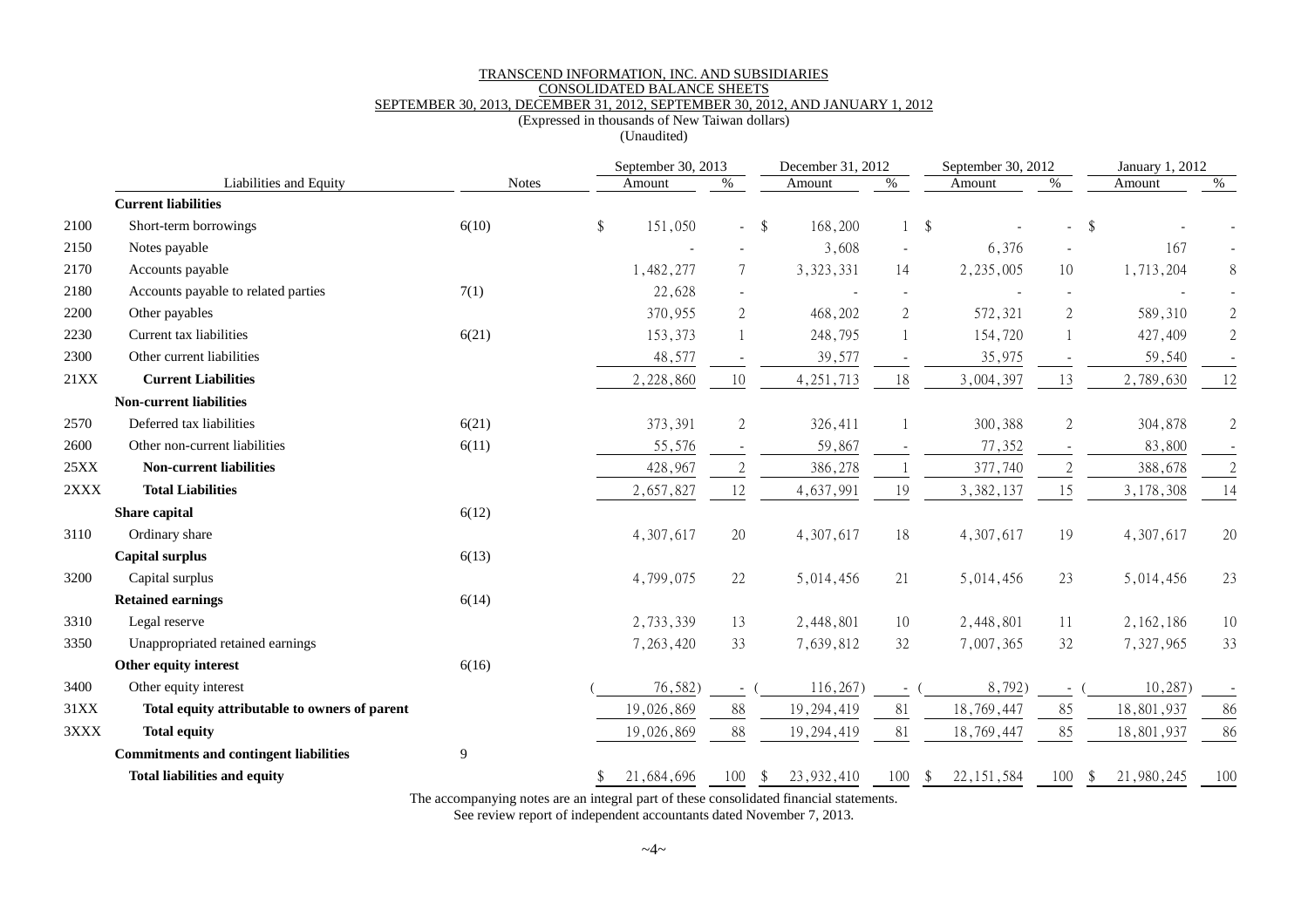#### TRANSCEND INFORMATION, INC. AND SUBSIDIARIES CONSOLIDATED STATEMENTS OF COMPREHENSIVE INCOME FOR THE THREE-MONTH AND NINE-MONTH PERIODS ENDED SEPTEMBER 30, 2013 AND 2012

(Expressed in thousands of New Taiwan dollars, except earnings per share amount)

(Unaudited)

|      |                                                        |                          |               |                        | For the three months ended September 30 |        | For the nine months ended September 30 |                |                 |                  |  |
|------|--------------------------------------------------------|--------------------------|---------------|------------------------|-----------------------------------------|--------|----------------------------------------|----------------|-----------------|------------------|--|
|      |                                                        |                          | 2013          | 2012                   |                                         |        | 2013                                   |                | 2012            |                  |  |
|      | Items                                                  | <b>Notes</b>             | Amount        | $\%$                   | Amount                                  | $\%$   | Amount                                 | $\%$           | Amount          | %                |  |
| 4000 | <b>Operating Revenue</b>                               | $\overline{6(17)}$ and 7 | 6,389,192     | $\overline{100}$<br>\$ | 7,166,751                               | 100    | \$19,408,126                           | 100            | \$19,428,611    | 100              |  |
| 5000 | <b>Operating Costs</b>                                 | $6(4)$ and 7             | $5,309,842$ ) | 83)                    | $5,693,819$ )                           | 79)    | 15,646,035)                            | 81)            | 15,675,871)     | 80)              |  |
| 5900 | <b>Gross Profit</b>                                    |                          | ,079,350      | 17                     | , 472, 932                              | 21     | 3,762,091                              | 19             | 3,752,740       | $\overline{20}$  |  |
|      | <b>Operating Expenses</b>                              | 6(20)                    |               |                        |                                         |        |                                        |                |                 |                  |  |
| 6100 | Sales and marketing expenses                           |                          | $261,620$ )(  | $4)$ (                 | $258,588$ )(                            | $4)$ ( | $772,884$ )(                           | $4)$ (         | $732,016$ )(    | 4)               |  |
| 6200 | General and administrative expenses                    |                          | $94,659$ )(   | $1)$ (                 | $98,666$ )(                             | $1)$ ( | 299,373(                               | $1)$ (         | $282,386$ )(    | 1)               |  |
| 6300 | Research and development expenses                      |                          | $35,822$ )(   | $1)$ (                 | $38,679$ )(                             | $1)$ ( | $122,424$ $($                          | 1 <sup>1</sup> | $105,360$ )(    |                  |  |
| 6000 | <b>Total operating expenses</b>                        |                          | 392, 101)     | 6)                     | 395,933(                                | 6)     | 1,194,681)                             | 6)             | , 119, 762)     | 6)               |  |
| 6900 | <b>Operating Income</b>                                |                          | 687,249       | 11                     | ,076,999                                | 15     | 2,567,410                              | 13             | 2,632,978       | 14               |  |
|      | <b>Non-operating Income and Expenses</b>               |                          |               |                        |                                         |        |                                        |                |                 |                  |  |
| 7010 | Other income                                           | 6(18)                    | 24,414        |                        | 20,562                                  |        | 84,957                                 |                | 76,992          |                  |  |
| 7020 | Other gains and losses                                 | 6(19)                    | 17,956        |                        | 27,257                                  |        | 233,090                                |                | 1,920)          |                  |  |
| 7000 | Total non-operating income and expenses                |                          | 42,370        |                        | 47,819                                  | $\sim$ | 318,047                                | $\gamma$       | 75,072          |                  |  |
| 7900 | Income before income tax                               |                          | 729,619       | $\overline{12}$        | 1,124,818                               | 15     | 2,885,457                              | 15             | 2,708,050       | 14               |  |
| 7950 | Income tax expense                                     | 6(21)                    | $109,879$ )   | 2)                     | $150,008$ $($                           | 2)     | 392,740)                               | 2)             | 372,845         | $\overline{2}$ ) |  |
| 8200 | Net income                                             |                          | 619,740       | 10<br>$\mathbb{S}$     | 974,810                                 | 13     | $\frac{1}{2}$<br>2,492,717             | 13             | 2,335,205       | $\overline{12}$  |  |
|      | Other comprehensive income                             |                          |               |                        |                                         |        |                                        |                |                 |                  |  |
| 8310 | Foreign exchange translation differences for foreign   |                          |               |                        |                                         |        |                                        |                |                 |                  |  |
|      | operations                                             |                          | $30,762$ )(   | $1)$ (                 | 22,626                                  |        | 97,418                                 | $-$ (          | 98,149)         |                  |  |
| 8325 | Unrealized gain (loss) on available-for-sale financial | 6(5)                     |               |                        |                                         |        |                                        |                |                 |                  |  |
|      | assets                                                 |                          | 20,904)       |                        | 5,018                                   |        | 41,172)                                |                | 82,943          |                  |  |
| 8399 | Income tax on other comprehensive income               | 6(21)                    | 5,230         |                        | 3,862                                   |        | 16,561)                                |                | 16,701          |                  |  |
| 8500 | <b>Total comprehensive income</b>                      |                          | 573,304       | 9<br>S                 | 961,064                                 | 13     | 2,532,402                              | 13             | 2,336,700<br>\$ | 12               |  |
|      | Net income attributable to:                            |                          |               |                        |                                         |        |                                        |                |                 |                  |  |
| 8610 | Owners of parent                                       |                          | 619,740       | 10                     | 974,810                                 | 14     | 2,492,717                              | 13             | 2,335,205       |                  |  |
|      | Comprehensive income attributable to:                  |                          |               |                        |                                         |        |                                        |                |                 |                  |  |
| 8710 | Owners of parent                                       |                          | 573,304       |                        | 961,064                                 | 13     | 2,532,402<br>\$                        | 13             | 2,336,700       |                  |  |
|      | Basic earnings per share                               | 6(22)                    |               |                        |                                         |        |                                        |                |                 |                  |  |
| 9750 | Basic earnings per share                               |                          |               | 1.44                   |                                         | 2.26   |                                        | 5.79           |                 | 5.42             |  |
| 9850 | Diluted earnings per share                             |                          |               | 1.44                   |                                         | 2.26   | \$                                     | 5.78           |                 | 5.41             |  |

The accompanying notes are an integral part of these consolidated financial statements. See review report of independent accountants dated November 7, 2013.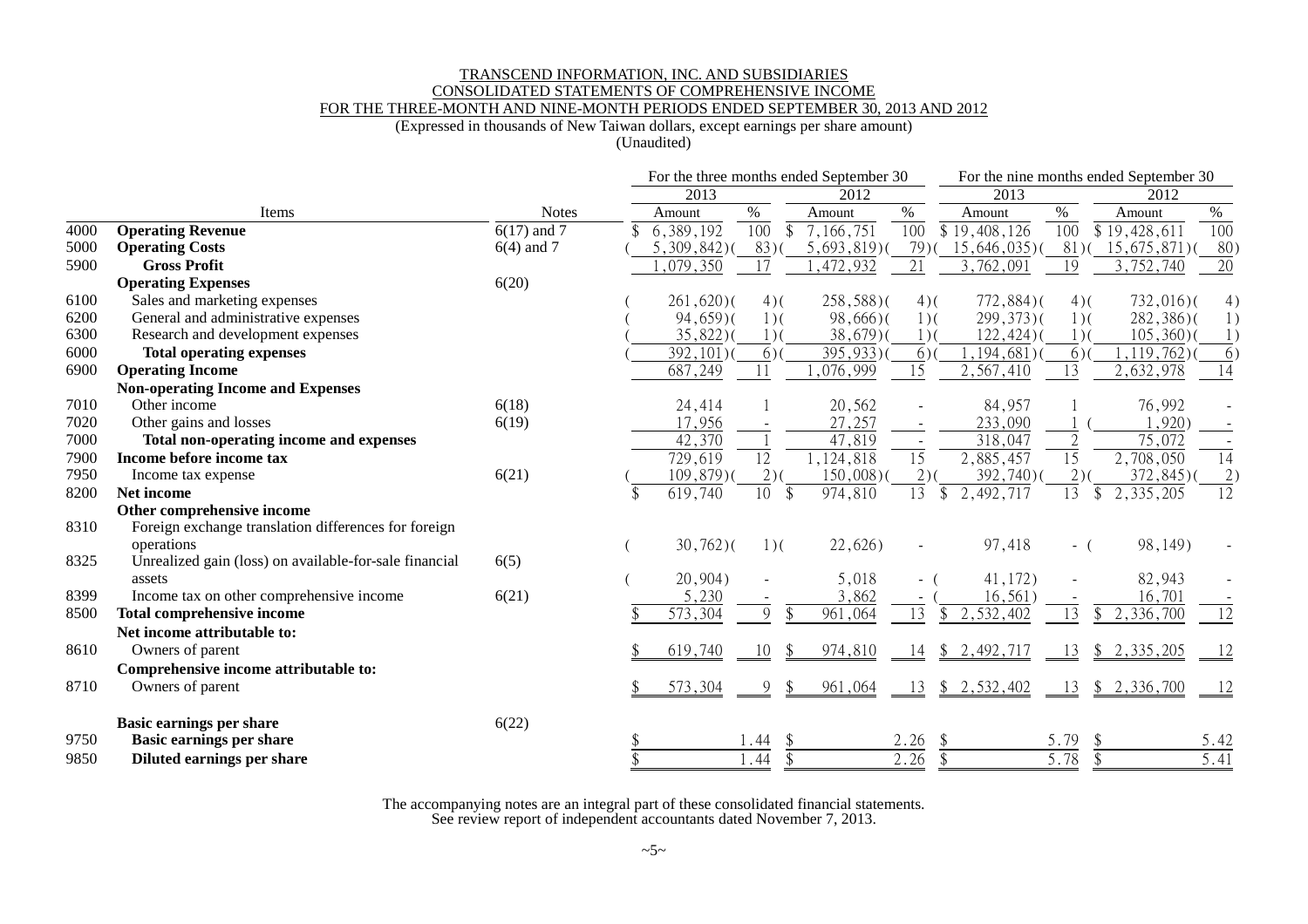#### TRANSCEND INFORMATION, INC. AND SUBSIDIARIES CONSOLIDATED STATEMENTS OF CHANGES IN EQUITY FOR THE NINE-MONTH PERIODS ENDED SEPTEMBER 30, 2013 AND 2012 (Expressed in thousands of New Taiwan dollars) (Unaudited)

|                                                       | Equity attributable to owners of the parent |    |                               |    |                         |      |                                |               |                          |      |                            |                         |                                                   |     |                                           |  |              |
|-------------------------------------------------------|---------------------------------------------|----|-------------------------------|----|-------------------------|------|--------------------------------|---------------|--------------------------|------|----------------------------|-------------------------|---------------------------------------------------|-----|-------------------------------------------|--|--------------|
|                                                       |                                             |    |                               |    | <b>Capital Reserves</b> |      |                                |               |                          |      | <b>Retained Earnings</b>   |                         | Other equity interest                             |     |                                           |  |              |
|                                                       |                                             |    | Capital surplus               |    |                         |      |                                |               | Foreign exchange         |      |                            | Unrealized gain or loss |                                                   |     |                                           |  |              |
|                                                       | Common Stock                                |    | Additional paid-in<br>capital |    | from donated<br>assets  |      | Capital surplus<br>from merger |               | Legal reserve            |      | Unappropriated<br>earnings |                         | translation differences<br>for foreign operations |     | on available-for-sale<br>financial assets |  | Total equity |
|                                                       |                                             |    |                               |    |                         |      |                                |               |                          |      |                            |                         |                                                   |     |                                           |  |              |
| For the nine-month period ended<br>September 30, 2012 |                                             |    |                               |    |                         |      |                                |               |                          |      |                            |                         |                                                   |     |                                           |  |              |
| Balance at January 1, 2012                            | 4,307,617                                   |    | 4,975,222                     | \$ | 4,106                   | - \$ | 35,128                         | <sup>\$</sup> | 2, 162, 186              | - \$ | 7,327,965                  | - \$                    | $\sim$ 10 $\pm$                                   | (\$ | $10,287$ ) \$                             |  | 18,801,937   |
| Appropriations of 2011 earnings                       |                                             |    |                               |    |                         |      |                                |               |                          |      |                            |                         |                                                   |     |                                           |  |              |
| Legal reserve                                         |                                             |    |                               |    |                         |      |                                |               | 286,615                  |      | $286,615$ )                |                         |                                                   |     |                                           |  |              |
| Cash dividends                                        |                                             |    |                               |    |                         |      |                                |               | $\overline{\phantom{0}}$ |      | 2,369,190)                 |                         |                                                   |     | $\sim$                                    |  | 2,369,190)   |
| Net income for the period                             |                                             |    |                               |    |                         |      |                                |               | $\overline{\phantom{a}}$ |      | 2,335,205                  |                         |                                                   |     |                                           |  | 2,335,205    |
| Other comprehensive income for the<br>period          |                                             |    |                               |    |                         |      |                                |               |                          |      |                            |                         | 81,448)                                           |     | 82,943                                    |  | 1,495        |
| Balance at September 30, 2012                         | 4,307,617                                   |    | 4,975,222                     |    | 4,106                   |      | 35,128                         |               | 2,448,801                |      | 7,007,365                  | (                       | 81,448)                                           |     | 72,656                                    |  | 18,769,447   |
| For the nine-month period ended<br>September 30, 2013 |                                             |    |                               |    |                         |      |                                |               |                          |      |                            |                         |                                                   |     |                                           |  |              |
| Balance at January 1, 2013                            | 4,307,617                                   | -S | 4,975,222                     | \$ | 4,106                   | - \$ | 35,128                         | \$            | 2,448,801                | - \$ | 7,639,812 (\$              |                         | $95,549$ ) (\$                                    |     | $20,718$ ) \$                             |  | 19,294,419   |
| Appropriations of 2012 earnings                       |                                             |    |                               |    |                         |      |                                |               |                          |      |                            |                         |                                                   |     |                                           |  |              |
| Legal reserve                                         |                                             |    |                               |    |                         |      |                                |               | 284,538                  |      | 284,538)                   |                         |                                                   |     |                                           |  |              |
| Cash dividends                                        |                                             |    | ٠                             |    |                         |      |                                |               | $\overline{\phantom{a}}$ |      | 2,584,571)                 |                         |                                                   |     | $\sim$                                    |  | 2,584,571)   |
| Change in capital reserve                             |                                             |    |                               |    |                         |      |                                |               |                          |      |                            |                         |                                                   |     |                                           |  |              |
| Cash distribution of capital reserve                  | $-$ (                                       |    | 215,381)                      |    |                         |      |                                |               |                          |      |                            |                         |                                                   |     | $\sim$                                    |  | 215,381)     |
| Net income for the period                             |                                             |    |                               |    |                         |      |                                |               |                          |      | 2,492,717                  |                         |                                                   |     |                                           |  | 2,492,717    |
| Other comprehensive income for the<br>period          |                                             |    |                               |    |                         |      |                                |               |                          |      |                            |                         | 80,857                                            |     | 41,172                                    |  | 39,685       |
| Balance at September 30, 2013                         | 4,307,617                                   |    | 4,759,841                     |    | 4,106                   |      | 35,128                         |               | 2,733,339                |      | 7,263,420                  |                         | 14,692) (\$                                       |     | 61,890                                    |  | 19,026,869   |

The accompanying notes are an integral part of these consolidated financial statements. See review report of independent accountants dated November 7, 2013.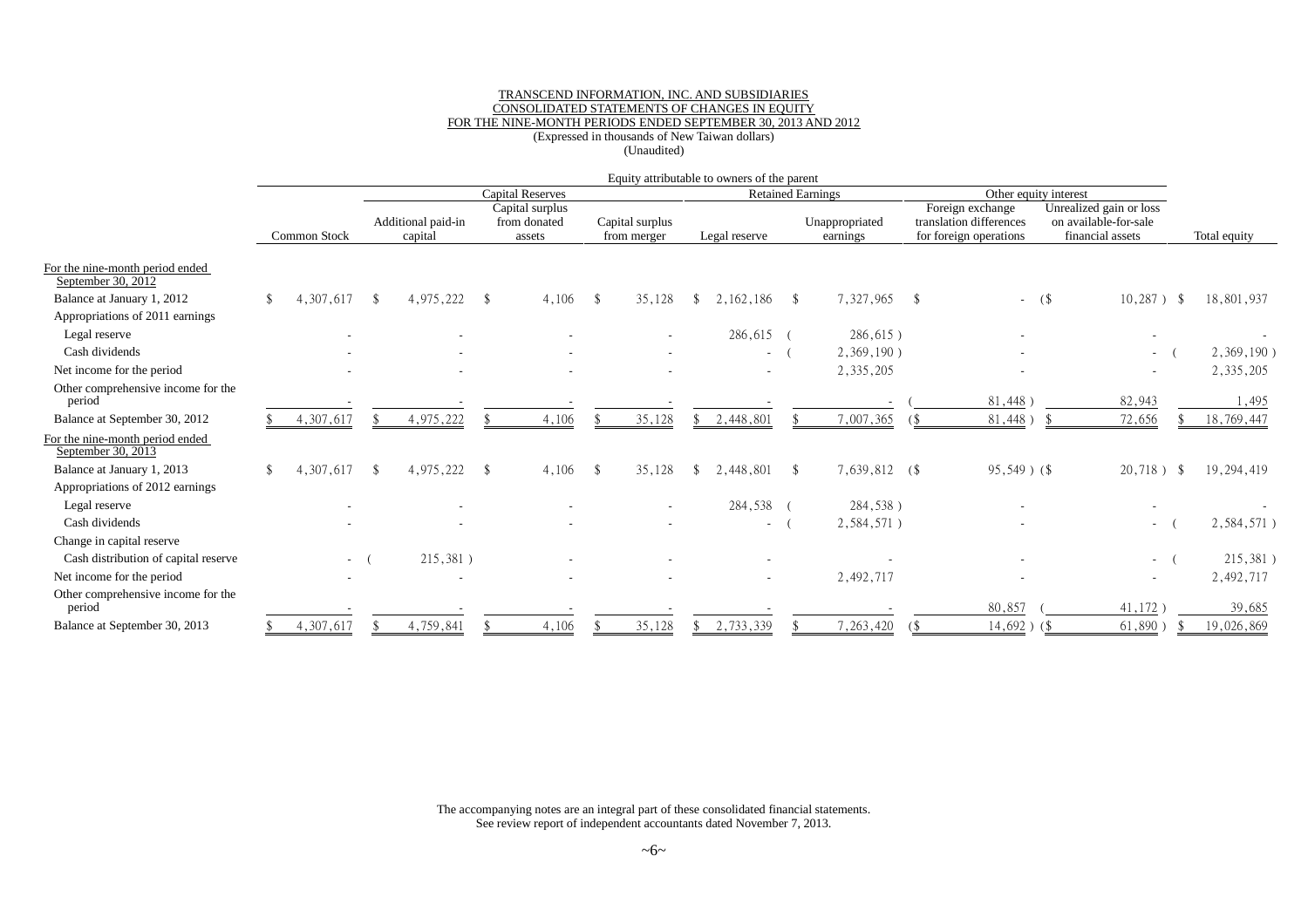#### TRANSCEND INFORMATION, INC. AND SUBSIDIARIES CONSOLIDATED STATEMENTS OF CASH FLOWS FOR THE NINE-MONTH PERIODS ENDED SEPTEMBER 30

(Expressed in thousands of New Taiwan dollars)

(Unaudited)

|                                                                            |    | For the nine-month periods ended September 30, |          |               |
|----------------------------------------------------------------------------|----|------------------------------------------------|----------|---------------|
|                                                                            |    | 2013                                           |          | 2012          |
| CASH FLOWS FROM OPERATING ACTIVITIES                                       |    |                                                |          |               |
| Consolidated profit before tax for the period                              | \$ | 2,885,457                                      | \$       | 2,708,050     |
| Adjustments to reconcile income before tax to net cash provided by         |    |                                                |          |               |
| operating activities:                                                      |    |                                                |          |               |
| Income and expenses having no effect on cash flows                         |    |                                                |          |               |
| Net gains on valuation of financial assets at fair value through profit or |    |                                                |          |               |
| loss                                                                       |    | 29,979)                                        |          |               |
| Gain on disposal of financial assets                                       |    | $110,534$ ) (                                  |          | 22,529)       |
| Share of loss of associates and joint ventures accounted for using equity  |    |                                                |          |               |
| method                                                                     |    | 9,228                                          |          |               |
| Provision for bad debt expense                                             |    | 15,258                                         |          | 3,914         |
| Loss (gain) on market price decline (recovery) of inventory                |    | 14, 195)                                       |          | 23,020        |
| Depreciation expense                                                       |    | 178,441                                        |          | 178,840       |
| Amortization expense                                                       |    | 2,238                                          |          | 2,220         |
| Interest income                                                            | (  | $73,431)$ (                                    |          | 66,470)       |
| Impairment loss on financial assets                                        |    |                                                |          | 20,000        |
| Gains on disposal of property, plant and equipment                         |    | $1,441$ ) (                                    |          | 815)          |
| Changes in assets/liabilities relating to operating activities             |    |                                                |          |               |
| Net changes in assets relating to operating activities                     |    |                                                |          |               |
| Net gain on financial assets at fair value through profit                  |    | 29,979                                         |          |               |
| Notes and accounts receivable                                              |    | $113,498$ ) (                                  |          | 338,568)      |
| Other receivables                                                          |    | 128,880                                        |          | 100,728       |
| Inventories                                                                |    | 839,960                                        |          | 833,071)      |
| Other current assets                                                       |    | 10,925                                         | (        | 18,269)       |
| Other non-current assets                                                   |    | $36,228$ )                                     |          | 1,521         |
| Net changes in liabilities relating to operating activities                |    |                                                |          |               |
| Notes and accounts payable                                                 |    | $1,822,034$ )                                  |          | 528,010       |
| Other payables                                                             |    | 97,247)                                        |          | 16,989)       |
| Other current liabilities                                                  |    | 9,000                                          |          | 23,565)       |
| Other non-current liabilities                                              |    | 4,291)                                         |          | 6,448)        |
| Cash provided by generated from operations                                 |    | 1,806,488                                      |          | 2, 239, 579   |
| Interest received                                                          |    | 71,874                                         |          | 65,803        |
| Income tax paid                                                            |    | 449,909)                                       |          | 633,358)      |
| Net cash provided by operating activities                                  |    | 428,453                                        |          | 672,024       |
| <b>CASH FLOWS FROM INVESTING ACTIVITIES</b>                                |    |                                                |          |               |
| Decrease (increase) in bond investments without active markets             |    | 243,251                                        |          | 448,697)      |
| Acquisition of property, plant and equipment                               |    | $37,711$ )                                     | $\left($ | 78,096)       |
| Disposal of property, plant and equipment                                  |    | 4,365                                          |          | 38,102        |
| Net cash provided by (used in) investing activities                        |    | 209,905                                        |          | 488,691)      |
| CASH FLOWS FROM FINANCING ACTIVITIES                                       |    |                                                |          |               |
| Payment of cash dividends                                                  |    | 2,799,952)                                     |          | 2,369,190)    |
| Net cash used in financing activities                                      |    | $\overline{2,799,952}$ )                       |          | $2,369,190$ ) |
| Effect of foreign exchange rate changes                                    |    | 51,377                                         |          | 41,149)       |
| Decrease in cash and cash equivalents                                      |    | $1,110,217$ )                                  |          | $1,227,006$ ) |
| Cash and cash equivalents at beginning of period                           |    | 9,872,243                                      |          | 9,708,263     |
| Cash and cash equivalents at end of period                                 | \$ | 8,762,026                                      | \$       | 8,481,257     |
|                                                                            |    |                                                |          |               |

The accompanying notes are an integral part of these consolidated financial statements. See review report of independent accountants dated November 7, 2013.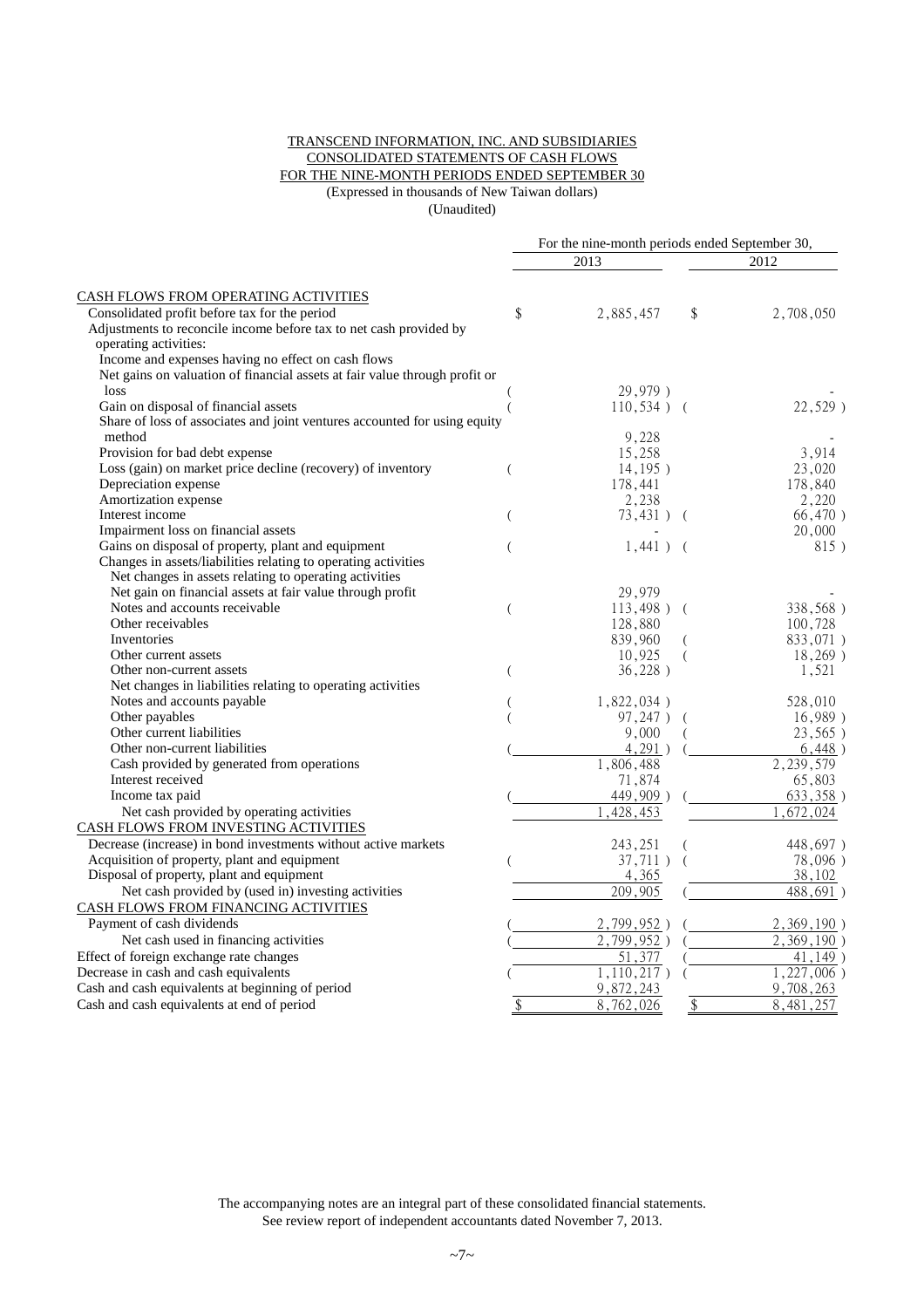## TRANSCEND INFORMATION, INC. AND SUBSIDIARIES NOTES TO THE CONSOLIDATED FINANCIAL STATEMENTS SEPTEMBER 30, 2013 AND 2012 (EXPRESSED IN THOUSANDS OF NEW TAIWAN DOLLARS, EXCEPT AS OTHERWISE INDICATED)

(Unaudited)

#### 1. HISTORY AND ORGANIZATION

Transcend Information, Inc. (the "Company") was incorporated under the provisions of the Company Law of the Republic of China (R.O.C.) in August 1989. The main activities of the Company and its subsidiaries (collectively referred herein as the "Group") are manufacturing, processing and the sale of computer software and hardware, peripheral equipment and other computer components. The Securities and Futures Commission of the Republic of China had approved the Company's shares to be listed on the Taiwan Stock Exchange and the shares started trading on May 3, 2001.

## 2. THE DATE OF AUTHORIZATION FOR ISSUANCE OF THE CONSOLIDATED FINANCIAL STATEMENTS AND PROCEDURES FOR AUTHORIZATION

These consolidated financial statements were authorized for issuance by the Board of Directors on November 7, 2013.

### 3. APPLICATION OF NEW STANDARDS, AMENDMENTS AND INTERPRETATIONS

- (1) Effect of the adoption of new issuances of or amendments to International Financial Reporting Standards ("IFRS") as endorsed by the Financial Supervisory Commission ("FSC") Not applicable as it is the first-time adoption of IFRSs by the Group this year.
- (2) Effect of new issuances of or amendments to IFRSs as endorsed by the FSC but not yet adopted by the Group

IFRS 9, 'Financial Instruments: Classification and measurement of financial instruments'

- A. The International Accounting Standards Board ("IASB") published IFRS 9, 'Financial Instruments', in November, 2009, which will take effect on January 1, 2015 with early application permitted. Although the FSC has endorsed IFRS 9, FSC does not permit early application of IFRS 9 when IFRSs are adopted in R.O.C. in 2013. Instead, enterprises should apply International Accounting Standard No. 39 ("IAS 39"), 'Financial Instruments: Recognition and Measurement' reissued in 2009.
- B. IFRS 9 was issued as the first step to replace IAS 39. IFRS 9 outlines the new classification and measurement requirements for financial instruments, which might affect the accounting treatments for financial instruments of the Group.
- C. The Group has not evaluated the overall effect of the IFRS 9 adoption. However, based on preliminary evaluation, it was noted that the IFRS 9 adoption might have an impact on those instruments classified as 'available-for-sale financial assets' held by the Group, as IFRS 9 specifies that the fair value changes in the equity instruments that meet certain criteria may be reported in other comprehensive income, and such amount that has been recognised in other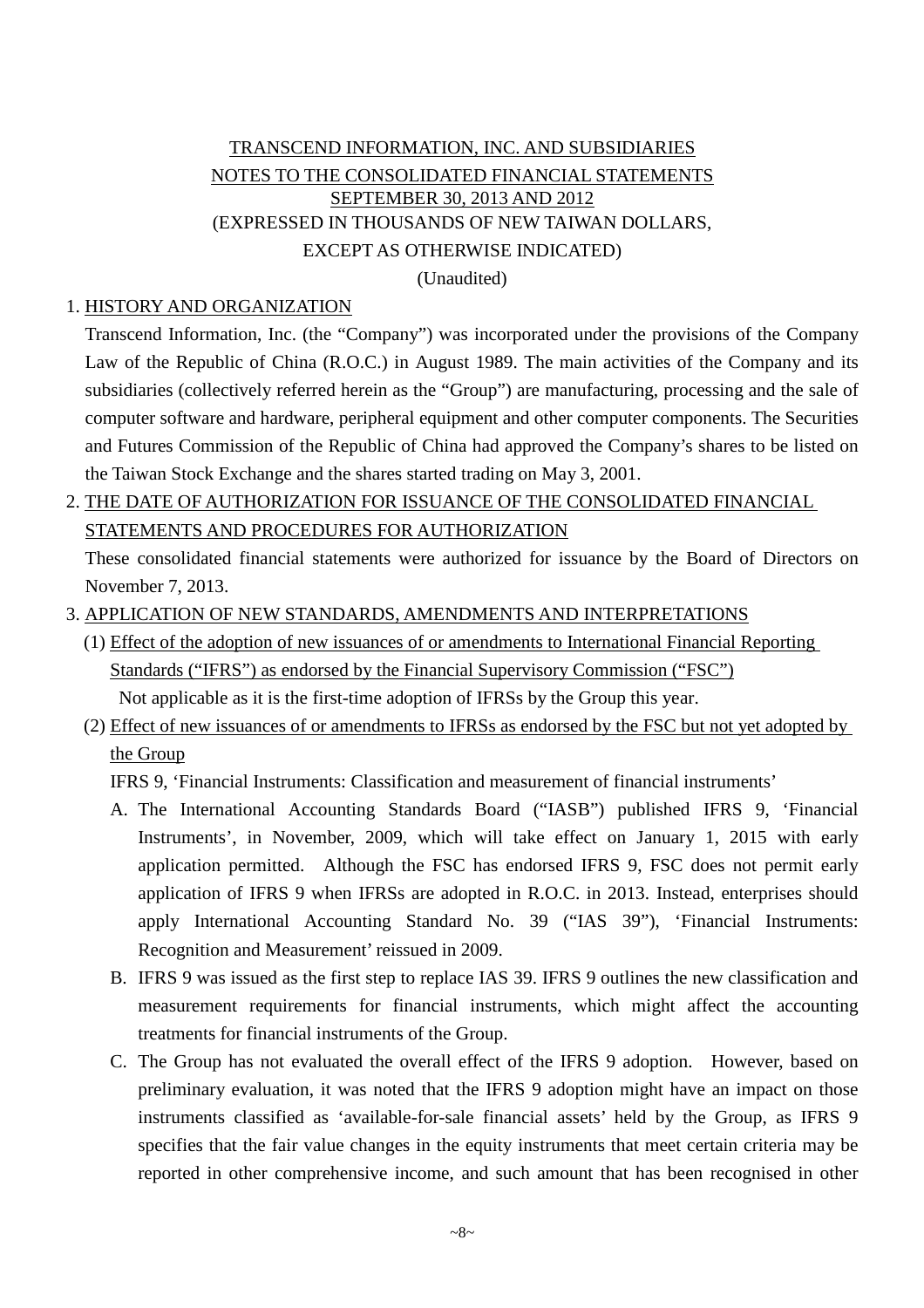comprehensive income should not be reclassified to profit or loss when such assets are derecognised. The Group recognised loss on equity instruments amounting to \$41,172 in other comprehensive income for the nine-month period ended September 30, 2013.

(3) IFRSs issued by IASB but not yet endorsed by the FSC

The following are the assessment of new standards, interpretations and amendments issued by IASB that are effective but not yet endorsed by the FSC and have not been adopted by the Group (application of the new standards, interpretations and amendments should follow the regulations of the FSC):

| New Standards,<br>Interpretations and<br>Amendments                                                             | <b>Main Amendments</b>                                                                                                                                                                                                                                                                                                                                                                                                                                                                                                                                                                                                                                                                                                                                                                                                                                                                                                                                                 | <b>Effective Date</b> |
|-----------------------------------------------------------------------------------------------------------------|------------------------------------------------------------------------------------------------------------------------------------------------------------------------------------------------------------------------------------------------------------------------------------------------------------------------------------------------------------------------------------------------------------------------------------------------------------------------------------------------------------------------------------------------------------------------------------------------------------------------------------------------------------------------------------------------------------------------------------------------------------------------------------------------------------------------------------------------------------------------------------------------------------------------------------------------------------------------|-----------------------|
| Limited exemption from<br>comparative IFRS 7<br>disclosures for first-time<br>adopters (amendment to<br>IFRS 1) | The amendment provides first-time adopters of<br>IFRSs with the same transition relief that<br>existing IFRS preparers received in IFRS 7, '<br>Financial<br>Instruments:<br>Disclosures '<br>and<br>exempts first-time adopters from providing the<br>additional comparative disclosures.                                                                                                                                                                                                                                                                                                                                                                                                                                                                                                                                                                                                                                                                             | July 1, 2010          |
| 2010 improvements to<br><b>IFRSs</b>                                                                            | Amendments to IFRS 1, IFRS 3, IFRS 7, IAS 1,<br>IAS 34 and IFRIC 13.                                                                                                                                                                                                                                                                                                                                                                                                                                                                                                                                                                                                                                                                                                                                                                                                                                                                                                   | January 1, 2011       |
| IFRS 9, 'Financial<br>instruments:<br>Classification and<br>measurement of<br>financial liabilities'            | IFRS 9 requires gains and losses on financial<br>liabilities designated at fair value through profit<br>or loss to be split into the amount of change in<br>the fair value that is attributable to changes in<br>the credit risk of the liability, which shall be<br>presented in other comprehensive income, and<br>cannot be reclassified to profit or loss when<br>derecognising the liabilities; and all other<br>changes in fair value are recognised in profit or<br>loss. The new guidance allows the recognition<br>of the full amount of change in the fair value in<br>the profit or loss only if there is reasonable<br>evidence showing on initial recognition that the<br>recognition of changes in the liability's credit<br>risk in other comprehensive income would<br>create or enlarge an accounting mismatch<br>(inconsistency) in profit or loss.<br>(That<br>determination is made at initial recognition and<br>is not reassessed subsequently.) | January 1, 2015       |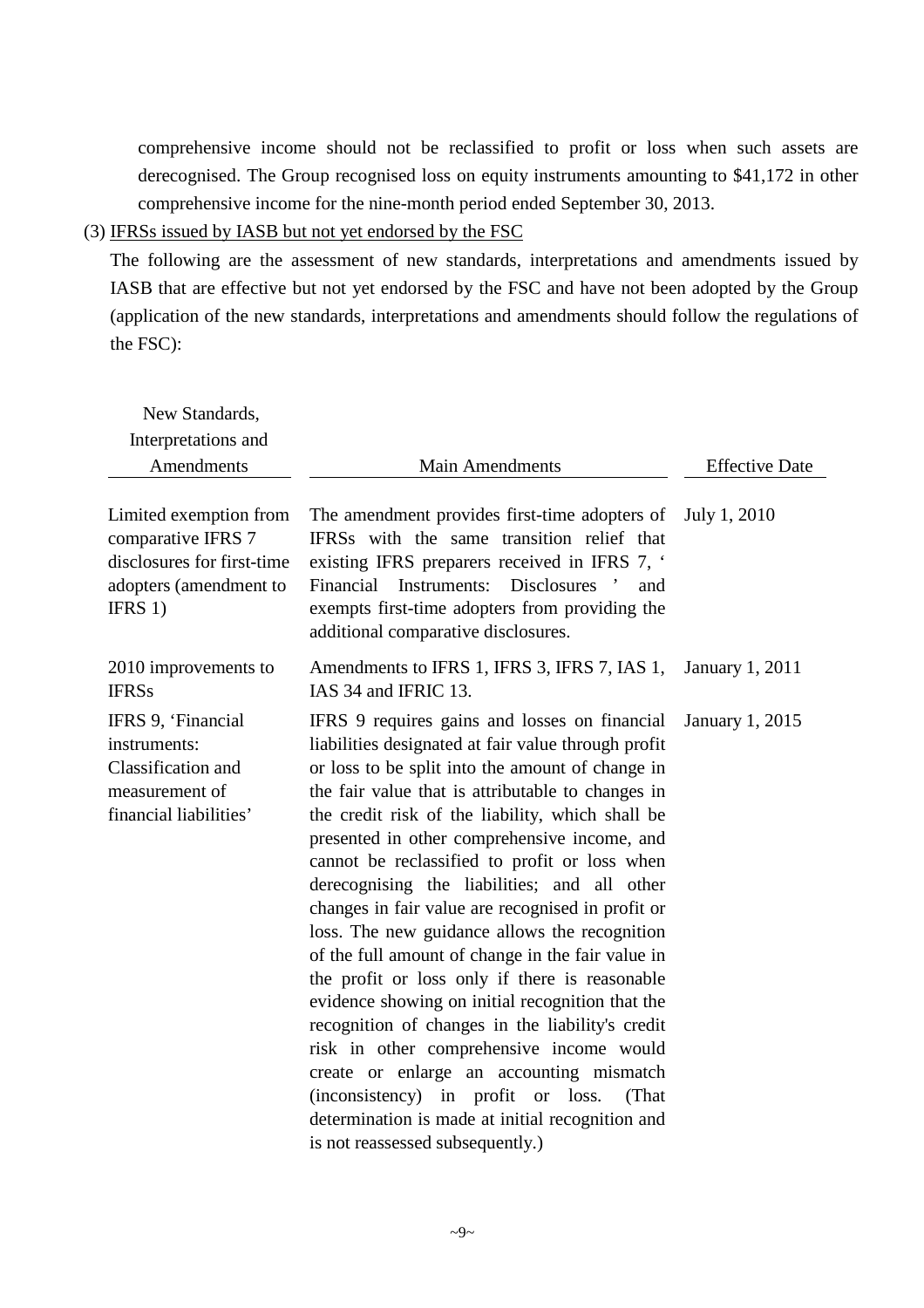| New Standards,                                                                                             |                                                                                                                                                                                                                                                                                                                                                                                                                                                                                                                                                                                                                                   |                        |
|------------------------------------------------------------------------------------------------------------|-----------------------------------------------------------------------------------------------------------------------------------------------------------------------------------------------------------------------------------------------------------------------------------------------------------------------------------------------------------------------------------------------------------------------------------------------------------------------------------------------------------------------------------------------------------------------------------------------------------------------------------|------------------------|
| Interpretations and                                                                                        |                                                                                                                                                                                                                                                                                                                                                                                                                                                                                                                                                                                                                                   |                        |
| Amendments                                                                                                 | <b>Main Amendments</b>                                                                                                                                                                                                                                                                                                                                                                                                                                                                                                                                                                                                            | <b>Effective Date</b>  |
| Disclosures - transfers<br>of financial assets<br>(amendment to IFRS 7)                                    | amendment enhances qualitative and<br>The<br>quantitative disclosures for all transferred<br>financial assets that are not derecognised and<br>for any continuing involvement in transferred<br>assets, existing at the reporting date.                                                                                                                                                                                                                                                                                                                                                                                           | July 1, 2011           |
| Severe hyperinflation<br>and removal of fixed<br>dates for first-time<br>adopters (amendment to<br>IFRS 1) | When an entity's date of transition to IFRSs is<br>functional<br>after,<br>the<br><b>or</b><br>on,<br>currency<br>normalisation date, the entity may elect to<br>measure all assets and liabilities held before the<br>functional currency normalisation date at fair<br>value on the date of transition to IFRSs. First-<br>time adopters shall apply the derecognition<br>requirements in IAS 39, 'Financial instruments:<br>Recognition and measurement', prospectively<br>from the date of transition to IFRSs, and they<br>are allowed not to retrospectively recognise<br>related gains on the date of transition to IFRSs. | July 1, 2011           |
| Deferred tax: recovery<br>of underlying assets<br>(amendment to IAS 12)                                    | The amendment gives a rebuttable presumption<br>carrying amount of investment<br>the<br>that<br>properties measured at fair value is recovered<br>entirely by sale, unless there exists any<br>evidence that could rebut this presumption.<br>The amendment also replaces SIC 21, 'Income<br>taxes — recovery of revalued non-depreciable<br>assets'.                                                                                                                                                                                                                                                                             | <b>January 1, 2012</b> |
| IFRS 10, 'Consolidated<br>financial statements'                                                            | The standard builds on existing principles by<br>identifying the concept of control as the<br>determining factor in whether an entity should<br>be included within the consolidated financial<br>statements of the parent company. The standard<br>provides additional guidance to assist in the<br>determination of control where it is difficult to<br>assess.                                                                                                                                                                                                                                                                  | <b>January 1, 2013</b> |
| IFRS 11, Joint<br>arrangements'                                                                            | When deciding the types of joint arrangements-<br>joint operations and joint ventures, the entity<br>should assess the contract rights and obligations<br>instead of the legal form only. The standard<br>also prohibits the proportional consolidation for<br>joint ventures.                                                                                                                                                                                                                                                                                                                                                    | <b>January 1, 2013</b> |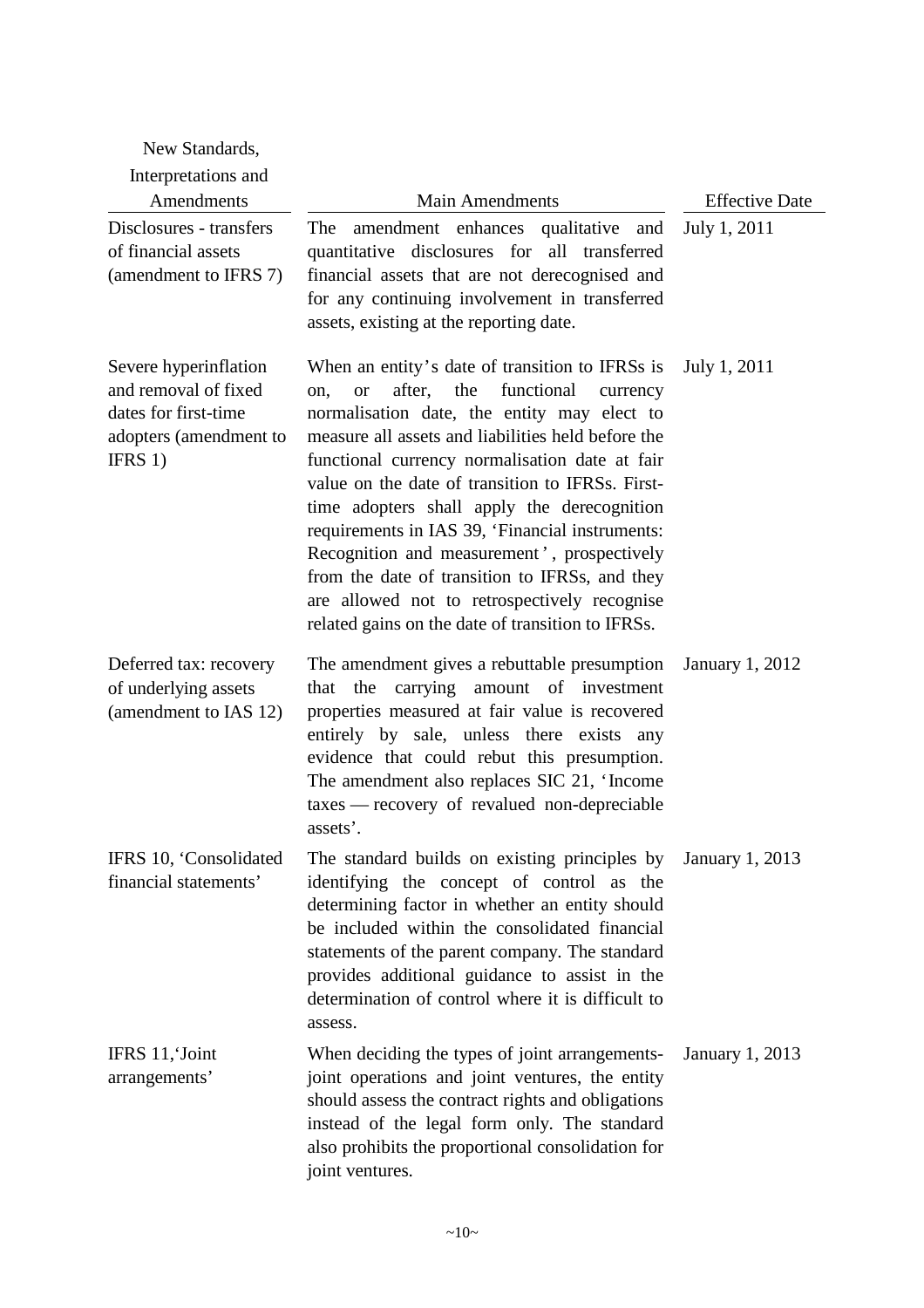| New Standards,                                                                      |                                                                                                                                                                                                                                                                                                                                                                                                                                                                                                                                                                                   |                       |
|-------------------------------------------------------------------------------------|-----------------------------------------------------------------------------------------------------------------------------------------------------------------------------------------------------------------------------------------------------------------------------------------------------------------------------------------------------------------------------------------------------------------------------------------------------------------------------------------------------------------------------------------------------------------------------------|-----------------------|
| Interpretations and<br>Amendments                                                   | <b>Main Amendments</b>                                                                                                                                                                                                                                                                                                                                                                                                                                                                                                                                                            | <b>Effective Date</b> |
| IFRS 12, 'Disclosure of<br>interests in other entities'                             | The standard requires the disclosure of interests<br>in other entities including subsidiaries, joint<br>arrangements, associates and unconsolidated<br>structured entities.                                                                                                                                                                                                                                                                                                                                                                                                       | January 1, 2013       |
| IAS 27, Separate<br>Financial Statements' (as<br>amended in 2011)                   | The standard removes the requirements of<br>consolidated financial statements from IAS27<br>and those requirements are addressed in IFRS<br>10, 'Consolidated Financial Statements'.                                                                                                                                                                                                                                                                                                                                                                                              | January 1, 2013       |
| IAS 28, Investments in<br>Associates and Joint<br>Ventures' (as amended in<br>2011) | As consequential amendments resulting from<br>the issuance of IFRS 11, 'Joint Arrangements',<br>IAS 28 (revised) sets out the requirements for<br>the application of the equity method when<br>accounting for investments in joint ventures.                                                                                                                                                                                                                                                                                                                                      | January 1, 2013       |
| IFRS 13, 'Fair value<br>measurement'                                                | IFRS 13 aims to improve consistency and<br>reduce complexity by providing a precise<br>definition of fair value and a single source of<br>fair<br>and<br>disclosure<br>value<br>measurement<br>requirements for use across IFRSs.<br>The<br>requirements do not extend the use of fair value<br>accounting but provide guidance on how it<br>should be applied where its use is already<br>required or permitted by other standards within<br>IFRS <sub>s</sub> .                                                                                                                 | January 1, 2013       |
| IAS 19 revised, '<br>Employee benefits' (as<br>amended in 2011)                     | standard<br>eliminates<br>The<br>revised<br>corridor<br>approach and requires actuarial gains and losses<br>recognised immediately in other<br>be<br>to<br>comprehensive income. Past service costs will<br>be recognised immediately in the period<br>incurred. Net interest expense or income,<br>calculated by applying the discount rate to the<br>net defined benefit asset or liability, replace the<br>finance charge and expected return on plan<br>assets. The return of plan assets, excluding net<br>interest expense, is recognised in other<br>comprehensive income. | January 1, 2013       |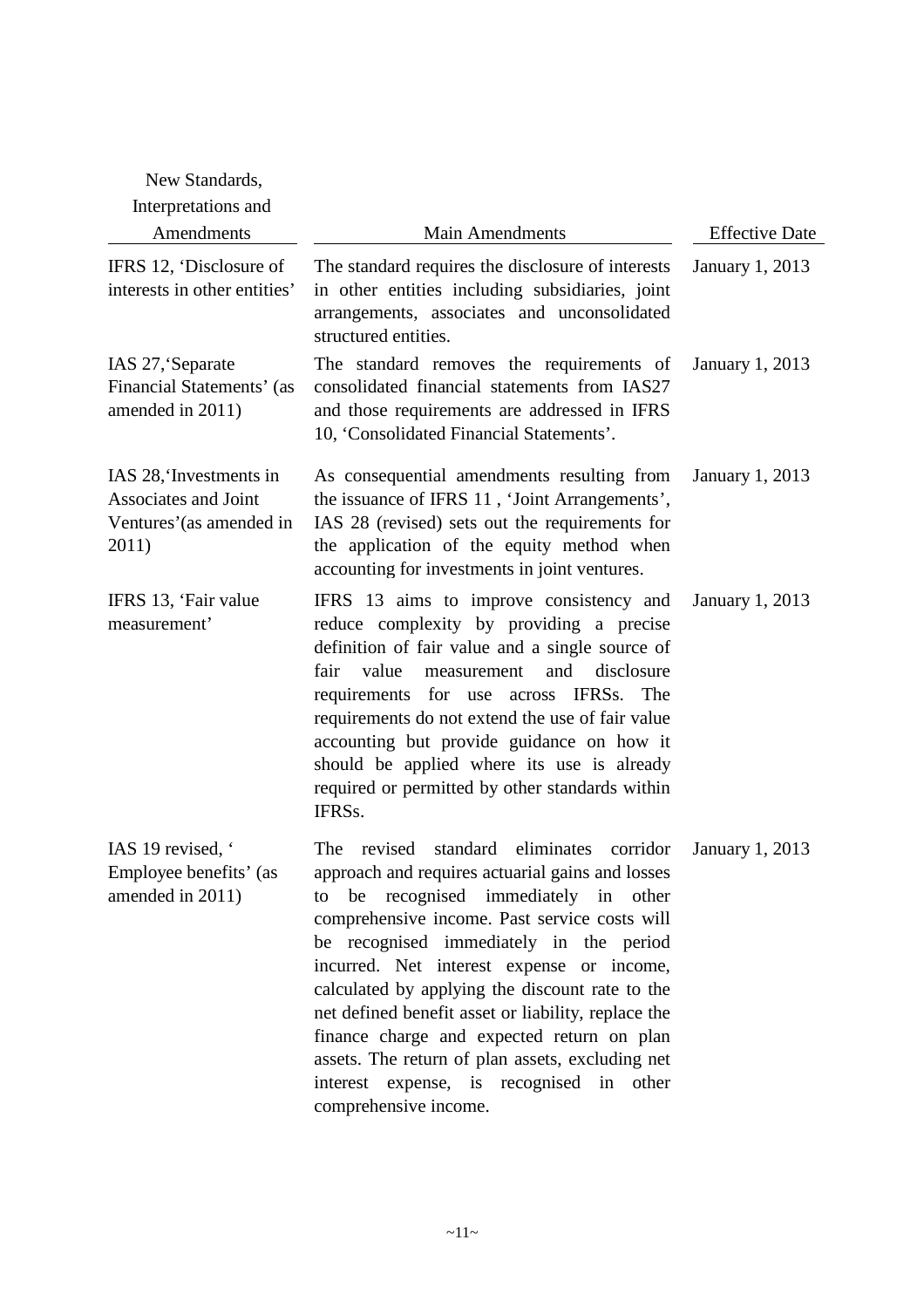| New Standards,<br>Interpretations and<br>Amendments                                                    | <b>Main Amendments</b>                                                                                                                                                                                                                                                                                                                                                                                                                                | <b>Effective Date</b>  |
|--------------------------------------------------------------------------------------------------------|-------------------------------------------------------------------------------------------------------------------------------------------------------------------------------------------------------------------------------------------------------------------------------------------------------------------------------------------------------------------------------------------------------------------------------------------------------|------------------------|
| Presentation of items<br>of other<br>comprehensive income<br>(amendment to IAS 1)                      | The amendment requires profit or loss and<br>other comprehensive income (OCI) to<br>be<br>presented separately in the statement of<br>comprehensive income. Also, the amendment<br>requires entities to separate items presented in<br>OCI into two groups based on whether or not<br>they may be recycled to profit or loss<br>subsequently.                                                                                                         | July 1, 2012           |
| Disclosures—<br>Offsetting financial<br>assets and financial<br>liabilities (amendment<br>to IFRS $7)$ | The amendment requires disclosures to include<br>quantitative information that will enable users<br>of an entity's financial statements to evaluate<br>the effect or potential effect of netting<br>arrangements.                                                                                                                                                                                                                                     | <b>January 1, 2013</b> |
| <b>Offsetting Financial</b><br><b>Assets and Financial</b><br>Liabilities<br>(Amendment to IAS<br>32)  | The amendment clarifies criterion that an entity<br>'currently has a legally enforceable right to set<br>off the recognised amounts ' and gross<br>settlement mechanisms with features that both<br>(i) eliminate credit and liquidity risk and (ii)<br>process receivables and payables in a single<br>settlement process, are effectively equivalent to<br>net settlement; they would therefore satisfy the<br>IAS 32 criterion in these instances. | <b>January 1, 2014</b> |
| Mandatory effective<br>date and transition<br>disclosures<br>(amendment to IFRS 7<br>and IFRS 9)       | mandatory effective date<br>The<br>has<br>been<br>postponed to January 1, 2015.                                                                                                                                                                                                                                                                                                                                                                       | <b>January 1, 2015</b> |
| 2009-2011<br>improvements to<br><b>IFRSs</b>                                                           | Amendments to IFRS 1 and IAS 1, IAS 16, IAS<br>32 and IAS 34.                                                                                                                                                                                                                                                                                                                                                                                         | January 1, 2013        |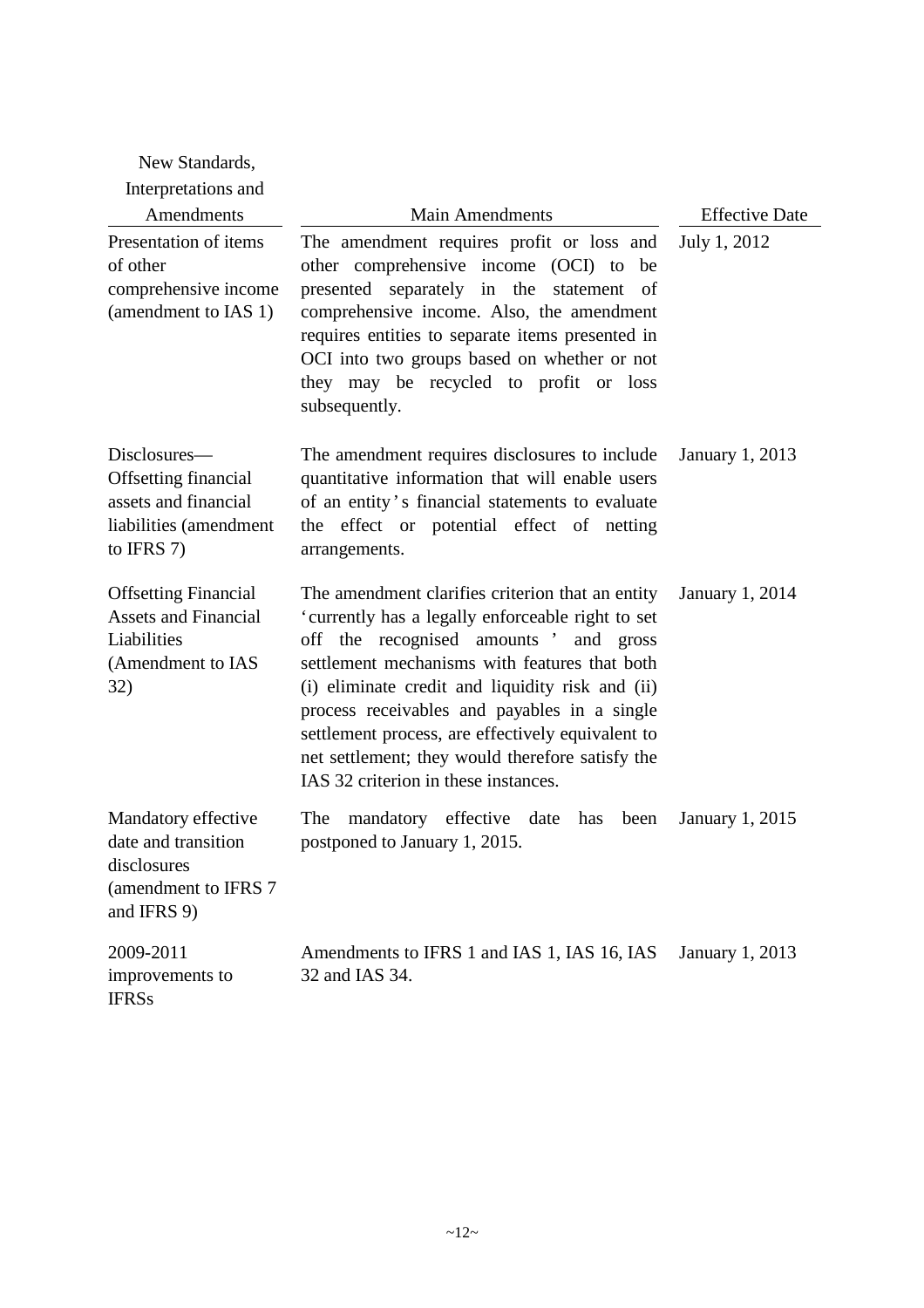| New Standards,<br>Interpretations and<br>Amendments<br>Consolidated financial<br>statements, joint<br>arrangements and<br>disclosure of interests in<br>other entities: transition<br>guidance (amendments<br>to IFRS 10, IFRS 11 | <b>Main Amendments</b><br>The amendment clarifies that the date of initial<br>application is the first day of the annual period<br>in which IFRS 10, 11 and 12 is adopted.                                                                                                                    | <b>Effective Date</b><br><b>January 1, 2013</b> |
|-----------------------------------------------------------------------------------------------------------------------------------------------------------------------------------------------------------------------------------|-----------------------------------------------------------------------------------------------------------------------------------------------------------------------------------------------------------------------------------------------------------------------------------------------|-------------------------------------------------|
| and IFRS 12)<br>Investment entities<br>(amendments to IFRS<br>10, IFRS 12 and IAS<br>27)                                                                                                                                          | The amendments define 'Investment Entities'<br>and their characteristics. The parent company<br>that meets the definition of investment entities<br>should measure its subsidiaries using fair value<br>through profit of loss instead of consolidating<br>them.                              | <b>January 1, 2014</b>                          |
| IFRIC 21, 'Levies'                                                                                                                                                                                                                | The interpretation addresses the accounting for<br>levies imposed by governments in accordance<br>with legislation (other than income tax). A<br>liability to pay a levy shall be recognised in<br>with IAS 37, ' Provisions,<br>accordance<br>contingent liabilities and contingent assets'. | <b>January 1, 2014</b>                          |
| Recoverable amount<br>disclosures for non-<br>financial assets<br>(amendments to IAS 36)                                                                                                                                          | The amendments remove the requirement to<br>disclose recoverable amount when a cash<br>generating unit (CGU) contains goodwill or<br>intangible assets with indefinite useful lives<br>that were not impaired.                                                                                | <b>January 1, 2014</b>                          |
| Novation of derivatives<br>and continuation of<br>hedge accounting<br>(amendments to IAS 39)                                                                                                                                      | The amendment states that the novation of a<br>hedging instrument would not be considered an<br>expiration or termination giving rise to the<br>discontinuation of hedge accounting when the<br>hedging instrument that is being novated<br>complies with specified criteria.                 | January 1, 2014                                 |

The Group is assessing the potential impact of the new standards, interpretations and amendments above and has not yet been able to reliably estimate their impact on the consolidated financial statements.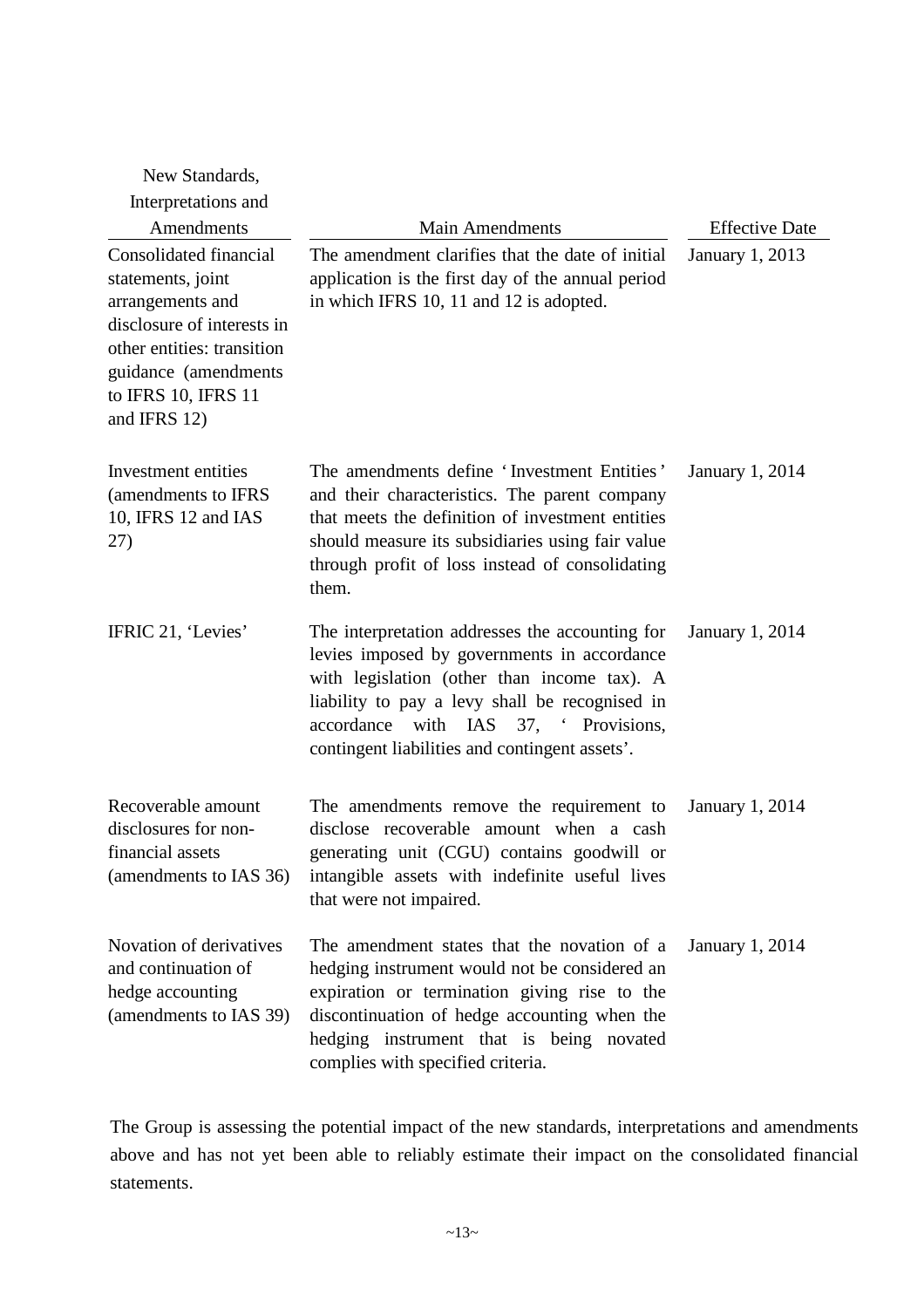### 4. SUMMARY OF SIGNIFICANT ACCOUNTING POLICIES

The principal accounting policies applied in the preparation of these consolidated financial statements are set out below. These policies have been consistently applied to all the periods presented, unless otherwise stated.

- (1) Compliance statement
	- A. These consolidated financial statements are the first third-quarter consolidated financial statements prepared by the Group in accordance with the "Rules Governing the Preparation of Financial Statements by Securities Issuers", IAS 34, 'Interim Financial Reporting', and IFRS 1, 'First-time Adoption of International Financial Reporting Standards', as endorsed by the FSC.
	- B. In the preparation of the balance sheet as of January 1, 2012, the Group has adjusted the amounts that were reported in the consolidated financial statements in accordance with previous R.O.C. GAAP. Please refer to Note 15 for the impact of transitioning from R.O.C. GAAP to the International Financial Reporting Standards, International Accounting Standards, and Interpretations/bulletins as endorsed by the FSC (collectively referred herein as the "IFRSs") on the Group's financial position, operating results and cash flows.
- (2) Basis of preparation
	- A. Except for the following items, these consolidated financial statements have been prepared under the historical cost convention:
		- (a) Financial assets and financial liabilities (including derivative instruments) at fair value through profit or loss.
		- (b) Available-for-sale financial assets measured at fair value.
		- (c) Liabilities on cash-settled share-based payment arrangements measured at fair value.
		- (d) Defined benefit liabilities recognised based on the net amount of pension fund assets plus unrecognised prior period's service cost and unrecognised actuarial losses, and less unrecognised actuarial gains and present value of defined benefit obligation.
	- B. The preparation of financial statements in conformity with IFRSs requires the use of certain critical accounting estimates. It also requires management to exercise its judgment in the process of applying the Group's accounting policies. The areas involving a higher degree of judgment or complexity, or areas where assumptions and estimates are significant to the consolidated financial statements are disclosed in Note 5.
- (3) Basis of consolidation
	- A. Basis for preparation of consolidated financial statements:
		- (a) All subsidiaries are included in the Group's consolidated financial statements. Subsidiaries are all entities over which the Group has the power to govern the financial and operating policies. In general, control is presumed to exist when the parent owns, directly or indirectly through subsidiaries, more than half of the voting power of an entity. The existence and effect of potential voting rights that are currently exercisable or convertible have been considered when assessing whether the Group controls another entity. Subsidiaries are fully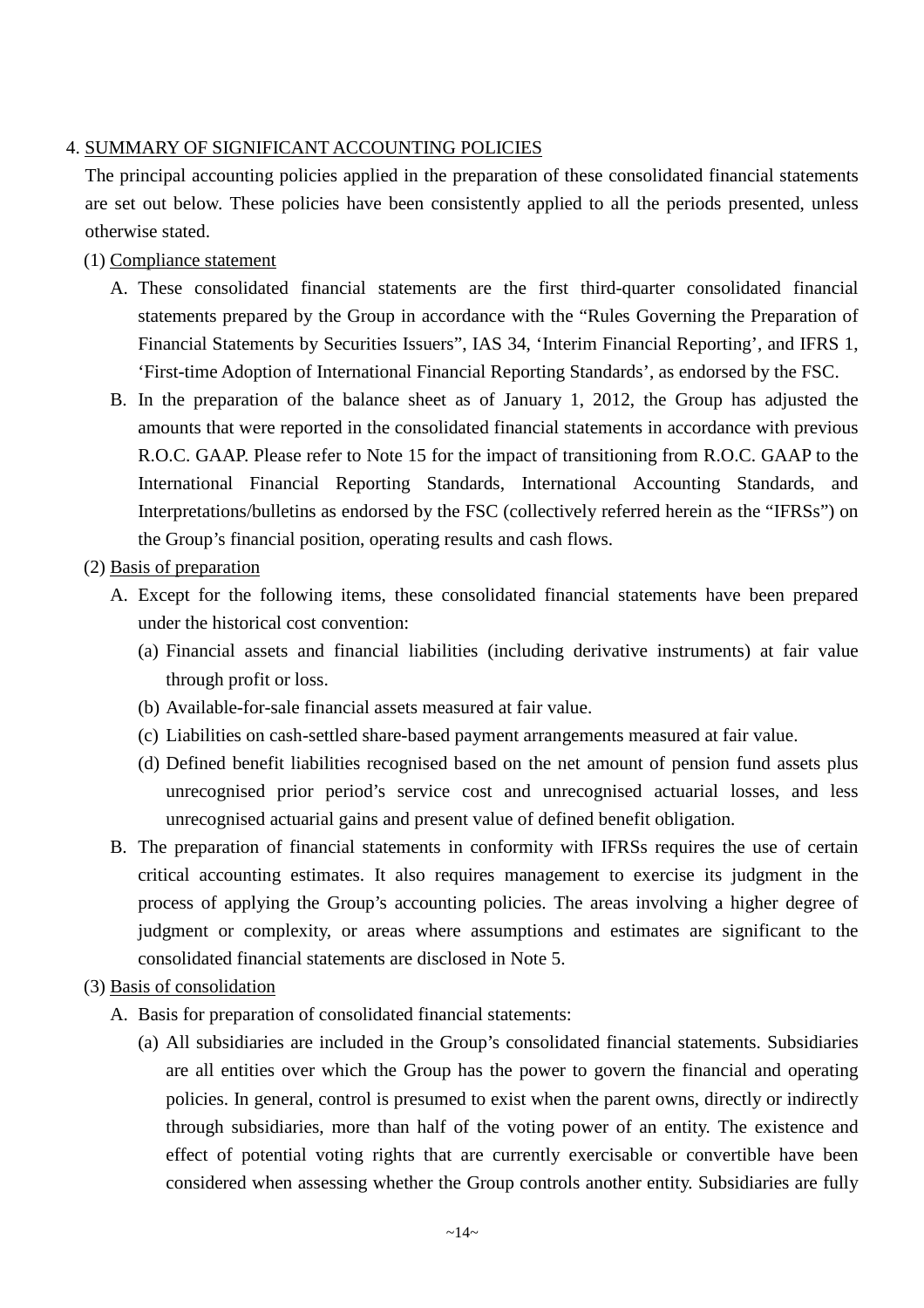consolidated from the date on which control is transferred to the Group. They are de-consolidated from the date that control ceases.

- (b) Inter-company transactions, balances and unrealised gains or losses on transactions between companies within the Group are eliminated. Accounting policies of subsidiaries have been adjusted where necessary to ensure consistency with the policies adopted by the Group.
- (c) Changes in a parent's ownership interest in a subsidiary that do not result in the parent losing control of the subsidiary (transactions with non-controlling interests) are accounted for as equity transactions, i.e. transactions with owners in their capacity as owners. Any difference between the amount by which the non-controlling interests are adjusted and the fair value of the consideration paid or received is recognised directly in equity.
- (d) When the Group loses control of a subsidiary, the Group remeasures any investment retained in the former subsidiary at its fair value. Any difference between fair value and carrying amount is recognised in profit or loss. All amounts previously recognised in other comprehensive income in relation to the subsidiary are reclassified to profit or loss or transferred directly to retained earnings as appropriate, on the same basis as would be required if the related assets or liabilities were disposed of. That is, when the Group loses control of a subsidiary, all gains or losses previously recognised in other comprehensive income in relation to the subsidiary should be reclassified from equity to profit or loss, if such gains or losses would be reclassified to profit or loss when the related assets or liabilities are disposed of.
- B. Subsidiaries included in the consolidated financial statements: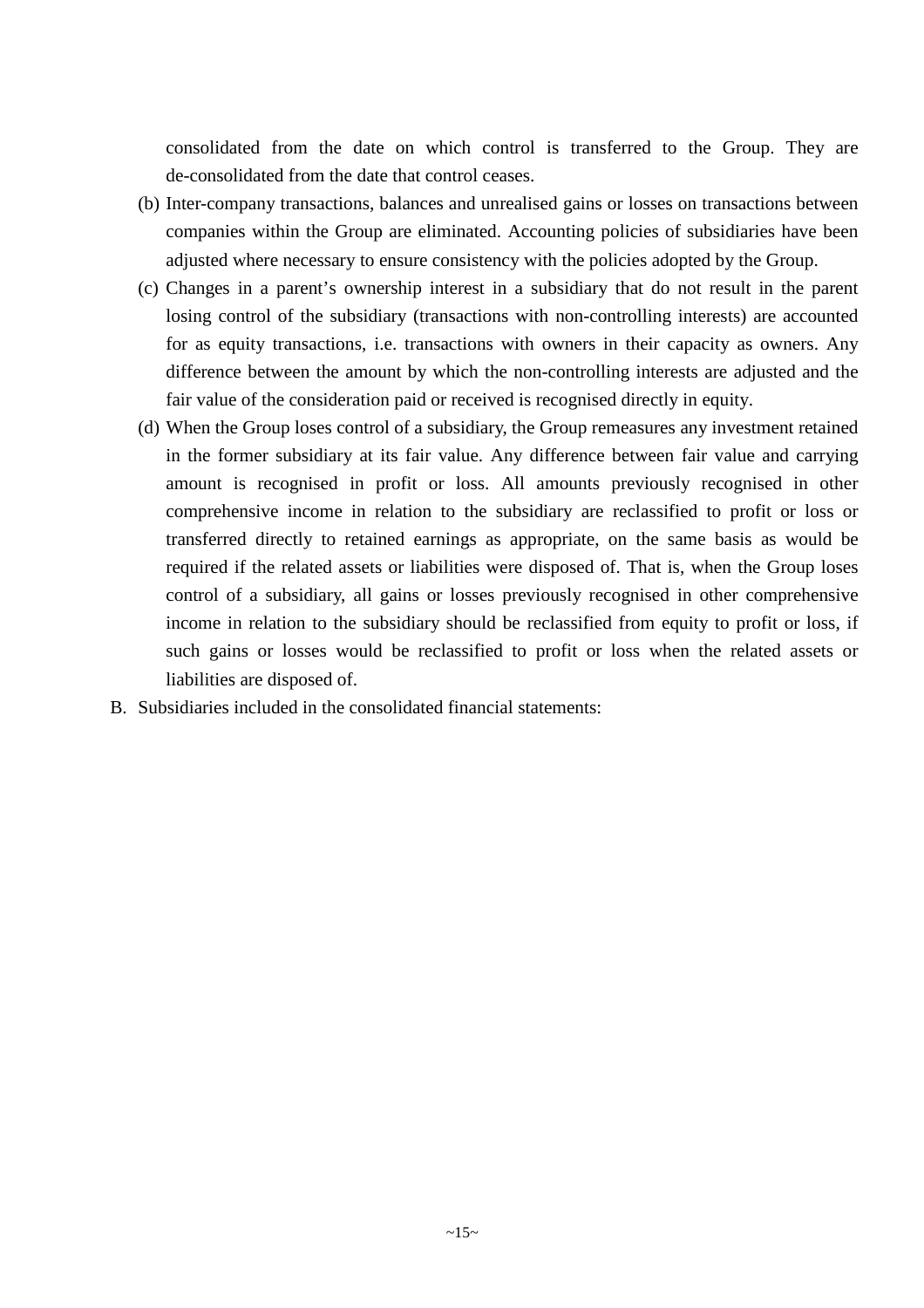|                            |                                                                              |                                                                                                                                   | Ownership (%) |          |                  |  |
|----------------------------|------------------------------------------------------------------------------|-----------------------------------------------------------------------------------------------------------------------------------|---------------|----------|------------------|--|
| Name of                    | Name of                                                                      | <b>Main Business</b>                                                                                                              | September     |          |                  |  |
| Investor                   | Subsidiary                                                                   | <b>Activities</b>                                                                                                                 | 30, 2013      | 31, 2012 | Description      |  |
| Transcend<br>Taiwan        | Saffire Investment Ltd.<br>(Saffire)                                         | Investment holding company                                                                                                        | 100           | 100      | Note 1           |  |
| $^{\prime\prime}$          | Transcend Japan Inc.<br>(Transcend Japan)                                    | Wholesaler of computer memory<br>modules and peripheral products                                                                  | 100           | 100      | Note 1           |  |
| n                          | <b>Transcend Information UK</b><br>Limited (Transcend UK)                    | Wholesaler of computer memory<br>modules and peripheral products                                                                  |               | 100      | Note 1<br>Note 2 |  |
| n                          | Transcend Information Inc.<br>(Transcend USA)                                | Wholesaler of computer memory<br>modules and peripheral products                                                                  | 100           | 100      | Note 1           |  |
| $\prime\prime$             | Transcend Korea Inc.<br>(Transcend Korea)                                    | Wholesaler of computer memory<br>modules and peripheral products                                                                  | 100           | 100      | Note 1           |  |
| Saffire<br>Investment Ltd. | Memhiro Pte. Ltd.<br>(Memhiro)                                               | Investment holding company                                                                                                        | 100           | 100      | Note 1           |  |
| Memhiro Pte.<br>Ltd.       | <b>Transcend Information</b><br>Europe B.V. (Transcend<br>Europe)            | Wholesaler of computer memory<br>modules and peripheral products                                                                  | 100           | 100      | Note 1           |  |
| $\prime\prime$             | <b>Transcend Information</b><br>Trading GmbH, Hamburg<br>(Transcend Germany) | Wholesaler of computer memory<br>modules and peripheral products                                                                  | 100           | 100      | Note 1           |  |
| $\prime\prime$             | <b>Transcend Information</b><br>(Shanghai), Ltd.<br>(Transcend Shanghai)     | Manufacturing, processing and sale<br>of computer software and hardware,<br>peripheral equipment and other<br>computer components | 100           | 100      | Note 1           |  |
| $\prime\prime$             | <b>Transtech Trading</b><br>(Shanghai) Co., Ltd.<br>(Transtech Shanghai)     | Wholesaler of computer memory<br>modules, peripheral equipment and<br>other computer components                                   | 100           | 100      | Note 1           |  |
| $\prime\prime$             | <b>Transcend Information</b><br>(Hong Kong), Ltd.<br>(Transcend Hong Kong)   | Wholesaler of computer memory<br>modules and peripheral products                                                                  | 100           |          |                  |  |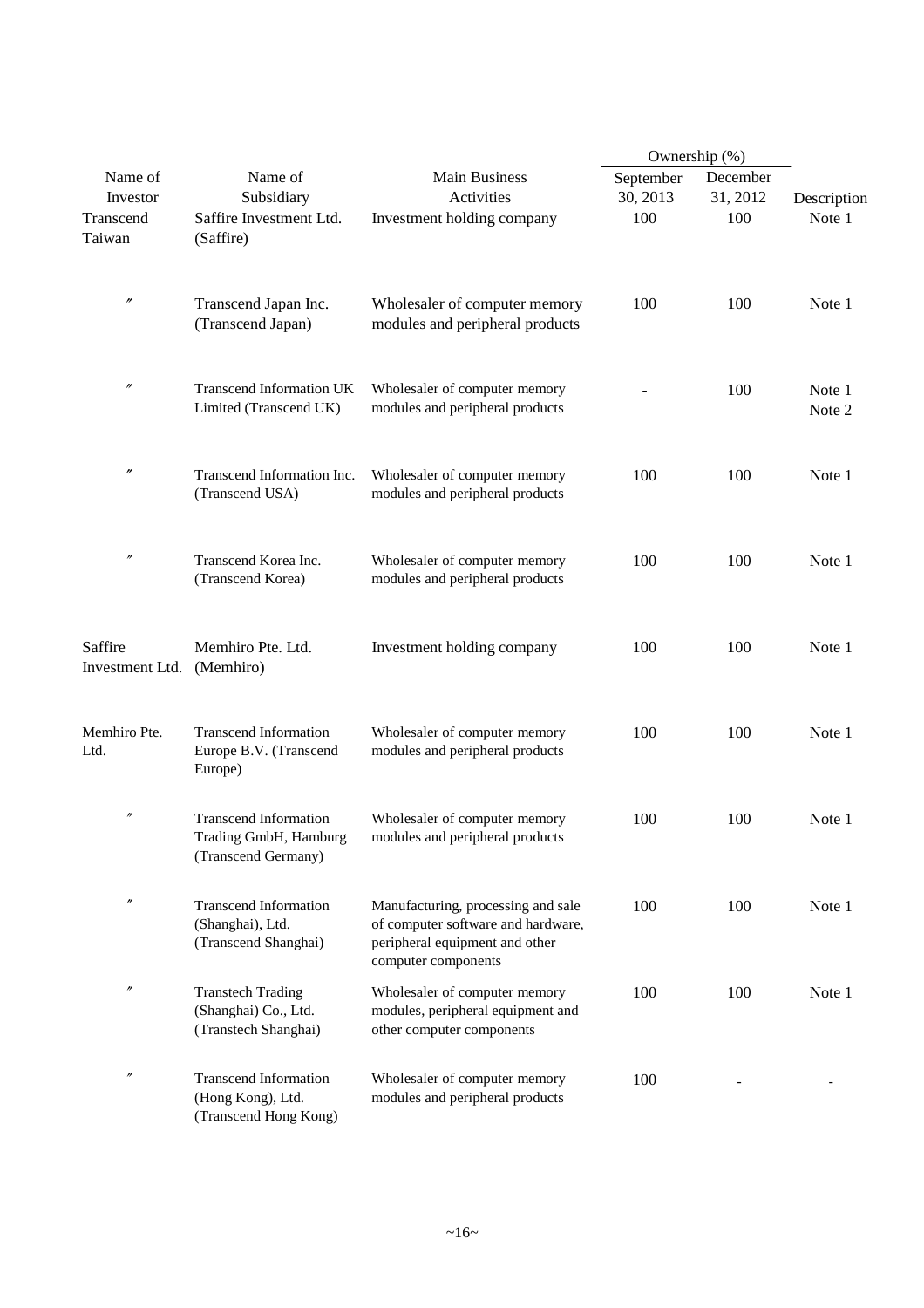|                            |                                                                              |                                                                                                                                   | Ownership (%)         |                   |                  |  |
|----------------------------|------------------------------------------------------------------------------|-----------------------------------------------------------------------------------------------------------------------------------|-----------------------|-------------------|------------------|--|
| Name of<br>Investor        | Name of<br>Subsidiary                                                        | <b>Main Business</b><br>Activities                                                                                                | September<br>30, 2012 | January<br>1,2012 | Description      |  |
| Transcend<br>Taiwan        | Saffire Investment Ltd.<br>(Saffire)                                         | Investment holding company                                                                                                        | 100                   | 100               | Note 1           |  |
| $^{\prime\prime}$          | Transcend Japan Inc.<br>(Transcend Japan)                                    | Wholesaler of computer memory<br>modules and peripheral products                                                                  | 100                   | 100               | Note 1           |  |
| $^{\prime\prime}$          | <b>Transcend Information UK</b><br>Limited (Transcend UK)                    | Wholesaler of computer memory<br>modules and peripheral products                                                                  | 100                   | 100               | Note 1<br>Note 2 |  |
| $^{\prime\prime}$          | Transcend Information Inc.<br>(Transcend USA)                                | Wholesaler of computer memory<br>modules and peripheral products                                                                  | 100                   | 100               | Note 1           |  |
| $\prime\prime$             | Transcend Korea Inc.<br>(Transcend Korea)                                    | Wholesaler of computer memory<br>modules and peripheral products                                                                  | 100                   | 100               | Note 1           |  |
| Saffire<br>Investment Ltd. | Memhiro Pte. Ltd.<br>(Memhiro)                                               | Investment holding company                                                                                                        | 100                   | 100               | Note 1           |  |
| Memhiro Pte.<br>Ltd.       | <b>Transcend Information</b><br>Europe B.V. (Transcend<br>Europe)            | Wholesaler of computer memory<br>modules and peripheral products                                                                  | 100                   | 100               | Note1            |  |
| $\prime\prime$             | <b>Transcend Information</b><br>Trading GmbH, Hamburg<br>(Transcend Germany) | Wholesaler of computer memory<br>modules and peripheral products                                                                  | 100                   | 100               | Note 1           |  |
| $\prime\prime$             | <b>Transcend Information</b><br>(Shanghai), Ltd.<br>(Transcend Shanghai)     | Manufacturing, processing and sale<br>of computer software and hardware,<br>peripheral equipment and other<br>computer components | 100                   | 100               | Note 1           |  |
| $\prime\prime$             | <b>Transtech Trading</b><br>(Shanghai) Co., Ltd.<br>(Transtech Shanghai)     | Wholesaler of computer memory<br>modules, peripheral equipment and<br>other computer components                                   | 100                   | 100               | Note 1           |  |

Note 1:The financial statements of certain subsidiaries for the nine-month period ended September 30, 2012 were not reviewed by independent accountants. The financial statements of Transcend USA and Transcend Germany as of and for the

year ended December 31, 2012 were reviewed by other independent accountants.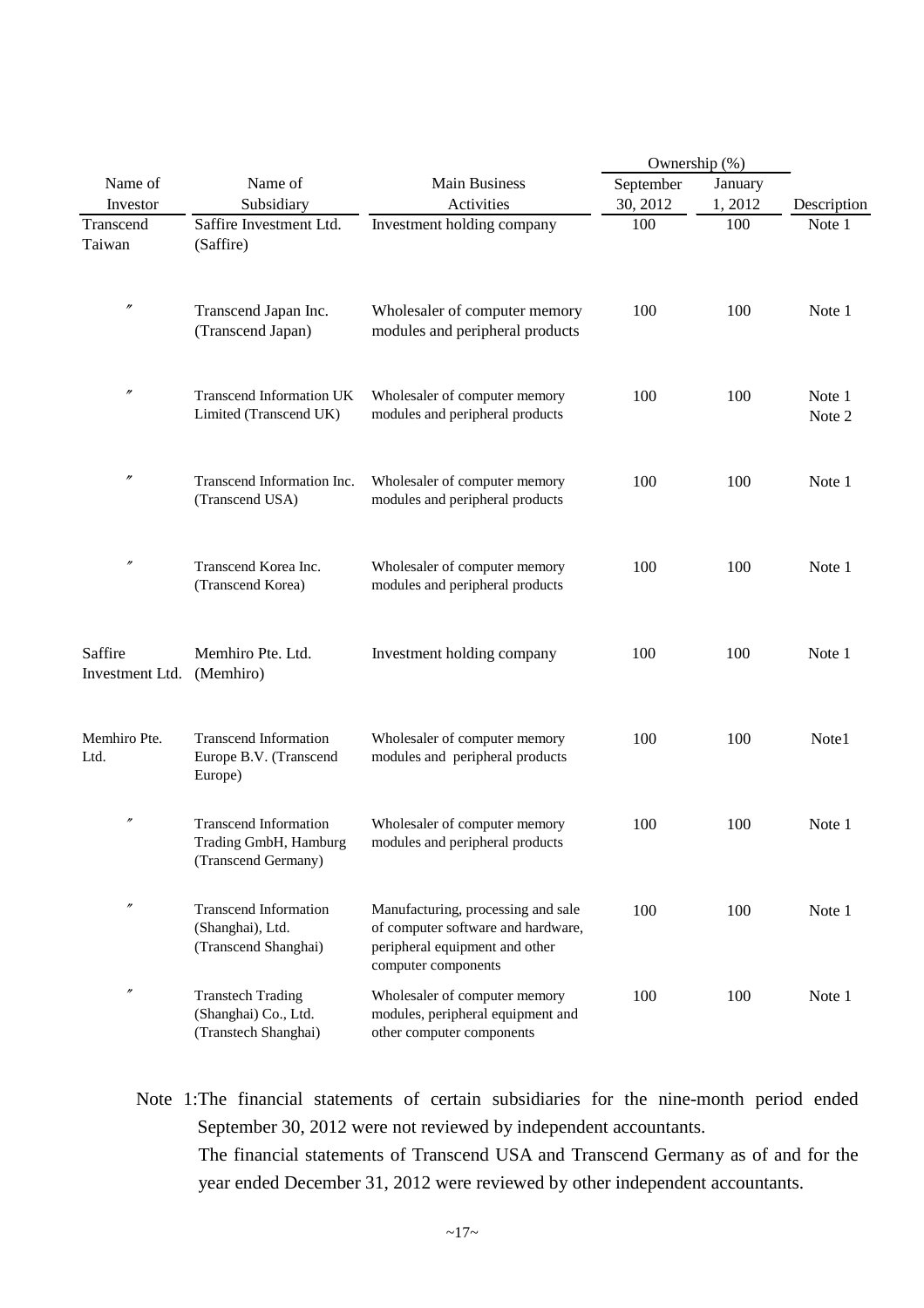- Note 2:Transcend UK is in the process of liquidation for the purpose of reorganization for the Group's operational requirments. The investment funds were repatriated in September, 2013.
- C. Subsidiaries not included in the consolidated financial statements: None.
- D. Adjustment for subsidiaries with difference balance sheet dates: None.
- E. Nature and extent of the restrictions on fund remittance from subsidiaries to the parent company: None.

#### (4) Foreign currency translation

Items included in the financial statements of each of the Group's entities are measured using the currency of the primary economic environment in which the entity operates (the "functional currency"). The consolidated financial statements are presented in New Taiwan dollars, which is the Company's functional and the Group's presentation currency.

- A. Foreign currency transactions and balances
	- (a) Foreign currency transactions are translated into the functional currency using the exchange rates prevailing at the dates of the transactions or valuation where items are remeasured. Foreign exchange gains and losses resulting from the settlement of such transactions are recognised in profit or loss in the period in which they arise.
	- (b) Monetary assets and liabilities denominated in foreign currencies at the period end are re-translated at the exchange rates prevailing at the balance sheet date. Exchange differences arising upon re-translation at the balance sheet date are recognised in profit or loss.
	- (c) Non-monetary assets and liabilities denominated in foreign currencies held at fair value through profit or loss are re-translated at the exchange rates prevailing at the balance sheet date; their translation differences are recognised in profit or loss as part of the fair value gain or loss. Non-monetary assets and liabilities denominated in foreign currencies held at fair value through other comprehensive income are re-translated at the exchange rates prevailing at the balance sheet date; their translation differences are recognised in other comprehensive income. However, non-monetary assets and liabilities denominated in foreign currencies that are not measured at fair value are translated using the historical exchange rates at the dates of the initial transactions.
	- (d) All foreign exchange gains and losses are presented in the statement of comprehensive income within 'other gains and losses'.
- B. Translation of foreign operations

The operating results and financial position of all the group entities that have a functional currency different from the presentation currency are translated into the presentation currency as follows:

- (a) Assets and liabilities for each balance sheet presented are translated at the closing exchange rate at the date of that balance sheet;
- (b) Income and expenses for each statement of comprehensive income are translated at average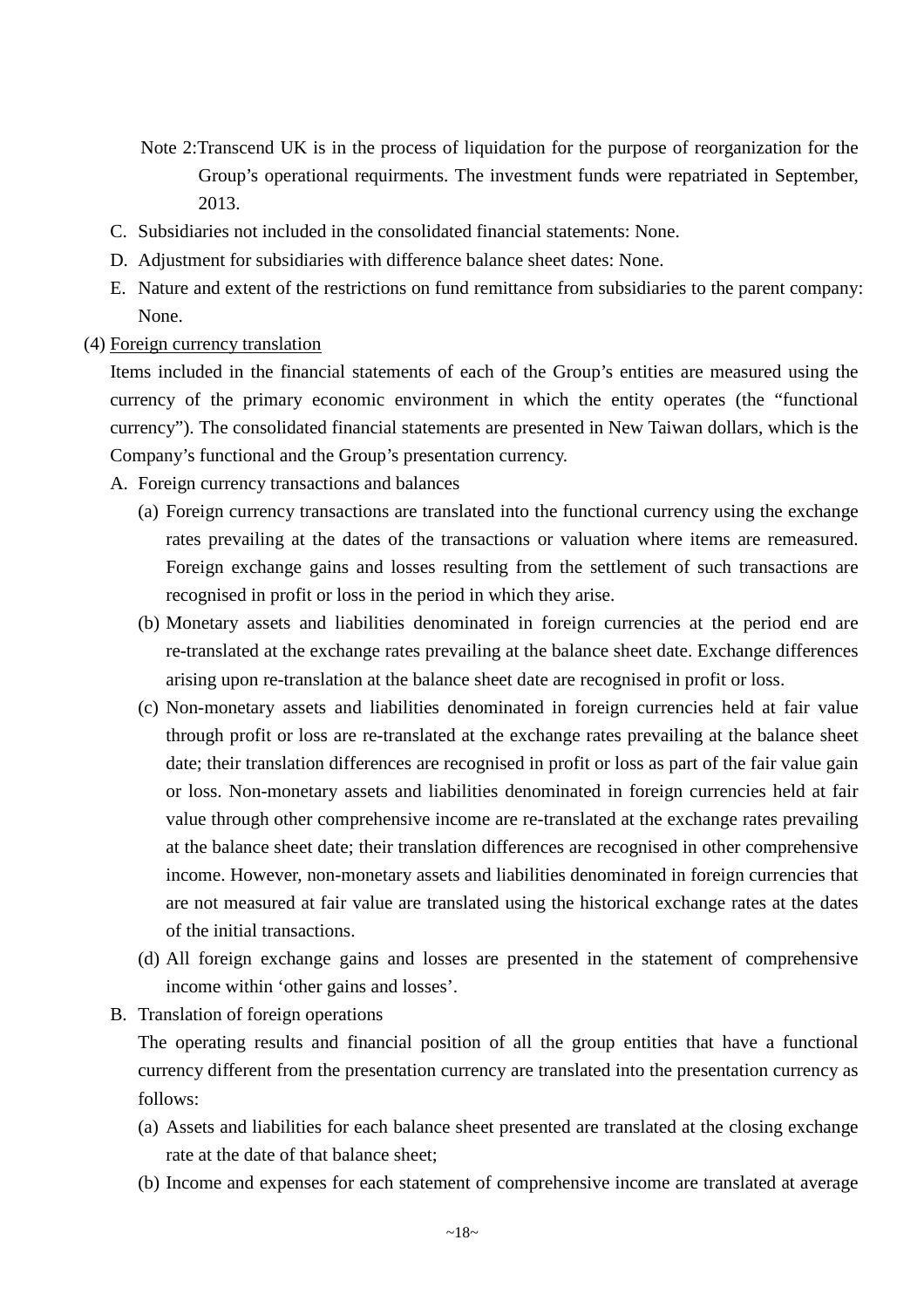exchange rates of that period; and

- (c) All resulting exchange differences are recognised in other comprehensive income.
- (5) Classification of current and non-current items
	- A. Assets that meet one of the following criteria are classified as current assets; otherwise they are classified as non-current assets:
		- (a) Assets arising from operating activities that are expected to be realised, or are intended to be sold or consumed within the normal operating cycle;
		- (b) Assets held mainly for trading purposes;
		- (c) Assets that are expected to be realised within twelve months from the balance sheet date;
		- (d) Cash and cash equivalents, excluding restricted cash and cash equivalents and those that are to be exchanged or used to pay off liabilities more than twelve months after the balance sheet date.
	- B. Liabilities that meet one of the following criteria are classified as current liabilities; otherwise they are classified as non-current liabilities:
		- (a) Liabilities that are expected to be paid off within the normal operating cycle;
		- (b) Liabilities arising mainly from trading activities;
		- (c) Liabilities that are to be paid off within twelve months from the balance sheet date;
		- (d) Liabilities for which the repayment date cannot be extended unconditionally to more than twelve months after the balance sheet date. Terms of a liability that could, at the option of the counterparty, result in its settlement by the issue of equity instruments do not affect its classification.
- (6) Cash and cash equivalents

Cash equivalents refer to short-term highly liquid investments that are readily convertible to known amount of cash and subject to an insignificant risk of changes in value. Time deposits that meet the above criteria and are held for the purpose of meeting short-term cash commitment in operations are classified as cash equivalents.

- (7) Receivables
	- A. Accounts receivable

Accounts receivable are receivables originated by the entity. They are created by the entity by selling goods or providing services to customers in the ordinary course of business. Accounts receivable are initially recognised at fair value and subsequently measured at amortised cost using the effective interest method, less provision for impairment. However, for short-term accounts receivable without bearing interest, as the effect of discount is insignificant, they are measured subsequently at original invoice amount.

- B. Bond investments without active market
	- (a) Bond investments without active market are loans and receivables not originated by the entity. They are bond investments with fixed or determinable payments that are not quoted in an active market, and also meet all of the following conditions: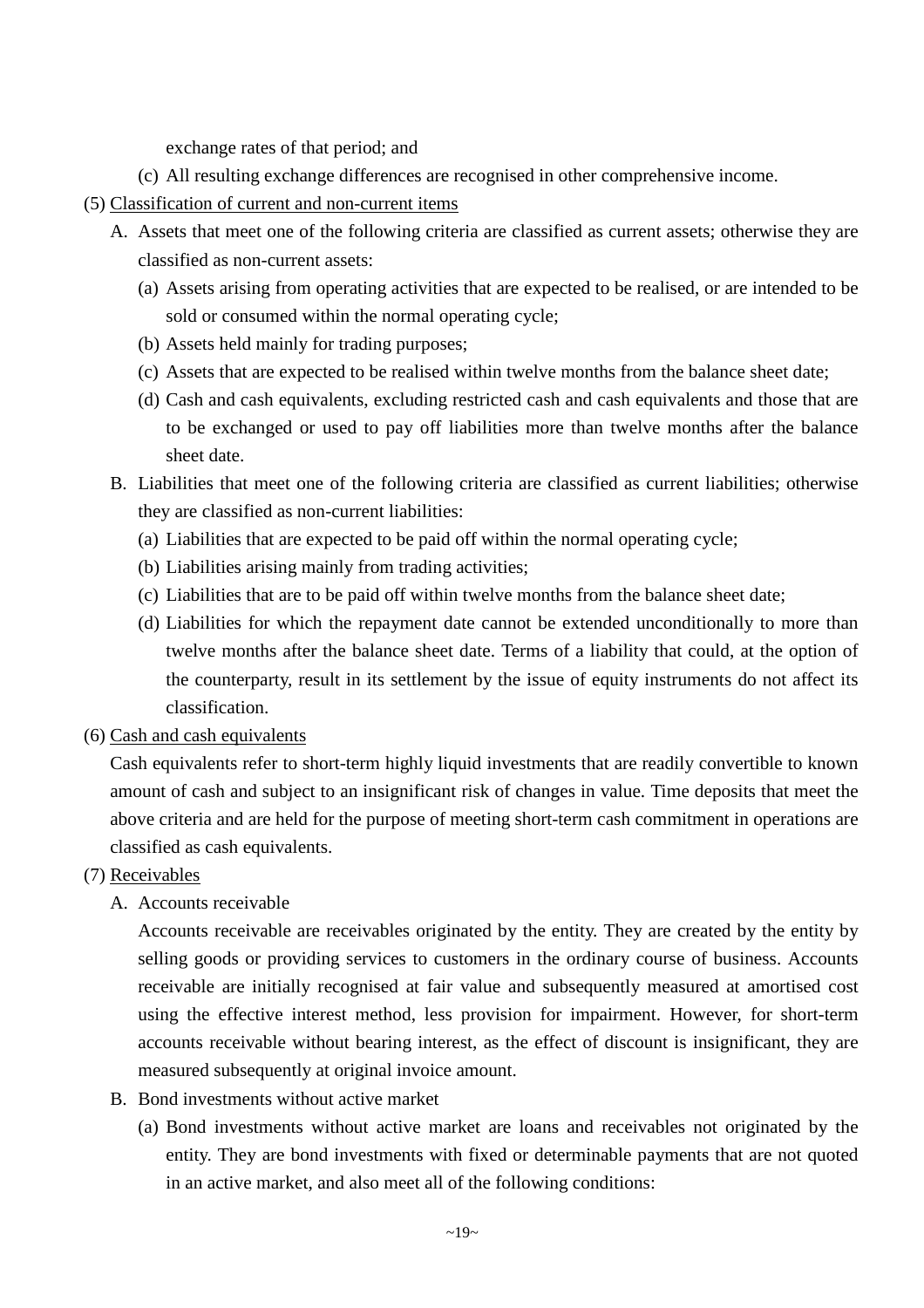- i. Not designated on initial recognition as at fair value through profit or loss;
- ii. Not designated on initial recognition as available-for-sale;
- iii. Not for which the holder may not recover substantially all of its initial investment, other than because of credit deterioration.
- (b) On a regular way purchase or sale basis, bond investments without active market are recognised and derecognised using trade date accounting.
- (c) Bond investments without active market are initially recognised at fair value on the trade date plus transaction costs and subsequently measured at amortised cost using the effective interest method, less provision for impairment. Amortisation of a premium or a discount on such assets is recognised in profit or loss.

#### (8) Inventories

Inventories are stated at the lower of cost and net realisable value. Cost is determined using the weighted-average method. The cost of finished goods and work in progress comprises raw materials, direct labour, other direct costs and related production overheads (allocated based on normal operating capacity). It excludes borrowing costs. The item by item approach is used in applying the lower of cost and net realisable value. Net realisable value is the estimated selling price in the ordinary course of business, less the estimated cost of completion and applicable variable selling expenses.

#### (9) Available-for-sale financial assets

- A. Available-for-sale financial assets are non-derivatives that are either designated in this category or not classified in any of the other categories.
- B. On a regular way purchase or sale basis, available-for-sale financial assets are recognised and derecognised using trade date accounting.
- C. Available-for-sale financial assets are initially recognised at fair value plus transaction costs. These financial assets are subsequently remeasured and stated at fair value, and any changes in the fair value of these financial assets are recognised in other comprehensive income.

#### (10) Impairment of financial assets

- A.The Group assesses at each balance sheet date whether there is objective evidence that a financial asset or a group of financial assets is impaired as a result of one or more events that occurred after the initial recognition of the asset (a 'loss event') and that loss event (or events) has an impact on the estimated future cash flows of the financial asset or group of financial assets that can be reliably estimated.
- B.The criteria that the Group uses to determine whether there is objective evidence of an impairment loss is as follows:
	- (a) Significant financial difficulty of the issuer or debtor;
	- (b) A breach of contract, such as a default or delinquency in interest or principal payments;
	- (c) The Group, for economic or legal reasons relating to the borrower's financial difficulty, granted the borrower a concession that a lender would not otherwise consider;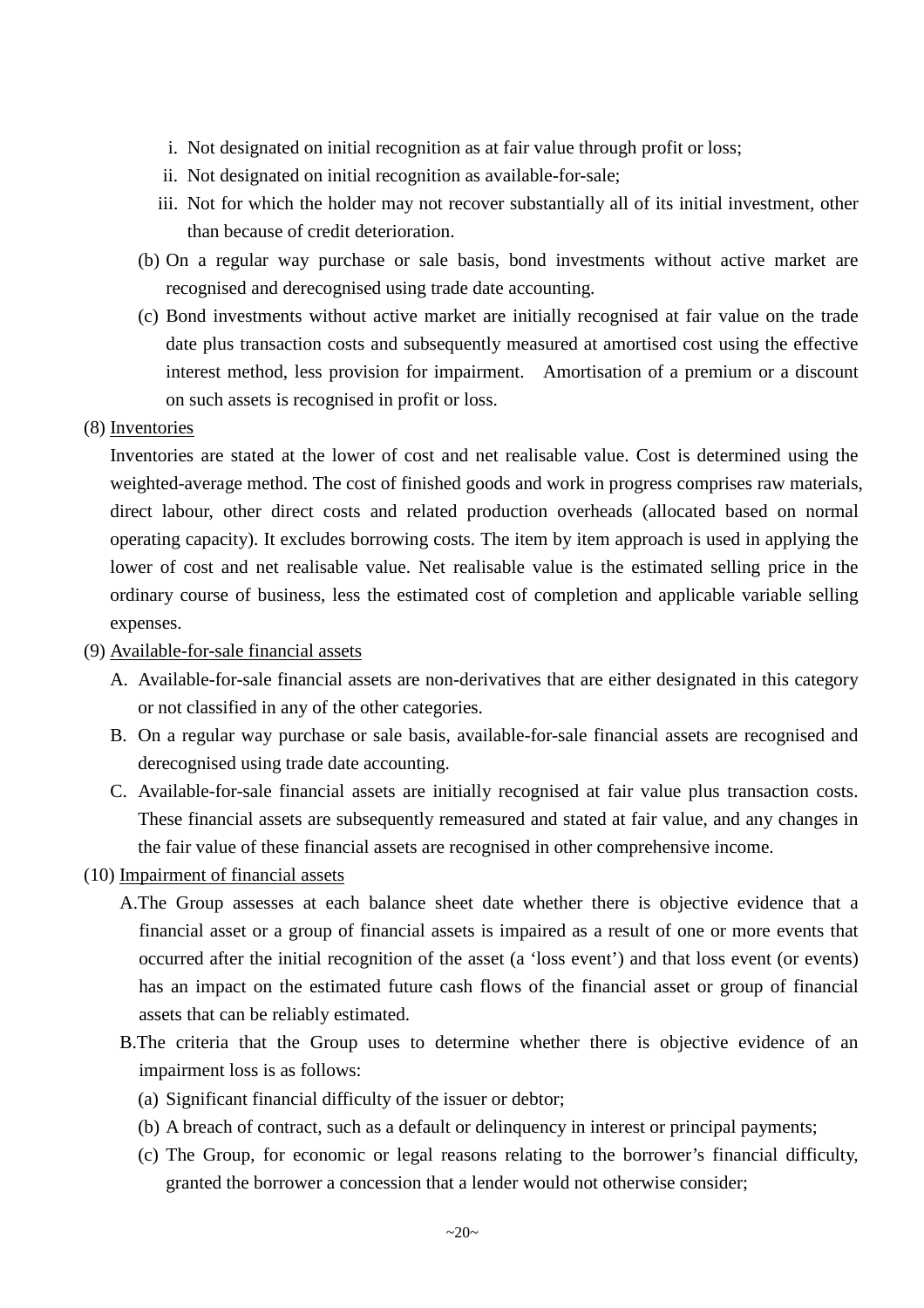- (d) It becomes probable that the borrower will enter bankruptcy or other financial reorganisation;
- (e) The disappearance of an active market for that financial asset because of financial difficulties:
- (f) Observable data indicating that there is a measurable decrease in the estimated future cash flows from a group of financial assets since the initial recognition of those assets, although the decrease cannot yet be identified with the individual financial asset in the group, including adverse changes in the payment status of borrowers in the group or national or local economic conditions that correlate with defaults on the assets in the group;
- (g) Information about significant changes with an adverse effect that have taken place in the technology, market, economic or legal environment in which the issuer operates, and indicates that the cost of the investment in the equity instrument may not be recovered; or
- (h) A significant or prolonged decline in the fair value of an investment in an equity instrument below its cost.
- C.When the Group assesses that there has been objective evidence of impairment and an impairment loss has occurred, accounting for impairment is made as follows according to the category of financial assets:

Available-for-sale financial assets

The amount of the impairment loss is measured as the difference between the asset's acquisition cost (less any principal repayment and amortisation) and current fair value, less any impairment loss on that financial asset previously recognised in profit or loss, and is reclassified from 'other comprehensive income' to 'profit or loss'. If, in a subsequent period, the fair value of an investment in a debt instrument increases, and the increase can be related objectively to an event occurring after the impairment loss was recognised, then such impairment loss is reversed through profit or loss. Impairment loss of an investment in an equity instrument recognised in profit or loss shall not be reversed through profit or loss. Impairment loss is recognised and reversed by adjusting the carrying amount of the asset through the use of an impairment allowance account.

#### (11) Derecognition of financial assets

The Group derecognises a financial asset when one of the following conditions is met:

- A.The contractual rights to receive cash flows from the financial asset expire.
- B.The contractual rights to receive cash flows from the financial asset have been transferred and the Group has transferred substantially all risks and rewards of ownership of the financial asset.
- C.The contractual rights to receive cash flows from the financial asset have been transferred; however, the Group has not retained control of the financial asset.
- (12) Investments accounted for under the equity method / associates

A.Associates are all entities over which the Group has significant influence but not control. In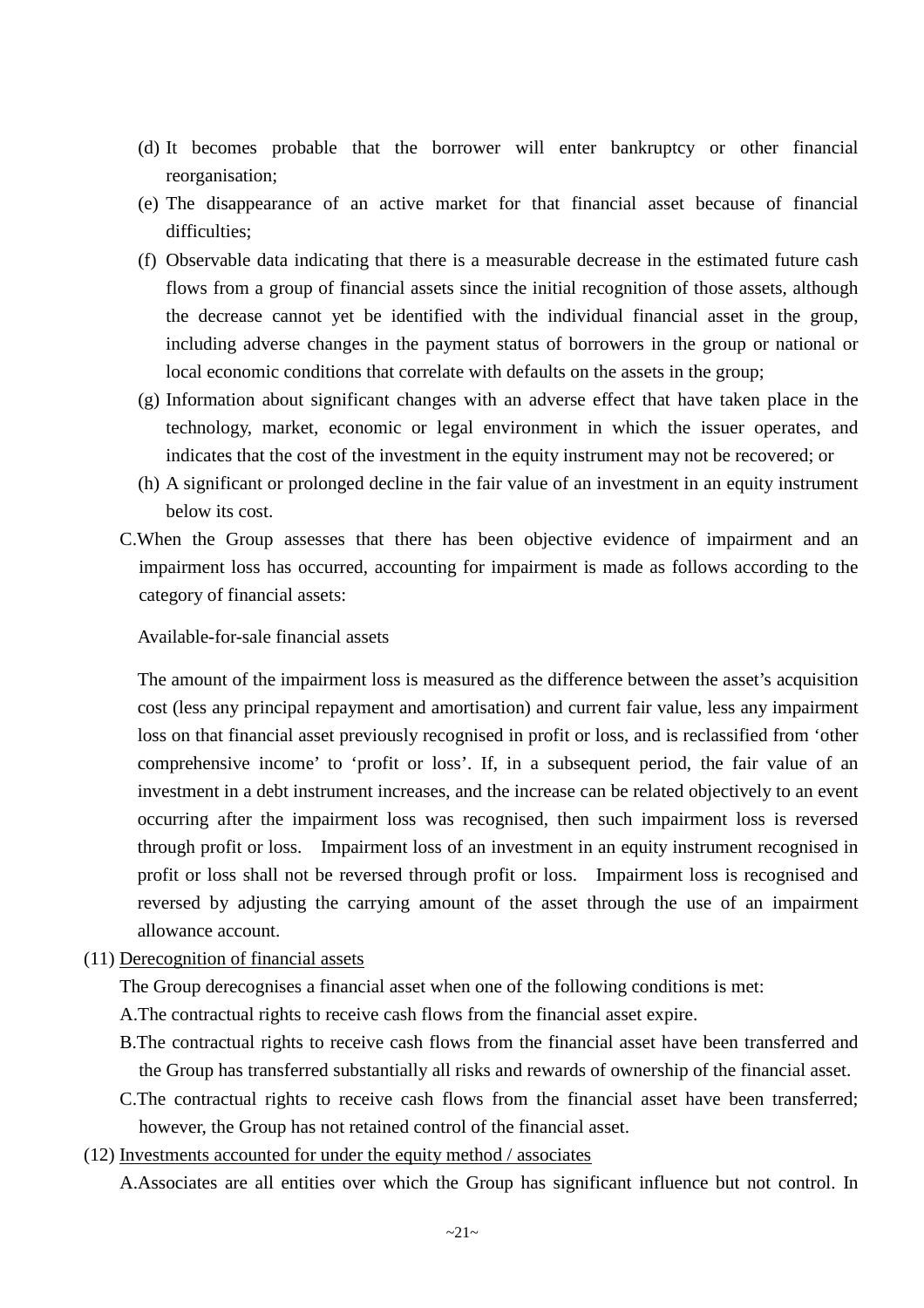general, it is presumed that the investor has significant influence, if an investor holds, directly or indirectly 20 percent or more of the voting power of the investee. Investments in associates are accounted for under the equity method and are initially recognised at cost. The Group's investments in associates include goodwill identified on acquisition, net of any accumulated impairment loss arising through subsequent assessments.

- B.The Group's share of its associates' post-acquisition profits or losses is recognised in profit or loss, and its share of post-acquisition movements in other comprehensive income is recognised in other comprehensive income.When the Group's share of losses in an associate equals or exceeds its interest in the associate, including any other unsecured receivables, the Group does not recognise further losses, unless it has incurred statutory/constructive obligations or made payments on behalf of the associate.
- C.When changes in an associate's equity are not recognised in profit or loss or other comprehensive income of the associate and such changes do not affect the Group's ownership percentage of the associate, the Group recognises change in ownership interests in the associate in 'capital surplus' in proportion to its ownership.
- D.Unrealised gains on transactions between the Group and its associates are eliminated to the extent of the Group's interest in the associates. Unrealised losses are also eliminated unless the transaction provides evidence of an impairment of the asset transferred. Accounting policies of associates have been adjusted where necessary to ensure consistency with the policies adopted by the Group.
- E.When the Group disposes its investment in an associate, if it loses significant influence over this associate, the amounts previously recognised in other comprehensive income in relation to the associate, are reclassified to profit or loss on the same basis as would be required if the relevant assets or liabilities were disposed of. If it still retains significant influence over this associate, then the amounts previously recognised in other comprehensive income in relation to the associate are reclassified to profit or loss proportionately in accordance with the aforementioned approach.
- (13) Property, plant and equipment
	- A.Property, plant and equipment are initially recorded at cost. Borrowing costs incurred during the construction period are capitalised.
	- B.Subsequent costs are included in the asset's carrying amount or recognised as a separate asset, as appropriate, only when it is probable that future economic benefits associated with the item will flow to the Group and the cost of the item can be measured reliably. The carrying amount of the replaced part is derecognised. All other repairs and maintenance are charged to profit or loss during the financial period in which they are incurred.
	- C.Land is not depreciated. Other property, plant and equipment apply cost model and are depreciated using the straight-line method to allocate their cost over their estimated useful lives. If each component of property, plant and equipment is significant, it is depreciated separately.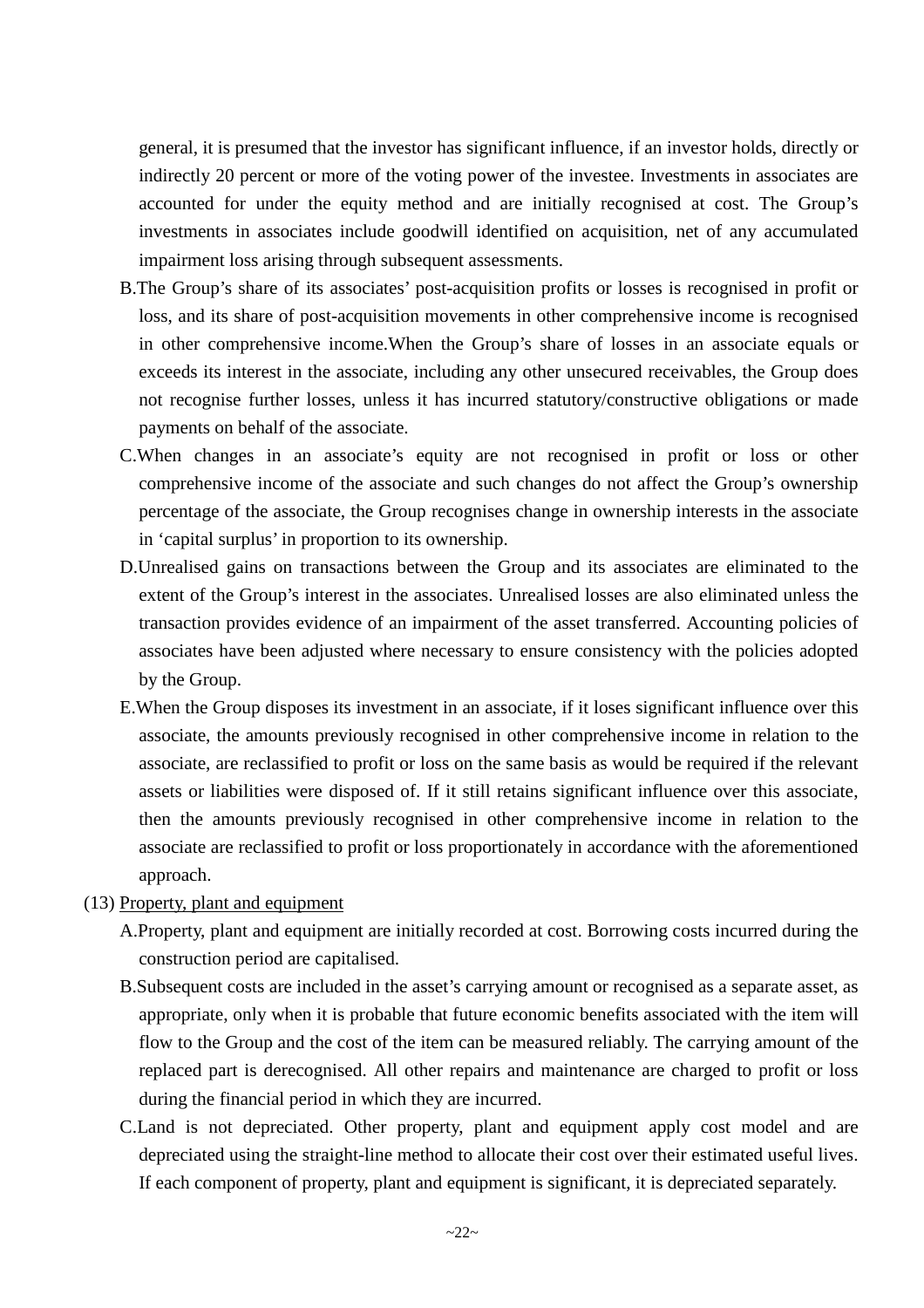D.The assets' residual values, useful lives and depreciation methods are reviewed, and adjusted if appropriate, at each balance sheet date. If expectations for the assets' residual values and useful lives differ from previous estimates or the patterns of consumption of the assets' future economic benefits embodied in the assets have changed significantly, any change is accounted for as a change in estimate under IAS 8, 'Accounting Policies, Changes in Accounting Estimates and Errors', from the date of the change.

The estimated useful lives of property, plant and equipment are as follows:

| <b>Buildings</b>                | $2 \sim 55$ years |
|---------------------------------|-------------------|
| Machinery and equipment         | $2 \sim 10$ years |
| <b>Transportation equipment</b> | $3-5$ years       |
| Miscellaneous equipment         | $3-5$ years       |

#### (14) Investment property

An investment property is stated initially at its cost and measured subsequently using the cost model. Except for land, investment property is depreciated on a straight-line basis over its estimated useful life of  $8 \sim 55$  years.

#### (15) Operating lease

Payments made under an operating lease are recognised in profit or loss on a straight-line basis over the lease term.

(16) Long-term prepaid rents

Long-term prepaid rents include premium paid for land use right of Transcend Shanghai and are amortized over the term of granted period of 50 years using the straight-line method.

### (17) Impairment of non-financial assets

The Group assesses at each balance sheet date the recoverable amounts of those assets where there is an indication that they are impaired. An impairment loss is recognised for the amount by which the asset's carrying amount exceeds its recoverable amount. The recoverable amount is the higher of an asset's fair value less costs to sell or value in use. Except for goodwill, when the circumstances or reasons for recognizing impairment loss for an asset in prior years no longer exist or diminish, the impairment loss is reversed. The increased carrying amount due to reversal should not be more than what the depreciated or amortised historical cost would have been if the impairment had not been recognised.

(18) Borrowings

Borrowings are recognised initially at fair value, net of transaction costs incurred. Borrowings are subsequently stated at amortised cost; any difference between the proceeds net of transaction costs and the redemption value is recognised in profit or loss over the period of the borrowings using the effective interest method.

#### (19) Notes and accounts payable

Notes and accounts payable are obligations to pay for goods or services that have been acquired in the ordinary course of business from suppliers. They are recognised initially at fair value and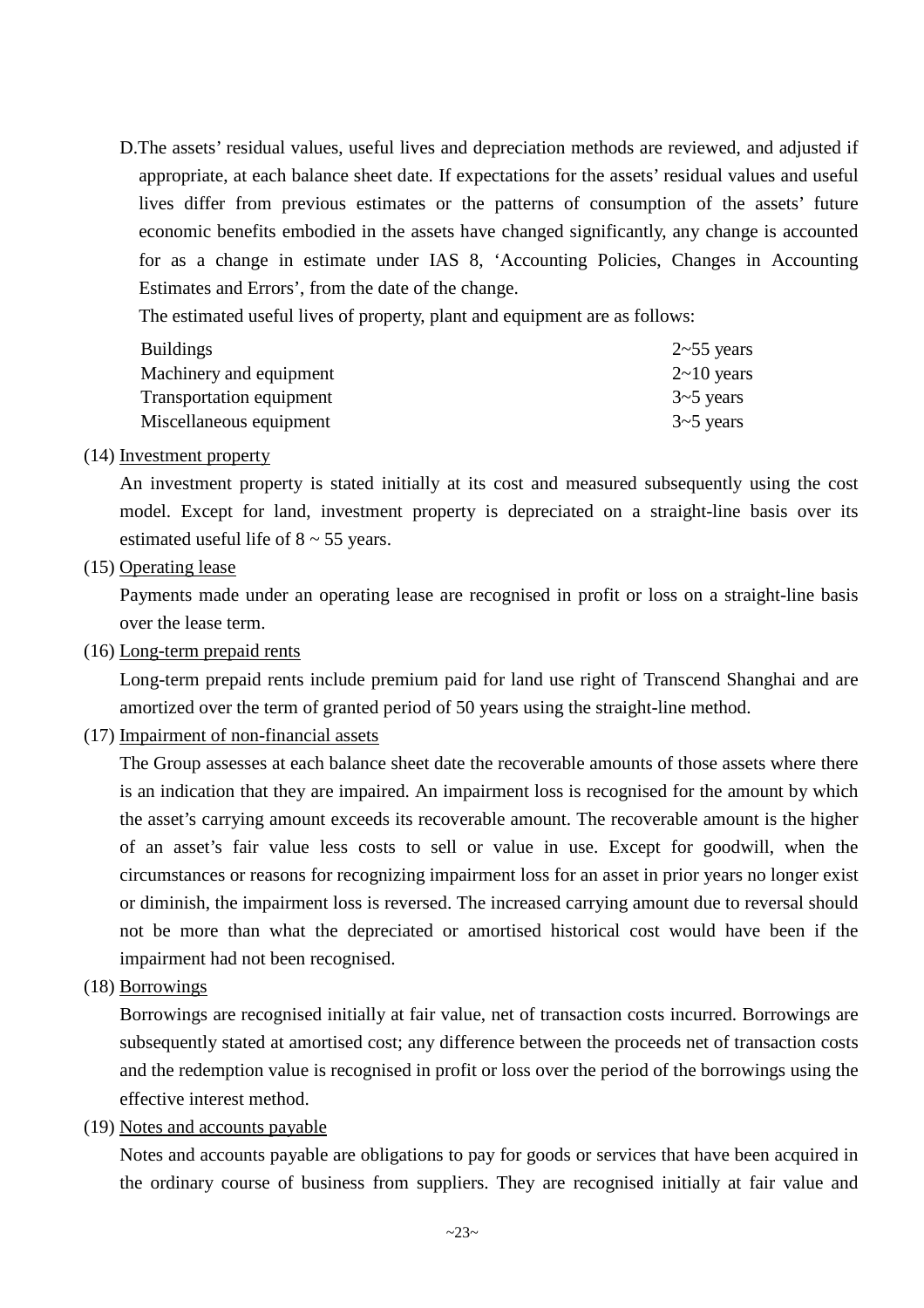subsequently measured at amortised cost using the effective interest method. However, short-term accounts payable without bearing interest are subsequently measured at initial invoice amount as effect of discounting is immaterial.

#### (20) Employee benefits

#### A.Short-term employee benefits

Short-term employee benefits are measured at the undiscounted amount of the benefits expected to be paid in respect of service rendered by employees in a period and should be recognised as expenses in that period when the employees render service.

#### B.Pensions

(a) Defined contribution plans

For defined contribution plans, the contributions are recognised as pension expenses when they are due on an accrual basis. Prepaid contributions are recognised as an asset to the extent of a cash refund or a reduction in the future payments.

- (b) Defined benefit plans
	- i...Net obligation under a defined benefit plan is defined as the present value of an amount of pension benefits that employees will receive on retirement for their services with the Group in current period or prior periods. The liability recognised in the balance sheet in respect of defined benefit pension plans is the present value of the defined benefit obligation at the balance sheet date less the fair value of plan assets, together with adjustments for unrecognised past service costs. The defined benefit net obligation is calculated annually by independent actuaries using the projected unit credit method. The rate used to discount is determined by using interest rates of high-quality corporate bonds that are denominated in the currency in which the benefits will be paid, and that have terms to maturity approximating to the terms of the related pension liability; when there is no deep market in high-quality corporate bonds, the Group uses interest rates of government bonds (at the balance sheet date) instead.
	- ii. Actuarial gains and losses arising on defined benefit plans are recognised in other comprehensive income in the period in which they arise.
	- iii. Past service costs are recognised immediately in profit or loss if vested immediately; if not, the past service costs are amortised on a straight-line basis over the vesting period.
	- iv. Pension cost for an interim period is calculated on a year-to-date basis by using the actuarially determined pension cost rate at the end of the prior financial year, adjusted for significant market fluctuations since that time and for significant curtailments, settlements, or other significant one-off events. And, the related information is disclosed accordingly.

C.Employees' bonus and directors' and supervisors' remuneration

Employees' bonus and directors' and supervisors' remuneration are recognised as expenses and liabilities, provided that such recognition is required under legal or constructive obligation and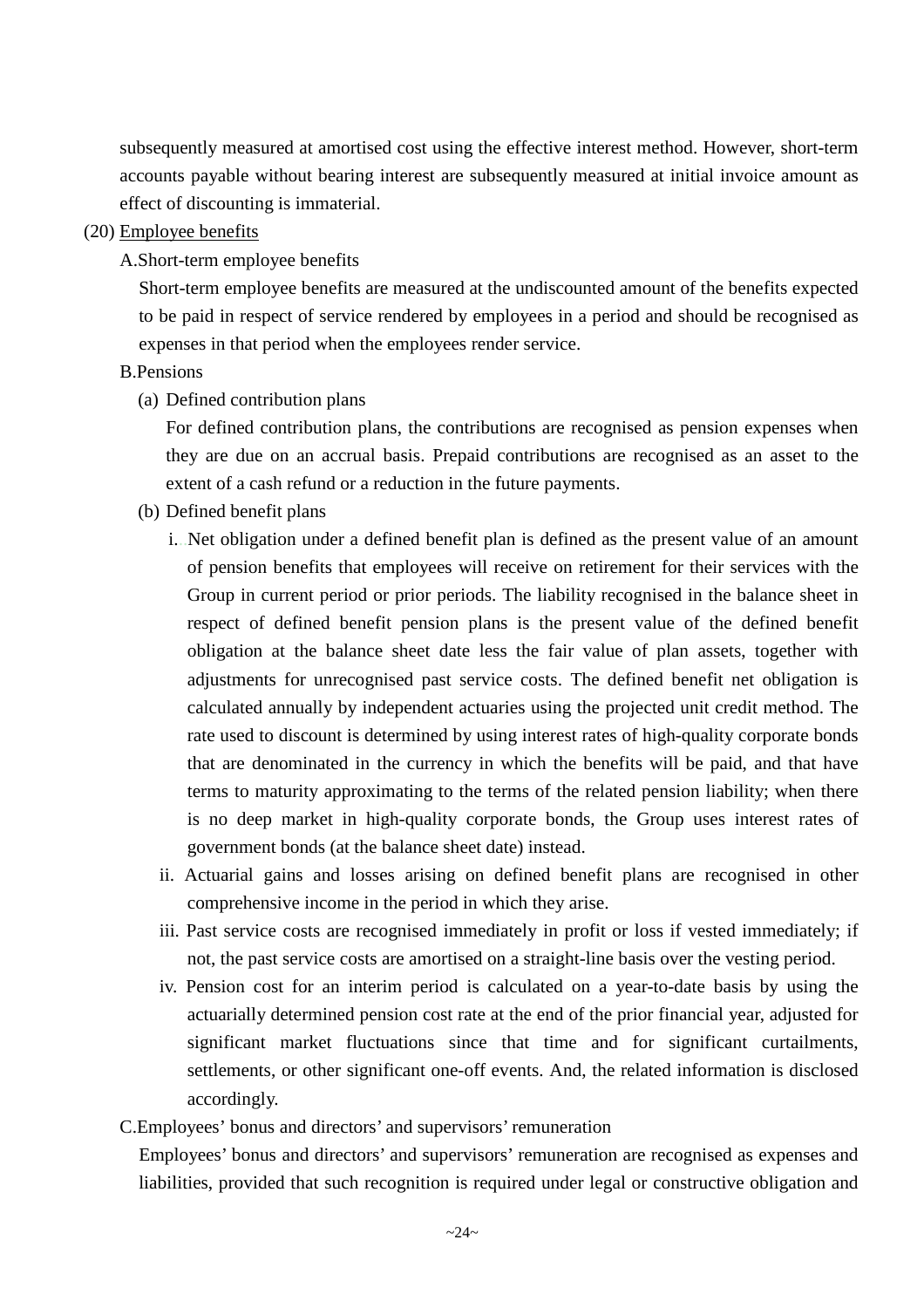those amounts can be reliably estimated. However, if the accrued amounts for employees' bonus and directors' and supervisors' remuneration are different from the actual distributed amounts as resolved by the stockholders at their stockholders' meeting subsequently, the differences should be recognised based on the accounting for changes in estimates.

- (21) Employee share-based payment
	- A.For the equity-settled share-based payment arrangements, the employee services received are measured at the fair value of the equity instruments granted at the grant date, and are recognised as compensation cost over the vesting period, with a corresponding adjustment to equity. The fair value of the equity instruments granted shall reflect the impact of market vesting conditions and non-market vesting conditions. Compensation cost is subject to adjustment based on the service conditions that are expected to be satisfied and the estimates of the number of equity instruments that are expected to vest under the non-market vesting conditions at each balance sheet date. And ultimately, the amount of compensation cost recognised is based on the number of equity instruments that eventually vest.
	- B.For the cash-settled share-based payment arrangements, the employee services received and the liability incurred are measured at the fair value of the liability to pay for those services, and are recognised as compensation cost and liability over the vesting period. The fair value of the liability shall be remeasured at each balance sheet date until settled at the settlement date, with any changes in fair value recognised in profit or loss.
- (22) Income tax
	- A.The tax expense for the period comprises current and deferred tax. Tax is recognised in profit or loss, except to the extent that it relates to items recognised in other comprehensive income or items recognised directly in equity, in which cases the tax is recognised in other comprehensive income or equity.
	- B.The current income tax expense is calculated on the basis of the tax laws enacted or substantively enacted at the balance sheet date in the countries where the Company and its subsidiaries operate and generate taxable income. Management periodically evaluates positions taken in tax returns with respect to situations in accordance with applicable tax regulations. It establishes provisions where appropriate based on the amounts expected to be paid to the tax authorities. An additional 10% tax is levied on the unappropriated retained earnings and is recorded as income tax expense in the year the stockholders resolve to retain the earnings.
	- C.Deferred income tax is recognised, using the balance sheet liability method, on temporary differences arising between the tax bases of assets and liabilities and their carrying amounts in the consolidated balance sheet. Deferred income tax is determined using tax rates (and laws) that have been enacted or substantially enacted by the balance sheet date and are expected to apply when the related deferred income tax asset is realised or the deferred income tax liability is settled.
	- D.Deferred income tax assets are recognised only to the extent that it is probable that future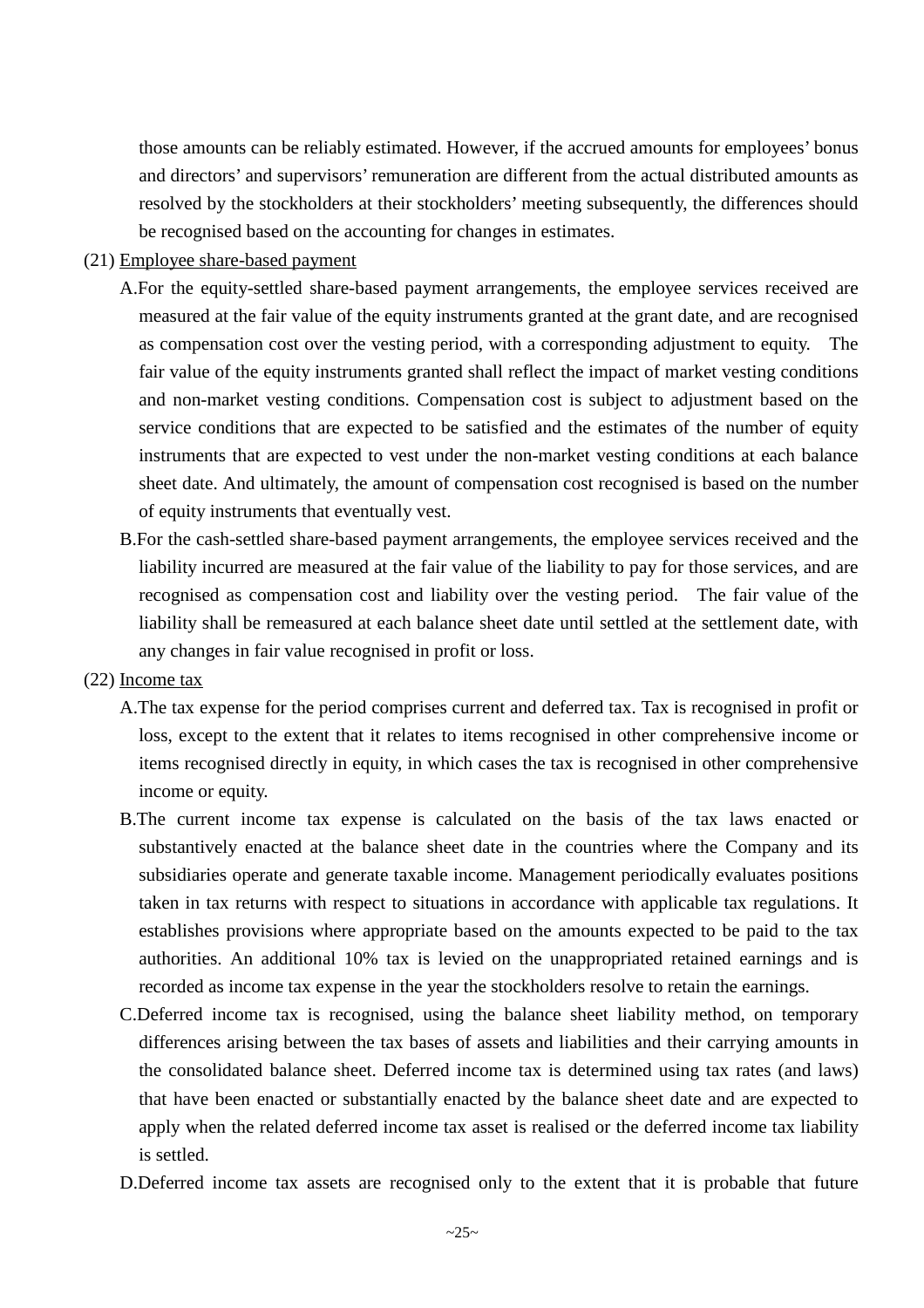taxable profit will be available against which the temporary differences can be utilised. At each balance sheet date, unrecognised and recognised deferred income tax assets are reassessed.

- E.Unused investment tax credits arising from expenditures incurred on acquisitions of equipment or technology, research and development are recognised as deferred income tax assets only to the extent that it is probable that future taxable profit will be available against the investment tax credits.
- F.The interim period income tax expense is recognised based on the estimated average annual effective income tax rate expected for the full financial year applied to the pretax income of the interim period, and the related information is disclosed accordingly.
- (23) Share capital

Ordinary shares are classified as equity. Incremental costs directly attributable to the issue of new shares or stock options are shown in equity as a deduction, net of tax, from the proceeds.

(24) Dividends

Dividends are recorded in the Company's financial statements in the period in which they are approved by the Company's shareholders. Cash dividends are recorded as liabilities; stock dividends are recorded as stock dividends to be distributed and are reclassified to ordinary shares on the effective date of new shares issuance.

(25) Revenue recognition

The Group manufactures and sells computer software and hardware, peripheral equipment and other computer components. Revenue is measured at the fair value of the consideration received or receivable taking into account of returns, rebates and discounts for the sale of goods to external customers in the ordinary course of the Group's activities. Revenue arising from the sales of goods should be recognised when the Group has delivered the goods to the customer, the amount of sales revenue can be measured reliably and it is probable that the future economic benefits associated with the transaction will flow to the entity. The delivery of goods is completed when the significant risks and rewards of ownership have been transferred to the customer, the Group retains neither continuing managerial involvement to the degree usually associated with ownership nor effective control over the goods sold, and the customer has accepted the goods based on the sales contract or there is objective evidence showing that all acceptance provisions have been satisfied.

(26) Operating segments

Operating segments are reported in a manner consistent with the internal reporting provided to the chief operating decision-maker. The chief operating decision-maker, who is responsible for allocating resources and assessing performance of the operating segments segments, has been identified as the Chairman of the Board who makes strategic decisions.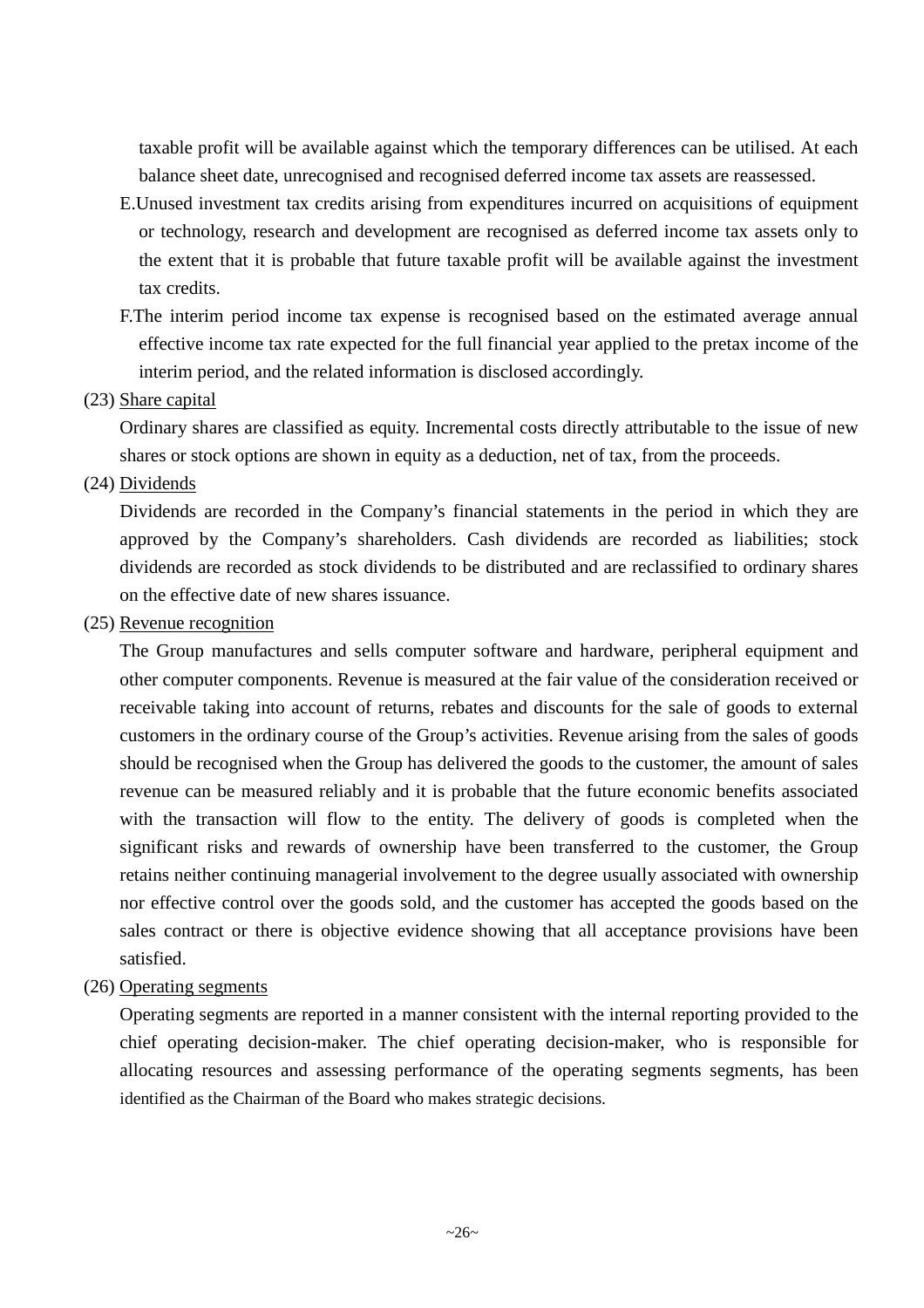## 5. CRITICAL ACCOUNTING JUDGEMENTS, ESTIMATES AND KEY SOURCES OF ASSUMPTION UNCERTAINTY

The preparation of these consolidated financial statements requires management to make critical judgements in applying the Group's accounting policies and make critical assumptions and estimates concerning future events. Assumptions and estimates may differ from the actual results and are continually evaluated and adjusted based on historical experience and other factors. The above information is addressed below:

### (1) Critical judgements in applying the Group's accounting policies

Investment property

The Group uses part of the property for its own use and part to earn rentals or for capital appreciation. When the portions cannot be sold separately and cannot be leased separately under finance lease, the property is classified as investment property only if the own-use portion accounts of the property is not material.

(2) Critical accounting estimates and assumptions

A. Impairment assessment of investments accounted for under the equity method

The Group assesses the impairment of an investment accounted for under the equity method as soon as there is any indication that it might have been impaired and its carrying amount cannot be recoverable. The Group assesses the recoverable amounts of an investment accounted for under the equity method based on the present value of expected future cash flows from the investee, and analyzes the reasonableness of related assumptions.

B. Realisability of deferred income tax assets

Deferred income tax assets are recognised only to the extent that it is probable that future taxable profit will be available against which the deductible temporary differences can be utilised. Assessment of the realisability of deferred income tax assets involves critical accounting judgements and estimates of the management, including the assumptions of expected future sales revenue growth rate and profit rate, tax exempt duration, available tax credits, tax planning, etc. Any variations in global economic environment, industrial environment, and laws and regulations might cause material adjustments to deferred income tax assets.

As of September 30, 2013, the Group recognised deferred income tax assets amounting to \$76,480.

C. Evaluation of inventories

As inventories are stated at the lower of cost and net realisable value, the Group must determine the net realisable value of inventories on balance sheet date using judgements and estimates. Due to the rapid technology innovation, the Group evaluates the amounts of normal inventory comsumption, obsolete inventories or inventories without market selling value on balance sheet date, and writes down the cost of inventories to the net realisable value. Such an evaluation of inventories is principally based on the demand for the products within the specified period in the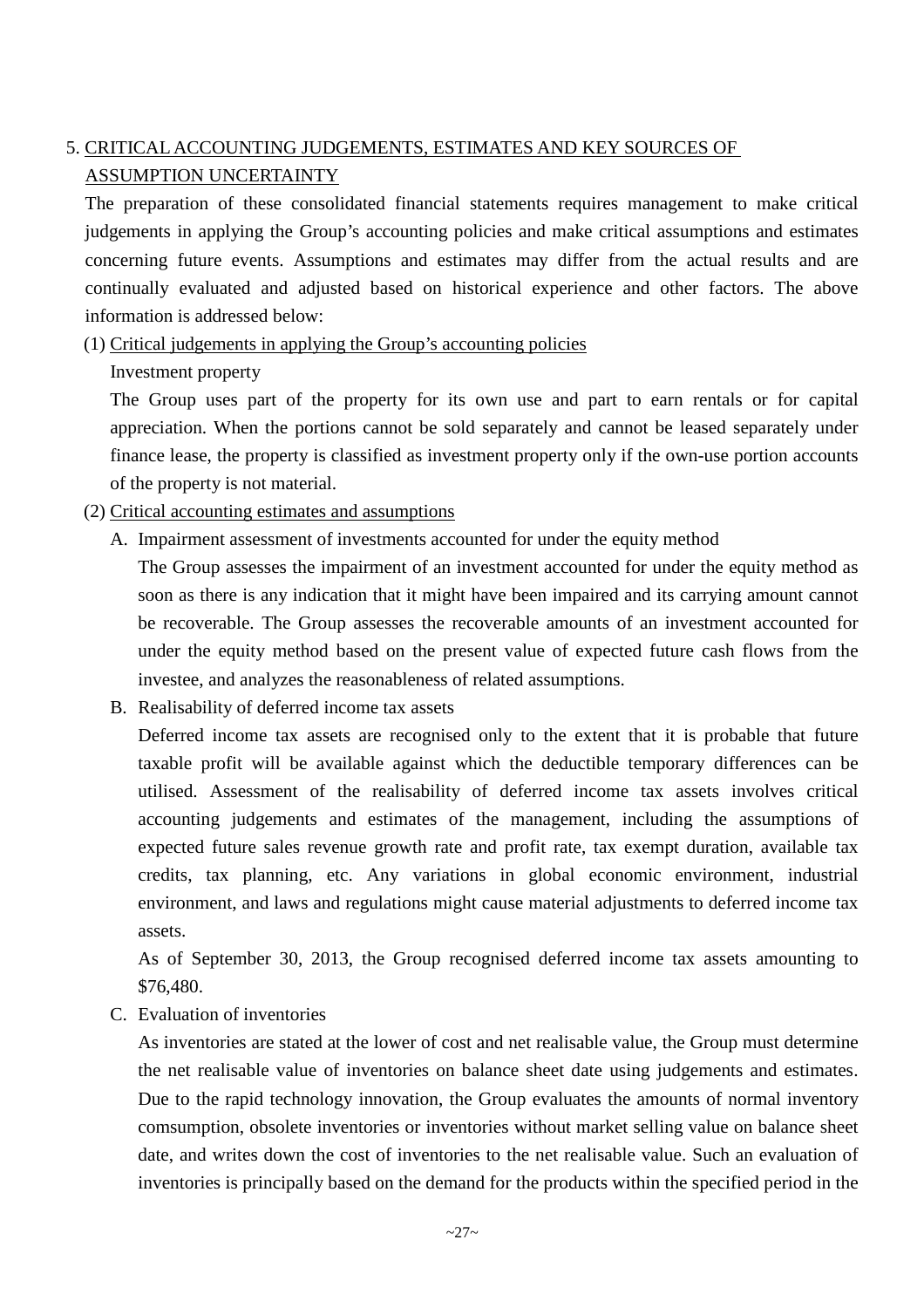future. Therefore, there might be material changes to the evaluation.

As of September 30, 2013, the carrying amount of inventories was \$5,396,565.

### 6. DETAILS OF SIGNIFICANT ACCOUNTS

(1) Cash and cash equivalents

|                                       | September 30, 2013 |               | December 31, 2012 |
|---------------------------------------|--------------------|---------------|-------------------|
| Cash on hand and petty cash           | \$<br>813          | $\mathcal{S}$ | 814               |
| Checking accounts and demand deposits | 3,975,122          |               | 3,917,527         |
| Time deposits                         | 4,741,736          |               | 5,953,902         |
| Cash equivalents                      |                    |               |                   |
| -Bond with re-purchase agreement      | 44,355             |               |                   |
| Total                                 | 8,762,026          | \$            | 9,872,243         |
|                                       | September 30, 2012 |               | January 1, 2012   |
| Cash on hand and petty cash           | \$<br>817          | $\mathcal{S}$ | 1,083             |
| Checking accounts and demand deposits | 3,251,008          |               | 5,459,103         |
| Time deposits                         | 5,229,432          |               | 4,248,077         |
| Total                                 | \$<br>8,481,257    | \$            | 9,708,263         |

A. The Group transacts with a variety of financial institutions all with high credit quality to disperse credit risk, so it expects that the probability of counterparty default is remote. The Group's maximum exposure to credit risk at balance sheet date is the carrying amount of all cash and cash equivalents.

- B. Cash and cash equivalents pledged as collateral had been reclassified as 'other non-current assets' in the amounts of \$2,957, \$2,904, \$2,930 and \$3,028, as of September 30, 2013, December 31, 2012, September 30, 2012, and January 1, 2012, respectively. Please refer to Note 8.
- C. As of September 30, 2013, the bond with repurchase agreement recognized as cash equivalents is a 30-day highly-liquid investment with annual interest rate of 1.5 %.
- (2) Bond investments without active markets-current

| Items                          | September 30, 2013 |    | December 31, 2012 |  |
|--------------------------------|--------------------|----|-------------------|--|
| Current items:                 |                    |    |                   |  |
| Funds-bonds                    | \$<br>196,314      | -S | 470,064           |  |
| Bond with repurchase agreement | 44,355             |    |                   |  |
|                                | 240,669            |    | 470,064           |  |
| Items                          | September 30, 2012 |    | January 1, 2012   |  |
| Current items:                 |                    |    |                   |  |
| Funds-bonds                    | 567,366            |    | 96,140            |  |

A. The counterparties of the Group's funds investments, namely Industrial and Commercial Bank of China, Bank of China, and China Construction Bank, are well-known banks in the People's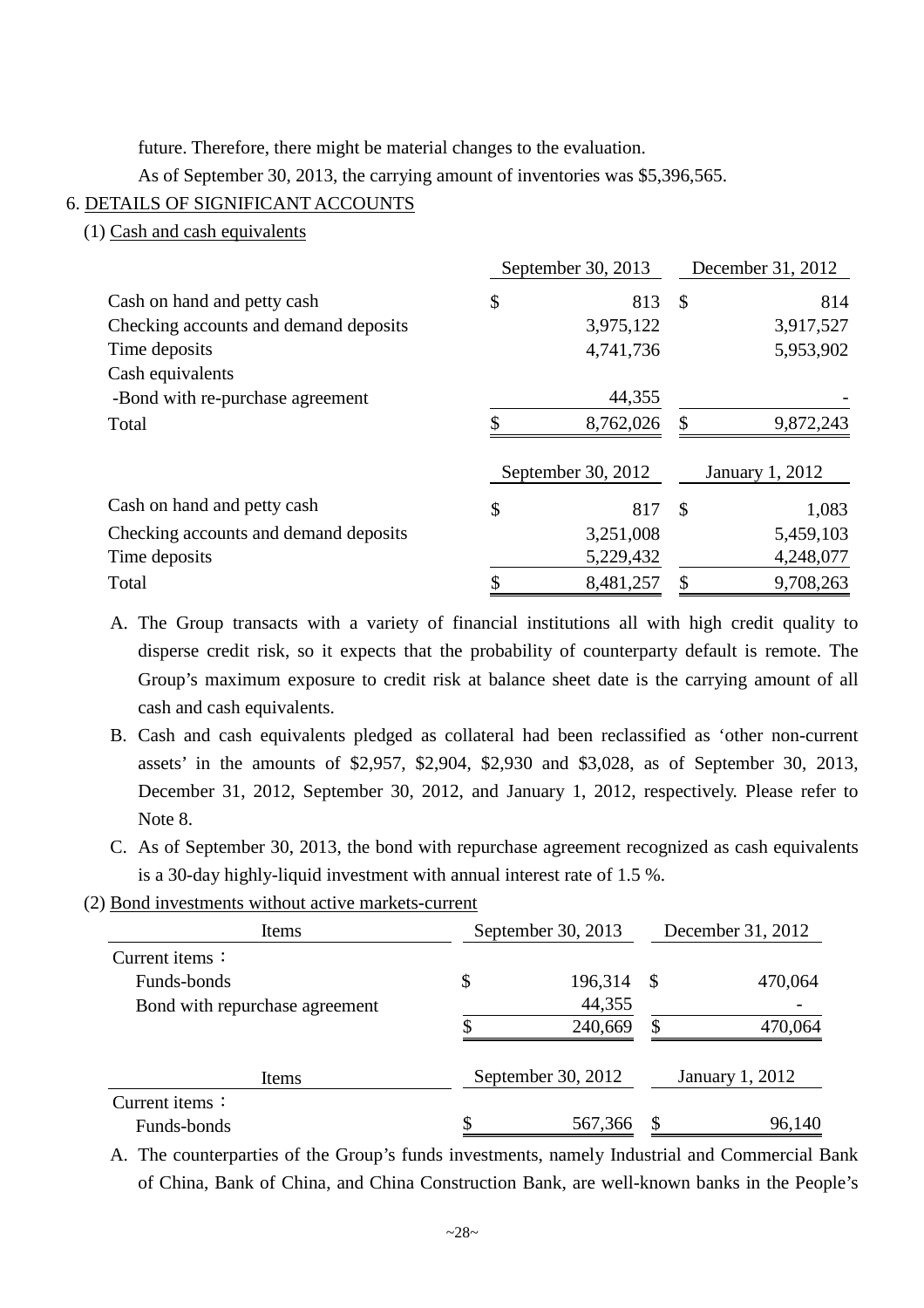Republic of China. The bond with repurchase agreements is sold by Yuanta Asset Management Limited. The maximum exposure to credit risk at balance sheet date is the carrying amount of bond investments without active markets.

- B. The Group recognised interest income of \$3,780, \$7,903, \$14,006 and \$22,529 in profit or loss for amortised cost for the three-month and nine-month periods ended September 30, 2013 and 2012, respectively.
- C. No bond investments without active market were pledged to others.
- (3) Accounts receivable

|                               | September 30, 2013 |               | December 31, 2012 |
|-------------------------------|--------------------|---------------|-------------------|
| Accounts receivable           | \$<br>2,687,594    | $\mathcal{S}$ | 2,475,867         |
| Less: Allowance for bad debts | 47,680)            |               | 57,267)           |
|                               | 2,639,914          |               | 2,418,600         |
|                               | September 30, 2012 |               | January 1, 2012   |
| Accounts receivable           | \$<br>2,812,385    | - \$          | 2,477,012         |
| Less: Allowance for bad debts | 50,508)            |               | 46,594)           |
|                               | 2,761,877          |               | 2,430,418         |

A. The Group has insured credit insurance that covers accounts receivable of its major customers. Should bad debt occur, the Group will receive 90% of the losses resulting from non-payment.

B. The ageing analysis of accounts receivable that were past due but not impaired is as follows:

|                 | September 30, 2013 |               | December 31, 2012 |
|-----------------|--------------------|---------------|-------------------|
| UP to 30 days   | \$<br>628,387      | \$            | 443,544           |
| $31$ to 90 days | 22,484             |               | 11,136            |
| 91 to 180 days  | 2,055              |               | 15,550            |
|                 | 652,926            | \$            | 470,230           |
|                 | September 30, 2012 |               | January 1, 2012   |
| UP to 30 days   | \$<br>644,543      | $\mathcal{S}$ | 270,902           |
| 31 to 90 days   | 54,267             |               | 17,435            |
| 91 to 180 days  | 6,938              |               | 942               |
|                 | \$<br>705,748      | \$            | 289,279           |

- C. Movement analysis of financial assets that were impaired is as follows:
	- (a) As of September 30, 2013, December 31, 2012, September 30, 2012 and January 1, 2012, the Group's accounts receivable that were impaired amounted to \$47,680, \$57,267, \$50,508 and \$46,594, respectively.
	- (b) Movements on the Group provision for impairment of accounts receivable are as follows: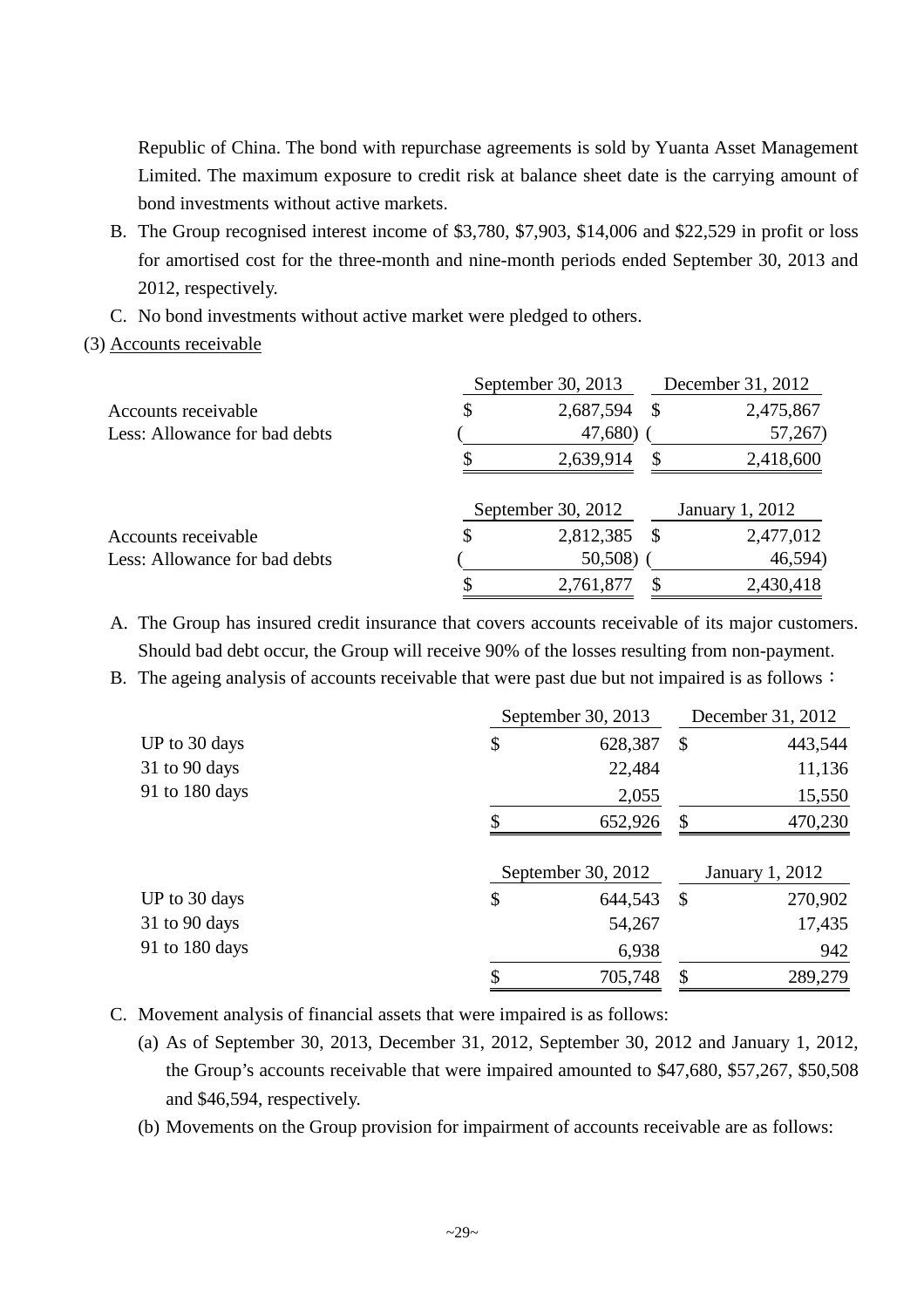|                              | 2013 |                      | 2012 |                      |
|------------------------------|------|----------------------|------|----------------------|
|                              |      | Individual provision |      | Individual provision |
| At January 1                 | \$   | 57,267               |      | 46,594               |
| Provision for impairment     |      | 15,258               |      | 3,914                |
| Write-offs during the period |      | 24,845)              |      |                      |
| At September 30              |      | 47,680               |      | 50,508               |

D. The credit quality of accounts receivable that were neither past due nor impaired was in the following categories based on the Group's Credit Quality Control Policy:

|         | September 30, 2013 |                           | December 31, 2012 |
|---------|--------------------|---------------------------|-------------------|
| Group 1 | \$<br>769,774      | $\boldsymbol{\mathsf{S}}$ | 846,026           |
| Group 2 | 1,217,214          |                           | 1,102,344         |
|         | 1,986,988          | \$                        | 1,948,370         |
|         |                    |                           |                   |
|         | September 30, 2012 |                           | January 1, 2012   |
| Group 1 | \$<br>889,258      | $\mathcal{S}$             | 1,004,307         |
| Group 2 | 1,166,871          |                           | 1,136,832         |
|         | \$<br>2,056,129    | \$                        | 2,141,139         |

Group 1:Customers with credit line under \$20,000, including a comprehensive consideration of revenues, capital, and operational performance.

Group 2:Customers with credit line over \$20,000, including a comprehensive consideration of revenues, capital, and operational performance.

- E. The Group's maximum exposure to credit risk at September 30, 2013, December 31, 2012, September 30, 2012 and January 1, 2012 is the carrying amount of all investments in bonds without active markets.
- F. The Group does not hold any collateral as security.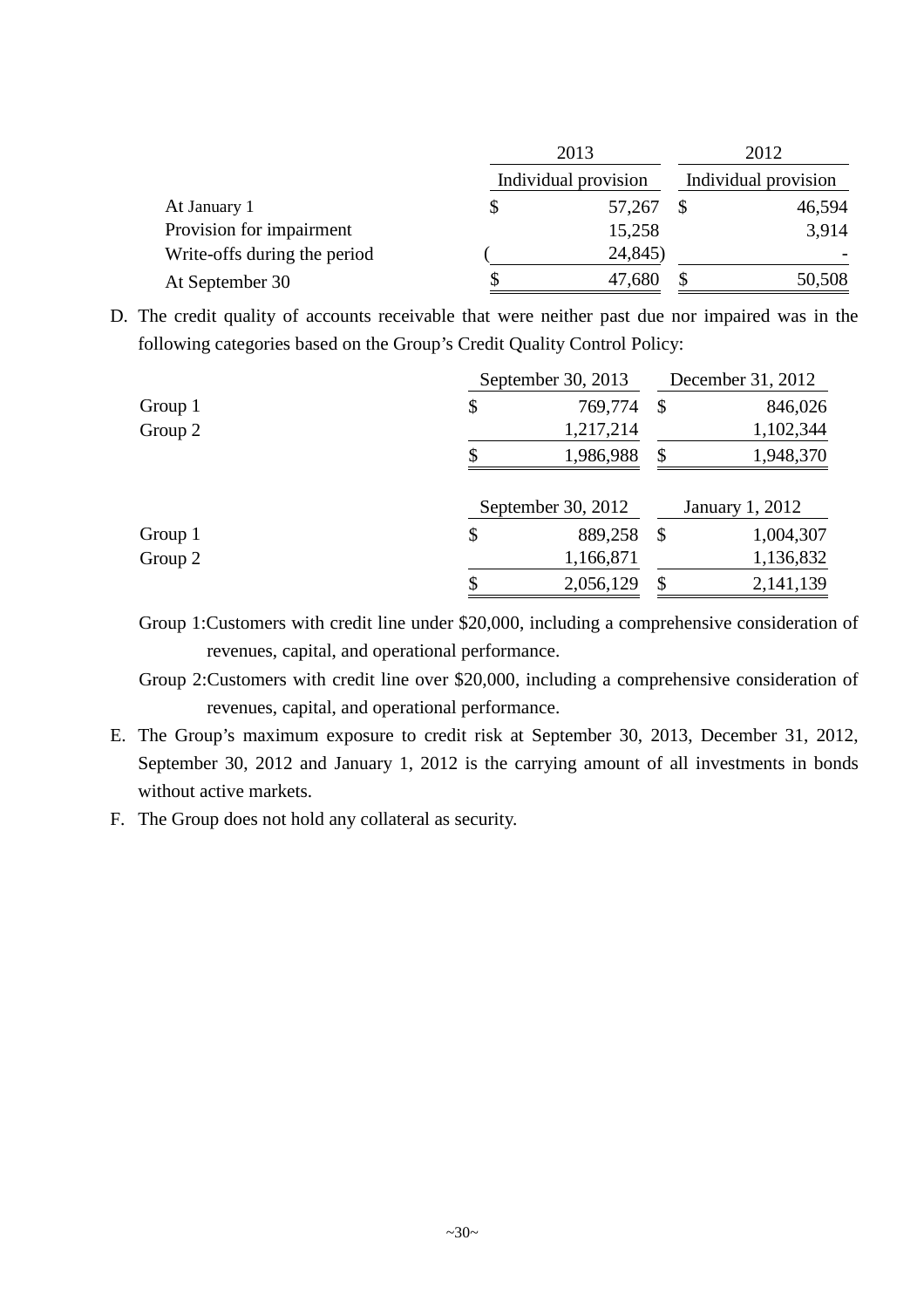## (4) Inventories

|                  | September 30, 2013 |                  |  |                              |  |            |  |
|------------------|--------------------|------------------|--|------------------------------|--|------------|--|
|                  | Cost               |                  |  | Allowance for valuation loss |  | Book value |  |
| Raw materials    |                    | $3,145,329$ (\$) |  | $35,051$ \$                  |  | 3,110,278  |  |
| Work in progress |                    | 808,419          |  | 8,529)                       |  | 799,890    |  |
| Finished goods   |                    | 1,515,264        |  | 28,867)                      |  | 1,486,397  |  |
| Total            | S                  | 5,469,012        |  | 72,447)                      |  | 5,396,565  |  |

|                  | December 31, 2012 |               |  |                              |  |            |
|------------------|-------------------|---------------|--|------------------------------|--|------------|
|                  |                   | Cost          |  | Allowance for valuation loss |  | Book value |
| Raw materials    | \$                | 3,532,935 (\$ |  | $30,935$ \$                  |  | 3,502,000  |
| Work in progress |                   | 898,082       |  | 16,276                       |  | 881,806    |
| Finished goods   |                   | 1,877,955     |  | 39,431)                      |  | 1,838,524  |
| Total            | \$                | 6,308,972     |  | 86,642)                      |  | 6,222,330  |

|                  | September 30, 2012   |  |                              |  |            |  |
|------------------|----------------------|--|------------------------------|--|------------|--|
|                  | Cost                 |  | Allowance for valuation loss |  | Book value |  |
| Raw materials    | \$<br>2,751,963 (\$) |  | $40,860$ \$                  |  | 2,711,103  |  |
| Work in progress | 1,240,068            |  | 13,780)                      |  | 1,226,288  |  |
| Finished goods   | 1,413,611            |  | 38,627)                      |  | 1,374,984  |  |
| Total            | \$<br>5,405,642 (\$) |  | 93,267) \$                   |  | 5,312,375  |  |

|                  |   | January 1, 2012 |                              |             |  |            |  |
|------------------|---|-----------------|------------------------------|-------------|--|------------|--|
|                  |   | Cost            | Allowance for valuation loss |             |  | Book value |  |
| Raw materials    | S | 2,324,033 (\$)  |                              | $37,168$ \$ |  | 2,286,865  |  |
| Work in progress |   | 706,760         |                              | 3,706)      |  | 703,054    |  |
| Finished goods   |   | 1,541,778       |                              | 29,373)     |  | 1,512,405  |  |
| Total            | S | 4,572,571       |                              | 70,247      |  | 4,502,324  |  |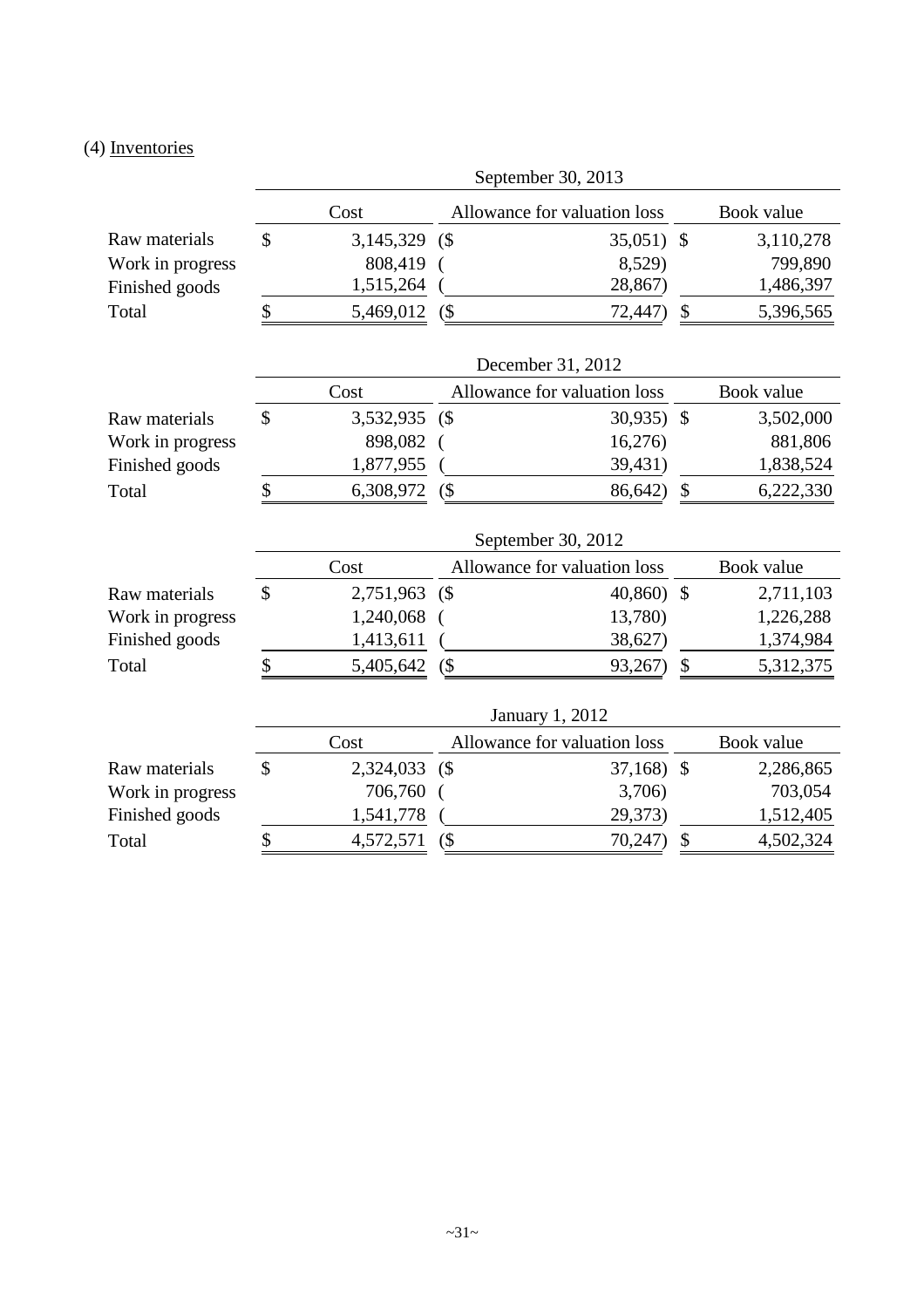A. Expense and loss incurred on inventories for the three-month and nine-month periods ended September 30, 2013 and 2012 were as follows:

|                                  | For the three-month periods ended September 30, |            |               |            |  |  |  |
|----------------------------------|-------------------------------------------------|------------|---------------|------------|--|--|--|
|                                  |                                                 | 2013       | 2012          |            |  |  |  |
| Cost of inventories sold         | \$                                              | 5,289,627  | $\mathbb{S}$  | 5,674,404  |  |  |  |
| Loss for market price decline    |                                                 | 20,215     |               | 19,415     |  |  |  |
|                                  | \$                                              | 5,309,842  | \$            | 5,693,819  |  |  |  |
|                                  | For the nine-month periods ended September 30,  |            |               |            |  |  |  |
|                                  |                                                 | 2013       | 2012          |            |  |  |  |
| Cost of inventories sold         | \$                                              | 15,660,230 | <sup>\$</sup> | 15,652,851 |  |  |  |
| Reversal of inventory write-down |                                                 | 14,195)    |               | 23,020     |  |  |  |
|                                  | \$                                              | 15,646,035 | \$            | 15,675,871 |  |  |  |
|                                  |                                                 |            |               |            |  |  |  |

For the nine-month period ended September 30, 2013, the Group reversed the inventory write-down due to the price increase of finished goods.

B. No inventory was pledged to others.

(5) Available-for-sale financial assets - noncurrent

| Items                                                           | September 30, 2013 | December 31, 2012         |                 |  |  |
|-----------------------------------------------------------------|--------------------|---------------------------|-----------------|--|--|
| Non-current items:                                              |                    |                           |                 |  |  |
| Listed stocks                                                   | \$<br>281,930      | $\boldsymbol{\mathsf{S}}$ | 436,910         |  |  |
| Others                                                          | 1,125              |                           | 1,125           |  |  |
| Subtotal                                                        | 283,055            |                           | 438,035         |  |  |
| Valuation adjustments of available-for-sale<br>financial assets | $61,890$ (         |                           | 20,718)         |  |  |
| Total                                                           | 221,165            | \$                        | 417,317         |  |  |
| Items                                                           | September 30, 2012 |                           | January 1, 2012 |  |  |
| Non-current items:                                              |                    |                           |                 |  |  |
| Listed stocks                                                   | \$<br>436,910      | $\mathcal{S}$             | 436,910         |  |  |
| Others                                                          | 11,125             |                           | 31,125          |  |  |
| Subtotal                                                        | 448,035            |                           | 468,035         |  |  |
| Valuation adjustments of available-for-sale<br>financial assets | 72,656             |                           | 10,287)         |  |  |
| Total                                                           | 520,691            | \$                        | 457,748         |  |  |

A. The Group recognised (\$20,904), \$5,018, (\$41,172) and \$82,943 in other comprehensive income for fair value change for the three-month and nine-month periods ended September 30, 2013 and 2012, respectively.

B. Skyviia Corp., one of the Group's equity investments, experienced an unexpected poor business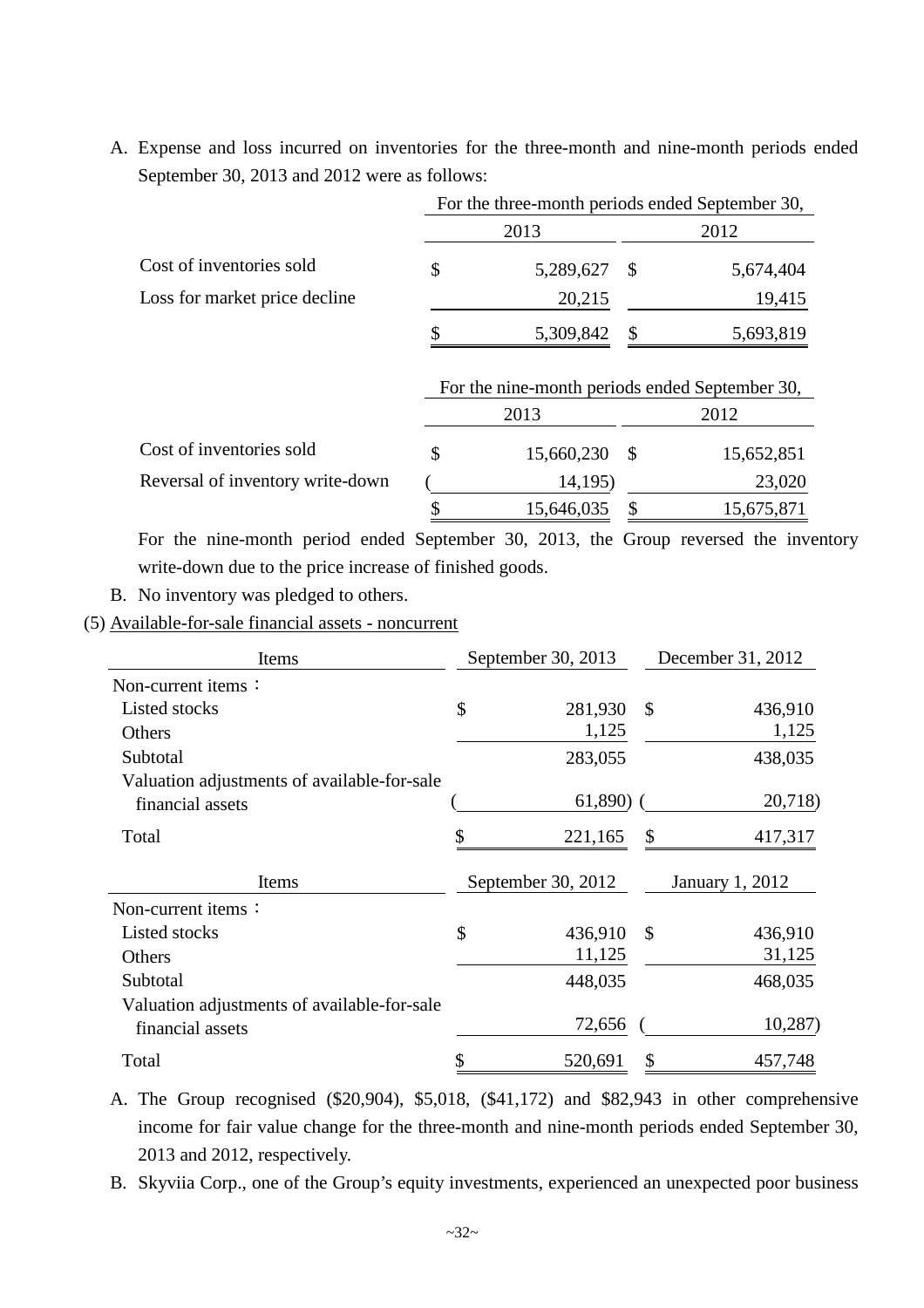performance in 2012. As a result the Group recognized an impairment loss of \$20,000 during the third quarter of 2012. On November 29, 2012, the stockholders at the extraordinary stockholders' meeting adopted a resolution to dissolve and liquidate Skyviia Corp. The Group assessed full impairment on the investment and recognized impairment loss of \$30,000 for the year ended December 31, 2012.

- C. Equity investment in Taiwan IC Packaging Corporation was initially recognized as available-for-sale financial assets. On June 17, 2013, as resolved by the Board of Directors and the shareholders' meeting, the Group and Group's Chairman of the Board were elected as a director and the Chairman of the Board of Taiwan IC Packaging Corporation, respectively. Pursuant to the above, the Group gained significance influence on Taiwan IC Packaging Corporation. The Group, in accordance with Paragraph 50(c) of IAS 39, reclassified the investment to investment accounted for under the equity method for the amount of \$251,658. Please refer to Note 6(6).
- D. No available-for-sale financial assets were pledged to others.
- (6) Investments accounted for under the equity method
	- A. Details are as follows:

|                           | September 30, 2013 |            | December 31, 2012 |            |  |  |  |  |
|---------------------------|--------------------|------------|-------------------|------------|--|--|--|--|
|                           | Percentage of      |            | Percentage of     |            |  |  |  |  |
| <b>Investee Company</b>   | ownership          | Book value | ownership         | Book value |  |  |  |  |
| Taiwan IC Packaging Corp. | 13.55              | 242,430    |                   |            |  |  |  |  |
|                           |                    |            |                   |            |  |  |  |  |
|                           | September 30, 2012 |            | January 1, 2012   |            |  |  |  |  |
|                           | Percentage of      |            | Percentage of     |            |  |  |  |  |
|                           |                    |            |                   |            |  |  |  |  |
| <b>Investee Company</b>   | ownership          | Book value | ownership         | Book value |  |  |  |  |
| Taiwan IC Packaging Corp. |                    |            |                   |            |  |  |  |  |

B. Share of loss of investments accounted for under the equity method are as follows:

|                              | For the three-month periods ended September 30, |                                                |  |  |  |  |  |  |
|------------------------------|-------------------------------------------------|------------------------------------------------|--|--|--|--|--|--|
| <b>Investee Company</b>      | 2013                                            | 2012                                           |  |  |  |  |  |  |
| Taiwan IC Packaging Corp. (§ | 7,975)                                          |                                                |  |  |  |  |  |  |
|                              |                                                 | For the nine-month periods ended September 30, |  |  |  |  |  |  |
|                              |                                                 |                                                |  |  |  |  |  |  |
| <b>Investee Company</b>      | 2013                                            | 2012                                           |  |  |  |  |  |  |

- C. The Group's investment in Taiwan IC Packaging Corporation has quoted market price. The fair value of Taiwan IC Packaging Corporation was \$251,658 as of September 30, 2013.
- D. The investment loss for the nine-month period ended September 30, 2013 was recognised based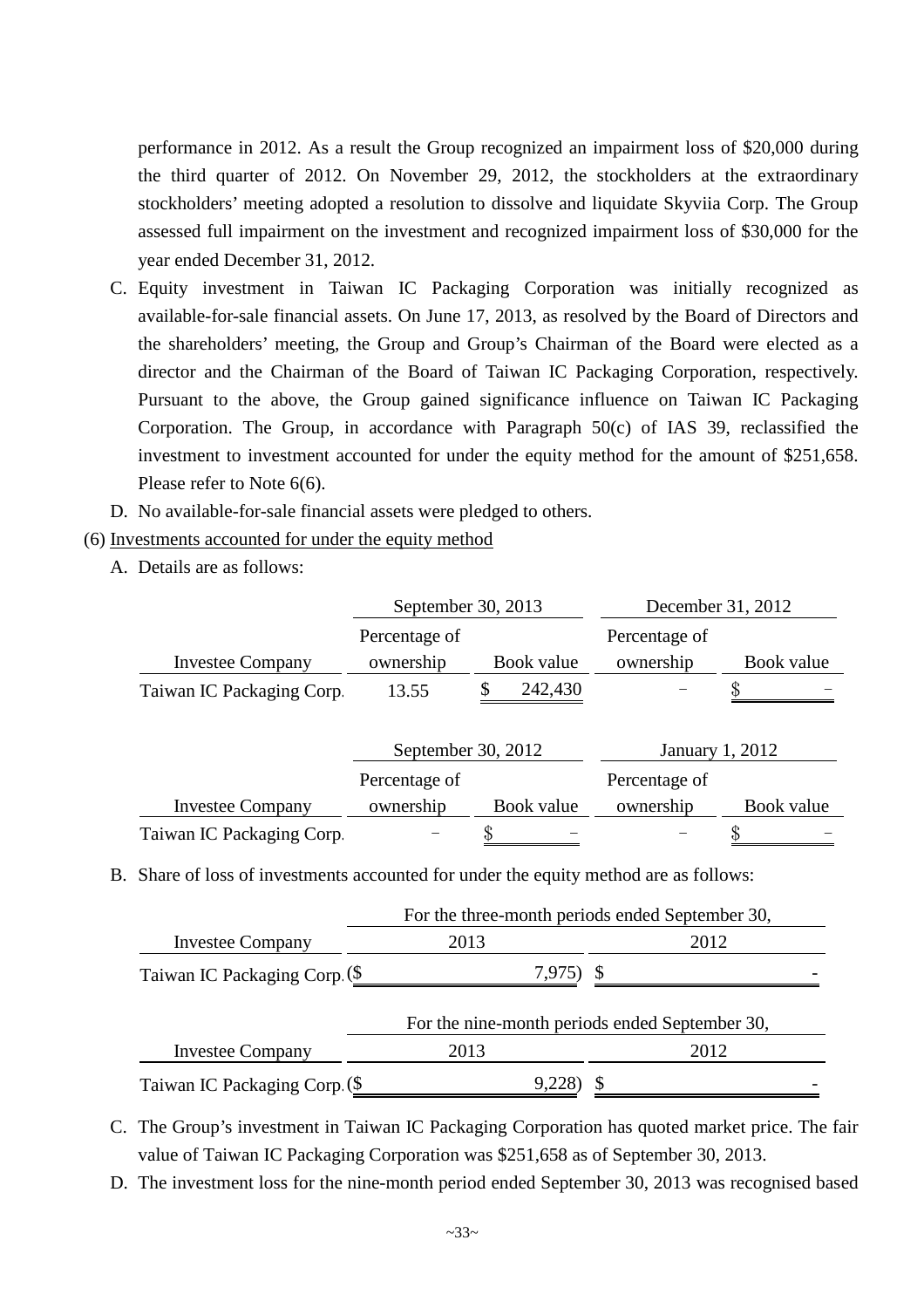on the financial statements of the investee company which was reviewed by other independent accountants.

E. The investment in Taiwan IC Packaging Corporation was reclassified from the available-for-sale financial assets. Please refer to Note 6(5)C.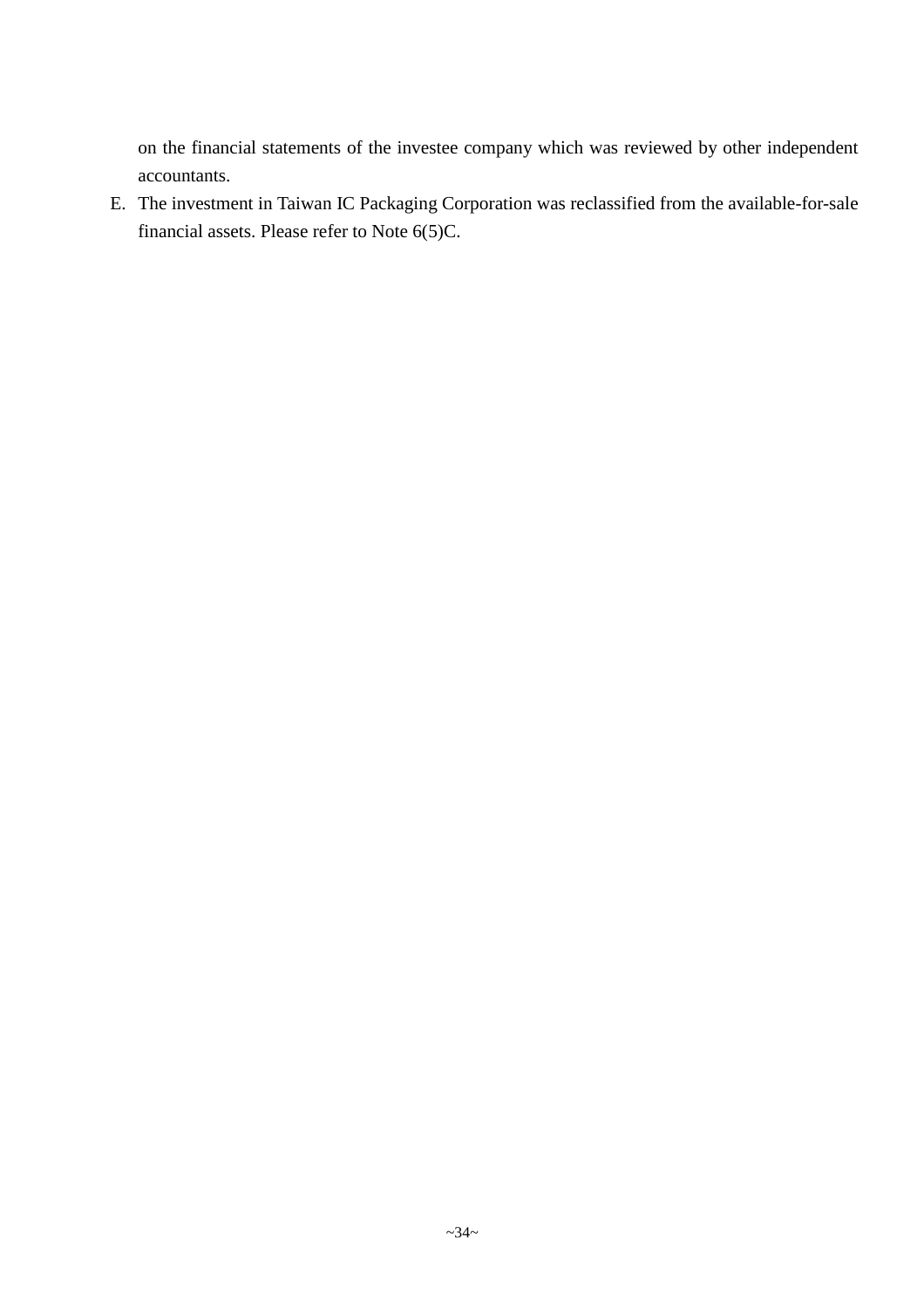## (7) Property, plant and equipment

|                                                 |               |                     |               |                       |               | Transportation    |               | Office             |               | Miscellaneous    |              |                    |
|-------------------------------------------------|---------------|---------------------|---------------|-----------------------|---------------|-------------------|---------------|--------------------|---------------|------------------|--------------|--------------------|
|                                                 | Land          | <b>Buildings</b>    |               | Machinery             |               | Equipment         |               | Equipment          |               | Equipment        |              | Total              |
| At January 1, 2013<br>Cost                      | \$<br>748,603 | \$<br>2,722,444     | <sup>\$</sup> | 814,401               | - \$          | 17,820            | $\mathcal{S}$ | 52,365             | $\mathbb{S}$  | 66,298           | -S           | 4,421,931          |
| Accumulated depreciation<br>and impairment      |               | 517,899) (          |               | $330,516$ (           |               | $12,575$ ) (      |               | 35,873) (          |               | $51,177$ ) (     |              | 948,040)           |
|                                                 | 748,603       | \$<br>2,204,545     |               | 483,885               | -S            | 5,245             | <sup>S</sup>  | 16,492             | \$            | 15,121           | S            | 3,473,891          |
| Nine-month periods ended<br>September 30, 2013  |               |                     |               |                       |               |                   |               |                    |               |                  |              |                    |
| Opening net book amount \$                      | 748,603       | \$<br>2,204,545     | <sup>\$</sup> | 483,885 \$            |               | 5,245             | $\mathcal{S}$ | 16,492             | $\mathcal{S}$ | 15,121           | $\mathbb{S}$ | 3,473,891          |
| <b>Additions</b>                                |               | 2,672               |               | 23,245                |               |                   |               | 3,518              |               | 8,736            |              | 38,171             |
| Disposals                                       |               | $-$ (               |               | $1,824$ ) (           |               | $67)$ (           |               | $222)$ (           |               | $811)$ (         |              | 2,924)             |
| Depreciation charge<br>Net exchange differences | 12,230        | 88,886) (<br>28,231 |               | $73,847$ ) (<br>9,091 |               | $1,610)$ (<br>104 |               | $4,457$ ) (<br>139 |               | $3,876$ (<br>406 |              | 172,676)<br>25,741 |
| Closing net book amount                         | \$<br>736,373 | \$<br>2,146,562     | \$            | 440,550               | <sup>\$</sup> | 3,672             | $\mathcal{L}$ | 15,470             | \$            | 19,576           | <sup>S</sup> | 3,362,203          |
| At September 30, 2013                           |               |                     |               |                       |               |                   |               |                    |               |                  |              |                    |
| Cost<br>Accumulated depreciation                | \$<br>736,373 | \$<br>2,760,635     | $\mathcal{S}$ | 844,793 \$            |               | 15,401            | $\mathbb{S}$  | 53,063             | $\mathbb{S}$  | 70,931           | $\mathbb{S}$ | 4,481,196          |
| and impairment                                  |               | $614,073$ (         |               | $404,243$ )           |               | $11,729$ (        |               | 37,593)            |               | $51,355$ ) (     |              | 1,118,993)         |
|                                                 | \$<br>736,373 | \$<br>2,146,562     | \$            | 440,550               | \$            | 3,672             | \$            | 15,470             | \$            | 19,576           | \$           | 3,362,203          |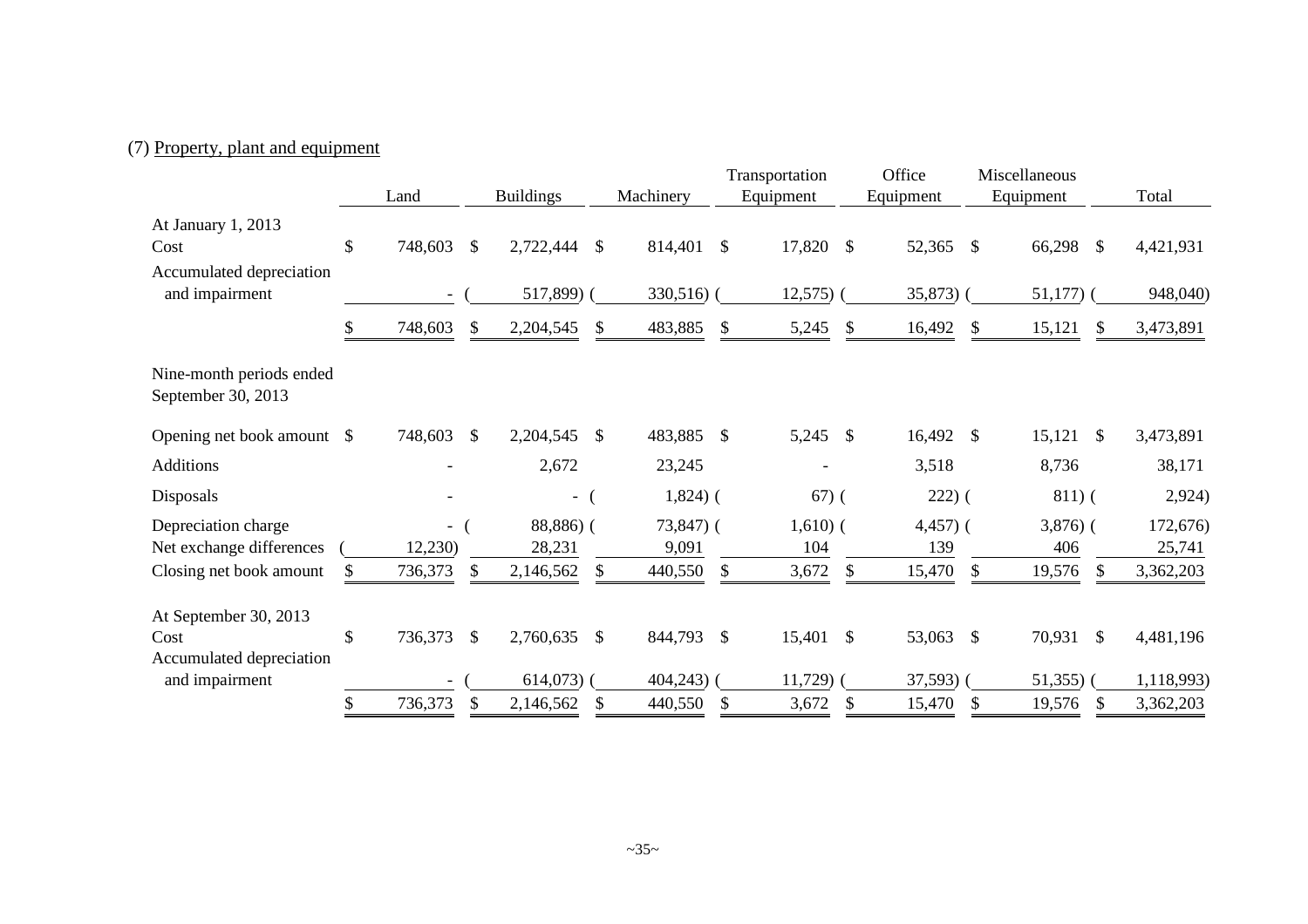|                                                                            |                                                     |                                    |               |                                 |     | Transportation             |               | Office                        |               | Miscellaneous                   |               |                                  |
|----------------------------------------------------------------------------|-----------------------------------------------------|------------------------------------|---------------|---------------------------------|-----|----------------------------|---------------|-------------------------------|---------------|---------------------------------|---------------|----------------------------------|
|                                                                            | Land                                                | <b>Buildings</b>                   |               | Machinery                       |     | Equipment                  |               | Equipment                     |               | Equipment                       |               | Total                            |
| At January 1, 2012<br>Cost                                                 | \$<br>769,586 \$                                    | 2,787,628                          | <sup>\$</sup> | 851,703                         | -\$ | 20,322                     | <sup>\$</sup> | 59,801                        | \$            | 68,027                          | -S            | 4,557,067                        |
| Accumulated depreciation<br>and impairment                                 | $\overline{\phantom{0}}$                            | $462,567$ ) (                      |               | $286,656$ (                     |     | $14,872$ (                 |               | 38,394) (                     |               | $46,388$ ) (                    |               | 848,877)                         |
|                                                                            | 769,586                                             | \$<br>2,325,061                    |               | 565,047                         |     | 5,450                      | <sup>\$</sup> | 21,407                        | <sup>S</sup>  | 21,639                          | \$            | 3,708,190                        |
| Nine-month periods ended<br>September 30, 2012                             |                                                     |                                    |               |                                 |     |                            |               |                               |               |                                 |               |                                  |
| Opening net book amount \$                                                 | 769,586 \$                                          | 2,325,061                          | -S            | 565,047 \$                      |     | 5,450                      | <sup>\$</sup> | 21,407                        | \$            | 21,639                          | <sup>\$</sup> | 3,708,190                        |
| <b>Additions</b>                                                           |                                                     | 41,172                             |               | 58,316                          |     |                            |               | 1,916                         |               | 1,931                           |               | 103,335                          |
| Disposals                                                                  |                                                     | $-$ (                              |               | $36,569$ (                      |     | $254)$ (                   |               | $(22)$ (                      |               | 442) (                          |               | 37,287)                          |
| Depreciation charge<br>Net exchange differences<br>Closing net book amount | \$<br>$\overline{\phantom{0}}$<br>5,543)<br>764,043 | $89,808$ (<br>37,993)<br>2,238,432 |               | $70,723$ (<br>9,706)<br>506,365 | -S  | $1,491)$ (<br>42)<br>3,663 | \$.           | $4,658$ ) (<br>421)<br>18,222 | <sup>\$</sup> | $6,320$ (<br>$471)$ (<br>16,337 | \$.           | 173,000)<br>54,176)<br>3,547,062 |
| At September 30, 2012<br>Cost<br>Accumulated depreciation                  | \$<br>764,043                                       | \$<br>2,740,954                    | \$            | 814,369                         | \$  | 17,495                     | $\mathbb{S}$  | 53,613                        | \$            | 66,928                          | $\mathbb{S}$  | 4,457,402                        |
| and impairment                                                             |                                                     | 502,522)                           |               | $308,004$ ) (                   |     | $13,832)$ (                |               | 35,391)                       |               | $50,591)$ (                     |               | 910,340)                         |
|                                                                            | \$<br>764,043                                       | 2,238,432                          | \$            | 506,365                         | \$  | 3,663                      | \$            | 18,222                        | \$            | 16,337                          | \$            | 3,547,062                        |

Information about the property, plant and equipment that were pledged to others as collaterals is provided in Note 8.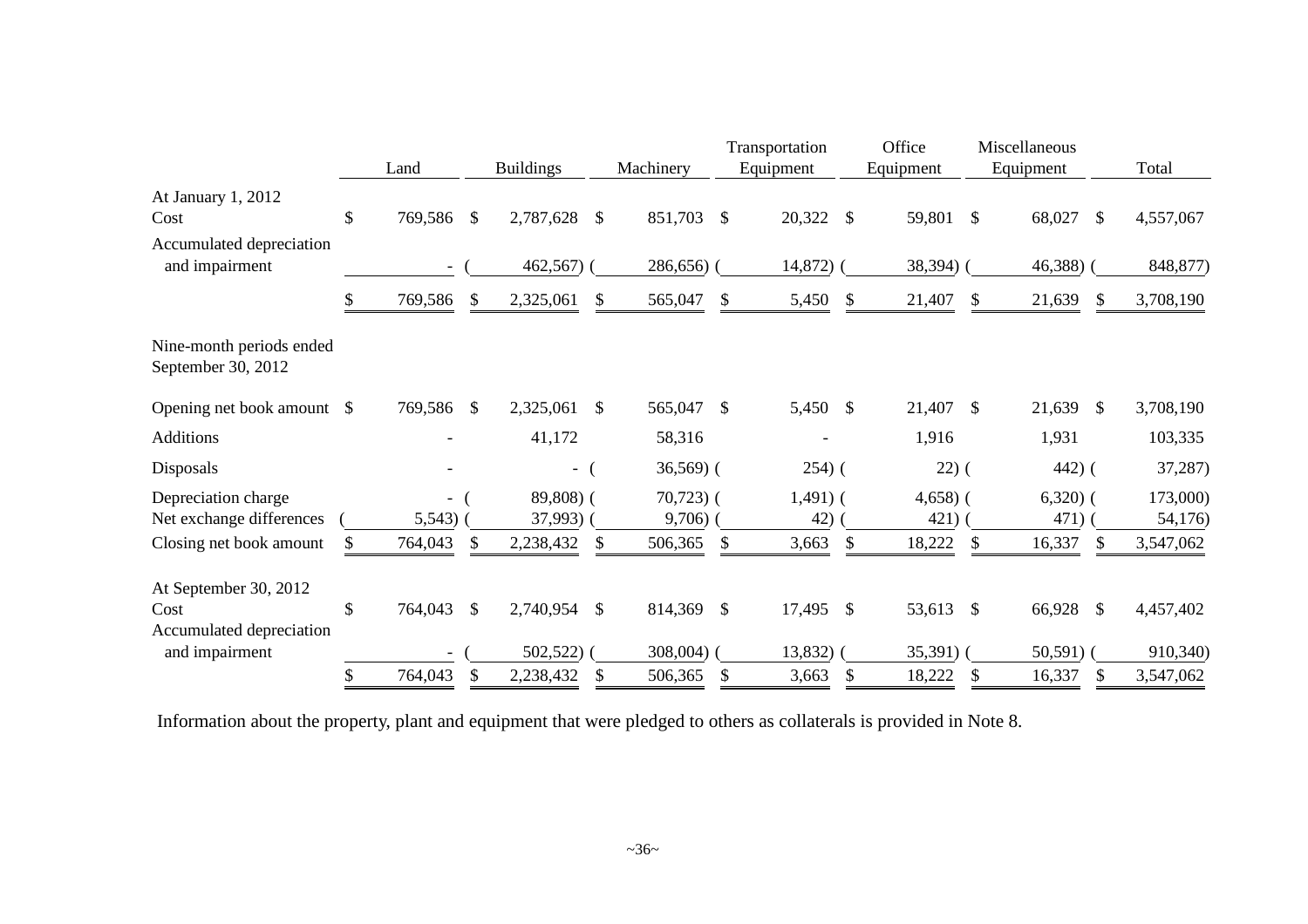# (8) Investment property

|                                                                        | Land          | <b>Buildings</b>         |               | Total              |
|------------------------------------------------------------------------|---------------|--------------------------|---------------|--------------------|
| At January 1, 2013                                                     |               |                          |               |                    |
| Cost                                                                   | \$<br>137,037 | \$<br>226,931            | \$            | 363,968            |
| Accumulated depreciation and impairment                                |               | 57,696)                  |               | 57,696)            |
|                                                                        | \$<br>137,037 | \$<br>169,235            | \$            | 306,272            |
| Nine-month periods ended September 30, 2013                            |               |                          |               |                    |
| Opening net book amount                                                | \$<br>137,037 | \$<br>169,235            | \$            | 306,272            |
| Depreciation charge                                                    |               | $5,765$ ) (              |               | 5,765              |
| Net exchange differences                                               |               | 3,150                    |               | 3,150              |
| Closing net book amount                                                | \$<br>137,037 | \$<br>166,620            | \$            | 303,657            |
| At September 30, 2013                                                  |               |                          |               |                    |
| Cost                                                                   | \$<br>137,037 | \$<br>230,646            | \$            | 367,683            |
| Accumulated depreciation and impairment                                |               | 64,026)                  |               | 64,026)            |
|                                                                        | \$<br>137,037 | \$<br>166,620            | \$            | 303,657            |
|                                                                        |               |                          |               |                    |
|                                                                        |               |                          |               |                    |
|                                                                        | Land          | <b>Buildings</b>         |               | Total              |
| At January 1, 2012<br>Cost                                             | \$<br>137,037 | \$<br>232,867            | \$            | 369,904            |
| Accumulated depreciation and impairment                                |               | 53,086)                  |               | 53,086)            |
|                                                                        | \$<br>137,037 | \$<br>179,781            | $\mathcal{S}$ | 316,818            |
|                                                                        |               |                          |               |                    |
| Nine-month periods ended September 30, 2012<br>Opening net book amount | \$<br>137,037 | \$<br>179,781            | \$            | 316,818            |
| Depreciation charge                                                    |               | $5,840$ (                |               | 5,840)             |
| Net exchange differences                                               |               | 2,824)                   |               | 2,824)             |
| Closing net book amount                                                | \$<br>137,037 | \$<br>171,117            | \$            | 308,154            |
|                                                                        |               |                          |               |                    |
| At September 30, 2012                                                  |               |                          |               |                    |
| Cost<br>Accumulated depreciation and impairment                        | \$<br>137,037 | \$<br>226,931<br>55,814) | \$            | 363,968<br>55,814) |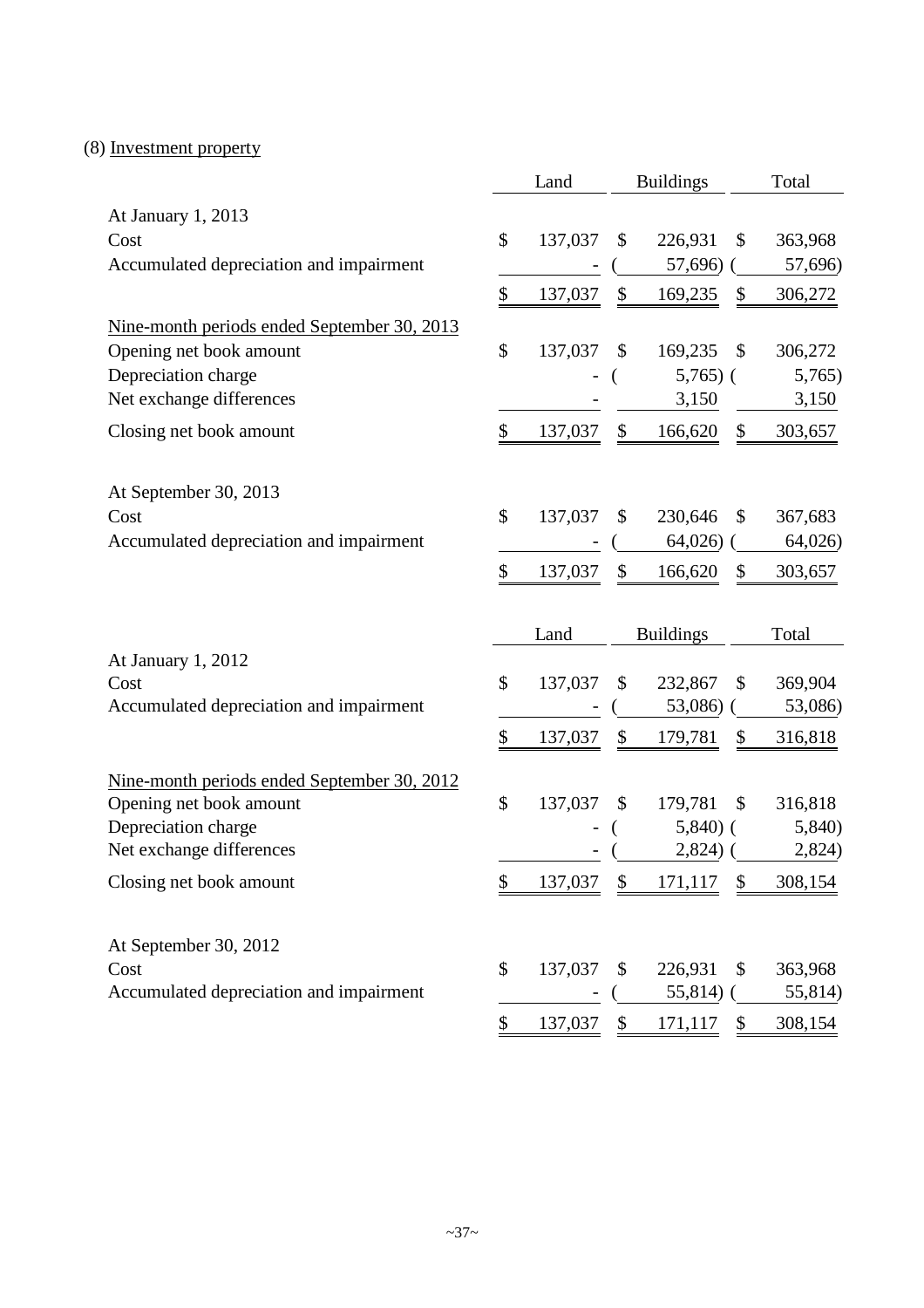A. Rental income from the lease of the investment property and direct operating expenses arising from the investment property are shown below:

|                                                                                                                        | For the three-month periods ended September 30, |            |    |                                                |  |
|------------------------------------------------------------------------------------------------------------------------|-------------------------------------------------|------------|----|------------------------------------------------|--|
|                                                                                                                        |                                                 | 2013       |    | 2012                                           |  |
| Rental revenue from the lease of the<br>investment property                                                            | \$                                              | $3,946$ \$ |    | 3,512                                          |  |
| Direct operating expenses arising from the<br>investment property that generated rental<br>income in the period        |                                                 | 1,725      | \$ | 1,681                                          |  |
| Direct operating expenses arising from the<br>investment property that did not generate<br>rental income in the period | \$                                              | 211        | \$ | 252                                            |  |
|                                                                                                                        |                                                 |            |    | For the nine-month periods ended September 30, |  |
|                                                                                                                        |                                                 | 2013       |    | 2012                                           |  |
| Rental revenue from the lease of the<br>investment property                                                            | \$                                              | 11,526     |    | 10,532                                         |  |
| Direct operating expenses arising from the<br>investment property that generated rental<br>income in the period        | \$                                              | 5,132      | \$ | 5,038                                          |  |
| Direct operating expenses arising from the<br>investment property that did not generate                                |                                                 |            |    |                                                |  |
| rental income in the period                                                                                            | \$                                              | 633        |    | 802                                            |  |

B. The fair value of the investment property held by the Group was \$1,026,243, \$830,371, \$847,114 and \$806,122 as of September 30, 2013, December 31, 2012, September 30, 2012 and January 1, 2012 respectively, which was based on the transaction prices of similar properties in the same area.

#### (9) Other non-current assets

|                         | September 30, 2013 | December 31, 2012  |                           |                 |
|-------------------------|--------------------|--------------------|---------------------------|-----------------|
| Long-term prepaid rents | \$                 | 115,319            | $\mathcal{S}$             | 113,244         |
| Others                  |                    | 76,177             |                           | 44,722          |
|                         |                    | 191,496            | S                         | 157,966         |
|                         |                    | September 30, 2012 |                           | January 1, 2012 |
| Long-term prepaid rents | \$                 | 113,910            | $\boldsymbol{\mathsf{S}}$ | 119,562         |
| Others                  |                    | 45,972             |                           | 69,300          |
|                         |                    | 159,882            | S                         | 188,862         |

In May, 2005, the Group signed a land-use right contract with the People's Republic of China for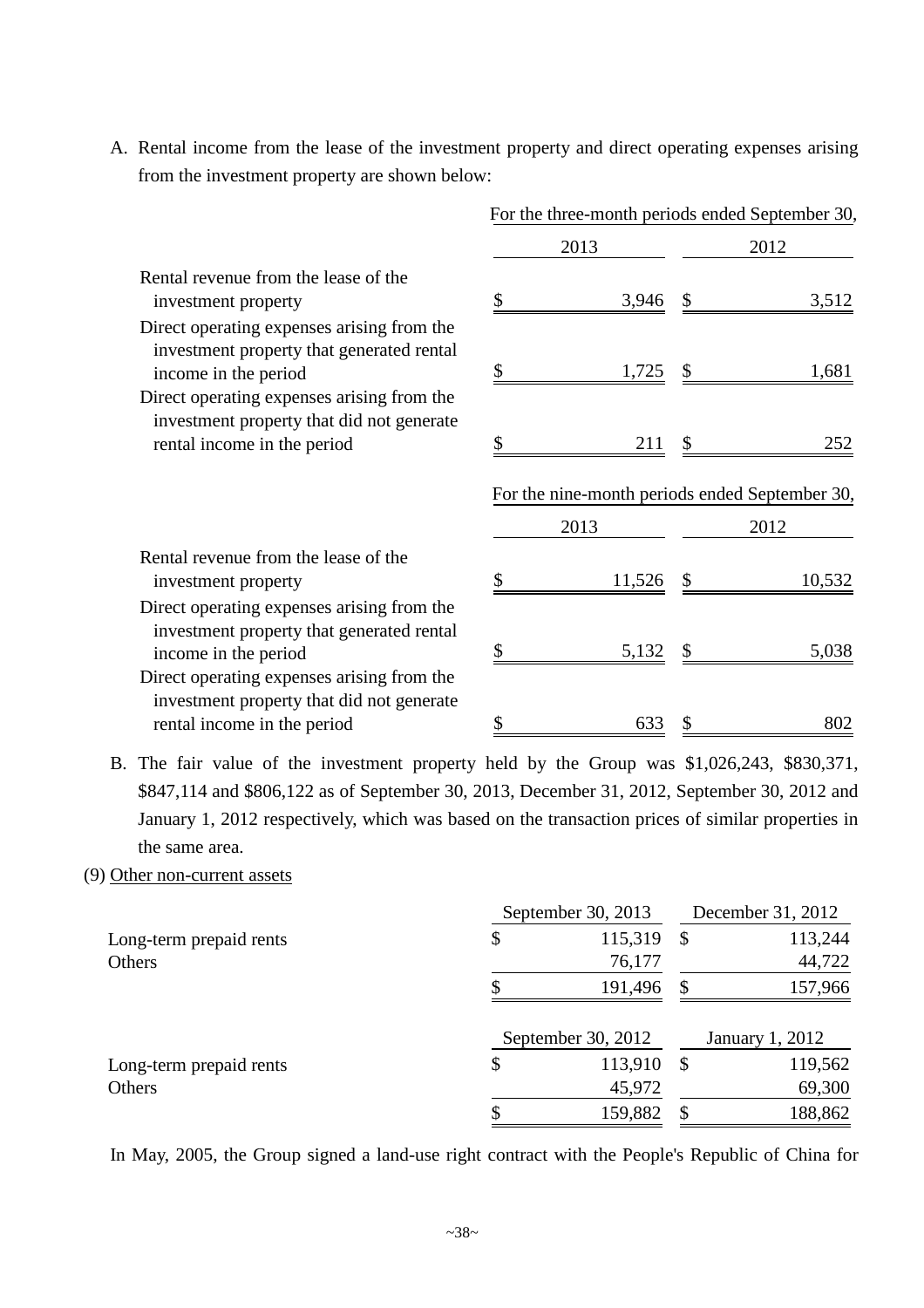the use of land with term of 50 years. All rentals had been paid on the contract date. The Group recognised rental expenses of \$698, \$673, \$2,071 and \$2,017 for the three-month and nine-month periods ended September 30, 2013 and 2012, respectively.

(10) Short-term borrowings

| Type of borrowings      | September 30, 2013 | Interest rate | Collateral                              |  |  |
|-------------------------|--------------------|---------------|-----------------------------------------|--|--|
| Bank secured borrowings | 151,050            | $0.91\%$      | Transcend Japan's<br>Land and Buildings |  |  |
| Type of borrowings      | December 31, 2012  | Interest rate | Collateral                              |  |  |
| Bank secured borrowings | 168,200            | $0.91\%$      | Transcend Japan's<br>Land and Buildings |  |  |

The Group had no short-term borrowings as of September 30, 2012 and January 1, 2012.

#### (11) Pensions

- A.(a)The Company has a defined benefit pension plan in accordance with the Labor Standards Law, covering all regular employees' service years prior to the enforcement of the Labor Pension Act on July 1, 2005 and service years thereafter of employees who chose to continue to be subject to the pension mechanism under the Law. Under the defined benefit plan, two units are accrued for each year of service for the first 15 years and one unit for each additional year thereafter, subject to a maximum of 45 units. Pension benefits are based on the number of units accrued and the average monthly salaries and wages of the last 6 months prior to retirement. The Company contributes monthly an amount equal to 2% of the employees' monthly salaries and wages to the retirement fund deposited with the Bank of Taiwan, the trustee, under the name of the independent retirement fund committee.
	- (b)The amounts recognised in the balance sheet are determined as follows:

|                                     |   | December 31, 2012 | January 1, 2012 |
|-------------------------------------|---|-------------------|-----------------|
| Present value of funded obligations |   | 72.645 S          | 97.921          |
| Fair value of plan assets           |   | 43,205)           | 46,936)         |
| Net liability in the balance sheet  | S | 29.440            | 50,985          |

- (c)The Group recognised pension expenses of \$417, \$602, \$1,252 and \$1,805 in the statement of comprehensive income for the three-month and nine-month periods ended September 30, 2013 and 2012, respectively.
- (d)As of December 31, 2012 and January 1, 2012, cumulative actuarial losses/(gains) recognised in other comprehensive income were \$19,317 and \$0, respectively.
- (e)The Bank of Taiwan was commissioned to manage the Fund of the Company's and domestic subsidiaries' defined benefit pension plan in accordance with the Fund's annual investment and utilisation plan and the "Regulations for Revenues, Expenditures, Safeguard and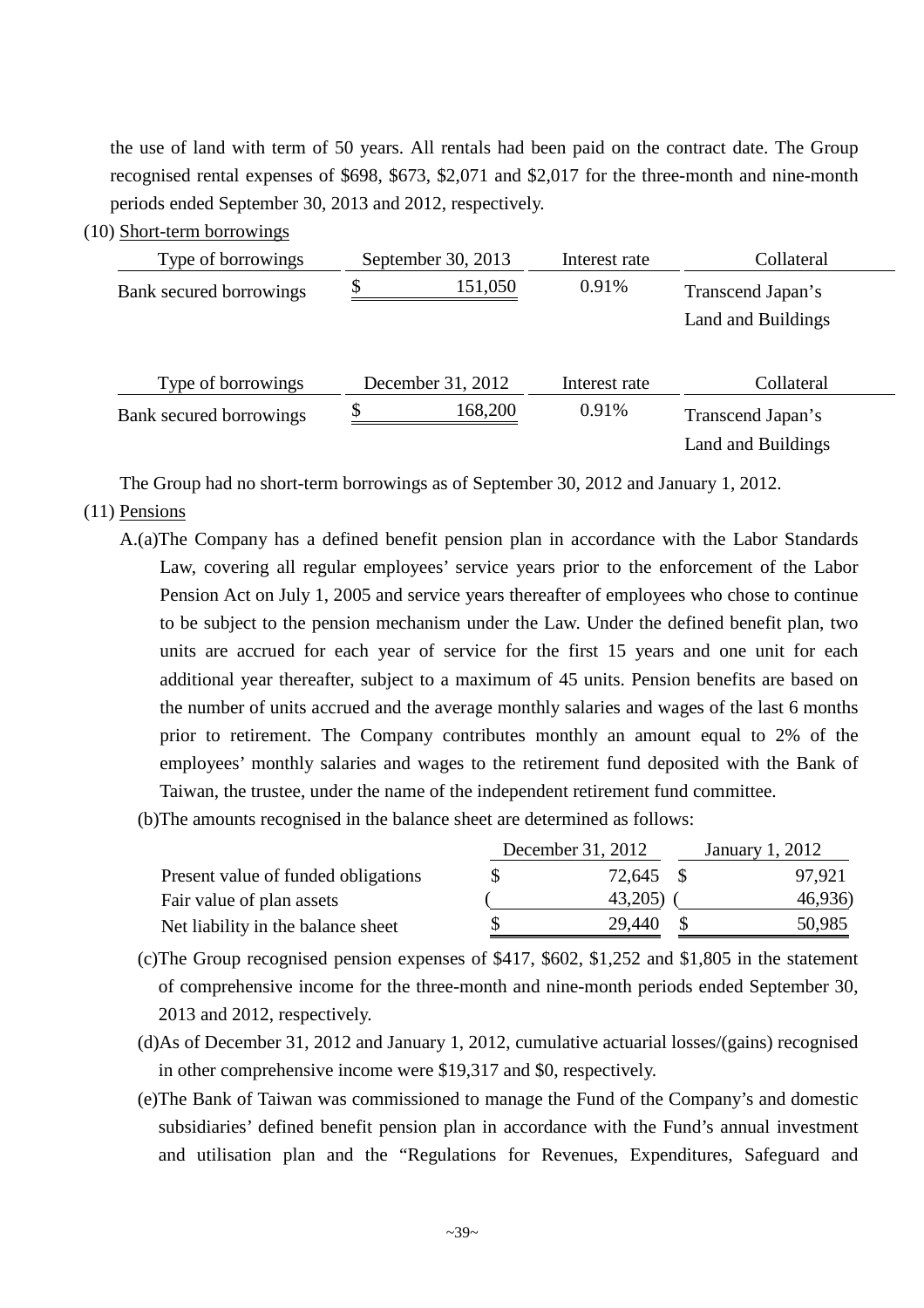Utilisation of the Labor Retirement Fund" (Article 6: The scope of utilisation for the Fund includes deposit in domestic or foreign financial institutions, investment in domestic or foreign listed, over-the-counter, or private placement equity securities, investment in domestic or foreign real estate securitization products, etc.). With regard to the utilisation of the Fund, its minimum earnings in the annual distributions on the final financial statements shall be no less than the earnings attainable from the amounts accrued from two-year time deposits with the interest rates offered by local banks. The constitution of fair value of plan assets as of September 30, 2013 and 2012 is given in the Annual Labor Retirement Fund Utilisation Report published by the government. Expected return on plan assets was a projection of overall return for the obligations period, which was estimated based on historical returns and by reference to the status of Labor Retirement Fund utilisation by the Labor Pension Fund Supervisory Committee and taking into account the effect that the Fund's minimum earnings in the annual distributions on the final financial statements shall be no less than the earnings attainable from the amounts accrued from two-year time deposits with the interest rates offered by local banks.

|                                | 2012  | 2011  |
|--------------------------------|-------|-------|
| Discount rate                  | 1.50% | 1.75% |
| Future salary increases        | 2.00% | 2.00% |
| Expected return on plan assets | 1.75% | 2.00% |

Assumptions regarding future mortality experience are set based on 2008 Taiwan Standard Ordinary Experience Mortality Table.

 $2012$ 

(g)Historical information of experience adjustments was as follows:

|                                           | ZULZ    |  |
|-------------------------------------------|---------|--|
| Present value defined benefit obligation  | 72,645  |  |
| Fair value of plan assets                 | 43,205) |  |
| Deficit in the plan                       | 29,440  |  |
| Experience adjustment on plan liabilities | 23,199) |  |
| Experience adjustment on plan assets      | 535     |  |

- (h)Expected contributions to the defined benefit pension plans of the Group within one year from September 30, 2013 amounts to \$2,843.
- B.(a)Effective July 1, 2005, the Company and its domestic subsidiaries have established a defined contribution pension plan (the "New Plan") under the Labor Pension Act (the "Act"), covering all regular employees with R.O.C. nationality. Under the New Plan, the Company and its domestic subsidiaries contribute monthly an amount based on 6% of the employees' monthly salaries and wages to the employees' individual pension accounts at the Bureau of Labor Insurance. The benefits accrued are paid monthly or in lump sum upon termination of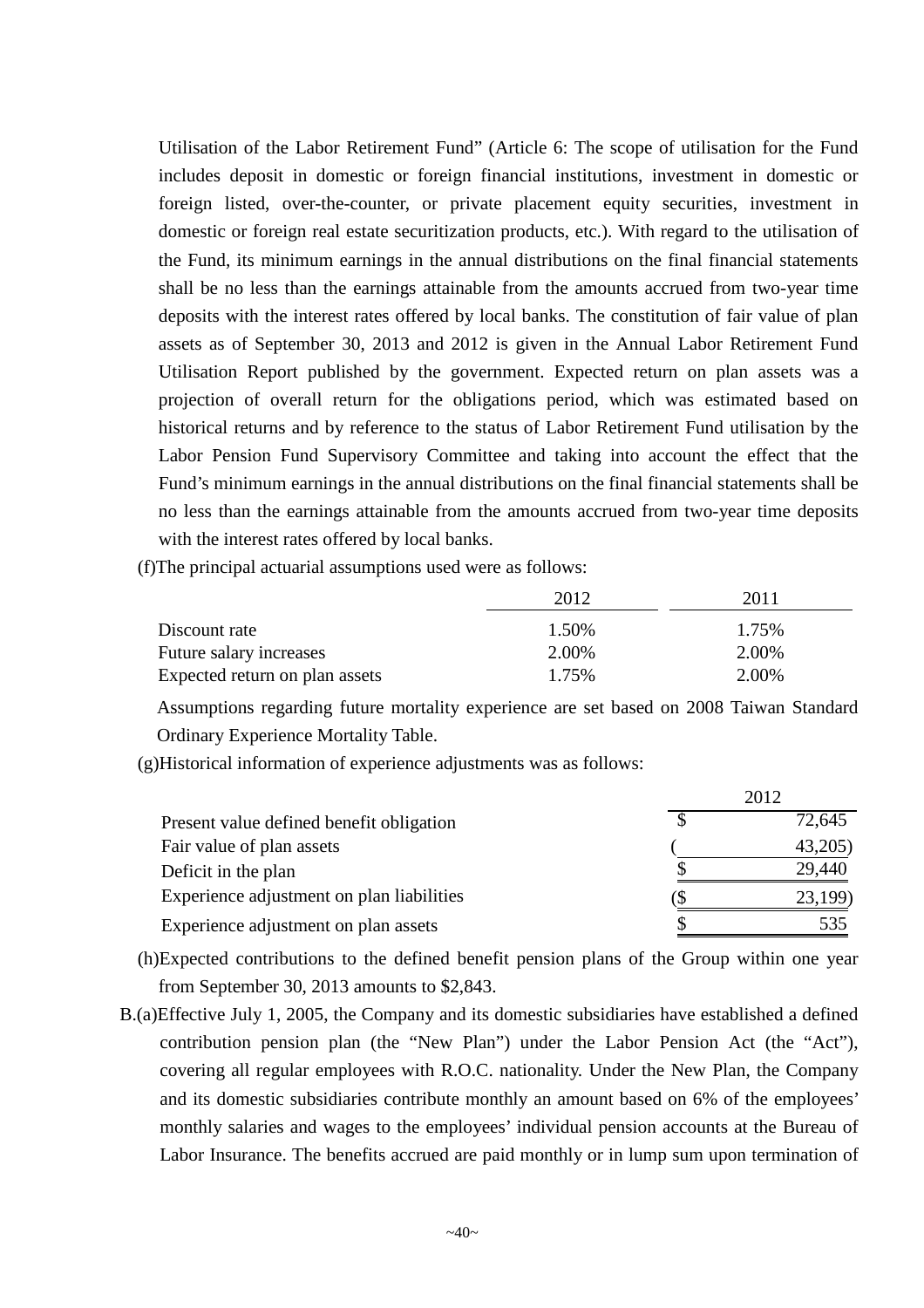employment.

- (b)The Group's mainland subsidiaries have a defined contribution plan. Monthly contributions to an independent fund administered by the government in accordance with the pension regulations in the People's Republic of China (PRC) are based on certain percentage of employees' monthly salaries and wages, ranging from 12.5% to 22%. Other than the monthly contributions, the Group has no further obligations.
- (c)Transcend Japan, Transcend Korea, Transcend USA, Transcend Europe and Transcend Germany have a defined contribution plan. Monthly contributions are based on a certain percentage of employees' monthly salaries and wages and are recognized as pension costs accordingly. Other than the monthly contributions, the Group has no further obligations.
- (d)The pension costs under defined contribution pension plans of the Group were \$10,537, \$14,197, \$31,219 and \$29,287, for the three-month and nine-month periods ended September 30, 2013 and 2012 respectively.

(12) Share capital

As of September 30, 2013, the Company's authorised capital was \$5,000,000, consisting of 500,000 thousand shares of ordinary stock (including 25 thousand shares reserved for employee stock options), and the paid-in capital was \$4,307,617 with a par value of \$10 (in dollars) per share. All proceeds from shares issued have been collected.

(13) Capital reserve

Pursuant to the R.O.C. Company Law, capital reserve arising from paid-in capital in excess of par value on issuance of common stocks and donations can be used to cover accumulated deficit or to issue new stocks or cash to shareholders in proportion to their share ownership, provided that the Company has no accumulated deficit. Further, the R.O.C. Securities and Exchange Law requires that the amount of capital reserve to be capitalized mentioned above should not exceed 10% of the paid-in capital each year. Capital reserve should not be used to cover accumulated deficit unless the legal reserve is insufficient.

(14) Retained earnings

A.In accordance with the Company's Articles of Incorporation, the current year's earnings if any, shall first be used to pay all taxes and offset prior years' operating losses and then 10% of the remaining amount shall be set aside as legal reserve. The Company shall also set aside special reserve in accordance with the regulations and reserve certain amount, on the premise that there is no effect on the Company's normal operations and no violation of regulations, for maintaining stability of dividends. When distributing earnings, the Company shall appropriate 0.2% for the directors' and supervisors' remuneration. Bonus distributed to the employees shall account for at least 1% of the total distributable earnings. The remainder to be appropriated shall be resolved by stockholders at the stockholders' meeting, and cash dividends shall account for at least 5% of the total dividends distributed.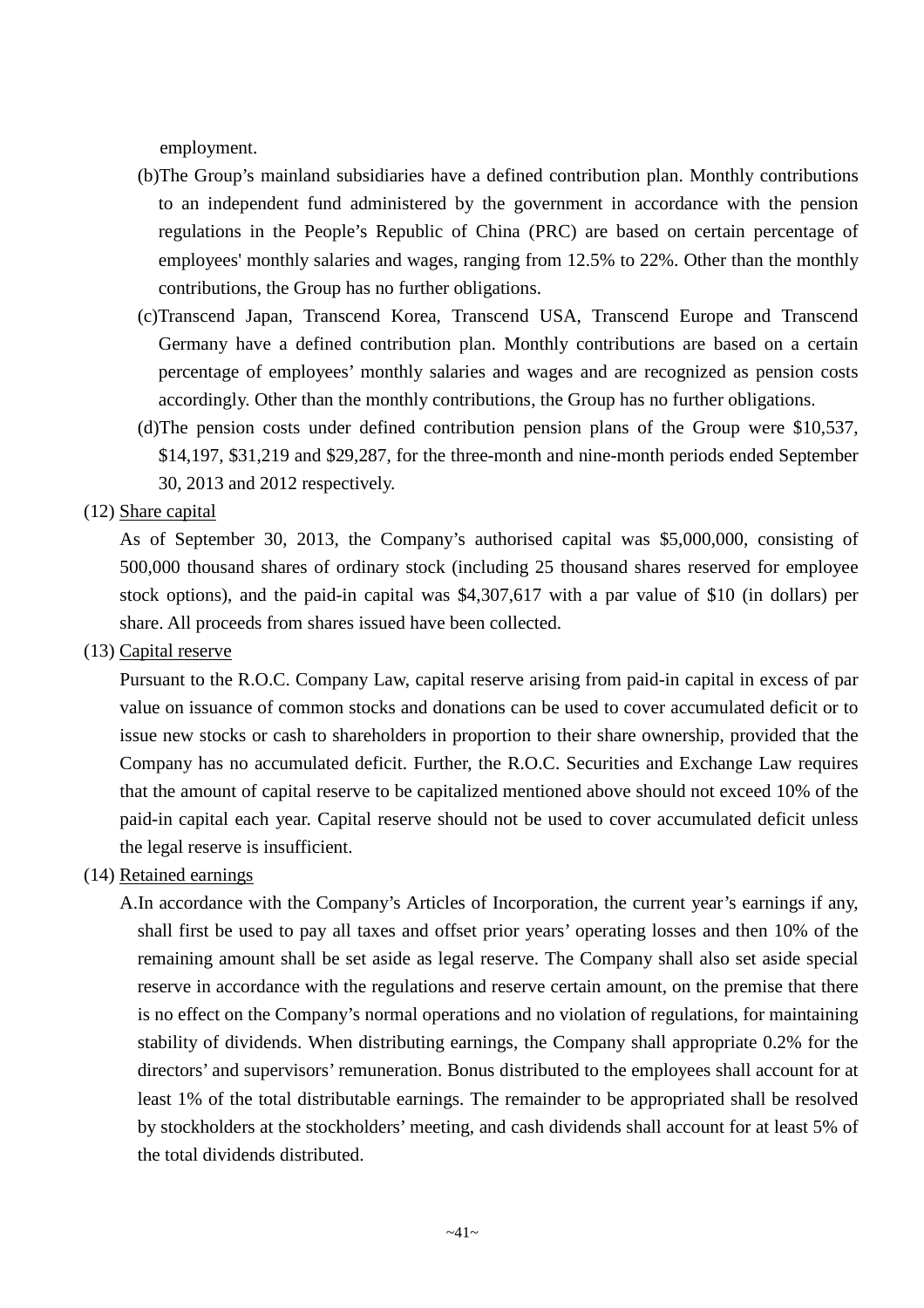- B.The Company distributes dividends taking into consideration the Company's economic environment and growth phases, future demands of funds, long-term financial planning, and the cash flows that the stockholders desire. Cash dividends shall account for at least 5% of the total dividend distributed.
- C.Except for covering accumulated deficit or issuing new stocks or cash to shareholders in proportion to their share ownership, the legal reserve shall not be used for any other purpose. The use of legal reserve for the issuance of stocks or cash to shareholders in proportion to their share ownership is permitted, provided that the balance of the reserve exceeds 25% of the Company's paid-in capital.
- D.In accordance with the regulations, the Company shall set aside special reserve from the debit balance on other equity items at the balance sheet date before distributing earnings. When debit balance on other equity items is reversed subsequently, the reversed amount could be included in the distributable earnings.
- E.For the three-month and nine-month periods ended September 30, 2013 and 2012, employees' bonus was accrued at \$5,578, \$19,053, \$41,242 and \$60,649, respectively, which was based on a certain percentage prescribed by the Company's Articles of Incorporation of net income after taking into account the legal reserve and other factors (under the Company's Articles of Incorporation, bonus distributed to the employees shall account for at least 1% and 3% of total distributable earning for the years 2013 and 2012, respectively.)

Information about the appropriation of employees' bonus and directors' and supervisors' remuneration by the Company as proposed by the Board of Directors and resolved by the stockholders will be posted in the "Market Observation Post System" at the website of the Taiwan Stock Exchange.

F.The appropriation of earnings and distribution of capital reserve of years 2012 and 2011 had been resolved at the stockholders' meeting on June 13, 2013 and June 15, 2012, respectively. Details are summarized below:

|                        | 2012          |    |                    |    | 2011      |               |                    |  |
|------------------------|---------------|----|--------------------|----|-----------|---------------|--------------------|--|
|                        | Dividends per |    |                    |    |           |               | Dividends per      |  |
|                        | Amount        |    | share (in dollars) |    | Amount    |               | share (in dollars) |  |
| Legal reserve          | \$<br>284,538 |    |                    | \$ | 286,615   |               |                    |  |
| Cash dividends         | 2,584,571     | -S | 6.0                |    | 2,369,190 | <sup>\$</sup> | 5.5                |  |
| Cash distribution from |               |    |                    |    |           |               |                    |  |
| capital reserve        | 215,381       |    | 0.5                |    |           |               |                    |  |
|                        | 3,084,490     |    |                    |    | 2,655,805 |               |                    |  |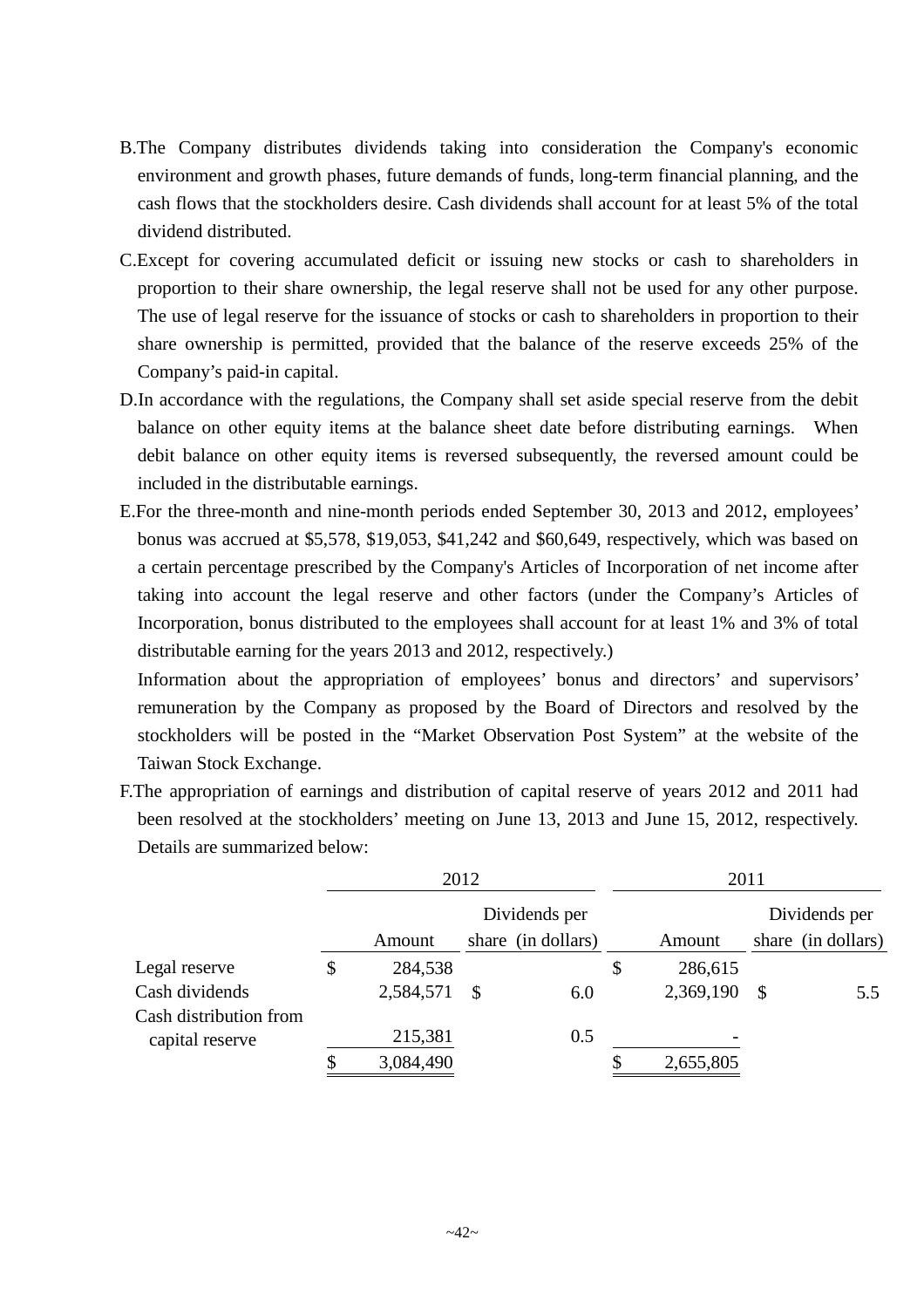Note:

|                                                |    | 2012     | 2011 |        |  |
|------------------------------------------------|----|----------|------|--------|--|
| Directors' and<br>supervisors'<br>remuneration | D. | 5,166 \$ |      | 5,733  |  |
| Employees' cash bonus                          |    | 85,361   |      | 85,985 |  |
|                                                |    | 90,527   |      | 91,718 |  |

The difference between employees' bonus and directors' and supervisors' remuneration of 2011 as resolved by the stockholders and the amount recognized in the 2011 financial statements, totaling \$2,820 and \$5,733, respectively, had been adjusted in the statement of comprehensive income of 2012. The appropriation of earnings of year 2012 as resolved by the stockholders was in agreement with those amounts recognized in the 2012 financial statements.

#### (15) Share-based payment-employee compensation plan

A.As of September 30, 2013 and 2012, the Company's share-based payment transactions are set forth below:

|                        | Vesting    |                |                 |                  |
|------------------------|------------|----------------|-----------------|------------------|
| Type of arrangement    | Grant date | (in thousands) | Contract period | conditions       |
| Employee stock options | 2007.10.15 | 4,536          | 6 years         | 2 years' service |

B.Details of the employee stock options are set forth below:

|                                                                                                           |                                 |               | For the nine-month periods ended September 30, |               |                                 |               |                                |
|-----------------------------------------------------------------------------------------------------------|---------------------------------|---------------|------------------------------------------------|---------------|---------------------------------|---------------|--------------------------------|
|                                                                                                           |                                 | 2013          |                                                | 2012          |                                 |               |                                |
|                                                                                                           |                                 |               | Weighted-<br>average                           |               |                                 |               | Weighted-<br>average           |
|                                                                                                           | No. of shares<br>(in thousands) |               | exercise price<br>(in dollars)                 |               | No. of shares<br>(in thousands) |               | exercise price<br>(in dollars) |
| Options outstanding at beginning<br>of period                                                             | \$<br>1,192                     | $\mathcal{S}$ | 107.8                                          | $\mathcal{S}$ | 2,124                           | $\mathcal{S}$ | 107.8                          |
| Options granted                                                                                           |                                 |               |                                                |               |                                 |               |                                |
| Distribution of stock dividends/<br>adjustments for number<br>of shares granted for one unit of<br>option |                                 |               |                                                |               |                                 |               |                                |
| Options waived                                                                                            |                                 |               |                                                |               |                                 |               |                                |
| Options exercised                                                                                         |                                 |               |                                                |               |                                 |               |                                |
| Options revoked                                                                                           | 128)                            |               | 107.8                                          |               | 932)                            |               | 107.8                          |
| Options outstanding at end of period                                                                      | 1,064                           |               | 107.8                                          |               | 1,192                           |               | 107.8                          |
| Options exercisable at end of period                                                                      | 1,064                           |               | 107.8                                          |               | 1,192                           |               | 107.8                          |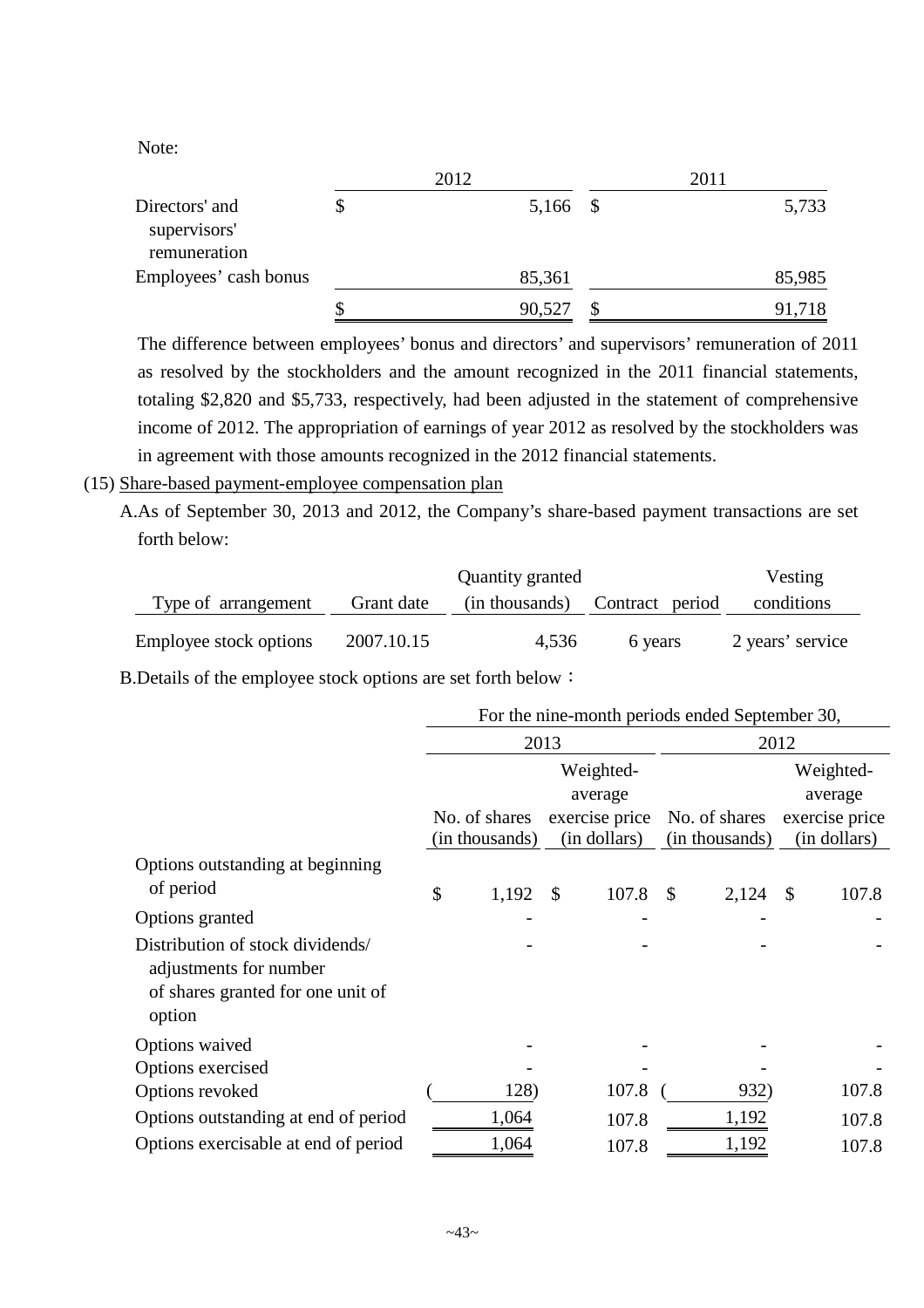C.The expiry date and exercise price of stock options outstanding at balance sheet date are as follows:

|                        |             | September 30, 2013              |                                |       | December 31, 2012               |   |                                |
|------------------------|-------------|---------------------------------|--------------------------------|-------|---------------------------------|---|--------------------------------|
| Issue date<br>approved | Expiry date | No. of shares<br>(in thousands) | Exercise price<br>(in dollars) |       | No. of shares<br>(in thousands) |   | Exercise price<br>(in dollars) |
| 2007.10.15             | 2013.10.15  | 1,064                           | S                              | 107.8 | 1,192                           | S | 107.8                          |
|                        |             | September 30, 2012              |                                |       | January 1, 2012                 |   |                                |
| Issue date<br>approved | Expiry date | No. of shares<br>(in thousands) | Exercise price<br>(in dollars) |       | No. of shares<br>(in thousands) |   | Exercise price<br>(in dollars) |
| 2007.10.15             | 2013.10.15  | 1,192                           | 107.8<br>S                     |       | 2,124                           | S | 107.8                          |

D.The fair value of stock options granted on October 15, 2007 is measured using the Black-Scholes option-pricing model. Relevant information is as follows:

|                           |            |              |    |          | Expected   |               | Expected   | Risk-free |            |
|---------------------------|------------|--------------|----|----------|------------|---------------|------------|-----------|------------|
| Type of                   |            | <b>Stock</b> |    | Exercise | price      | Expected      | dividend   | interest  | Fair value |
| arrangement               | Grant date | price        |    | price    | volatility | period        | vield rate | rate      | per unit   |
| Employee<br>stock options | 2007.10.15 | 120          | -S | 120      | 39.68%     | $4.375$ years | $0\%$      | 2.61%     | 43.32      |

E.The Company has no expense incurred on share-based payment transactions for the nine-month periods ended September 30, 2013 and 2012.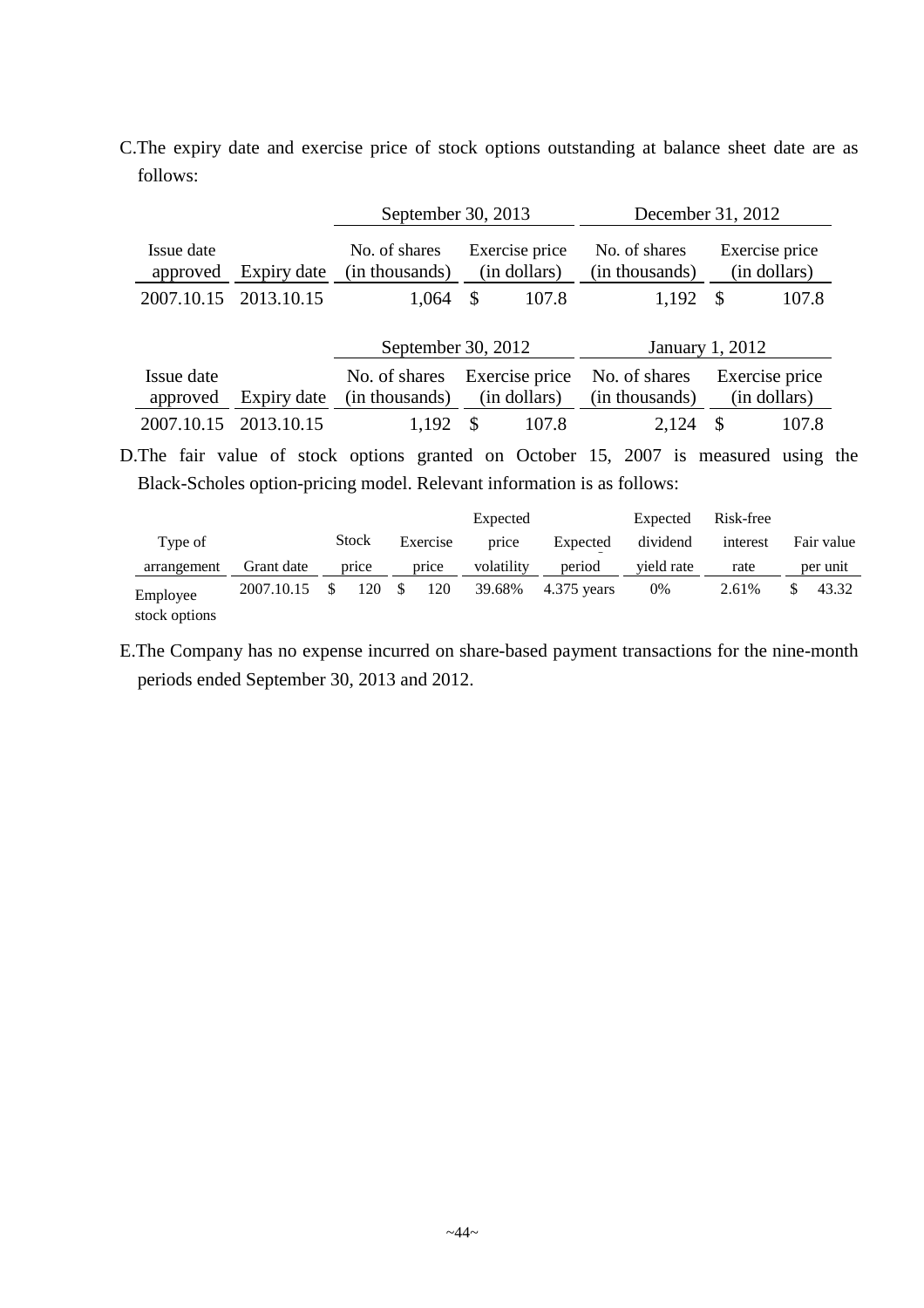# (16) Other equity items

|                                                                                    |        | Available-for-<br>sale investment               |            | Currency<br>translation |          | Total      |
|------------------------------------------------------------------------------------|--------|-------------------------------------------------|------------|-------------------------|----------|------------|
| At January 1, 2013                                                                 | $($ \$ | $20,718$ ) (\$                                  |            | $95,549$ (\$)           |          | 116,267    |
| Change in unrealized gains or<br>losses for available-for-sale<br>financial assets | (      | 41,172                                          |            |                         |          | 41,172     |
| Currency translation<br>differences:                                               |        |                                                 |            | 80,857                  |          | 80,857     |
| At September 30, 2013                                                              | $($ \$ | 61,890) $($ \$                                  |            | 14,692 $)$ (\$          |          | 76,582)    |
|                                                                                    |        | Available-for-<br>sale investment               |            | Currency<br>translation |          | Total      |
| At January 1, 2012                                                                 | $($ \$ | $10,287$ \$                                     |            |                         | $-$ (\$) | 10,287     |
| Change in unrealized gains or<br>losses for available-for-sale<br>financial assets |        | 82,943                                          |            |                         |          | 82,943     |
| Currency translation<br>differences:                                               |        |                                                 |            | $81,448$ )              |          | 81,448)    |
| At September 30, 2012                                                              | \$     | 72,656                                          | (          | $81,448$ ) (\$          |          | 8,792)     |
| (17) Operating revenue                                                             |        |                                                 |            |                         |          |            |
|                                                                                    |        | For the three-month periods ended September 30, |            |                         |          |            |
|                                                                                    |        | 2013                                            |            |                         | 2012     |            |
| Sales revenue                                                                      |        | \$                                              | 6,389,192  | \$                      |          | 7,166,751  |
|                                                                                    |        | For the nine-month periods ended September 30,  |            |                         |          |            |
|                                                                                    |        | 2013                                            |            |                         | 2012     |            |
| Sales revenue                                                                      |        | \$                                              | 19,408,126 | \$                      |          | 19,428,611 |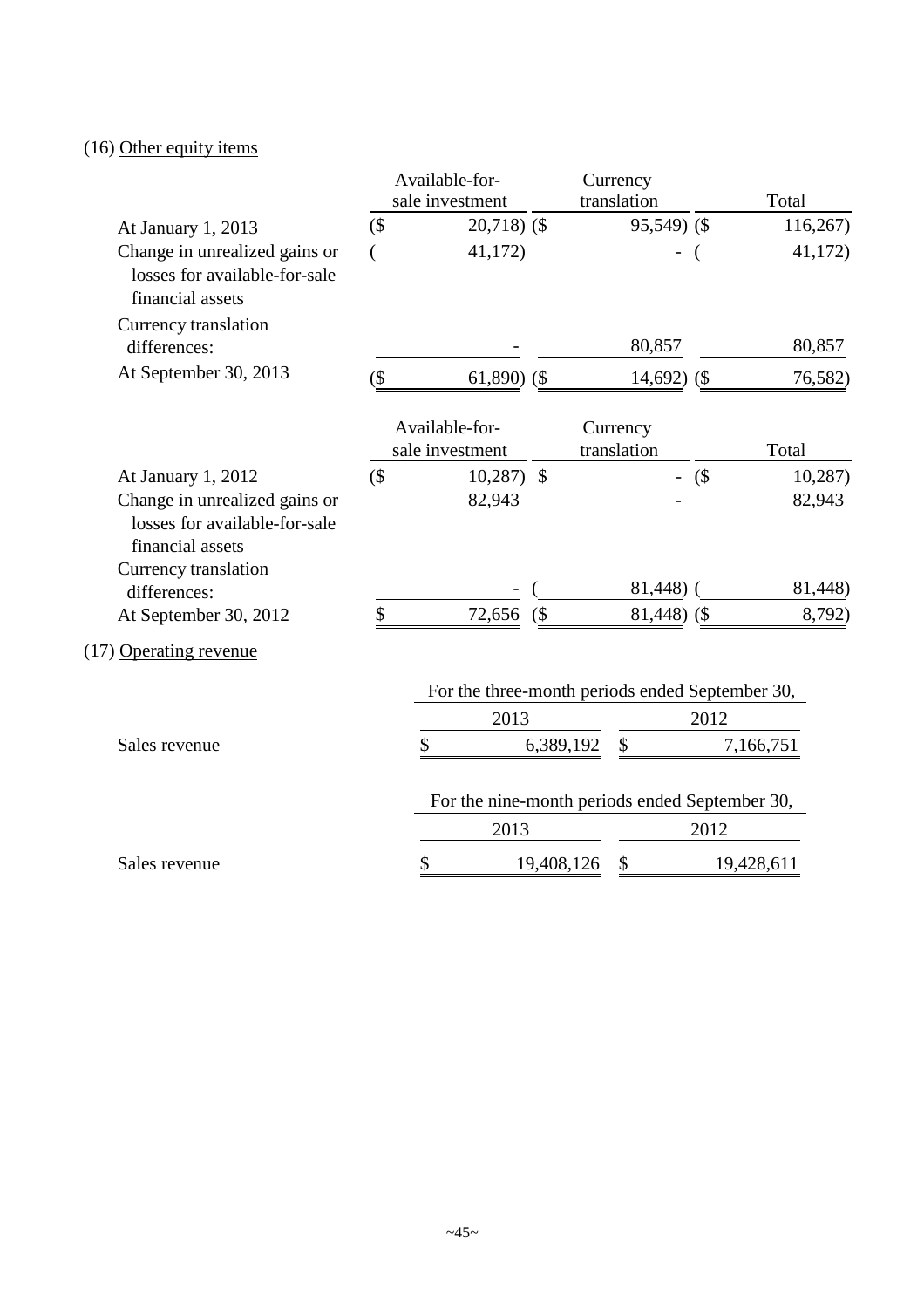# (18) Other income

|                 | For the three-month periods ended September 30,        |               |        |  |  |  |
|-----------------|--------------------------------------------------------|---------------|--------|--|--|--|
|                 | 2013                                                   |               | 2012   |  |  |  |
| Interest income | \$<br>20,468                                           | $\mathcal{S}$ | 17,050 |  |  |  |
| Rental revenue  | 3,946                                                  |               | 3,512  |  |  |  |
| Total           | 24,414                                                 |               | 20,562 |  |  |  |
|                 | For the nine-month periods ended September 30,<br>2013 |               | 2012   |  |  |  |

| Interest income | κD | 73,431 | 66,460 |
|-----------------|----|--------|--------|
| Rental revenue  |    | 11,526 | 10,532 |
| Total           |    | 84,957 | 76,992 |

## (19) Other gains and losses

|                                            | For the three-month periods ended September 30, |            |        |  |  |  |
|--------------------------------------------|-------------------------------------------------|------------|--------|--|--|--|
|                                            |                                                 | 2013       | 2012   |  |  |  |
| Net gain on financial assets at fair value |                                                 |            |        |  |  |  |
| through profit or loss                     | \$                                              | $2,195$ \$ |        |  |  |  |
| Gain on disposal of financial assets       |                                                 | 3,630      | 7,903  |  |  |  |
| Investment loss recognized under equity    |                                                 | 7,975)     |        |  |  |  |
| method                                     |                                                 |            |        |  |  |  |
| (Loss) gain on disposal of property, plant |                                                 | 9)         | 125    |  |  |  |
| and equipment                              |                                                 |            |        |  |  |  |
| Net currency exchange loss                 |                                                 | $11,785$ ( | 784)   |  |  |  |
| Dividends revenue                          |                                                 | 15,074     | 24,568 |  |  |  |
| Others                                     |                                                 | 16,826     | 4,555  |  |  |  |
| Total                                      |                                                 | 17,956     | 27,257 |  |  |  |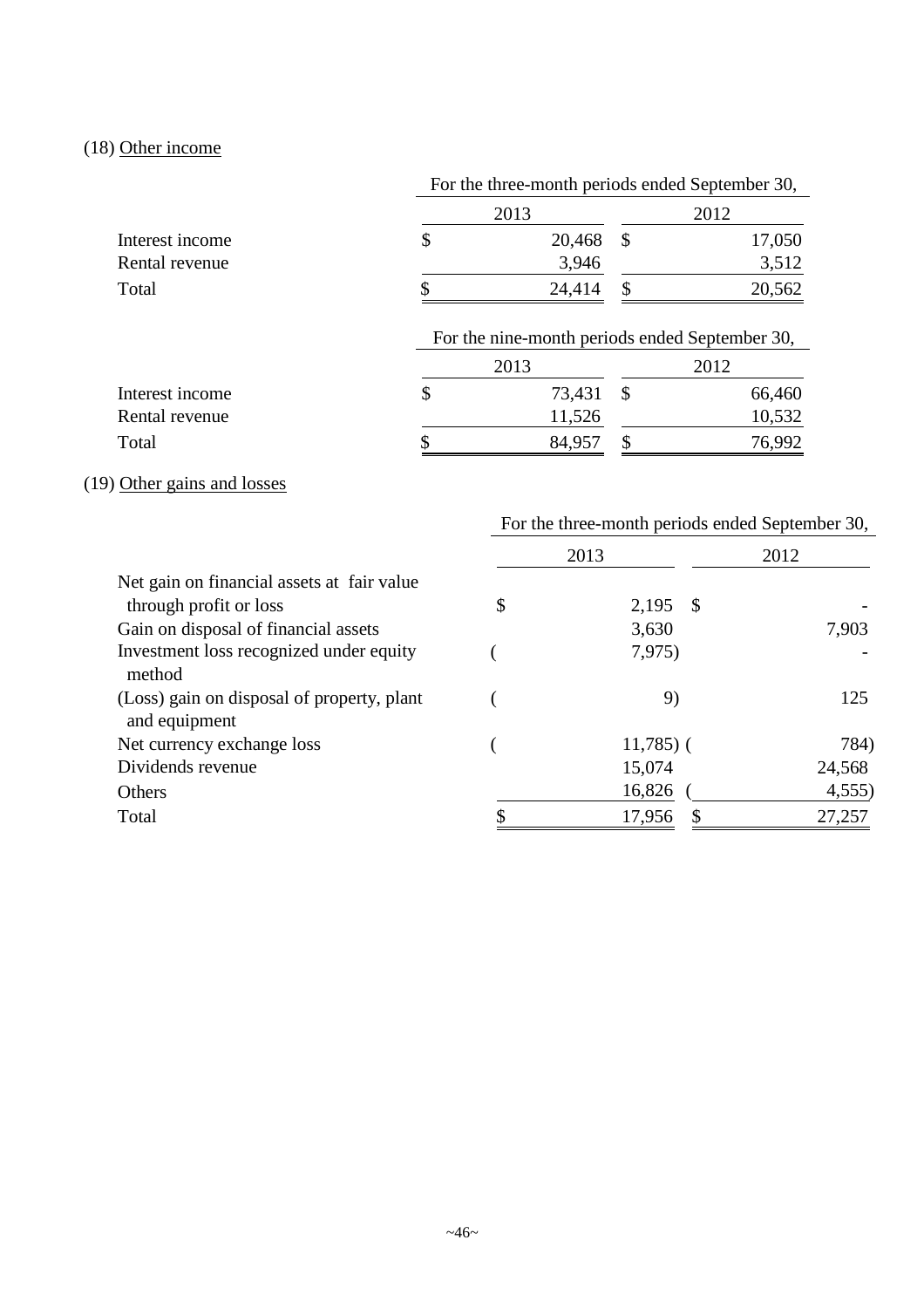|                                                                                  | 2013              |              | 2012                                                    |
|----------------------------------------------------------------------------------|-------------------|--------------|---------------------------------------------------------|
| Net gain on financial assets at fair value                                       |                   |              |                                                         |
| through profit or loss                                                           | \$<br>29,979 \$   |              |                                                         |
| Gain on disposal of financial assets                                             | 110,534           |              | 22,529                                                  |
| Investment loss recognized under equity<br>method                                | 9,228)            |              |                                                         |
| Gain on disposal of property, plant<br>and equipment                             | 1,441             |              | 815                                                     |
| Net currency exchange gain (loss)                                                | $47,650$ (        |              | 57,168)                                                 |
| Dividends revenue                                                                | 15,074            |              | 24,568                                                  |
| Others                                                                           | 37,640            |              | 7,336                                                   |
| Total                                                                            | \$<br>233,090 (\$ |              | 1,920                                                   |
| (20) Expenses by nature                                                          | 2013              |              | For the three-month periods ended September 30,<br>2012 |
|                                                                                  | \$                | $\mathbb{S}$ |                                                         |
| Wages and salaries<br>Labor and health insurance fees                            | 312,288           |              | 332,394                                                 |
|                                                                                  | 36,964            |              | 33,271                                                  |
| Pension costs                                                                    | 10,954            |              | 14,799                                                  |
| Other personnel expenses                                                         | 14,540            |              | 17,744                                                  |
| Depreciation on property, plant and<br>equipment (including investment property) | 60,336            |              | 59,110                                                  |

|                                           | For the nine-month periods ended September 30, |         |    |         |  |  |
|-------------------------------------------|------------------------------------------------|---------|----|---------|--|--|
|                                           |                                                | 2013    |    | 2012    |  |  |
| Wages and salaries                        |                                                | 992,234 | -S | 889,594 |  |  |
| Labor and health insurance fees           |                                                | 108,237 |    | 103,511 |  |  |
| Pension costs                             |                                                | 32,471  |    | 31,092  |  |  |
| Other personnel expenses                  |                                                | 44,379  |    | 51,862  |  |  |
| Depreciation on property, plant and       |                                                |         |    |         |  |  |
| equipment (including investment property) |                                                | 178,441 |    | 178,840 |  |  |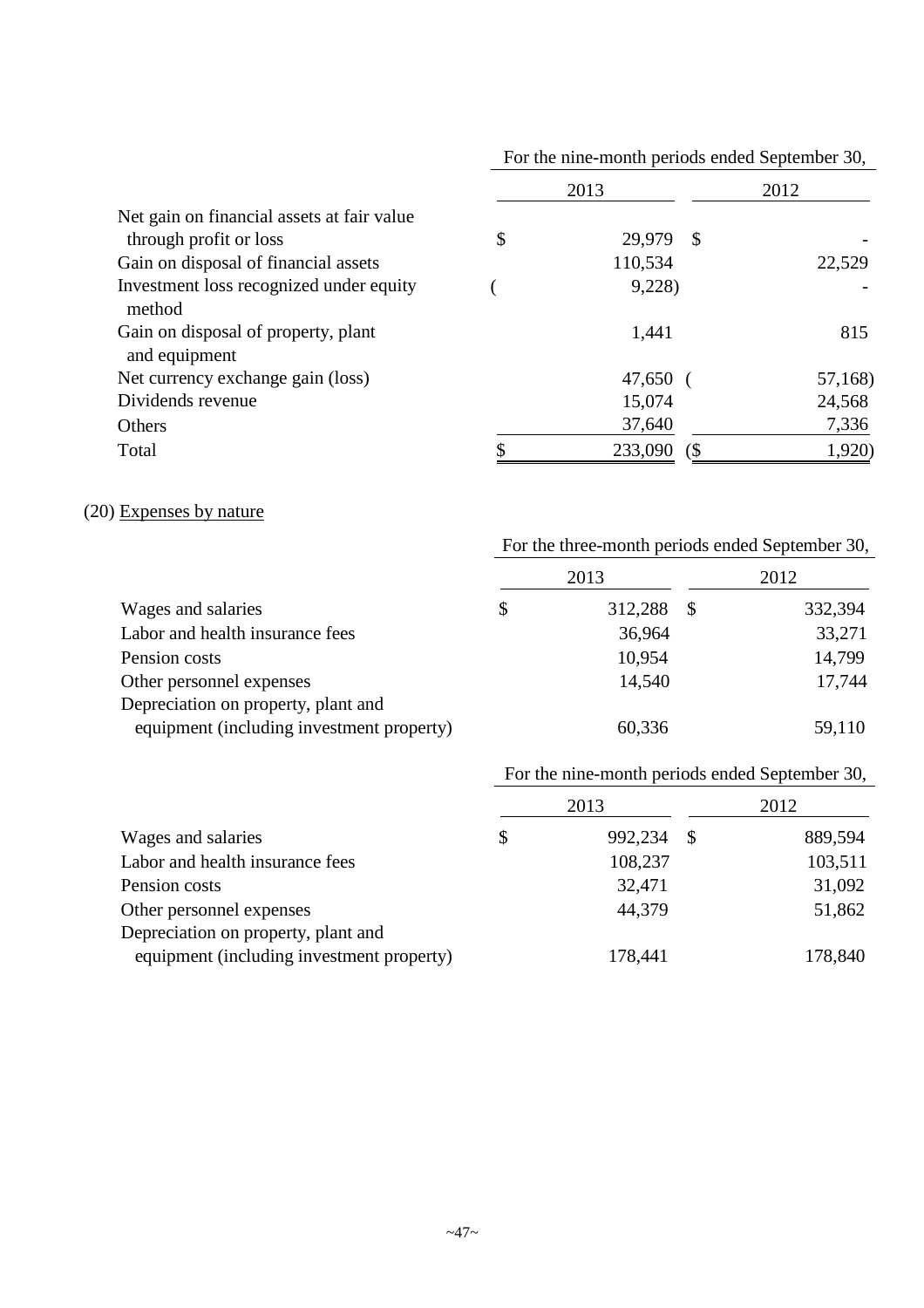## $(21)$  Income tax

A.Income tax expense

(a)Components of income tax expense:

|                                       | For the three-month periods ended September 30, |                                                        |               |         |  |  |
|---------------------------------------|-------------------------------------------------|--------------------------------------------------------|---------------|---------|--|--|
|                                       |                                                 | 2013                                                   | 2012          |         |  |  |
| Current tax:                          |                                                 |                                                        |               |         |  |  |
| Current tax on profits for the period | \$                                              | 107,784                                                | \$            | 131,457 |  |  |
| Adjustments from prior years          |                                                 | 8,567                                                  |               | 5,810   |  |  |
| Current tax                           |                                                 | 116,351                                                |               | 137,267 |  |  |
| Deferred taxes:                       |                                                 |                                                        |               |         |  |  |
| Origination and reversal of temporary |                                                 |                                                        |               |         |  |  |
| differences                           |                                                 | 6,472)                                                 |               | 12,741  |  |  |
| Total deferred tax                    |                                                 | 6,472)                                                 |               | 12,741  |  |  |
| Income tax expense                    | \$                                              | 109,879                                                | \$            | 150,008 |  |  |
|                                       |                                                 | For the nine-month periods ended September 30,<br>2013 |               | 2012    |  |  |
| Current tax:                          |                                                 |                                                        |               |         |  |  |
| Current tax on profits for the period | \$                                              | 340,982                                                | $\mathcal{S}$ | 354,749 |  |  |
| Adjustments from prior years          |                                                 | 13,505                                                 |               | 5,920   |  |  |
| Current tax                           |                                                 | 354,487                                                |               | 360,669 |  |  |
| Deferred taxes:                       |                                                 |                                                        |               |         |  |  |
| Origination and reversal of temporary |                                                 |                                                        |               |         |  |  |
| differences                           |                                                 | 38,253                                                 |               | 12,176  |  |  |
| Total deferred tax                    |                                                 | 38,253                                                 |               | 12,176  |  |  |
|                                       |                                                 |                                                        |               |         |  |  |

(b)The income tax (charge)/credit relating to components of other comprehensive income is as follows:

|                                  |    |               | For the three-month periods ended September 30, |  |
|----------------------------------|----|---------------|-------------------------------------------------|--|
|                                  |    | 2013          | 2012                                            |  |
| Currency translation differences | кD | 5,230)<br>(\$ | 3,862)                                          |  |
|                                  |    |               | For the nine-month periods ended September 30,  |  |
|                                  |    | 2013          | 2012                                            |  |
| Currency translation differences |    | 16,561<br>(5  | 16,701)                                         |  |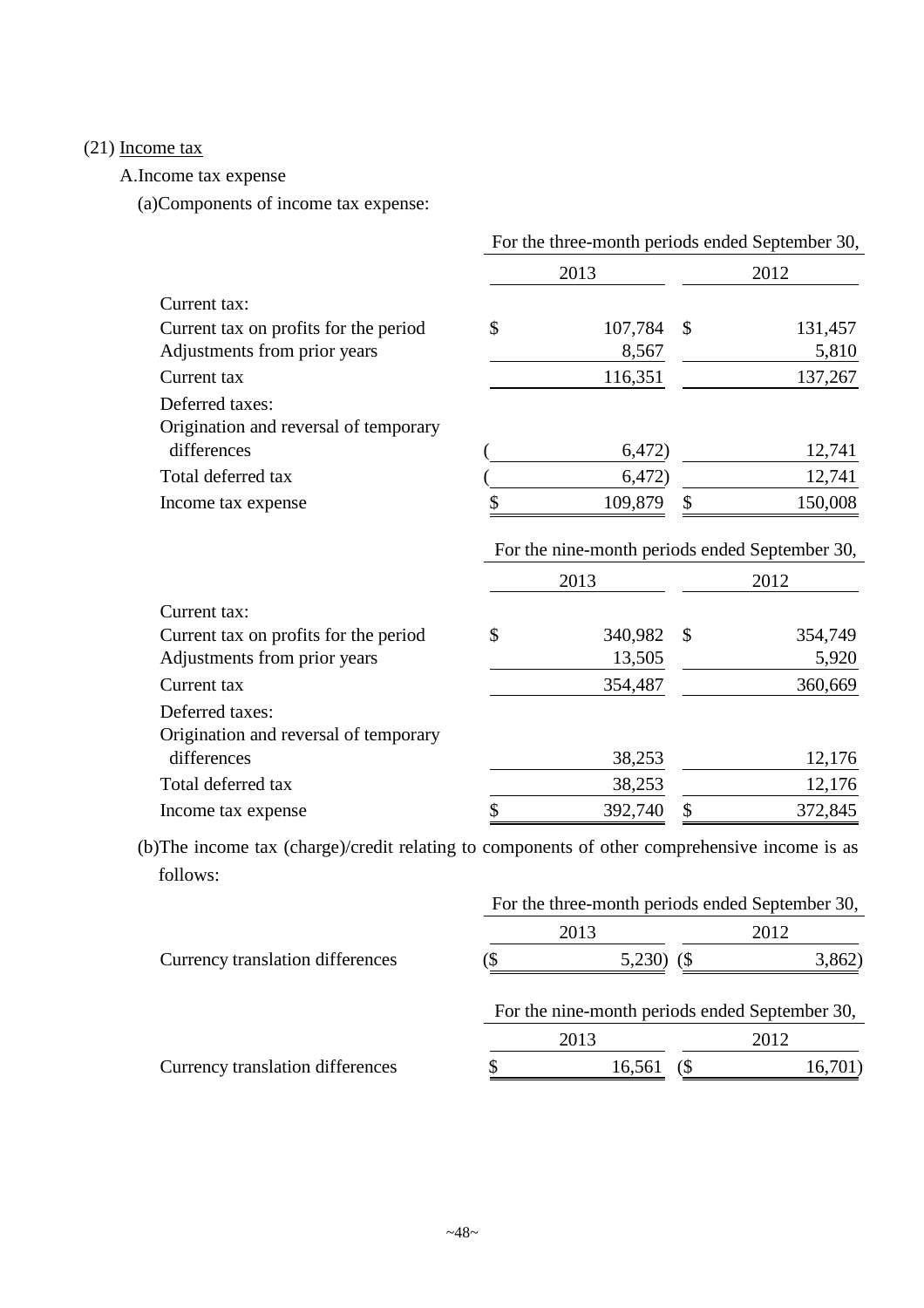B.Income tax expense and accounting income adjustment:

|                                             | For the nine-month periods ended September 30, |               |    |          |  |  |
|---------------------------------------------|------------------------------------------------|---------------|----|----------|--|--|
|                                             |                                                | 2013          |    | 2012     |  |  |
| Pre-tax profit calculated on tax law        |                                                |               |    |          |  |  |
| income tax                                  | \$                                             | 538,811       | -S | 521,074  |  |  |
| Adjustments from prior years                |                                                | 13,505        |    | 5,920    |  |  |
| Tax-exempt income effects                   |                                                | $146,317$ ) ( |    | 144,662) |  |  |
| Income tax effects of investment tax credit |                                                | 13,259)       |    | 9,487)   |  |  |
| Income tax expense                          |                                                | 392,740       |    | 372,845  |  |  |

C.The Company's income tax returns through 2011 have been assessed and approved by the National Taxation Bureau of Taipei, Ministry of Finance, except for 2009.

D.Unappropriated retained earnings:

|                                       | September 30, 2013 | December 31, 2012 |
|---------------------------------------|--------------------|-------------------|
| Earnings generated in and before 1997 | \$<br>121,097      | \$<br>121,097     |
| Earnings generated in and after 1998  | 7,142,323          | 7,518,715         |
|                                       | 7,263,420          | \$<br>7,639,812   |
|                                       | September 30, 2012 | January 1, 2012   |
| Earnings generated in and before 1997 | \$<br>121,097      | \$<br>121,097     |
| Earnings generated in and after 1998  | 6,886,268          | 7,206,868         |
|                                       |                    |                   |

E.The balance of the imputation tax credit account and the creditable tax rate are as follows:

|                                       |     | September 30, 2013 | December 31, 2012 |                 |  |
|---------------------------------------|-----|--------------------|-------------------|-----------------|--|
| Imputation tax credit account balance | \$. | 826,503            |                   | 1,141,552       |  |
|                                       |     | September 30, 2012 |                   | January 1, 2012 |  |
| Imputation tax credit account balance | S   | 967,180            | \$                | 1,101,072       |  |
|                                       |     | 2012 (Actual)      |                   | $2011$ (Actual) |  |
| Creditable tax ratio                  |     | 17.75%             |                   | 20.93%          |  |

Creditable tax ratio = Imputation tax credit account balance / accumulated unappropriated retained earnings.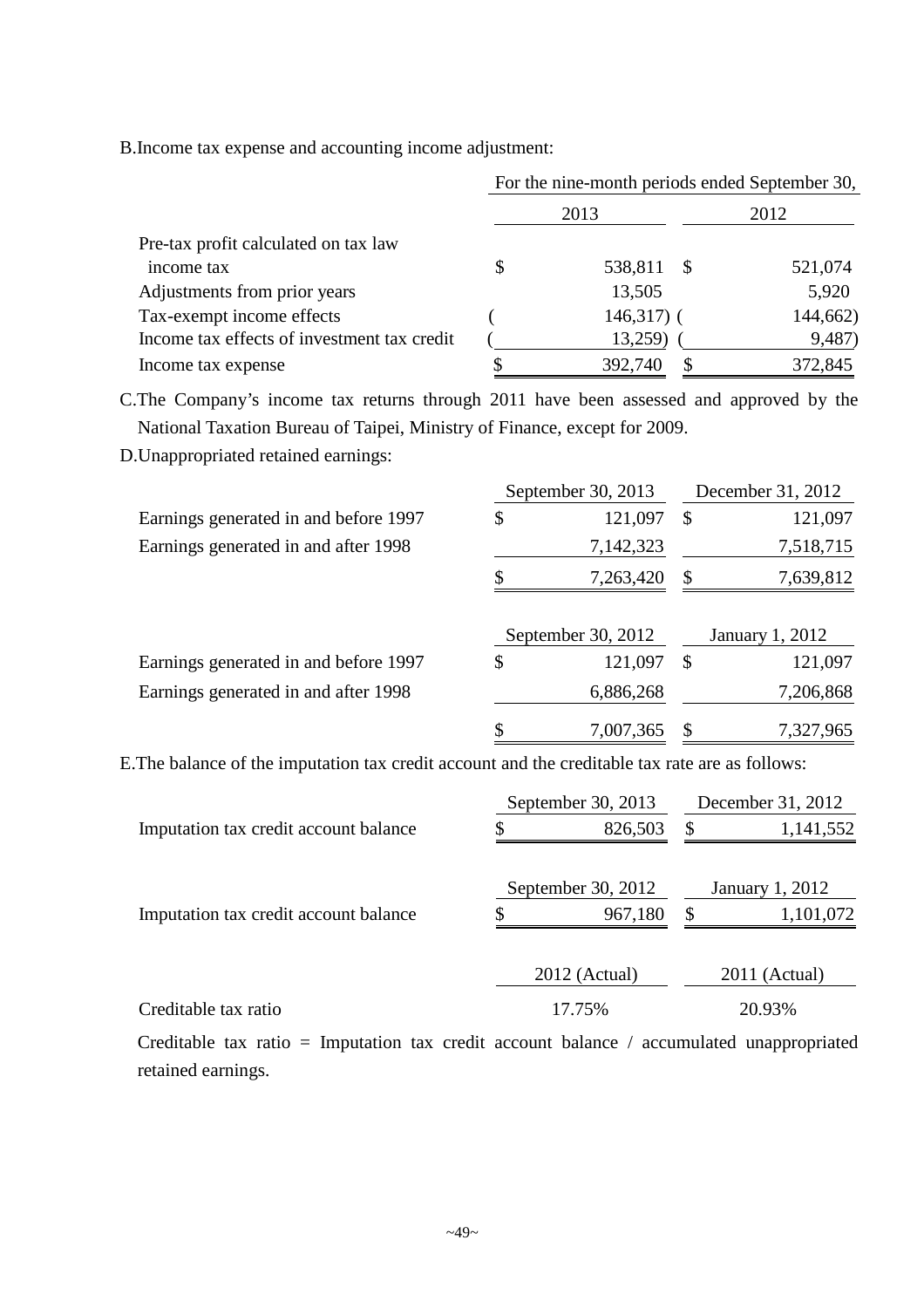# (22) Earnings per share

|                                                                            | For the three-month period ended September 30, 2013 |                  |                                                                    |    |                                       |
|----------------------------------------------------------------------------|-----------------------------------------------------|------------------|--------------------------------------------------------------------|----|---------------------------------------|
|                                                                            |                                                     | Profit after tax | Weighted-average<br>outstanding<br>common shares<br>(in thousands) |    | Earnings<br>per share<br>(in dollars) |
|                                                                            |                                                     |                  |                                                                    |    |                                       |
| Basic earnings per share<br>Profit attributable to owners of<br>the parent | \$                                                  | 619,740          | 430,762                                                            | \$ | 1.44                                  |
| Diluted earnings per share<br>Profit attributable to owners of             |                                                     |                  |                                                                    |    |                                       |
| the parent<br>Dilutive effect of common<br>stock equivalents:              | \$                                                  | 619,740          | 430,762                                                            |    |                                       |
| Employees' bonus                                                           |                                                     |                  | 836                                                                |    |                                       |
| Profit attributable to owners of<br>the parent plus dilutive effect        |                                                     |                  |                                                                    |    |                                       |
| of common stock equivalents                                                | \$                                                  | 619,740          | 431,598                                                            | \$ | 1.44                                  |
|                                                                            |                                                     |                  | For the nine-month period ended September 30, 2013                 |    |                                       |
|                                                                            |                                                     |                  | Weighted-average<br>outstanding<br>common shares                   |    | Earnings<br>per share                 |
|                                                                            |                                                     | Profit after tax | (in thousands)                                                     |    | (in dollars)                          |
| Basic earnings per share<br>Profit attributable to owners of               |                                                     |                  |                                                                    |    |                                       |
| the parent                                                                 | \$                                                  | 2,492,717        | 430,762                                                            | \$ | 5.79                                  |
| Diluted earnings per share<br>Profit attributable to owners of             |                                                     |                  |                                                                    |    |                                       |
| the parent                                                                 | \$                                                  | 2,492,717        | 430,762                                                            |    |                                       |
| Dilutive effect of common<br>stock equivalents:                            |                                                     |                  |                                                                    |    |                                       |
| Employees' bonus                                                           |                                                     |                  | 836                                                                |    |                                       |
| Profit attributable to owners of                                           |                                                     |                  |                                                                    |    |                                       |
|                                                                            |                                                     |                  |                                                                    |    |                                       |
| the parent plus dilutive effect<br>of common stock equivalents \$          |                                                     | 2,492,717        | 431,598                                                            | \$ | 5.78                                  |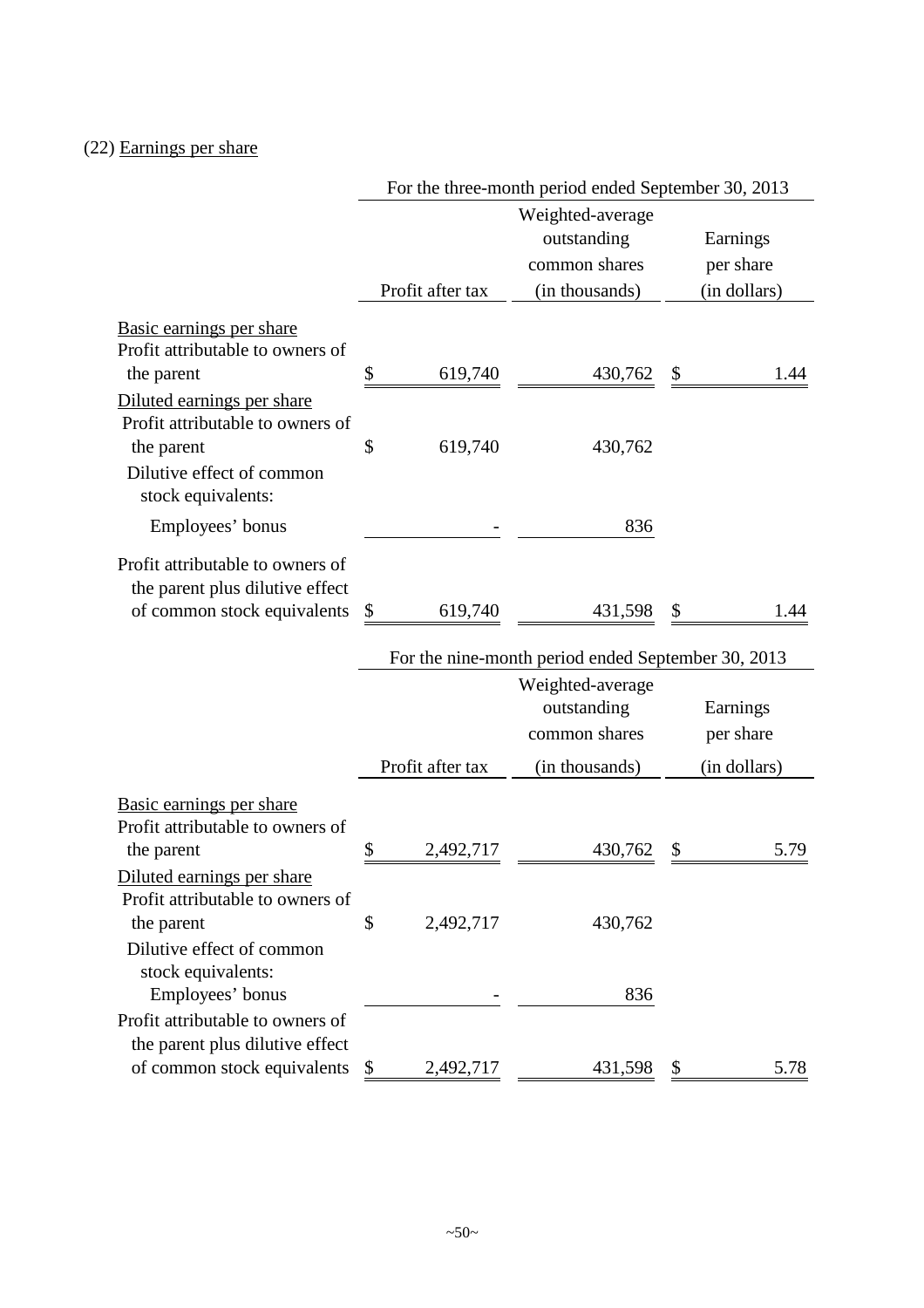|                                                                     | For the three-month period ended September 30, 2012 |                  |                                                    |    |                       |
|---------------------------------------------------------------------|-----------------------------------------------------|------------------|----------------------------------------------------|----|-----------------------|
|                                                                     |                                                     |                  | Weighted-average<br>outstanding<br>common shares   |    | Earnings<br>per share |
|                                                                     |                                                     |                  |                                                    |    |                       |
|                                                                     |                                                     | Profit after tax | (in thousands)                                     |    | (in dollars)          |
| Basic earnings per share<br>Profit attributable to owners of        |                                                     |                  |                                                    |    |                       |
| the parent                                                          | \$                                                  | 974,810          | 430,762                                            | \$ | 2.26                  |
| Diluted earnings per share                                          |                                                     |                  |                                                    |    |                       |
| Profit attributable to owners of                                    | \$                                                  | 974,810          | 430,762                                            |    |                       |
| the parent<br>Dilutive effect of common                             |                                                     |                  |                                                    |    |                       |
| stock equivalents:                                                  |                                                     |                  |                                                    |    |                       |
| Employees' bonus                                                    |                                                     |                  | 822                                                |    |                       |
| Profit attributable to owners of                                    |                                                     |                  |                                                    |    |                       |
| the parent plus dilutive effect<br>of common stock equivalents      | \$                                                  | 974,810          | 431,584                                            | \$ | 2.26                  |
|                                                                     |                                                     |                  |                                                    |    |                       |
|                                                                     |                                                     |                  | For the nine-month period ended September 30, 2012 |    |                       |
|                                                                     |                                                     |                  | Weighted-average                                   |    |                       |
|                                                                     |                                                     |                  | outstanding                                        |    | Earnings              |
|                                                                     |                                                     |                  | common shares                                      |    | per share             |
|                                                                     |                                                     | Profit after tax | (in thousands)                                     |    | (in dollars)          |
| Basic earnings per share<br>Profit attributable to owners of        |                                                     |                  |                                                    |    |                       |
| the parent                                                          | \$                                                  | 2,335,205        | 430,762                                            | \$ | 5.42                  |
| Diluted earnings per share<br>Profit attributable to owners of      |                                                     |                  |                                                    |    |                       |
| the parent                                                          | \$                                                  | 2,335,205        | 430,762                                            |    |                       |
| Dilutive effect of common                                           |                                                     |                  |                                                    |    |                       |
| stock equivalents:                                                  |                                                     |                  |                                                    |    |                       |
| Employees' bonus                                                    |                                                     |                  | 822                                                |    |                       |
| Profit attributable to owners of<br>the parent plus dilutive effect |                                                     |                  |                                                    |    |                       |
|                                                                     |                                                     |                  |                                                    |    |                       |

#### (23) Operating leases

A.The Group leases land and buildings to others under operating lease agreements. Contingent rents of \$3,946, \$3,512, \$11,526 and \$10,532 were recognised for these leases in profit or loss for the three-month and nine-month periods ended September 30, 2013 and 2012, respectively. The leases for buildings have terms expiring between 2014 and 2016, and all these lease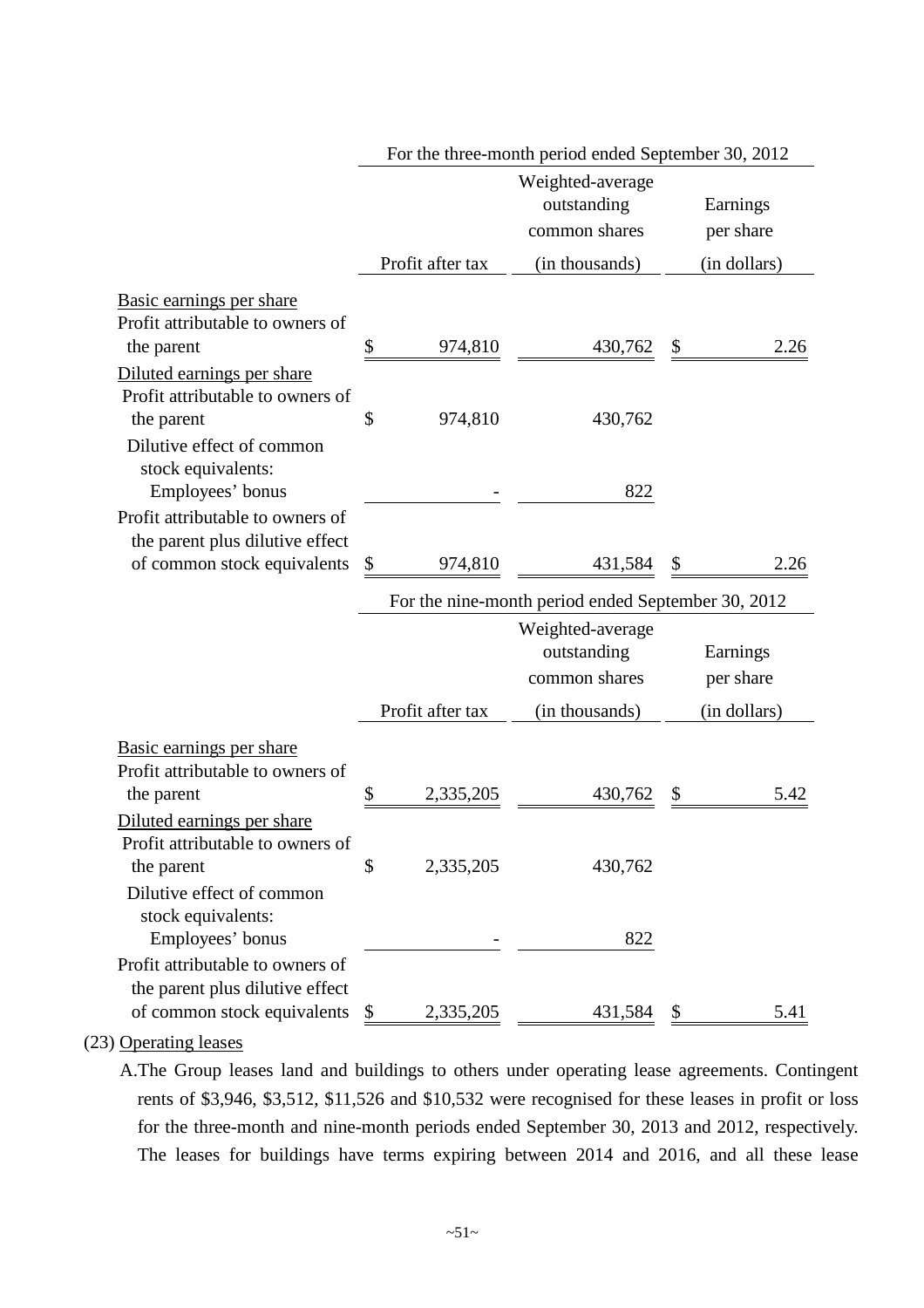agreements are not renewable at the end of the lease period. The future aggregate minimum lease payments receivable under non-cancellable operating leases are as follows:

|                                                  | September 30, 2013 |     | December 31, 2012      |
|--------------------------------------------------|--------------------|-----|------------------------|
| No later than one year                           | \$<br>11,864       | -S  | 15,625                 |
| Later than one year but not more than five years | 19,845             |     | 27,634                 |
|                                                  | 31,709             | \$. | 43,259                 |
|                                                  | September 30, 2012 |     | <b>January 1, 2012</b> |
| No later than one year                           | \$<br>15,261       | S   | 14,589                 |
| Later than one year but not more than five years | 31,601             |     | 43,511                 |
|                                                  | 46,862             |     | 58,100                 |

B.On April 8, 2009, the Company signed a land lease contract with its major stockholders, Won Chin and Cheng Chuan, to build a new plant on the leased land. The lease has a term of 10 years from April 10, 2009 to April 9, 2019. The annual rental payment is \$35,633 (exclusive of tax), which was determined based on the average rent of land near the leased land shown in the appraisal report issued by CCIS Real Estate Joint Appraisers Firm. Rent is payable prior to the following year on the contract date and on the same month, same day as the contract date of each following year until the end of the lease. The future aggregate minimum lease payments payable under non-cancellable operating leases are as follows:

|                                                   | September 30, 2013 |      | December 31, 2012      |
|---------------------------------------------------|--------------------|------|------------------------|
| No later than one year                            | \$<br>37,415       | - \$ | 37,415                 |
| Later than one year but not more than five years  | 149,659            |      | 149,659                |
| Later than five years                             | 21,825             |      | 37,415                 |
|                                                   | 208,899            |      | 224,489                |
| Discounted present value of later than five years | 20,661             | S    | 34,937                 |
|                                                   | September 30, 2012 |      | <b>January 1, 2012</b> |
| No later than one year                            | \$<br>37,415       | - \$ | 37,415                 |
| Later than one year but not more than five years  | 149,659            |      | 149,659                |
| Later than five years                             | 37,415             |      | 74,830                 |
|                                                   | 224,489            |      | 261,904                |
|                                                   |                    |      |                        |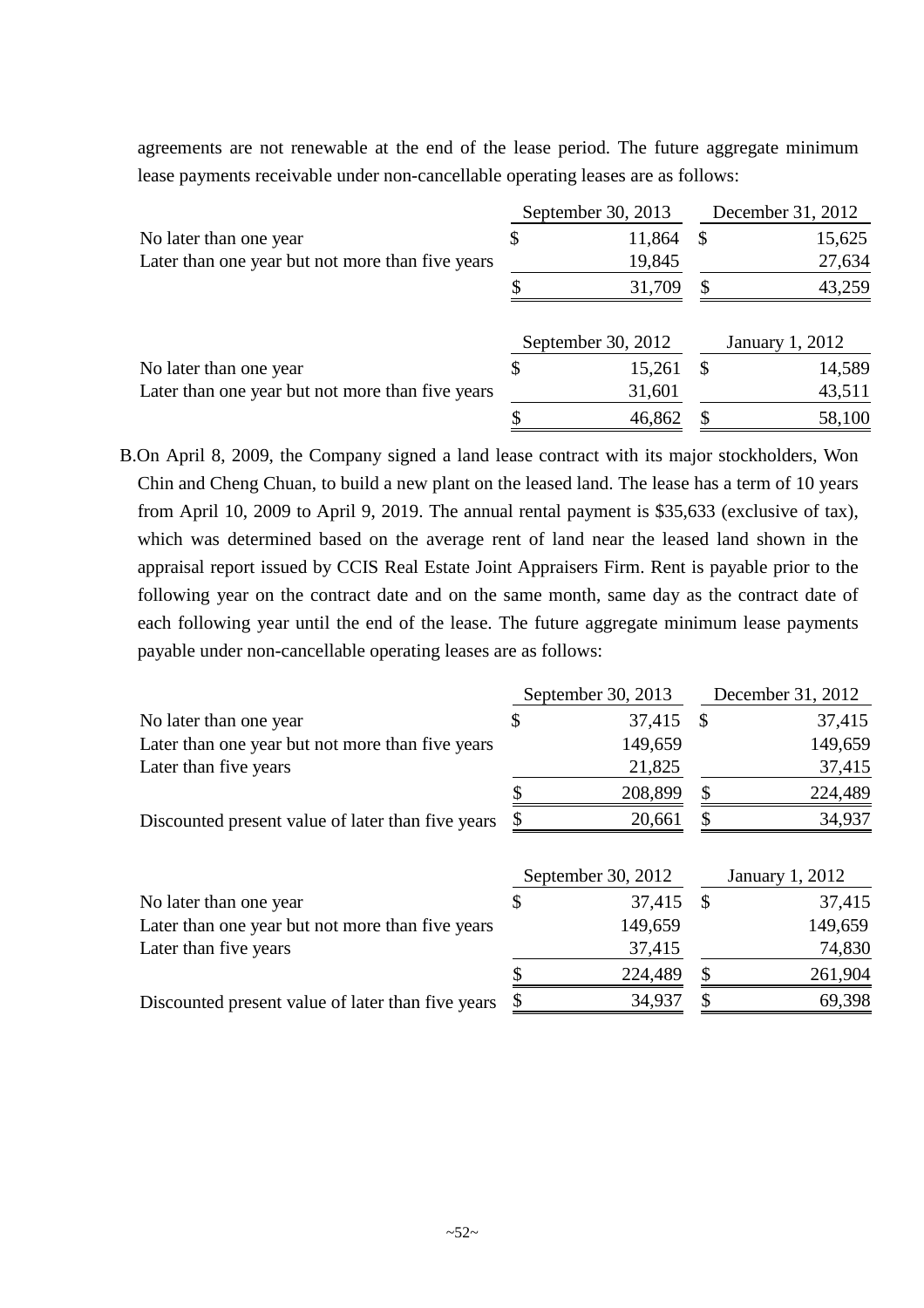#### 7. RELATED PARTY TRANSACTIONS

#### (1) Significant transactions and balances with related parties

A. Sales

|                                                                       | For the three-month periods ended September 30, |         |    |         |  |  |
|-----------------------------------------------------------------------|-------------------------------------------------|---------|----|---------|--|--|
|                                                                       |                                                 | 2013    |    | 2012    |  |  |
| Sales of $goods$ – Entity controlled by the<br>Group's key management |                                                 | 3,502   | -S | 248,741 |  |  |
|                                                                       | For the nine-month periods ended September 30,  |         |    |         |  |  |
|                                                                       |                                                 | 2013    |    | 2012    |  |  |
| Sales of $goods$ – Entity controlled by the<br>Group's key management |                                                 | 256,373 | S  | 741,587 |  |  |

The sales prices charged to related parties are almost equivalent to those charged to third parties. The credit term to Transcend H.K. and C-Tech Corporation is 120 days and 15 days after monthly billings, respectively. The credit term to third parties is 30 to 60 days after monthly billings.

#### B. Purchases of goods

|                                                                         | For the three-month periods ended September 30, |                                                |    |      |  |  |
|-------------------------------------------------------------------------|-------------------------------------------------|------------------------------------------------|----|------|--|--|
|                                                                         |                                                 | 2013                                           |    | 2012 |  |  |
| Purchases of goods – Entity controlled by<br>the Group's key management |                                                 | 40,128                                         | -S |      |  |  |
|                                                                         |                                                 | For the nine-month periods ended September 30, |    |      |  |  |
|                                                                         |                                                 | 2013                                           |    | 2012 |  |  |
| Purchases of goods – Entity controlled by<br>the Group's key management | S                                               | 109,863                                        |    |      |  |  |

The purchase prices charged by related parties are almost equivalent to those charged by third parties. The credit term from Taiwan IC Packaging Corporation is 30 days after monthly billings. The credit term from third parties is 30 to 45 days after monthly billings.

C. Accounts receivable

|                                                                                | September 30, 2013 | December 31, 2012 |  |
|--------------------------------------------------------------------------------|--------------------|-------------------|--|
| Receivables from related parties - Entity<br>controlled by the main management | \$<br>43,967       | 162,247           |  |
|                                                                                | September 30, 2012 | January 1, 2012   |  |
| Receivables from related parties - Entity<br>controlled by the main management | \$<br>119,749      | 108,774           |  |

The receivables from related parties arise mainly from sales transactions. The credit term to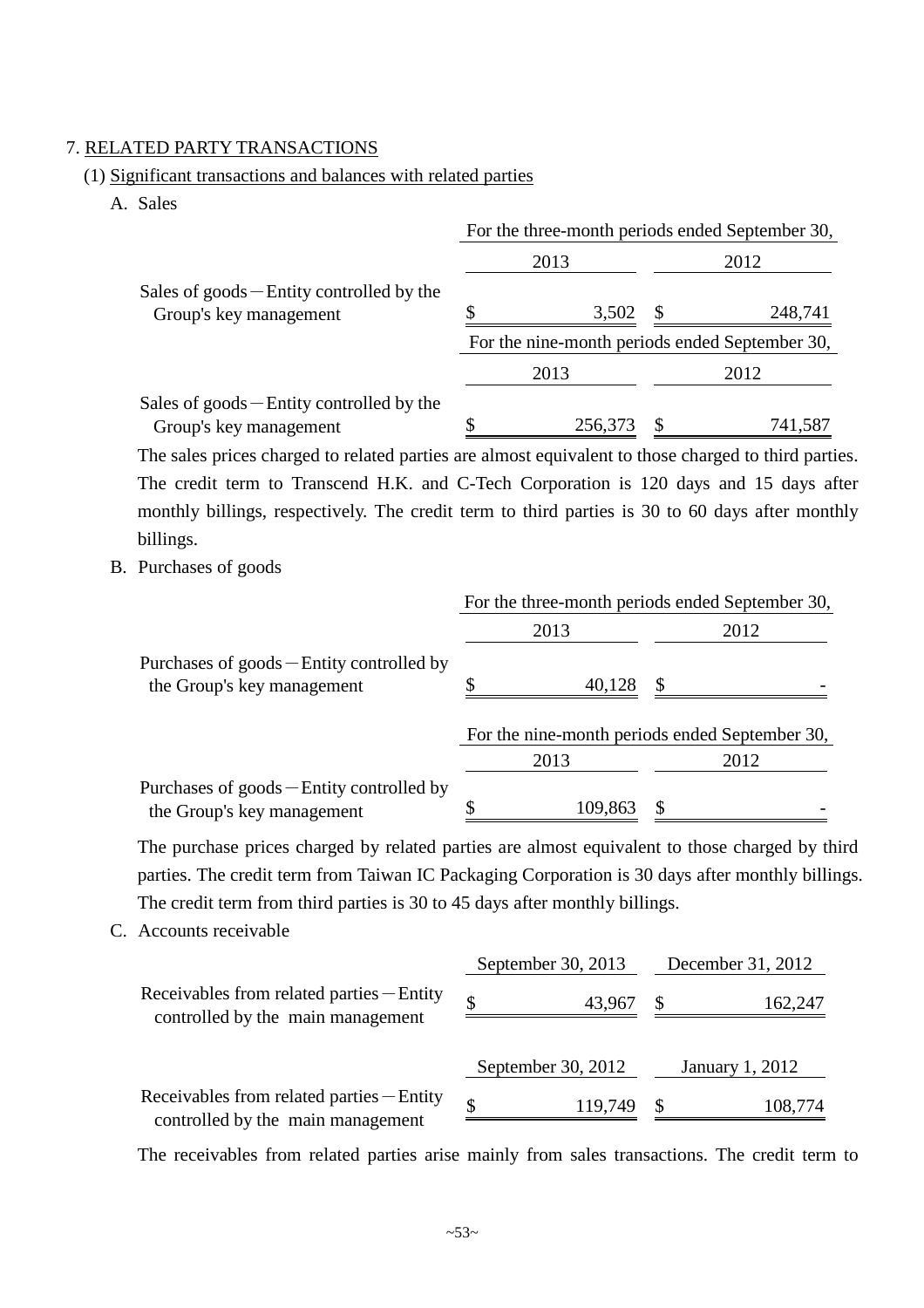Transcend H.K. and C-Tech Corporation is 120 days and 15 days after monthly billings, respectively. The receivables are unsecured and bear no interest. There are no provisions held against receivables from related parties.

D. Accounts payable

|                                                                             | September 30, 2013       | December 31, 2012 |  |  |
|-----------------------------------------------------------------------------|--------------------------|-------------------|--|--|
| Payables to related parties – Entity<br>controlled by the main management   | 22,628                   | <b>S</b>          |  |  |
|                                                                             | September 30, 2012       | January 1, 2012   |  |  |
| Payables to related parties $-$ Entity<br>controlled by the main management | $\overline{\phantom{a}}$ |                   |  |  |

The payables to related parties arise mainly from purchase transactions and are due 30 days after the date of purchase. The payables bear no interest.

E. Lease contracts

On April 8, 2009, the Company signed a land lease contract with its major stockholders, Won Chin and Cheng Chuan, to build a new plant on the leased land. Please refer to Note 6(23).

(2) Salaries/rewards information of key management

|                                                    | For the three-month periods ended September 30, |        |                                                |        |  |  |
|----------------------------------------------------|-------------------------------------------------|--------|------------------------------------------------|--------|--|--|
|                                                    |                                                 | 2013   |                                                | 2012   |  |  |
| Salaries and other short-term<br>employee benefits |                                                 | 22,085 | <sup>S</sup>                                   | 20,832 |  |  |
|                                                    |                                                 |        | For the nine-month periods ended September 30, |        |  |  |
|                                                    |                                                 | 2013   |                                                | 2012   |  |  |
| Salaries and other short-term<br>employee benefits |                                                 |        |                                                |        |  |  |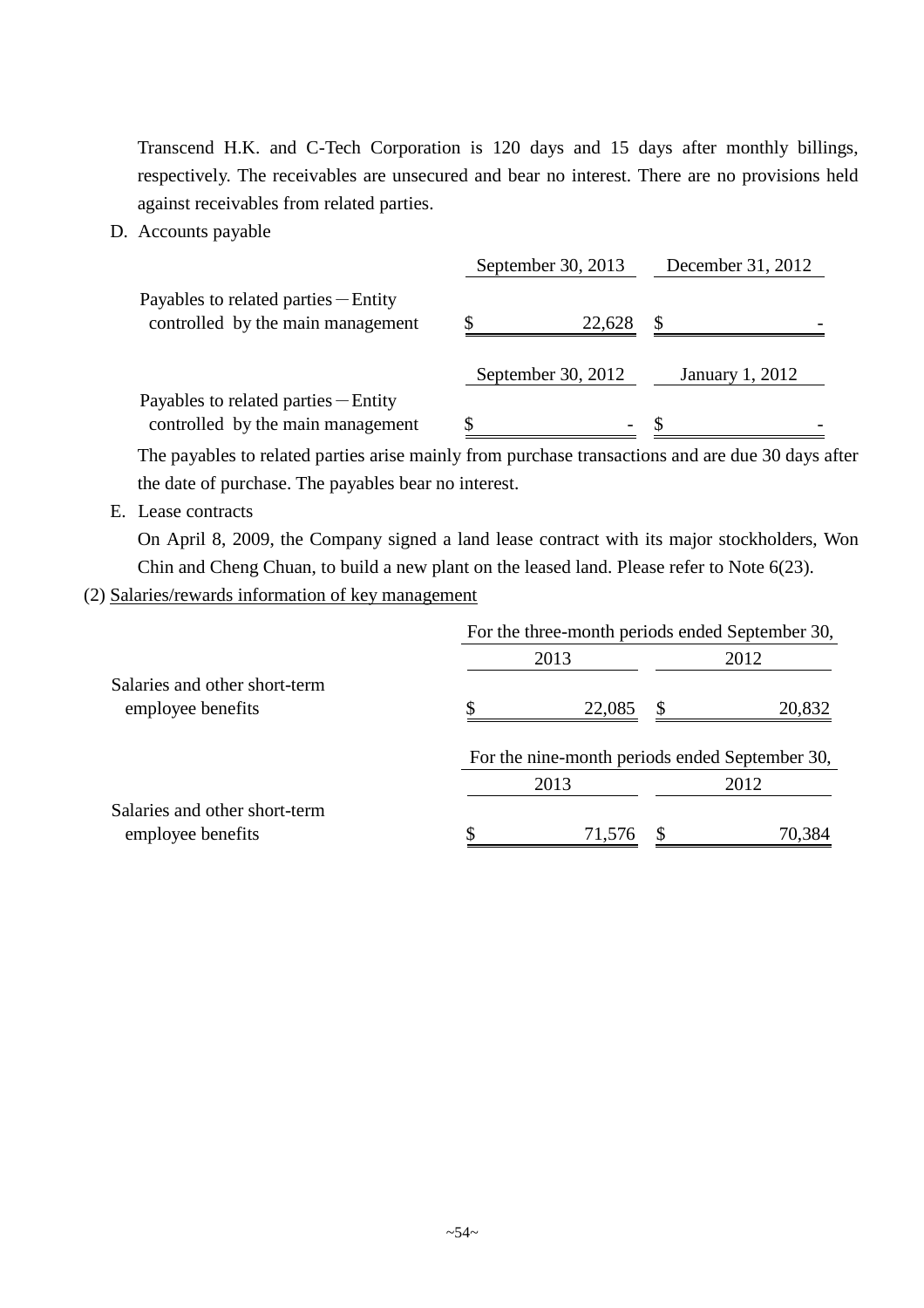#### 8. PLEDGED ASSETS

The Company's assets pledged as collateral are as follows:

|                                                           | Book value         |                           |                        |                                   |
|-----------------------------------------------------------|--------------------|---------------------------|------------------------|-----------------------------------|
| Nature of assets                                          | September 30, 2013 |                           | December 31, 2012      | Pledge purpose                    |
| Property, plant and equipment<br>Other non-current assets | \$<br>992,859      | $\boldsymbol{\mathsf{S}}$ | 1,021,236              | Long-term and<br>short-term loans |
| Time deposit                                              | 2,957              |                           | 2,904                  | Patent deposit                    |
|                                                           | \$<br>995,816      | \$                        | 1,024,140              |                                   |
| Nature of assets                                          | September 30, 2012 | Book value                | <b>January 1, 2012</b> | Pledge purpose                    |
| Property, plant and equipment                             | \$<br>1,061,760    | \$                        | 1,064,753              | Long-term and<br>short-term loans |
| Other non-current assets<br>Time deposit                  | 2,930              |                           | 3,028                  | Patent deposit                    |
|                                                           | \$<br>1,064,690    | \$                        | 1,067,781              |                                   |

### 9. COMMITMENTS AND CONTINGENT LIABILITIES

As of September 30, 2013, in addition to the significant commitments and contingent liabilities mentioned in Note 13(1)B and the lease contract described in Note 6(23), the Group had unused letters of credit for purchases of merchandise amounting to \$100,000.

### 10. SIGNIFICANT CATASTROPHE

None.

## 11. SIGNIFICANT SUBSEQUENT EVENT

None.

### 12. OTHERS

(1) Capital risk management

The Group's objectives when managing capital are to safeguard the Group's ability to continue as a going concern in order to provide returns for shareholders and to maintain an optimal capital structure to reduce the cost of capital. In order to maintain or adjust the capital structure, the Group may adjust the amount of dividends paid to shareholders, return capital to shareholders, issue new shares or sell assets to reduce debt. The Group's own funds are currently sufficient, daily operations can create stable cash inflows, and there are no significant capital expenditure plans in the short term. Except special consideration for raising loans to reduce the exchange rate exposure,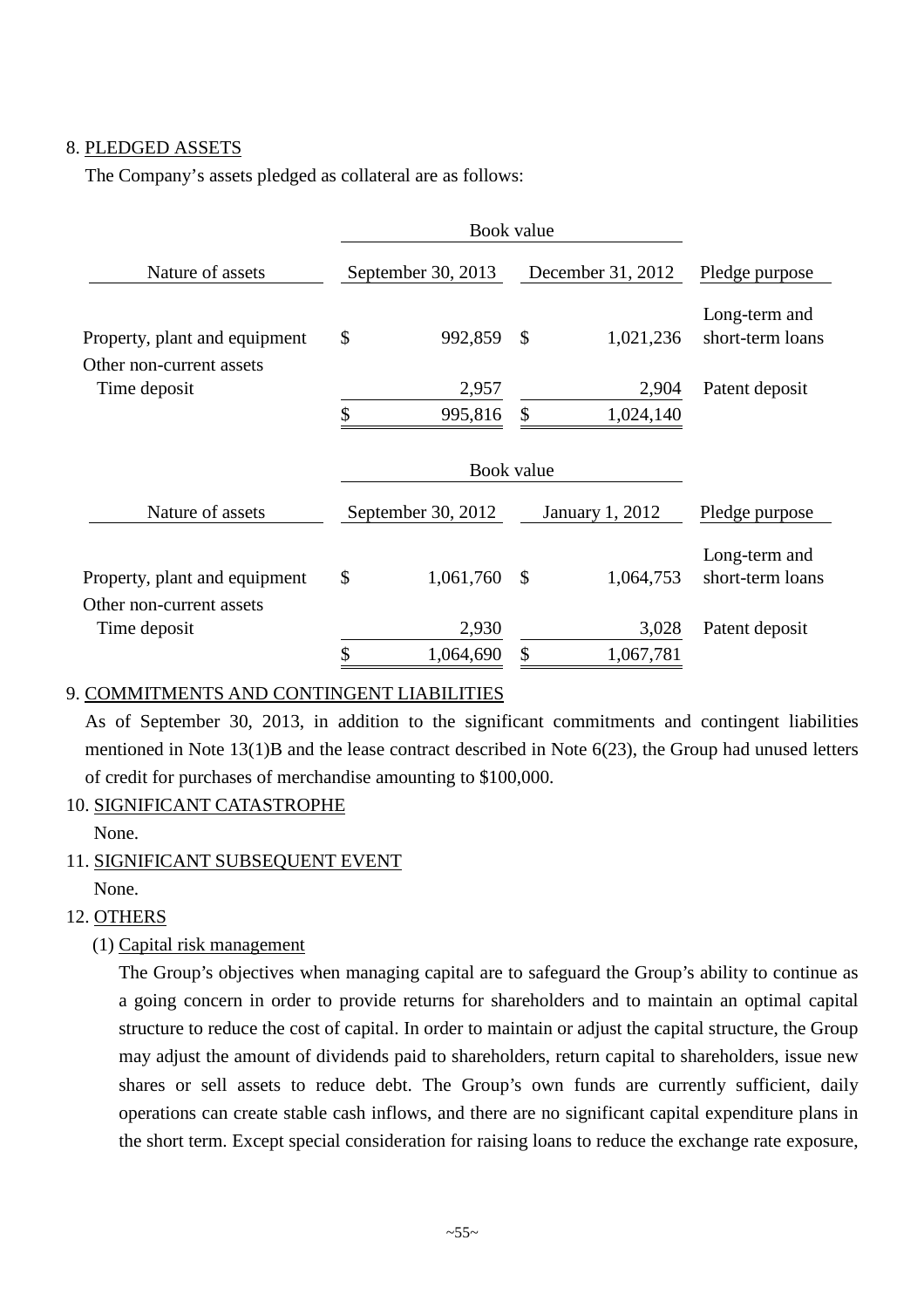the Group has enough funds to cover its own needs. Debt financing is not desirable and not necessary.

- (2) Financial instruments
	- A.Fair value information of financial instruments

Except for those listed in the table below, the carrying amount of financial instruments which are not measured at fair value (including cash and cash equivalents, notes receivable, accounts receivable, other receivables, short-term loans, notes payable, accounts payable and other payables) is approximate to their fair value. The fair value information of financial instruments measured at fair value is provided in Note 12(3).

Financial assets

|                                                                               |               | September 30, 2013 |               |
|-------------------------------------------------------------------------------|---------------|--------------------|---------------|
|                                                                               |               | Book value         | Fair value    |
| Bond investments without active market -<br>financial products-current        | $\mathcal{S}$ | 240,669            | \$<br>240,669 |
| Available-for-sale financial assets-noncurrent                                |               | 221,165            | 221,165       |
| Other financial assets – noncurrent (recorded<br>as other non-current assets) |               | 2,957              | 2,957         |
|                                                                               |               | December 31, 2012  |               |
|                                                                               |               | Book value         | Fair value    |
| Bond investments without active market -<br>financial products-current        | \$            | 470,064            | \$<br>470,064 |
| Available-for-sale financial assets-noncurrent                                |               | 417,317            | 417,317       |
| Other financial assets – noncurrent (recorded<br>as other non-current assets) |               | 2,904              | 2,904         |
|                                                                               |               | September 30, 2012 |               |
|                                                                               |               | Book value         | Fair value    |
| Bond investments without active market -                                      |               |                    |               |
| financial products-current                                                    | \$            | 567,366            | \$<br>567,366 |
| Available-for-sale financial assets-noncurrent                                |               | 520,691            | 520,691       |
| Other financial assets – noncurrent (recorded                                 |               |                    |               |
| as other non-current assets)                                                  |               | 2,930              | 2,930         |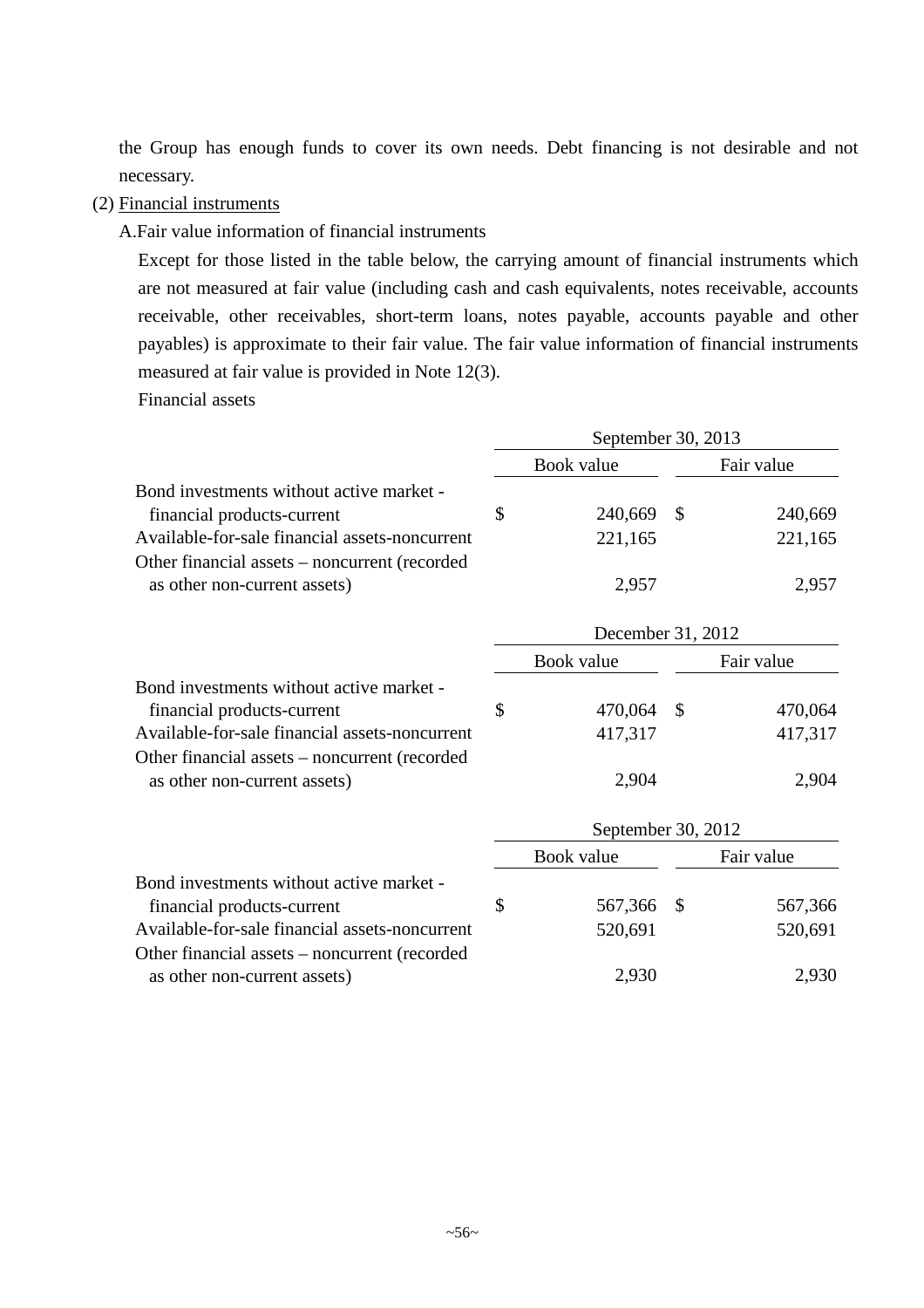|                                                |   | January 1, 2012 |            |
|------------------------------------------------|---|-----------------|------------|
|                                                |   | Book value      | Fair value |
| Bond investments without active market -       |   |                 |            |
| financial products-current                     | S | 96,140 \$       | 96,140     |
| Available-for-sale financial assets-noncurrent |   | 457,748         | 457,748    |
| Other financial assets – noncurrent (recorded  |   |                 |            |
| as other non-current assets)                   |   | 3,028           | 3,028      |

#### B.Financial risk management policies

- (a) The Group's risk management objective is to identify and analyze all the possible risks (including market risk, credit risk, liquidity risk and cash flow interest rate risk) by examining the impact of the macroeconomic conditions, industrial developments, market competition and the Group's business development plans so as to maintain the best risk position and adequate liquidity position and centralize the management of all market risks.
- (b) For the purpose of managing assets, liabilities, revenue and expenditures effectively and control foreign exchange risk, the Group uses forward foreign exchange contracts as their hedging strategy.
- C.Significant financial risks and degrees of financial risks
	- (a) Market risk

Foreign exchange risk

- i. The Group operates internationally and is exposed to foreign exchange risk arising from various currency exposures, primarily with respect to the USD. Foreign exchange risk arises from future commercial transactions, recognised assets and liabilities and net investments in foreign operations.
- ii. The Group's businesses involve some non-functional currency operations (the Company's functional currency: NTD; the subsidiaries' functional currencies: JPY, KRW, USD, EUR, GBP and RMB, etc.). The information on assets and liabilities denominated in foreign currencies whose values would be materially affected by the exchange rate fluctuations is as follows: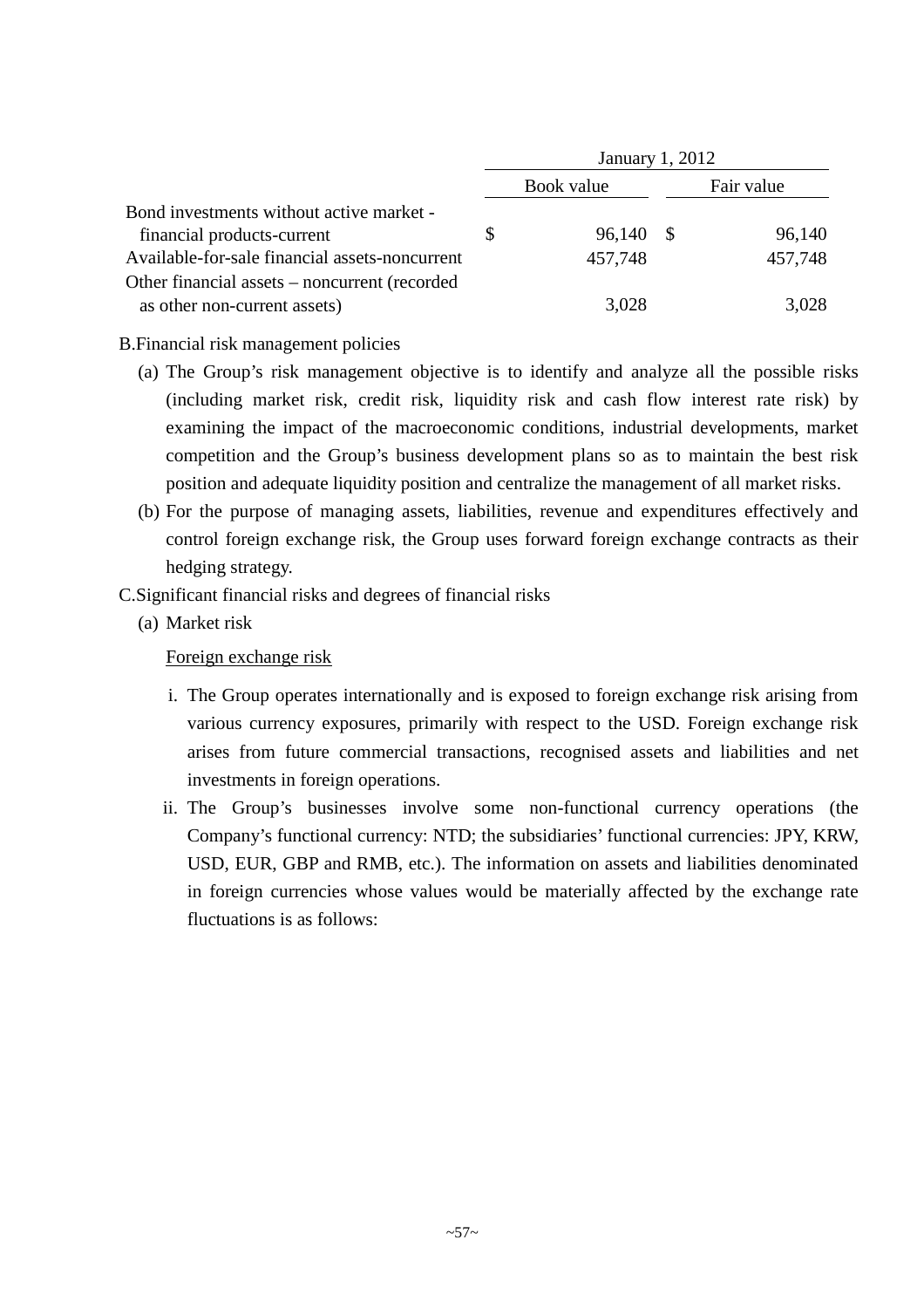|                              | September 30, 2013 |                  |                    |                      |                           |                  |  |  |  |
|------------------------------|--------------------|------------------|--------------------|----------------------|---------------------------|------------------|--|--|--|
|                              |                    |                  | Foreign Currency   |                      |                           |                  |  |  |  |
|                              | Foreign Currency   |                  | Amount             | <b>Exchange Rate</b> |                           | Book Value (NTD) |  |  |  |
| Financial assets             | <b>USD:NTD</b>     | \$               | 85,989             | 29.5700              | \$                        | 2,542,695        |  |  |  |
|                              | <b>RMB:NTD</b>     |                  | 259,153            | 4.8330               |                           | 1,252,486        |  |  |  |
|                              | <b>USD:RMB</b>     |                  | 33,286             | 29.5700              |                           | 984,267          |  |  |  |
|                              | <b>JPY:NTD</b>     |                  | 3,140,938          | 0.3021               |                           | 948,877          |  |  |  |
|                              | <b>EUR:NTD</b>     |                  | 11,062             | 39.9200              |                           | 441,595          |  |  |  |
| <b>Financial liabilities</b> | <b>USD:NTD</b>     | \$               | 52,039             | 29.5700              | $\mathcal{S}$             | 1,538,793        |  |  |  |
|                              |                    |                  | December 31, 2012  |                      |                           |                  |  |  |  |
|                              |                    | Foreign Currency |                    |                      |                           |                  |  |  |  |
|                              | Foreign Currency   |                  | Amount             | <b>Exchange Rate</b> |                           | Book Value (NTD) |  |  |  |
| Financial assets             | <b>USD:NTD</b>     | \$               | 66,780             | 29.0400              | $\mathcal{S}$             | 1,939,291        |  |  |  |
|                              | JPY:NTD            |                  | 2,797,391          | 0.3364               |                           | 941,042          |  |  |  |
|                              | <b>USD:RMB</b>     |                  | 21,967             | 29.0400              |                           | 637,907          |  |  |  |
|                              | <b>EUR:NTD</b>     |                  | 15,483             | 38.4900              |                           | 595,941          |  |  |  |
| <b>Financial liabilities</b> | <b>USD:NTD</b>     | \$               | 108,265            | 29.0400              | $\mathcal{S}$             | 3,144,016        |  |  |  |
|                              | <b>USD:RMB</b>     |                  | 5,105              | 29.0400              |                           | 148,249          |  |  |  |
|                              |                    |                  | September 30, 2012 |                      |                           |                  |  |  |  |
|                              |                    |                  | Foreign Currency   |                      |                           |                  |  |  |  |
|                              | Foreign Currency   |                  | Amount             | <b>Exchange Rate</b> |                           | Book Value (NTD) |  |  |  |
| Financial assets             | <b>USD:NTD</b>     | \$               | 70,825             | 29.2950              | \$                        | 2,074,818        |  |  |  |
|                              | JPY:NTD            |                  | 2,902,943          | 0.3777               |                           | 1,096,442        |  |  |  |
|                              | <b>USD:RMB</b>     |                  | 17,328             | 29.2950              |                           | 507,624          |  |  |  |
|                              | <b>EUR:NTD</b>     |                  | 13,283             | 37.8900              |                           | 503,293          |  |  |  |
| <b>Financial liabilities</b> | USD:NTD            | \$               | 71,619             | 29.2950              | $\boldsymbol{\mathsf{S}}$ | 2,098,079        |  |  |  |
|                              | <b>USD:RMB</b>     |                  | 5,204              | 29.2950              |                           | 152,451          |  |  |  |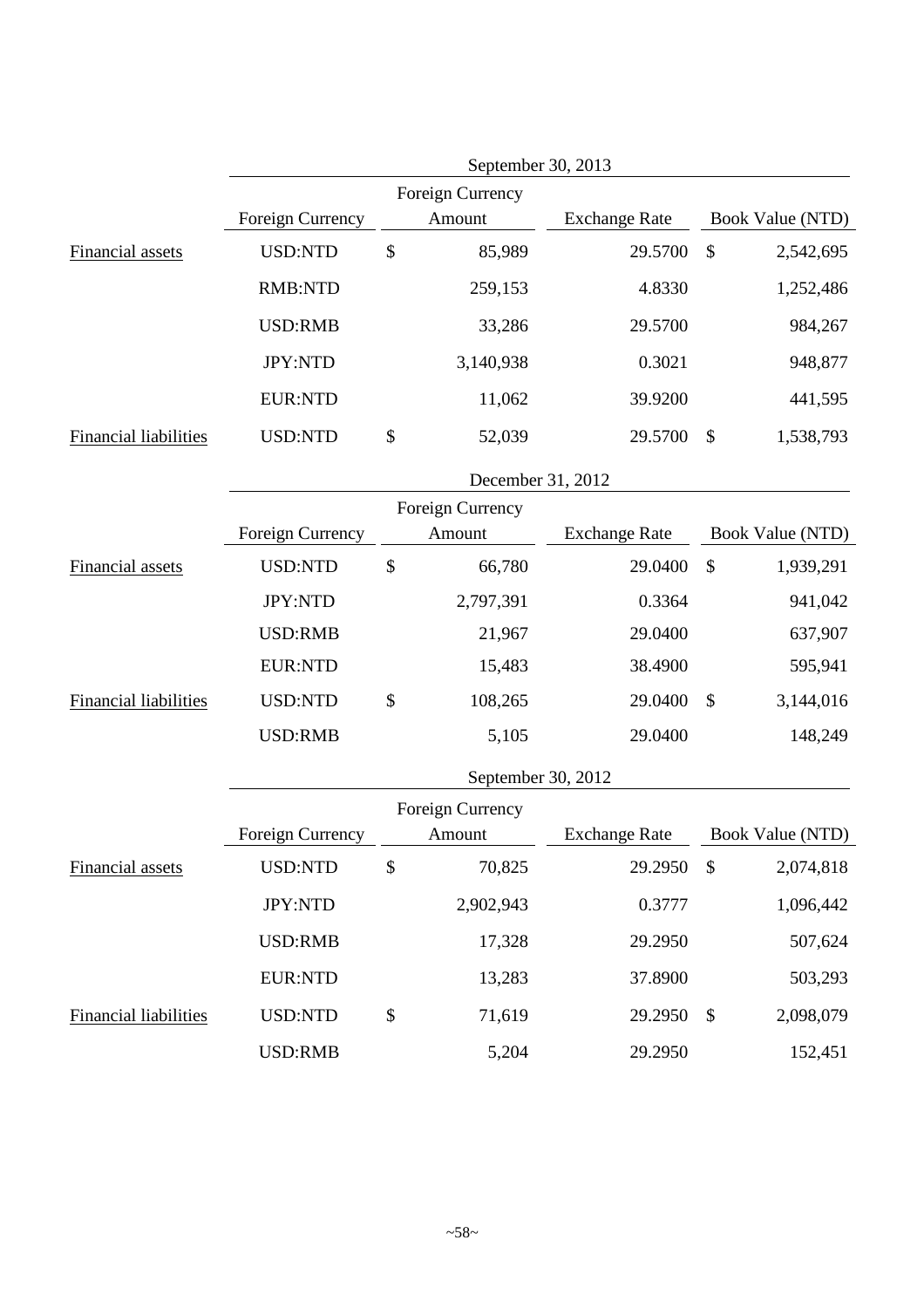|                              |                  | January 1, 2012 |                      |                  |           |
|------------------------------|------------------|-----------------|----------------------|------------------|-----------|
|                              |                  |                 |                      |                  |           |
|                              | Foreign Currency | Amount          | <b>Exchange Rate</b> | Book Value (NTD) |           |
| Financial assets             | <b>USD:NTD</b>   | \$<br>41,681    | 30.2750              | $\mathcal{S}$    | 1,261,892 |
|                              | <b>JPY:NTD</b>   | 2,605,018       | 0.3906               |                  | 1,017,520 |
|                              | <b>USD:RMB</b>   | 28,777          | 30.2750              |                  | 871,211   |
|                              | <b>EUR:NTD</b>   | 16,811          | 39.1800              |                  | 658,655   |
| <b>Financial liabilities</b> | <b>USD:NTD</b>   | \$<br>65,181    | 30.2750              | $\mathcal{S}$    | 1,973,355 |
|                              | <b>USD:RMB</b>   | 9,391           | 30.2750              |                  | 252,494   |

iii. Sensitivity analyses relating to foreign exchange rate risks are primarily for financial reporting period end date of foreign currency monetary item. If the New Taiwan dollar exchange rate into the U.S. dollar increases or decreases by 1%, the Group's net income will increase or decrease by \$19,882 and \$3,319 for the nine-month periods ended September 30, 2013 and 2012, respectively.

#### Price risk

- i. The Group is exposed to equity securities price risk because of investments held by the Group and classified on the consolidated balance sheet as available-for-sale. The Group is not exposed to commodity price risk. To manage its price risk arising from investments in equity securities, the Group diversifies its portfolio.
- ii. The Group's investments in equity securities comprise domestic listed and unlisted stocks. The prices of equity securities would change due to the change of the future value of investee companies. If the prices of these equity securities had increased/decreased by 1% with all other variables held constant, other components of equity for the nine-month periods ended September 30, 2013 and 2012 would have increased/decreased by \$2,212 and \$5,207, respectively, as a result of gains/losses on equity securities classified as available-for-sale.

### Interest rate risk

- i. The Group's principal interest-bearing assets, cash and cash equivalents, are due within twelve months. Therefore, it is assessed that there is no significant cash flow interest rate risk.
- ii. The Group has not used any financial instruments to hedge its interest rate risk.
- (b) Credit risk
	- i. Credit risk refers to the risk of financial loss to the Group arising from default by the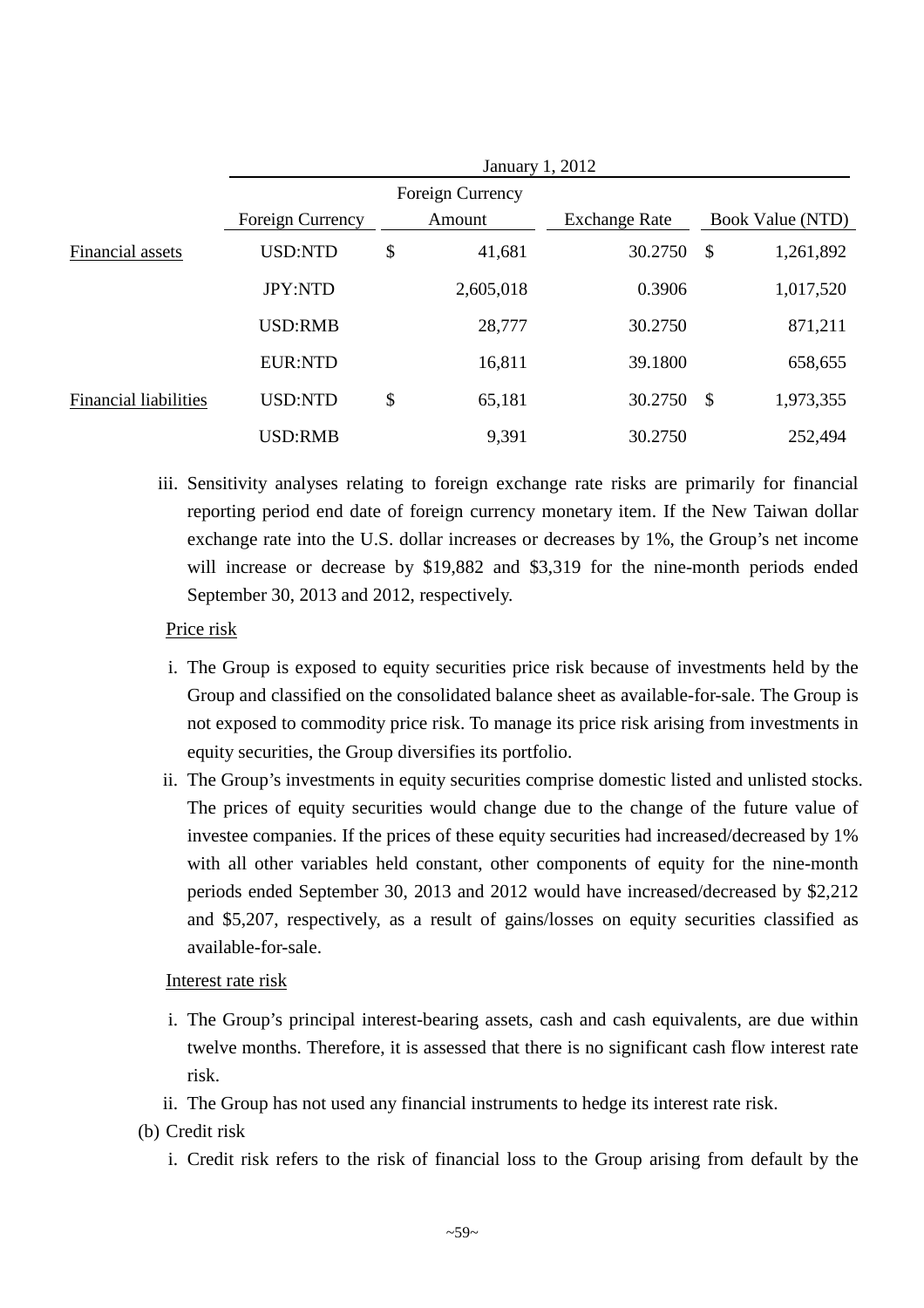clients or counterparties of financial instruments on the contract obligations. According to the Group's credit policy, each local entity in the Group is responsible for managing and analysing the credit risk for each of their new clients before standard payment and delivery terms and conditions are offered. Internal risk control assesses the credit quality of the customers, taking into account their financial position, past experience and other factors. Individual risk limits are set based on internal or external ratings in accordance with limits set by the Board of Directors. The utilisation of credit limits is regularly monitored. Credit risk arises from deposits with banks and financial institutions, as well as credit exposures to customers, including outstanding receivables.

- ii. No credit limits were exceeded during the reporting periods, and management does not expect any significant losses from non-performance by these counterparties for the nine-month periods ended September 30, 2013 and 2012.
- (c) Liquidity risk
	- i. Cash flow forecasting is performed in the operating entities of the Group and aggregated by Group treasury. Group treasury monitors rolling forecasts of the Group's liquidity requirements to ensure it has sufficient cash to meet operational needs.
	- ii. Surplus cash held by the operating entities over and above balance required for working capital management are transferred to the Group treasury. The Group treasury invests surplus cash in interest bearing current accounts, time deposits, investments in bonds without active markets - current, choosing instruments with appropriate maturities or sufficient liquidity to provide sufficient head-room as determined by the above-mentioned forecasts. As at September 30, 2013, December 31, 2012, September 30, 2012 and January 1, 2012, the Group held money market position of \$9,002,695, \$10,342,307, \$9,048,623 and \$9,804,403, respectively, that are expected to readily generate cash inflows for managing liquidity risk.
	- iii. The Group's non-derivative financial liabilities are analysed based on the remaining period at the balance sheet date to the contractual maturity date, and all financial liabilities are due within one year.

#### (3) Fair value estimation

- A.The table below analyses financial instruments measured at fair value, by valuation method. The different levels have been defined as follows:
	- Level 1:Quoted prices in active markets for identical assets or liabilities.
	- Level 2:Inputs other than quoted prices included within level 1 that are observable for the asset or liability, either directly (that is, as prices) or indirectly (that is, derived from prices).

Level 3:Inputs for the assets or liabilities that are not based on observable market data.

The following table presents the Group's financial assets and liabilities that are measured at fair value at September 30, 2013, December 31, 2012, September 30, 2012 and January 1, 2012: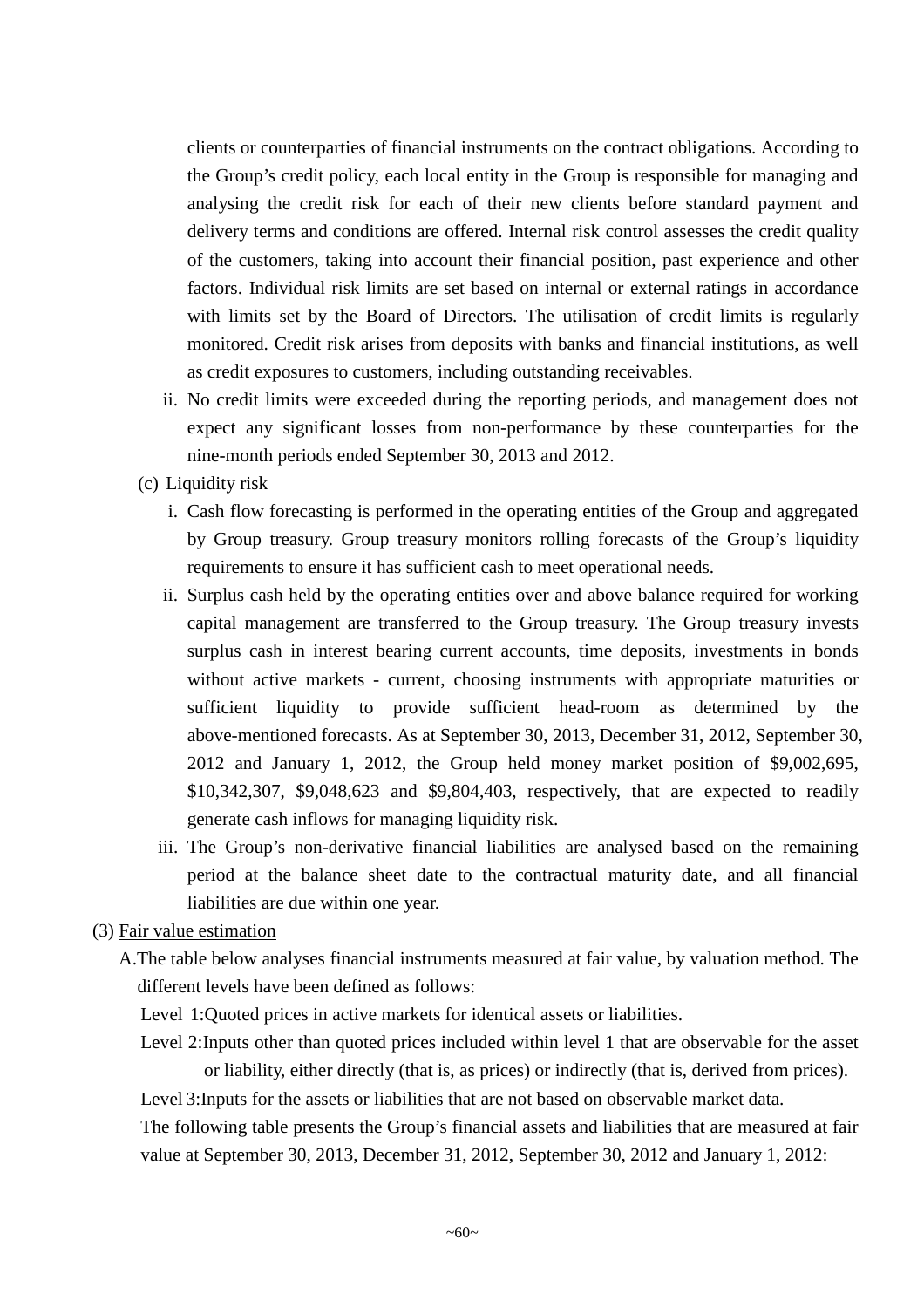| September 30, 2013                  | Level 1       | Level 2 | Level 3                | Total         |
|-------------------------------------|---------------|---------|------------------------|---------------|
| Financial assets:                   |               |         |                        |               |
| Available-for-sale financial assets |               |         |                        |               |
| <b>Equity securities</b>            | 220,040       | \$      | $\mathcal{S}$<br>1,125 | 221,165<br>\$ |
| December 31, 2012                   | Level 1       | Level 2 | Level 3                | Total         |
| Financial assets:                   |               |         |                        |               |
| Available-for-sale financial assets |               |         |                        |               |
| Equity securities                   | 416,192<br>\$ | \$      | $\mathcal{S}$<br>1,125 | 417,317<br>\$ |
| September 30, 2012                  | Level 1       | Level 2 | Level 3                | Total         |
| Financial assets:                   |               |         |                        |               |
| Available-for-sale financial assets |               |         |                        |               |
| Equity securities                   | \$<br>509,566 | \$      | $\mathbb{S}$<br>11,125 | \$<br>520,691 |
| January 1, 2012                     | Level 1       | Level 2 | Level 3                | Total         |
| Financial assets:                   |               |         |                        |               |
| Available-for-sale financial assets |               |         |                        |               |
| <b>Equity securities</b>            | \$<br>426,623 | \$      | \$<br>31,125           | \$<br>457,748 |

B.The fair value of financial instruments traded in active markets is based on quoted market prices at the balance sheet date. A market is regarded as active if quoted prices are readily and regularly available from an exchange, dealer, broker, industry group, pricing service, or regulatory agency, and those prices represent actual and regularly occurring market transactions on an arm's length basis. The quoted market price used for financial assets held by the Group is the closing price. These instruments are included in level 1. Instruments included in level 1 comprise primarily equity instruments classified as available-for-sale financial assets.

- C.The fair value of financial instruments not traded in an active market (such as the derivate instruments which traded in GTSM) is base on the cost of investment.
- D.If one or more of the significant inputs is not based on observable market data, the instrument is included in level 3.
- E.The financial instruments of Level 3 were recognized impairment loss amounting to \$30,000 for the year ended December 31, 2012, and there was no change in 2013.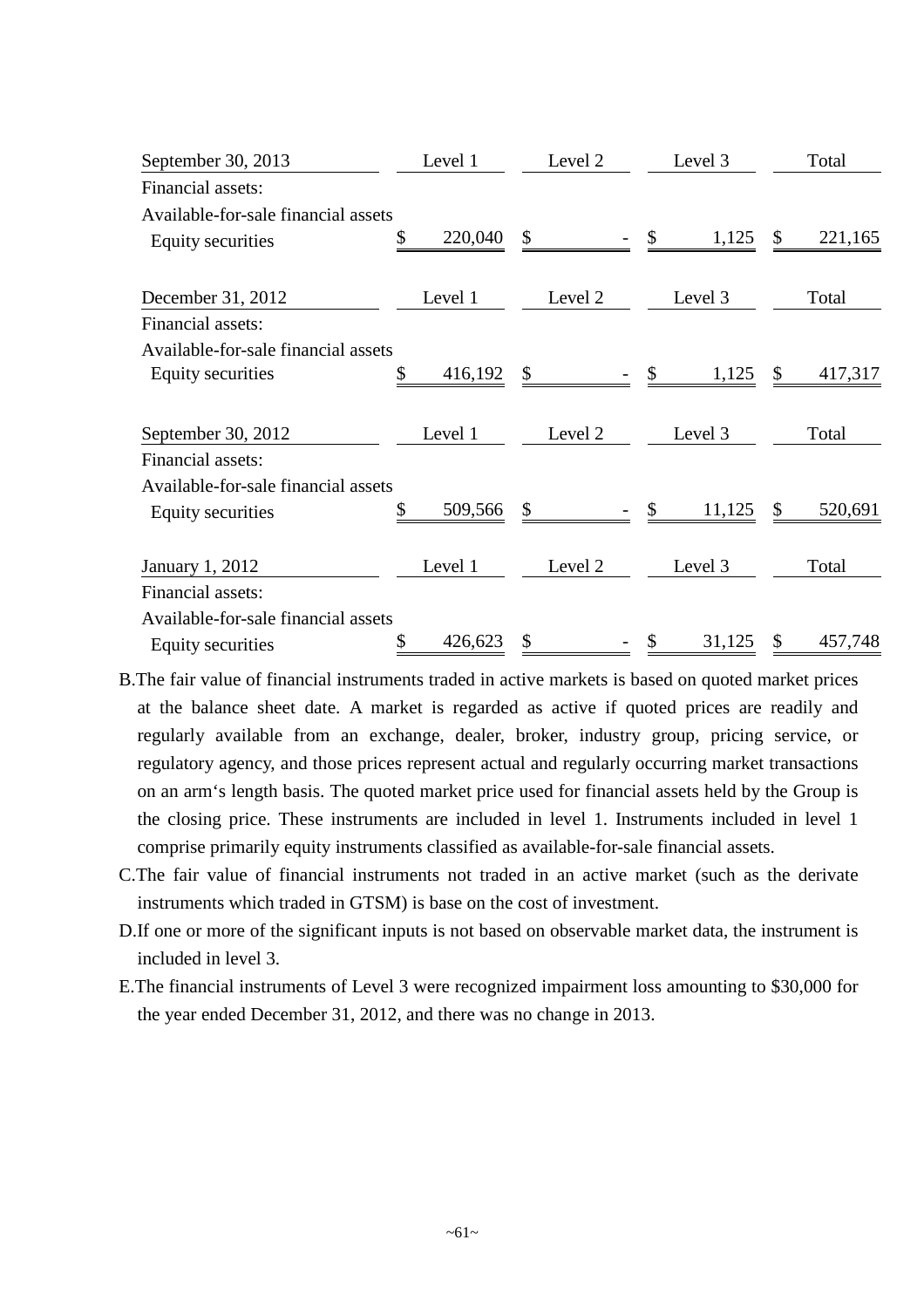#### 13. SUPPLEMENTARY DISCLOSURES

#### (1) Significant transactions information

A. Loans to others during the nine-month period ended September 30, 2013: None.

B. Provision of endorsements and guarantees to others during the nine-month period ended September 30, 2013:

| Number Endorser/<br>(Note 1) guarantor | Company<br>name | Party being endorsed/guaranteed<br>Relationship with<br>the<br>endorser/guarantor<br>(Note 2) | Limit on<br>guarantees<br>provided for a<br>single party<br>(Note 3) | Maximum outstanding<br>endorsements/ endorsement/guarantee<br>amount during the<br>nine-month period<br>ended September 30,<br>2013 (Note 4) | Outstanding<br>endorsement/guarantee<br>amount at September<br>30, 2013 (Note 4) | Actual amount<br>drawn down<br>(Note 5) | Amount of<br>endorsements/<br>guarantees<br>secured with<br>collateral | Ratio of accumulated<br>endorsement/guarantee<br>amount to net asset<br>value of the<br>endorser/guarantor<br>company (%) | Ceiling on<br>total amount<br>οf<br>endorsements<br>guarantees<br>provided<br>(Note 6) | Provision of<br>endorsements/<br>guarantees by<br>parent<br>company to<br>subsidiary<br>(Note 7) | Provision of<br>endorsements/endorsements/<br>subsidiary to<br>parent<br>company | Provision of<br>guarantees by guarantees to<br>the party in<br>Mainland<br>China | Note |
|----------------------------------------|-----------------|-----------------------------------------------------------------------------------------------|----------------------------------------------------------------------|----------------------------------------------------------------------------------------------------------------------------------------------|----------------------------------------------------------------------------------|-----------------------------------------|------------------------------------------------------------------------|---------------------------------------------------------------------------------------------------------------------------|----------------------------------------------------------------------------------------|--------------------------------------------------------------------------------------------------|----------------------------------------------------------------------------------|----------------------------------------------------------------------------------|------|
| Transcend Transcend<br>Taiwan          | Japan Inc.      |                                                                                               | $3,805,374$ \$                                                       | $453,150$ \$                                                                                                                                 | 453,150 \$                                                                       | 151,051                                 | $\sim$                                                                 |                                                                                                                           | 7,610,748                                                                              |                                                                                                  |                                                                                  |                                                                                  |      |

Note 1: The numbers filled in for the endorsements/guarantees provided by the Company or subsidiaries are as follows

(a)The Company is '0'.

(b)The subsidiaries are numbered in order starting from '1'.

Note 2: Relationship between the endorser/guarantor and the party being endorsed/guaranteed is classified into the following six categories:

(a)Having business relationship.

(b)The endorser/guarantor parent company owns directly more than 50% voting shares of the endorsed/guaranteed subsidiary.

(c)The endorser/guarantor parent company and its subsidiaries jointly own more than 50% voting shares of the endorsed/guaranteed company.

(d)The endorsed/guaranteed parent company directly or indirectly owns more than 50% voting shares of the endorser/guarantor subsidiary.

(e)Mutual guarantee of the trade as required by the construction contract.

(f)Due to joint venture, each shareholder provides endorsements/guarantees to the endorsed/guaranteed company in proportion to its ownership.

Note 3: Not exceeding 20% of the Company's net asset value. (\$19,026,869\*20%=\$3,805,374 )

Note 4: The maximum outstanding endorsement/guarantee amount during and as of September 30, 2013 is JPY\$1,500,000.

Note 5: The actual amount of endorsement drawn down is JPY\$500,000.

Note 6: Not exceeding 40% of the Company's net asset value. (\$19,026,869 \*40%=\$7,610,748)

Note 7: Fill in 'Y' for those cases of provision of endorsements/guarantees by listed parent company to subsidiary.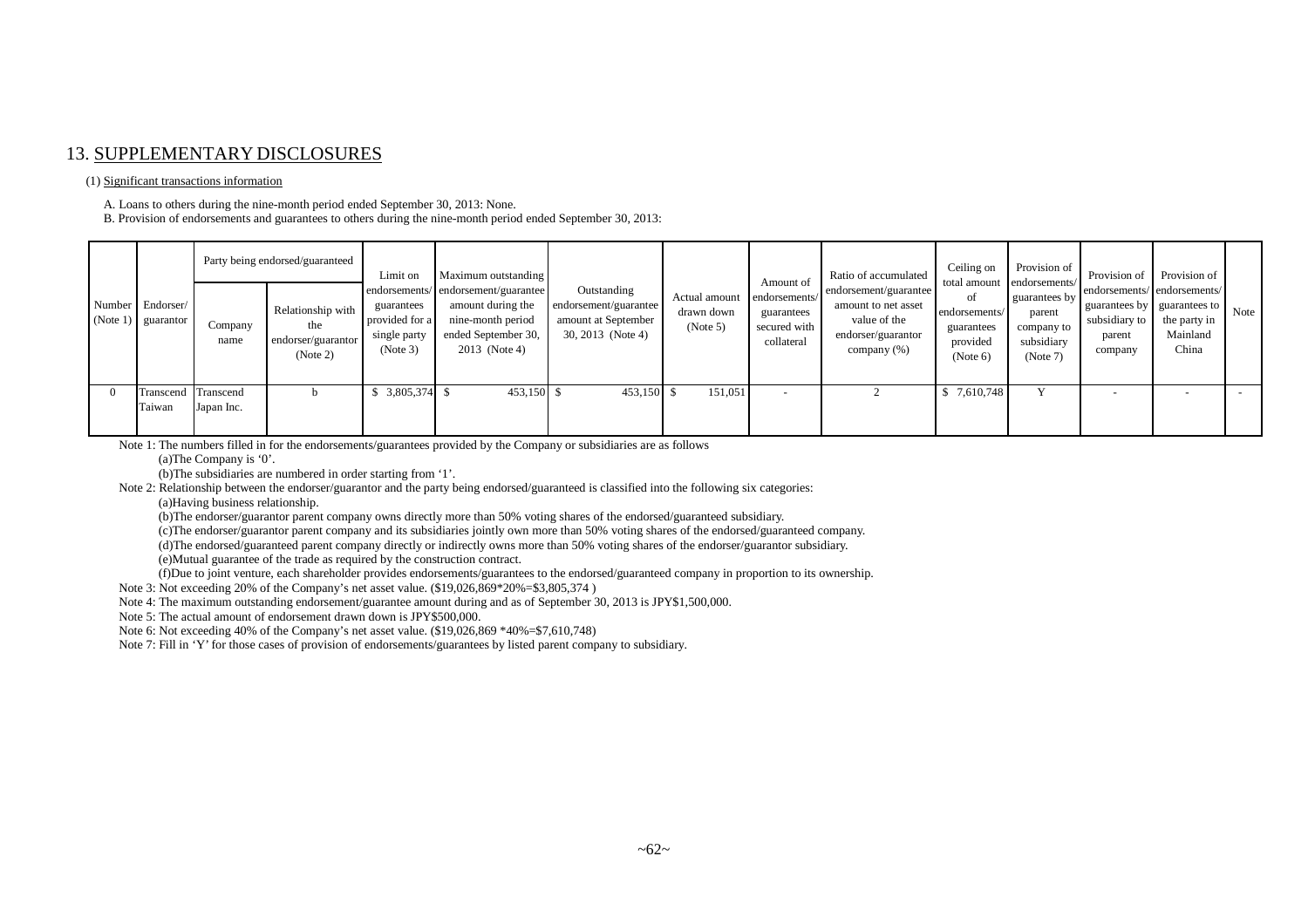C. Holding of marketable securities as of September 30, 2013:

|                         |                                |                                         |                                                         | As of September 30, 2013     |              |                     |                          |    |              |  |
|-------------------------|--------------------------------|-----------------------------------------|---------------------------------------------------------|------------------------------|--------------|---------------------|--------------------------|----|--------------|--|
| Securities held by      | Marketable securities          | Relationship with the securities issuer | General ledger<br>account                               | Number of<br>shares or units | Book value   |                     | Ownership<br>(% )        |    | Market value |  |
| <b>Transcend Taiwan</b> | <b>Stocks</b>                  |                                         |                                                         |                              |              |                     |                          |    |              |  |
|                         | Alcor Micro Corp.              |                                         | Available-for-sale<br>financial assets -<br>noncurrent  | 6,220,933                    | $\mathbb{S}$ | 171,386             | 8                        | \$ | 171,386      |  |
|                         | Hitron Tech. Inc.              | ٠                                       | $\theta$                                                | 3,060,017                    |              | 48,654              |                          |    | 48,654       |  |
|                         | Skyviia Corp.                  |                                         | $\theta$                                                | 259,812                      |              | $\sim$              | 2                        |    |              |  |
|                         | Dramexchange Tech Inc.         |                                         | $\theta$                                                | 60,816                       |              | 1,125               | 1                        |    | 1,125        |  |
|                         |                                |                                         |                                                         |                              |              | 221,165             |                          |    |              |  |
|                         | <b>Bonds</b>                   |                                         |                                                         |                              |              |                     |                          |    |              |  |
|                         | Bond with repurchase agreement |                                         | Bond investments<br>without active<br>markets - current | $\overline{\phantom{a}}$     | \$           | 44,355              | $\overline{\phantom{a}}$ |    | 44,355       |  |
|                         | <b>Stocks</b>                  |                                         |                                                         |                              |              |                     |                          |    |              |  |
|                         | Saffire Investment Ltd.        | The Company's subsidiary                | Investments<br>accounted for under<br>the equity method | 36,600,000                   | \$           | 3,221,835           | 100                      |    | \$3,246,055  |  |
|                         | Transcend Japan Inc.           | $\prime$                                |                                                         | 6,400                        |              | 129,266             | 100                      |    | 129,266      |  |
|                         | Transcend Information Inc.     | $\prime$                                | $\theta$                                                | 625,000                      |              | 97,485              | 100                      |    | 97,485       |  |
|                         | Taiwan IC Packaging Corp.      | Associate                               | $^{\prime\prime}$                                       | 41,000,000                   |              | 242,430             | 14                       |    | 242,430      |  |
|                         | <b>Shares</b>                  |                                         |                                                         |                              |              |                     |                          |    |              |  |
|                         | Transcend Korea Inc.           | The Company's subsidiary                | $\theta$                                                |                              |              | 19,172<br>3,710,188 | 100                      |    | 19,172       |  |
| Saffire Investment Ltd. | <b>Stocks</b>                  |                                         |                                                         |                              |              |                     |                          |    |              |  |
|                         | Memhiro Pte Ltd.               | Subsidiary of Saffire                   | Investments<br>accounted for under<br>the equity method | 55,132,000                   | -\$          | 3,208,011           | 100                      |    | \$3,208,011  |  |

 $~1 - 63 -$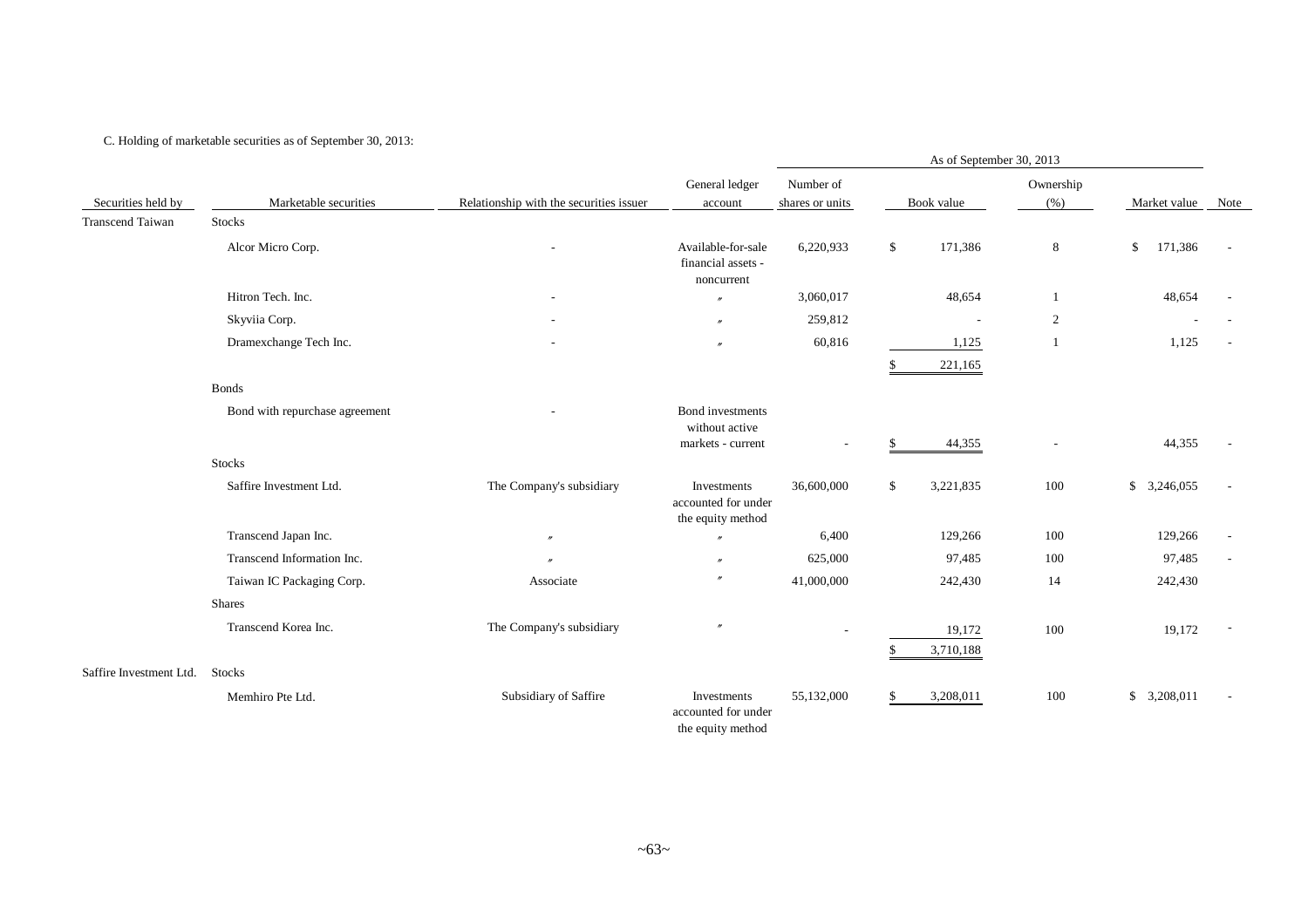|                    |                                                                                                       |                                         |                                                         | As of September 30, 2013     |                         |                  |                         |      |  |  |
|--------------------|-------------------------------------------------------------------------------------------------------|-----------------------------------------|---------------------------------------------------------|------------------------------|-------------------------|------------------|-------------------------|------|--|--|
| Securities held by | Marketable securities                                                                                 | Relationship with the securities issuer | General ledger<br>account                               | Number of<br>shares or units | Book value              | Ownership<br>(%) | Market value            | Note |  |  |
| Memhiro Pte Ltd.   | <b>Stocks</b>                                                                                         |                                         |                                                         |                              |                         |                  |                         |      |  |  |
|                    | <b>Transcend Information</b><br>Europe B.V.<br>Transcend Hong Kong                                    | Subsidiary of Memhiro<br>$\theta$       | Investments<br>accounted for under<br>the equity method | 100<br>2,000,000             | \$<br>178,074<br>14,016 | 100<br>100       | \$<br>178,077<br>14,016 |      |  |  |
|                    | <b>Shares</b>                                                                                         |                                         |                                                         |                              |                         |                  |                         |      |  |  |
|                    | Transcend Shanghai                                                                                    | $^{\prime\prime}$                       | $^{\prime\prime}$                                       |                              | 2,925,880               | 100              | 2,926,090               |      |  |  |
|                    | <b>Transcend Information</b><br>Trading GmbH, Hamburg                                                 |                                         | $\overline{''}$                                         | $\overline{\phantom{a}}$     | 59,932                  | 100              | 59,932                  |      |  |  |
|                    | Transtech Shanghai                                                                                    |                                         | $^{\prime\prime}$                                       |                              | 8,143                   | 100              | 8,143                   |      |  |  |
| Transcend Shanghai | Finance products                                                                                      |                                         |                                                         |                              | 3,186,045               |                  |                         |      |  |  |
|                    | 2013 Liduoduo financial planning No.185,<br>Financial products of Shanghai Pudong<br>Development Bank |                                         | Bond investments<br>without active<br>markets - current | $\overline{a}$               | 147,235<br>\$           |                  |                         |      |  |  |
|                    | 2013 Liduoduo financial planning No.228,<br>Financial products of Shanghai Pudong<br>Development Bank |                                         | $^{\prime\prime}$                                       |                              | 49,079                  |                  |                         |      |  |  |
|                    |                                                                                                       |                                         |                                                         |                              | 196,314<br>\$           |                  |                         |      |  |  |

D.Acquisition or sale of the same security with the accumulated cost exceeding NT\$100 million or 20% of the Company's paid-in capital during the nine-month period ended September 30, 2013: None. E.Acquisition of real estate exceeding NT\$100 million or 20% of paid-in capital during the nine-month period ended September 30, 2013: None. F.Disposal of real estate exceeding NT\$100 million or 20% of paid-in capital during the nine-month period ended September 30, 2013: None.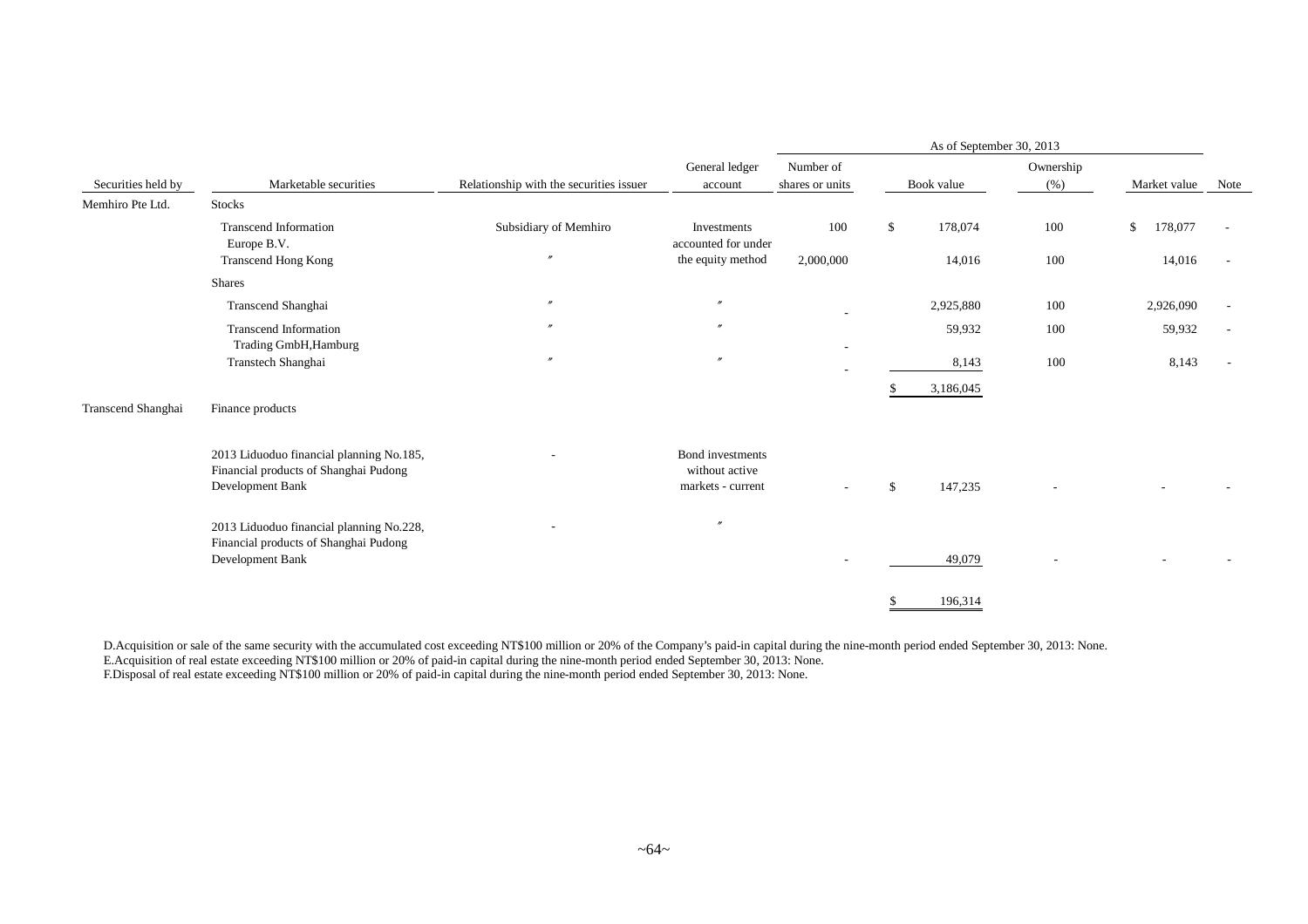|                                         |                                                       |                                                                                        |                   | Transaction |                                             |                                    |                              |                                                                             | Notes/accounts receivable (payable) |                                           |      |
|-----------------------------------------|-------------------------------------------------------|----------------------------------------------------------------------------------------|-------------------|-------------|---------------------------------------------|------------------------------------|------------------------------|-----------------------------------------------------------------------------|-------------------------------------|-------------------------------------------|------|
|                                         |                                                       |                                                                                        |                   |             |                                             |                                    |                              | Differences in transaction terms<br>compared to third party<br>transactions |                                     | Percentage of total                       |      |
| Purchaser/seller                        | Counterparty                                          | Relationship with the counterparty Sales (purchases)                                   |                   | Amount      | Percentage of<br>total sales<br>(purchases) | Credit term                        | Unit price                   | Credit term                                                                 | Balance                             | notes/accounts<br>receivable<br>(payable) | Note |
| Transcend<br>Taiwan                     | Transcend Japan Inc.                                  | The Company's subsidiary                                                               | Sales             | \$1,989,497 | 11                                          | 120 days after<br>monthly billings | No significant<br>difference | 30 to 60 days<br>after monthly<br>billings to third<br>parties              | $\mathbb{S}$<br>824,908             | 26                                        |      |
| $\prime\prime$                          | <b>Transcend Information</b><br>Europe B.V.           | Subsidiary of Memhiro                                                                  |                   | 1,652,773   | 9                                           |                                    |                              | $^{\prime\prime}$                                                           | 317,396                             | 10                                        |      |
|                                         | Transcend Information, Inc.                           | The Company's subsidiary                                                               |                   | 764,779     | $\overline{4}$                              |                                    |                              | $^{\prime\prime}$                                                           | 203,165                             | 6                                         |      |
| $\prime\prime$                          | <b>Transcend Information</b><br>Trading GmbH, Hamburg | Subsidiary of Memhiro                                                                  | $^{\prime\prime}$ | 465,037     | $\overline{2}$                              |                                    | $^{\prime\prime}$            | $^{\prime\prime}$                                                           | 34,054                              |                                           |      |
| $^{\prime\prime}$                       | Transcend Korea Inc.                                  | The Company's subsidiary                                                               | $^{\prime\prime}$ | 351,364     | 2                                           | 60 days after<br>monthly billings  | $^{\prime\prime}$            | $^{\prime\prime}$                                                           | 28,739                              | $\mathbf{1}$                              |      |
| $\boldsymbol{''}$                       | Transcend (H.K.)<br>Limited                           | Transcend H.K.'s chairman is the<br>Company's general manager                          | $\prime\prime$    | 256,373     |                                             | 120 days after<br>monthly billings | $^{\prime\prime}$            | $\boldsymbol{''}$                                                           | 43,967                              |                                           |      |
|                                         | Transtech Shanghai                                    | Subsidiary of Memhiro                                                                  | $\prime\prime$    | 235,590     | $\mathbf{1}$                                |                                    | $^{\prime\prime}$            | $^{\prime\prime}$                                                           | 55,444                              | $\overline{2}$                            |      |
| $\prime\prime$                          | Transcend Information (H.K.)                          | Subsidiary of Memhiro                                                                  | $\prime\prime$    | 170,921     |                                             | $\theta$                           | $^{\prime\prime}$            | $^{\prime\prime}$                                                           | 51,585                              | 2                                         |      |
| $^{\prime\prime}$                       | Transcend Shanghai                                    | Subsidiary of Memhiro                                                                  |                   | 116,435     | $\mathbf{1}$                                |                                    | $^{\prime\prime}$            |                                                                             |                                     |                                           |      |
| Transcend<br>Information<br>Europe B.V. | <b>Transcend Information</b><br>Trading GmbH, Hamburg | Together with Transcend<br>Information Europe B.V. are<br>controlled by parent company | $^{\prime\prime}$ | 533,843     | 28                                          | 30 days after<br>receipt of goods  | $\prime\prime$               | 7 to 60 days<br>after receipt of<br>goods to third<br>parties               | 35,559                              | 13                                        |      |
| Transcend<br>Taiwan                     | Transcend Shanghai                                    | Subsidiary of Memhiro                                                                  | (Purchases)       | 806,878)    | 6                                           | 60 days after<br>receipt of goods  | Note 1                       | 7 to 30 days<br>after receipt of<br>goods to third<br>parties               | 983,880)                            | 40                                        |      |

G.Purchases or sales of goods from or to related parties exceeding NT\$100 million or 20% of the Company' paid-in capital during the nine-month period ended September 30, 2013:

Note 1:The purchase transactions between Transcend Taiwan and Transcend Shanghai were attributed to processing of supplied materials. No other similar transactions can be used for comparison. Note 2:The Company's sales to subsidiaries were equivalent to subsidiaries's purchases from the Company; accordingly, the Company did not disclose the information on subsidiaries' purchases from the Company.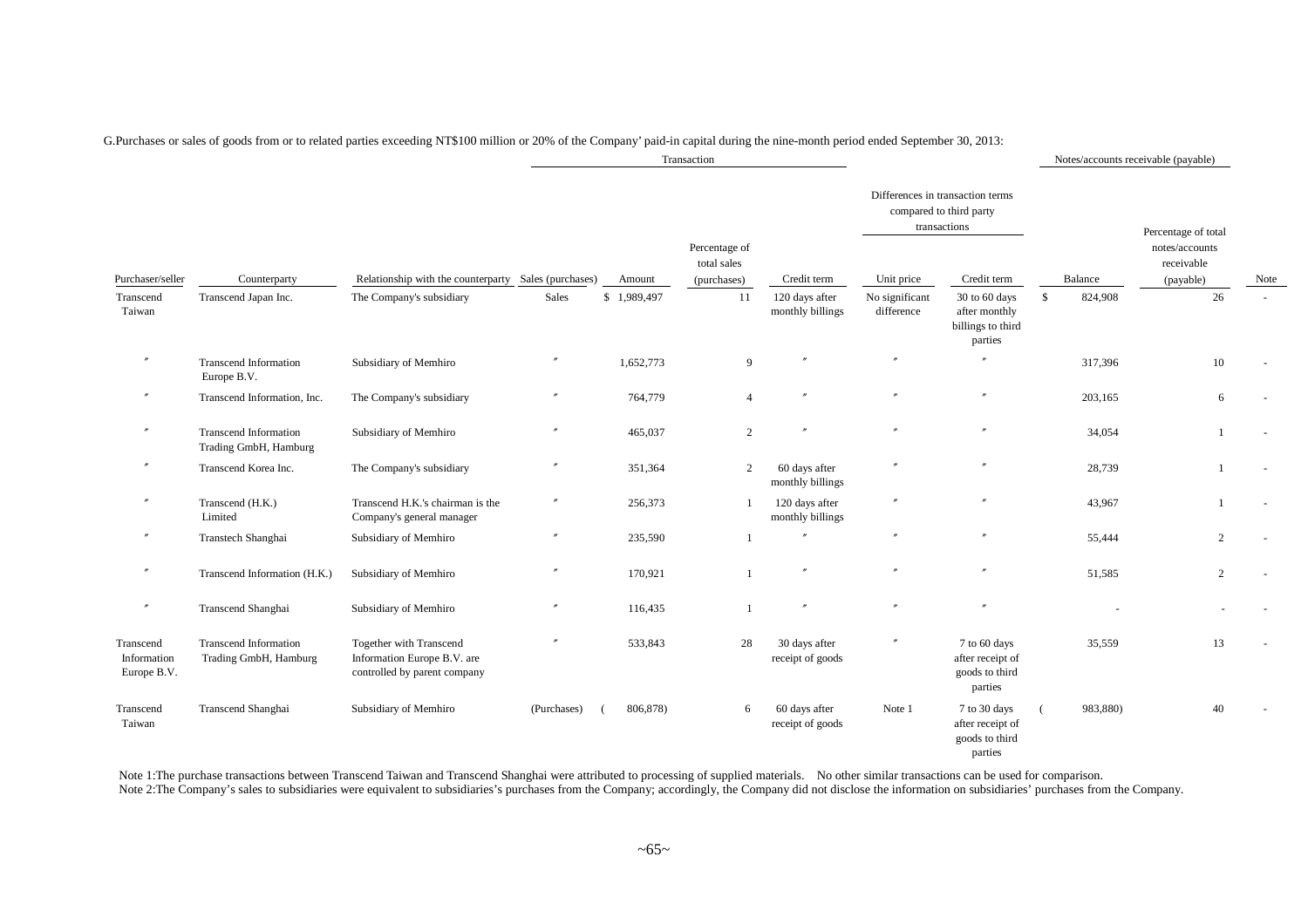H.Receivables from related parties exceeding NT\$100 million or 20% of the Company's paid-in capital as of September 30, 2013:

|                    |                                             |                                       |                                     |                    | Overdue receivables |        |                          |              |                          |                                                             |                                    |  |
|--------------------|---------------------------------------------|---------------------------------------|-------------------------------------|--------------------|---------------------|--------|--------------------------|--------------|--------------------------|-------------------------------------------------------------|------------------------------------|--|
| Creditor           | Counterparty                                | Relationship with the<br>counterparty | Balance as at<br>September 30, 2013 | Turnover rate      |                     | Amount |                          | Action taken |                          | Amount collected<br>subsequent to the<br>balance sheet date | Allowance for<br>doubtful accounts |  |
| Transcend Taiwan   | Transcend Japan Inc.                        | Subsidiary of the Company             | 824,908                             | $3.41 \text{ } $s$ |                     |        | $\overline{\phantom{a}}$ |              | - \$                     | 214,696 \$                                                  |                                    |  |
|                    | <b>Transcend Information</b><br>Europe B.V. | Subsidiary of Memhiro                 | 317,396                             | 5.51               |                     |        | . .                      |              | $\overline{\phantom{a}}$ | 152,637                                                     |                                    |  |
|                    | <b>Transcend Information</b><br>Inc.        | Subsidiary of the Company             | 203,165                             | 4.06               |                     |        | $\overline{\phantom{a}}$ |              | $\sim$                   | 48,944                                                      |                                    |  |
| Transcend Shanghai | Transcend Taiwan                            | Parent company                        | 983,880                             | 6.05               |                     |        | $\overline{\phantom{a}}$ |              | $\sim$                   | 822,474                                                     |                                    |  |

I.Derivative financial instruments undertaken during the nine-month period ended September 30, 2013: None.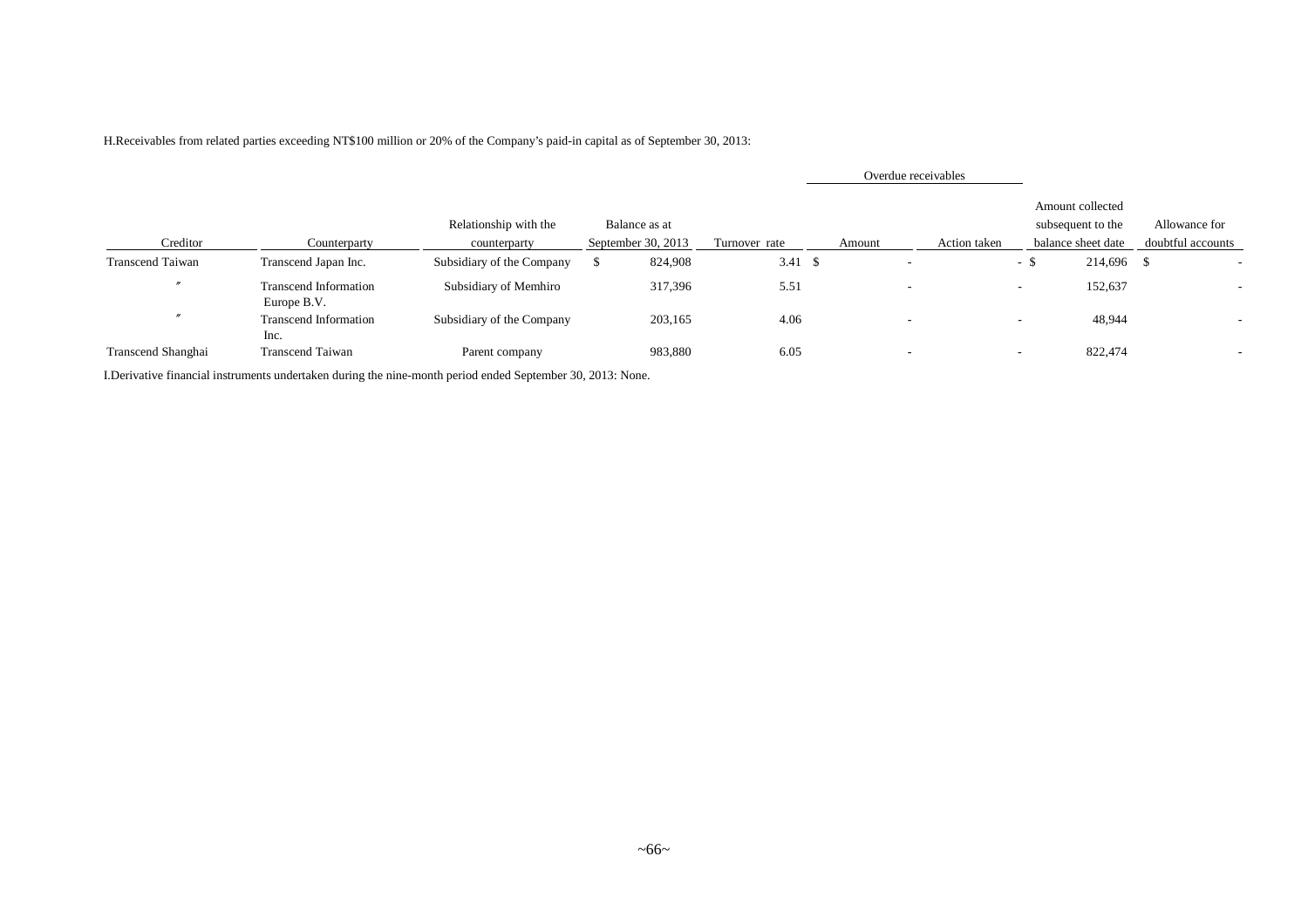J.Significant inter-company transactions during the nine-month period ended September 30, 2013:

|                    |                                             |                                                |                          | Transaction                |                            |                                                                                     |                                                                                       |  |  |  |  |
|--------------------|---------------------------------------------|------------------------------------------------|--------------------------|----------------------------|----------------------------|-------------------------------------------------------------------------------------|---------------------------------------------------------------------------------------|--|--|--|--|
| Number<br>(Note 1) | Company<br>name                             | Counterparty                                   | Relationship<br>(Note 2) | General ledger<br>account  | Amount                     | <b>Transaction terms</b>                                                            | Percentage of<br>consolidated total<br>operating revenues or<br>total assets (Note 3) |  |  |  |  |
| $\overline{0}$     | <b>Transcend Taiwan</b>                     | Transcend Japan Inc.                           | a                        | Sales                      | 1,989,497<br>$\mathbf{\$}$ | There is no significant difference in unit price                                    | 10%                                                                                   |  |  |  |  |
|                    |                                             |                                                |                          |                            |                            | from those to third parties.                                                        |                                                                                       |  |  |  |  |
|                    |                                             | Transcend Information Europe B. V.             | $\theta$                 |                            | 1,652,773                  |                                                                                     | 9%                                                                                    |  |  |  |  |
|                    |                                             | Transcend Information, Inc.                    |                          |                            | 764,779                    |                                                                                     | 4%                                                                                    |  |  |  |  |
|                    |                                             | Transcend Information Trading GmbH,<br>Hamburg |                          |                            | 465,037                    |                                                                                     | 2%                                                                                    |  |  |  |  |
|                    |                                             | Transcend Korea Inc.                           |                          |                            | 351,364                    |                                                                                     | 2%                                                                                    |  |  |  |  |
|                    |                                             | Transcend (H.K.) Limited                       |                          |                            | 256,373                    |                                                                                     | 1%                                                                                    |  |  |  |  |
|                    |                                             | Transtech Trading (Shanghai) Co., Ltd.         |                          |                            | 235,590                    |                                                                                     | 1%                                                                                    |  |  |  |  |
|                    |                                             | Transcend Information (Shanghai), Ltd.         |                          | Purchases                  | 806,878                    | Processing with supplied materials. No other                                        | 4%                                                                                    |  |  |  |  |
|                    |                                             | Transcend Japan Inc.                           |                          | <b>Accounts Receivable</b> | 824,908                    | similar transactions can be used for comparison.<br>120 days after monthly billings | 4%                                                                                    |  |  |  |  |
|                    |                                             | Transcend Information Europe B. V.             |                          |                            | 317,396                    |                                                                                     | 1%                                                                                    |  |  |  |  |
|                    |                                             | Transcend Information (Shanghai), Ltd.         | $\theta$                 | <b>Accounts Payable</b>    | 983,880                    | 60 days after receipt of goods                                                      | 5%                                                                                    |  |  |  |  |
|                    | <b>Transcend Information</b><br>Europe B.V. | Transcend Information Trading GmbH,<br>Hamburg | $\mathbf{c}$             | Sales                      | 533,843                    | There is no significant difference in unit price<br>from those to third parties.    | 3%                                                                                    |  |  |  |  |

Note 1: Transaction information between parent company and subsidiaries should be noted in the first column, the number is written as below:

(a) Parent company: 0

(b) Subsidiaries were numbered from 1.

Note 2: Relationship between transaction company and counterparty is classified into the following three categories:

(a) Parent company to subsidiary.

(b) Subsidiary to parent company.

(c) Subsidiary to subsidiaries.

Note 3: Regarding percentage of transaction amount to consolidated total operating revenues or total assets, it is computed based on period-end balance of transaction to consolidated total assets for balance sheet accounts based on accumulated transaction amount for the period to consolidated total operating revenues for income statement accounts.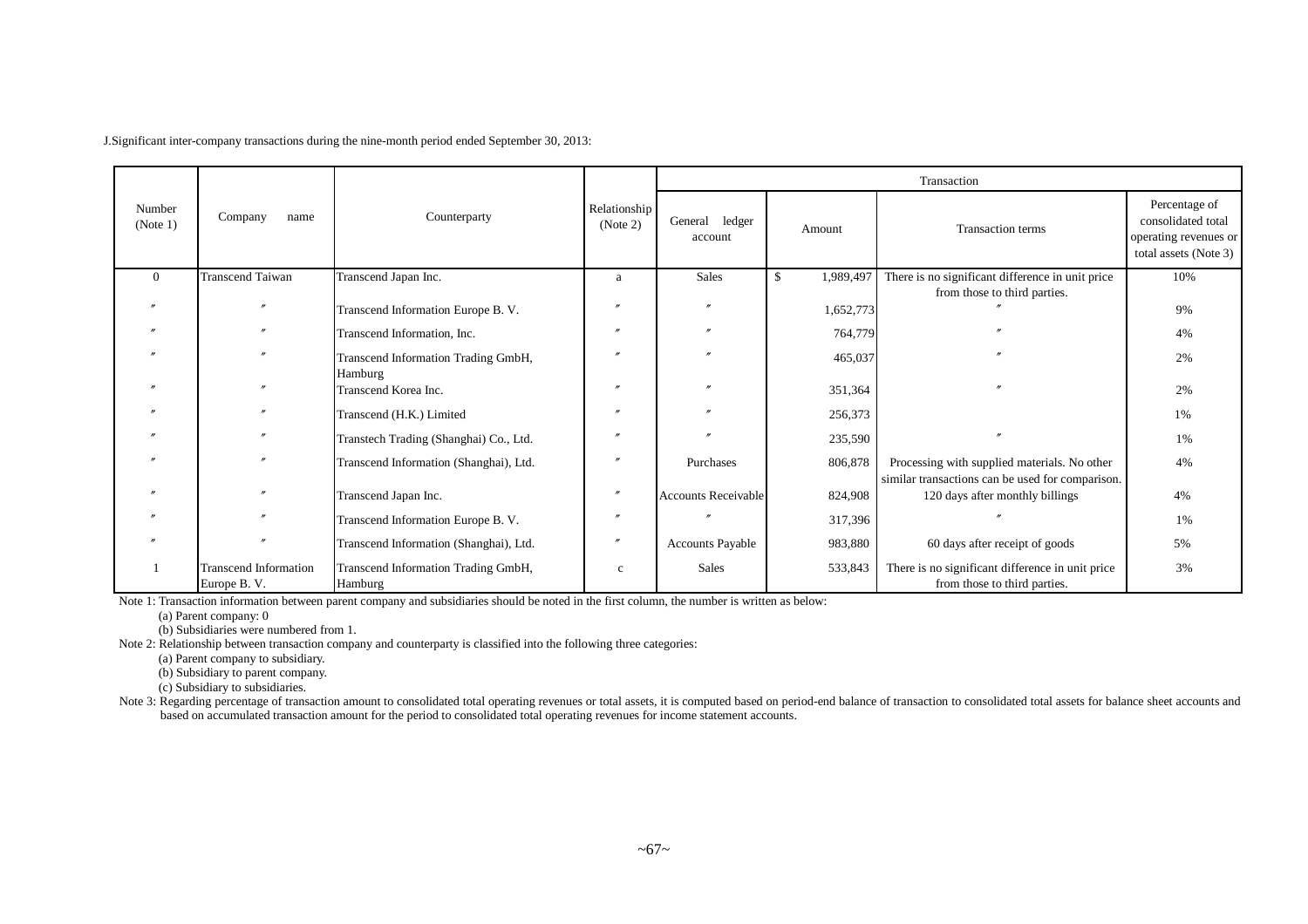#### (2) Information on investees

|                               |                                                                                                                         |                                    |                                                                                   |                           | Initial investment amount                                                                  | Shares held as at September 30, 2013 |      |                 | Investment income                                                                                                    |                                                                                   |        |
|-------------------------------|-------------------------------------------------------------------------------------------------------------------------|------------------------------------|-----------------------------------------------------------------------------------|---------------------------|--------------------------------------------------------------------------------------------|--------------------------------------|------|-----------------|----------------------------------------------------------------------------------------------------------------------|-----------------------------------------------------------------------------------|--------|
| Investors                     | Investees                                                                                                               | Location                           | Main business<br>activities                                                       | 2013                      | Balance as of Balance as of<br>September 30, September 30, No. of Shares Ownership<br>2012 | (in thousand)                        | (% ) | Book value      | Net profit (loss) of<br>the investee for the<br>nine-month period<br>ended September 30, ended September 30,<br>2013 | (loss) recognized by<br>the Company for the<br>nine-month period<br>2013 (Note 1) | Note   |
| Transcend<br>Taiwan           | Saffire Investment Ltd.                                                                                                 | B.V.I.                             | Investments holding                                                               | $$1,202,418$ $$1,202,418$ |                                                                                            | 36,600,000                           | 100  | $$3,221,835$ \$ | $104,345$ \$                                                                                                         | 101,863                                                                           | Note 2 |
|                               | Transcend Japan Inc.                                                                                                    | Japan                              | company<br>Wholesaler of<br>computer memory<br>modules and peripheral<br>products | 89,103                    | 89,103                                                                                     | 6,400                                | 100  | 129,266 (       | $7,745$ (                                                                                                            | 7,745                                                                             | Note 2 |
|                               | Transcend Information, Inc.                                                                                             | <b>United States of</b><br>America | Wholesaler of<br>computer memory<br>modules and peripheral<br>products            | 38,592                    | 38,592                                                                                     | 625,000                              | 100  | 97,485 (        | $7,249$ (                                                                                                            | 7,249                                                                             | Note 2 |
|                               | Transcend Korea Inc.                                                                                                    | Korea                              | Wholesaler of<br>computer memory<br>modules and peripheral<br>products            | 6,132                     | 6,132                                                                                      |                                      | 100  | 19,172 (        | $54)$ (                                                                                                              | 54)                                                                               | Note 2 |
|                               | Transcend Information UK Limited                                                                                        | United Kingdom                     | Wholesaler of<br>computer memory<br>modules and peripheral<br>products            |                           | 2,883                                                                                      |                                      |      |                 |                                                                                                                      |                                                                                   | Note 6 |
|                               | Taiwan IC Packaging Corp.                                                                                               | Taiwan                             | Packaging of Semi-<br>conductors                                                  | 251,658                   |                                                                                            | 41,000,000                           | 14   | 242,430 (       | $424,804$ (                                                                                                          | 9,228                                                                             | Note 5 |
| Saffire<br>Investment<br>Ltd. | Memhiro Pte Ltd.                                                                                                        | Singapore                          | Investments holding<br>company                                                    | 1,156,920                 | 1,156,920                                                                                  | 55,132,000                           | 100  | 3,208,011       | 101,906                                                                                                              | 101,906                                                                           | Note 3 |
| Memhiro Pte<br>Ltd.           | Transcend Information Europe B.V.                                                                                       | Netherlands                        | Wholesaler of<br>computer memory<br>modules and peripheral<br>products            | 1,693                     | 1,693                                                                                      | 100                                  | 100  | 178,074         | 23,121                                                                                                               | 23,122                                                                            | Note 4 |
|                               | Note 1: The Company does not directly recognize the investment income (loss) except for the subsidiaries directly held. |                                    |                                                                                   |                           |                                                                                            |                                      |      |                 |                                                                                                                      |                                                                                   |        |
|                               | Note 2: Subsidiaries of the Company.<br>Note 3: Subsidiary of Saffire.                                                  |                                    | Note 4: Subsidiaries of Memhiro.<br>Note $5$ : Please refer to Note 6 (7).        |                           |                                                                                            |                                      |      |                 | Note $6:$ Please refer to Note 4 (3)B.                                                                               |                                                                                   |        |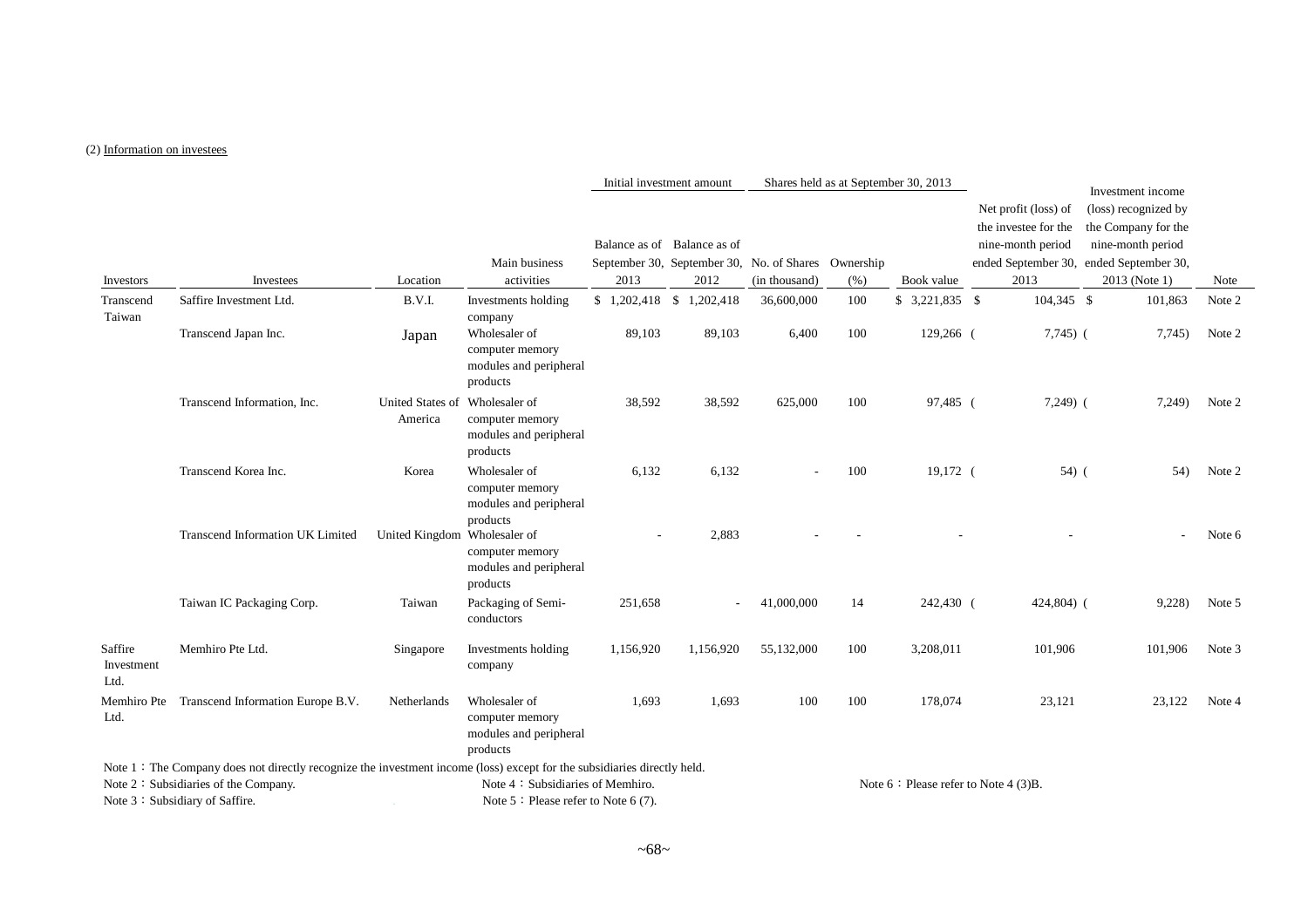|                     |                                                       |                |                                                                                                        |                             | Initial Investment Amount | Shares held as at September 30, 2013                                 |      | Net income<br>(loss) of<br>investee | Investment income<br>(loss) recognized by<br>the Company |                 |        |
|---------------------|-------------------------------------------------------|----------------|--------------------------------------------------------------------------------------------------------|-----------------------------|---------------------------|----------------------------------------------------------------------|------|-------------------------------------|----------------------------------------------------------|-----------------|--------|
|                     |                                                       |                |                                                                                                        | Balance as of Balance as of |                           |                                                                      |      |                                     |                                                          |                 |        |
| Investors           | Investees                                             | Location       | Main activities                                                                                        | 2013                        | 2012                      | September 30, September 30, No. of Shares Ownership<br>(in thousand) | (% ) | Book value                          | Amount                                                   | Amount (Note 1) | Note   |
| Memhiro Pte<br>Ltd. | Transcend Information (Shanghai),<br>Ltd.             |                | Mainland China Manufacturer and seller<br>of computer memory<br>modules, storage<br>products and disks | S.                          | 1,134,178 \$ 1,134,178    |                                                                      | 100  | $$2,925,880$ \;                     | 78,731 \$                                                | 78,640          | Note 2 |
|                     | <b>Transcend Information Trading</b><br>GmbH, Hamburg | Germany        | Wholesaler of<br>computer memory<br>modules and peripheral<br>products                                 | 2,288                       | 2,288                     | $\overline{\phantom{a}}$                                             | 100  | 59,932 (                            | $1,418$ $($                                              | 1,418)          | Note 2 |
|                     | Transtech Trading (Shanghai) Co.,<br>Ltd.             | Mainland China | Manufacturer and seller<br>of computer memory<br>modules, storage<br>products and disks.               | 16,310                      | 16,310                    | ٠                                                                    | 100  | 8,143                               | $4,616$ (                                                | 4,616)          | Note 2 |
|                     | Transcend Information (Hong Kong),<br>Ltd.            | Hong kong      | Wholesaler of<br>computer memory<br>modules and peripheral<br>products                                 | 7,636                       |                           | 2,000,000<br>$\sim$                                                  | 100  | 14,016                              | 6,426                                                    | 6,426           | Note 2 |

Note 1: The Company does not directly recognize the investment income (loss) except for the subsidiaries directly held.

Note 2: Subsidiaries of Memhiro.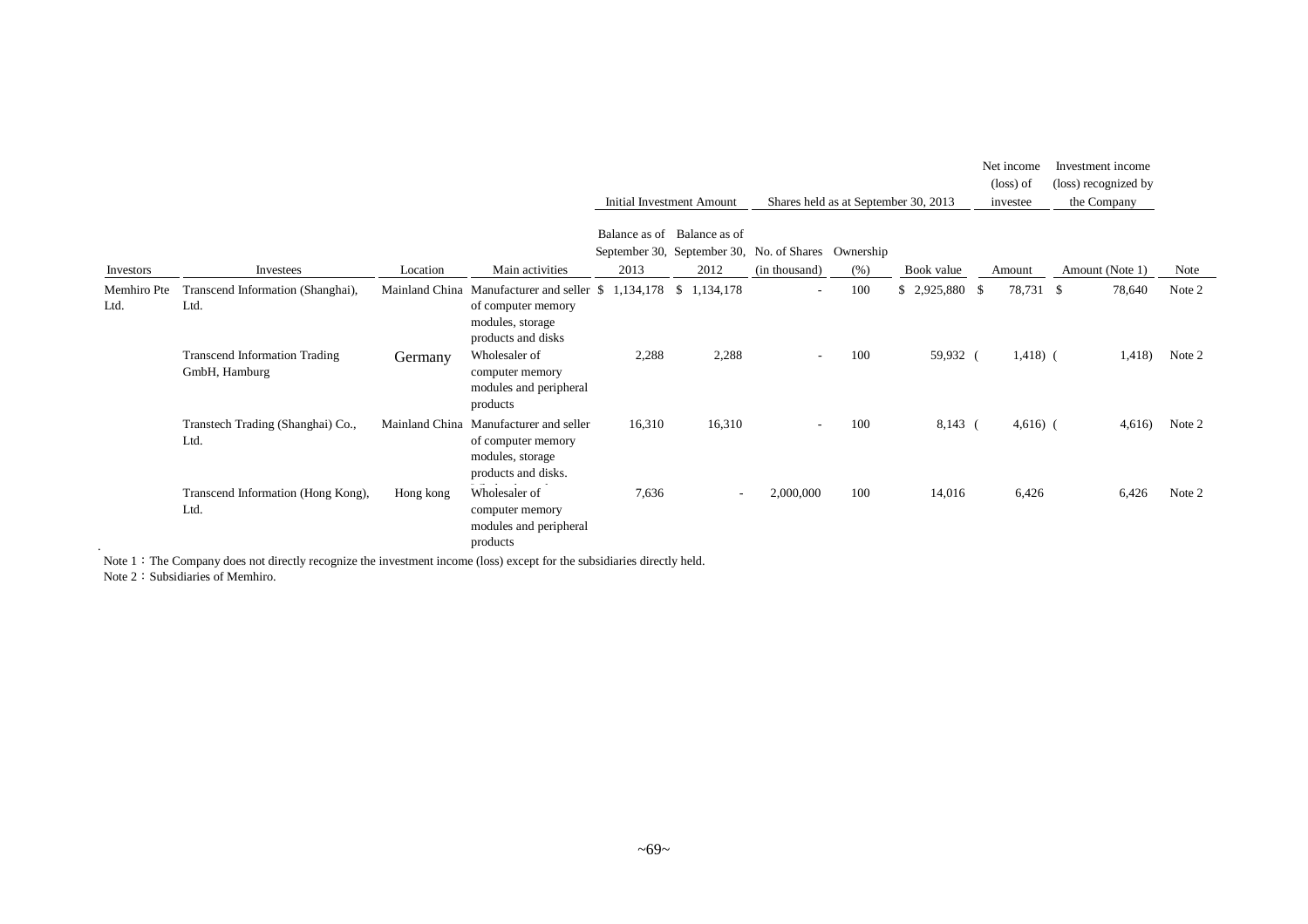#### (3) Information on investments in Mainland China

#### A.Basic information:

| Investee in<br>Mainland<br>China                | Main business activities                                                                                                                                                                                      | Paid-in capital | Investment<br>method<br>(Note 1) | Accumulated<br>amount of<br>remittance<br>from Taiwan to<br>Mainland<br>China as of<br>January 1,<br>2013 | Amount remitted from Taiwan<br>to Mainland China/Amount<br>remitted back to Taiwan for the<br>nine-month period ended<br>September 30, 2013 |                            | Accumulated<br>amount of<br>remittance<br>from Taiwan to | Ownership held<br>by the<br>Company | Investment<br>income (loss)<br>recognized by<br>the Company<br>for the nine- | Book value of<br>investments in<br>Mainland | Accumulated<br>amount of<br>investment<br>income          | Note |
|-------------------------------------------------|---------------------------------------------------------------------------------------------------------------------------------------------------------------------------------------------------------------|-----------------|----------------------------------|-----------------------------------------------------------------------------------------------------------|---------------------------------------------------------------------------------------------------------------------------------------------|----------------------------|----------------------------------------------------------|-------------------------------------|------------------------------------------------------------------------------|---------------------------------------------|-----------------------------------------------------------|------|
|                                                 |                                                                                                                                                                                                               |                 |                                  |                                                                                                           | Remitted to<br>Mainland<br>China                                                                                                            | Remitted back<br>to Taiwan | Mainland<br>China as of<br>September 30,<br>2013         | (direct and<br>indirect)            | month period<br>ended<br>September 30,<br>2013<br>(Note 2)                   | China as of<br>September 30,<br>2013        | remitted back<br>to Taiwan as of<br>September 30,<br>2013 |      |
| Transcend<br>Information<br>(Shanghai),<br>Ltd. | Manufacturer and seller of<br>computer memory modules,<br>storage products and disks                                                                                                                          | \$1,134,178     | (Note 1)                         | \$1,134,178                                                                                               | $\overline{\phantom{a}}$                                                                                                                    | $\sim$                     | \$1,134,178                                              | 100                                 | 78,640                                                                       | 2,925,880                                   | $\overline{\phantom{a}}$                                  |      |
| Transtech<br>Trading<br>(Shanghai)<br>Co., Ltd. | Manufacturer and seller of<br>computer memory modules,<br>storage products and disks.<br>Wholesaler and agent of<br>computer memory modules<br>and Peripheral products.<br>Retailer of computer<br>components | 16,310          | (Note 1)                         | 16,310                                                                                                    |                                                                                                                                             |                            | 16,310                                                   | 100                                 | 4,616)                                                                       | 8,143                                       | $\overline{\phantom{a}}$                                  |      |

| Company name                           | Accumulated amount of remittance from Taiwan to<br>Mainland China as of December 31, 2012 | Investment amount approved by the Investment<br>Commission of the Ministry of Economic Affairs<br>(MOEA) | Ceiling on investments in Mainland China imposed by<br>the Investment Commission of MOEA |
|----------------------------------------|-------------------------------------------------------------------------------------------|----------------------------------------------------------------------------------------------------------|------------------------------------------------------------------------------------------|
| Transcend Information (Shanghai), Ltd. |                                                                                           | 1.134.178 S                                                                                              |                                                                                          |
| Transtech Trading (Shanghai) Co., Ltd. | 16.310                                                                                    | 16.310                                                                                                   |                                                                                          |
|                                        | 1,150,488                                                                                 | 1,150,488                                                                                                | 11,416,121                                                                               |

Note 1: Indirect investment through another subsidiary in a third country.

Note 2: Investment income recognized for current period is based on financial statements reviewed by the independent accountants of Taiwan parent company.

Note 3: The numbers in this table are expressed in New Taiwan Dollars.

B.Significant transactions conducted with investees in Mainland China directly or indirectly through other companies in the third areas: Please refer to Note 13(1)J.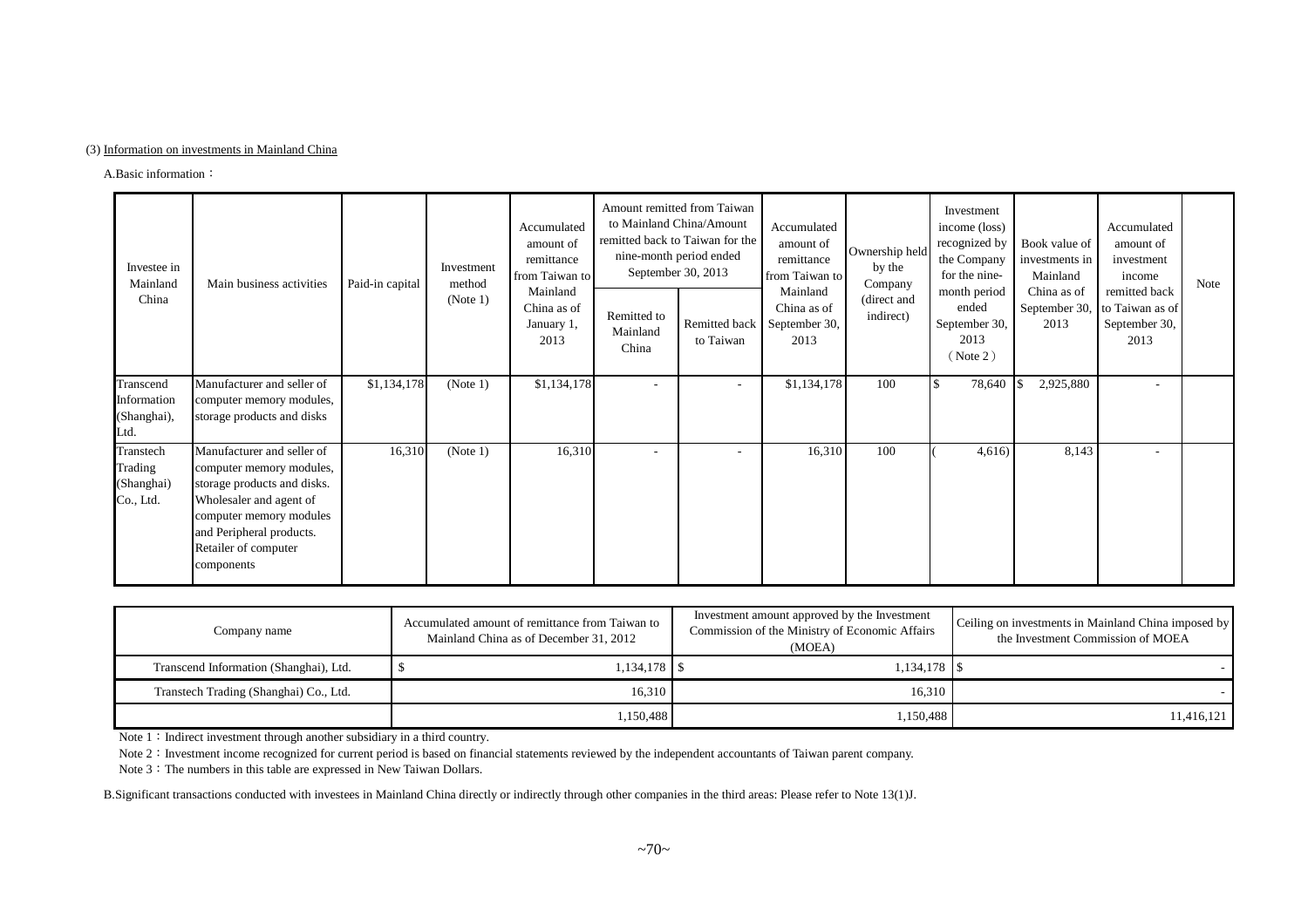#### 14. SEGMENT INFORMATION

#### (1) General information

The Group operates business only in a single industry, allocating resources and assessing performance of the Group as a whole, and has identified that the Group has only one reportable operating segment.

#### (2) Revenue information by category

Not applicable as revenues from external customers are derived primarily from the sale of products.

#### (3) Revenue information by geographic area

The Group's revenue information by geographic area for the nine-month periods ended September 30, 2013 and 2012 are as follow:

|         | For the nine-month periods ended September 30,<br>2013<br>2012 |            |               |            |  |  |
|---------|----------------------------------------------------------------|------------|---------------|------------|--|--|
|         |                                                                | Revenue    |               |            |  |  |
|         | Revenue                                                        |            |               |            |  |  |
| Taiwan  | \$                                                             | 2,450,295  | $\mathcal{S}$ | 1,957,556  |  |  |
| Asia    |                                                                | 8,668,812  |               | 9,997,372  |  |  |
| America |                                                                | 1,340,828  |               | 1,612,923  |  |  |
| Europe  |                                                                | 6,150,643  |               | 5,302,988  |  |  |
| Others  |                                                                | 797,548    |               | 557,772    |  |  |
| Total   |                                                                | 19,408,126 |               | 19,428,611 |  |  |

### (4) Information on major customers

There is no sale to a single customer constituting more than 10% of the Group's consolidated net sales for the nine-month periods ended September 30, 2013 and 2012.

### 15. INITIAL APPLICATION OF IFRSs

These consolidated financial statements are the first third-quarter consolidated financial statements prepared by the Group in accordance with the IFRSs. The Group has adjusted the amounts as appropriate that are reported in the previous R.O.C. GAAP consolidated financial statements to those amounts that should be presented under IFRSs in the preparation of the opening IFRS balance sheet. Information about exemptions elected by the Group, exceptions to the retrospective application of IFRSs in relation to initial application of IFRSs, and how it affects the Group's financial position, operating results and cash flows in transition from R.O.C. GAAP to the IFRSs is set out below:

- (1)The exemptions under IFRS 1 apply to the Group. Please refer to Note 15 in the consolidated financial statements as of and for the three-month period ended March 31, 2013 for relevant information.
- (2)Requirement to reconcile from R.O.C GAAP to IFRSs at the time of initial application.

IFRS 1 requires that an entity should prepare reconciliations for equity, comprehensive income and cash flows for the comparative periods. Reconciliations for equity and comprehensive income for the comparative periods as to transition from R.O.C. GAAP to IFRSs is shown below: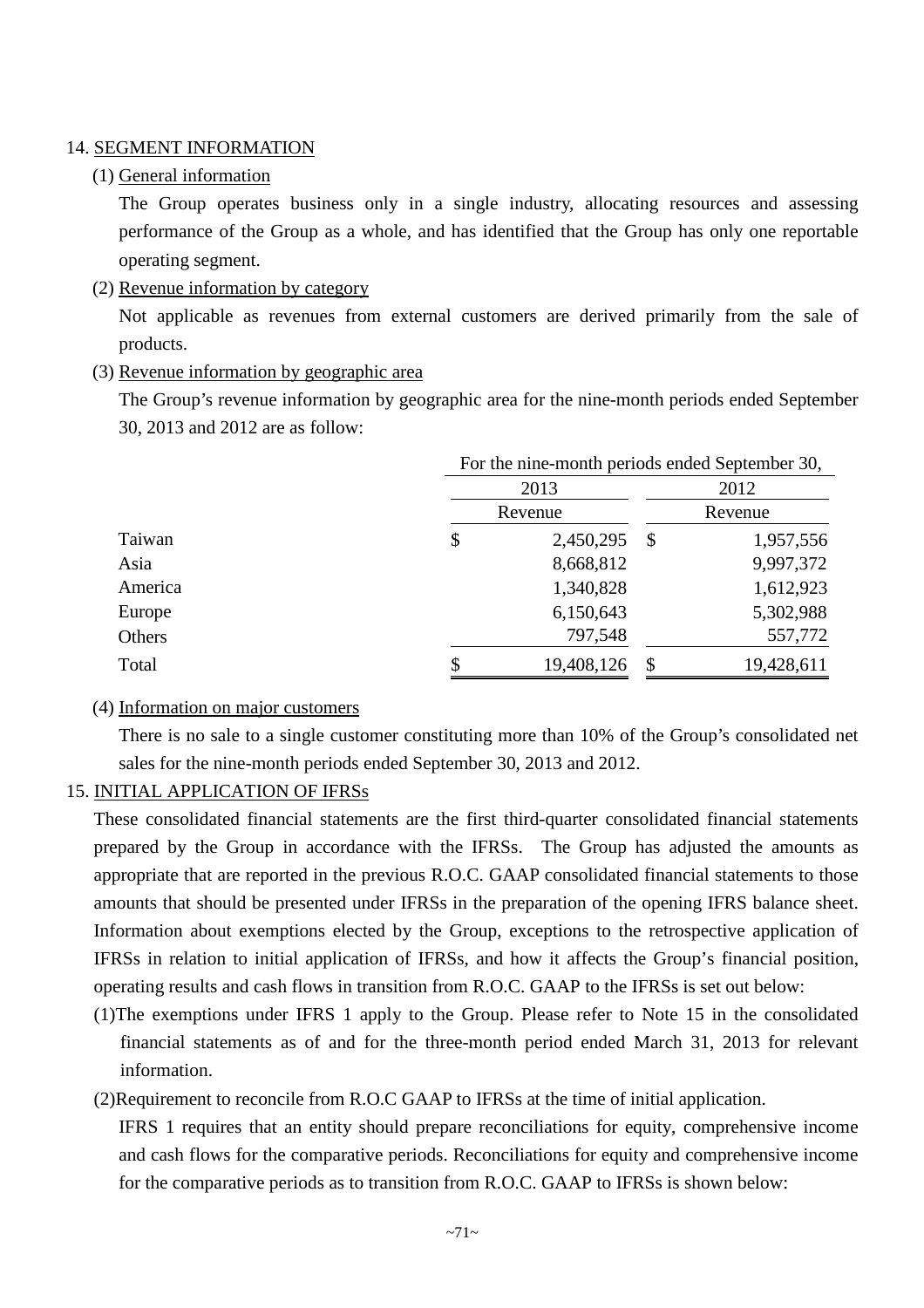A.For the reconciliation for equity on January 1, 2012 and December 31, 2012, please refer to Note 15 in the consolidated financial statements as of and for the three-month period ended March 31, 2013 for relevant information.

B.Reconciliation for equity on September 30, 2012:

|                               |    |             |               | Effect of<br>transition from<br>R.O.C. GAAP |               |              |               |
|-------------------------------|----|-------------|---------------|---------------------------------------------|---------------|--------------|---------------|
|                               |    | R.O.C. GAAP |               | to IFRSs                                    |               | <b>IFRSs</b> | Remark        |
| <b>Current assets</b>         |    |             |               |                                             |               |              |               |
| Cash and cash equivalents     | \$ | 8,481,257   | $\mathcal{S}$ |                                             | $\mathcal{S}$ | 8,481,257    |               |
| Bond investments without      |    |             |               |                                             |               |              |               |
| active markets - current      |    | 567,366     |               |                                             |               | 567,366      |               |
| Notes receivable, net         |    |             |               |                                             |               |              |               |
| Accounts receivable, net      |    | 2,761,877   |               |                                             |               | 2,761,877    |               |
| Accounts receivable - related |    |             |               |                                             |               |              |               |
| parties, net                  |    | 119,749     |               |                                             |               | 119,749      |               |
| Other receivables             |    | 231,417     |               |                                             |               | 231,417      |               |
| Inventories                   |    | 5,312,375   |               |                                             |               | 5,312,375    |               |
| Deferred income tax assets    |    | 55,654      | - (           | 55,654)                                     |               |              | (g)           |
| Other current assets          |    | 65,655      |               |                                             |               | 65,655       |               |
| Total current assets          |    | 17,595,350  |               | 55,654)                                     |               | 17,539,696   |               |
| Non-current assets            |    |             |               |                                             |               |              |               |
| Available-for-sale financial  |    |             |               |                                             |               |              |               |
| $asserts$ – noncurrent        |    | 220,062     |               | 300,629                                     |               | 520,691      | (a)           |
| Financial assets carried at   |    |             |               |                                             |               |              |               |
| cost - noncurrent             |    | 361,055     |               | 361,055)                                    |               |              | (a)           |
| Property, plant and equipment |    | 3,699,684 ( |               | 152,622)                                    |               | 3,547,062    | (b),(f)       |
| Investment property           |    |             |               | 308,154                                     |               | 308,154      | (b)           |
| Intangible assets             |    | 113,924     | - (           | 113,924)                                    |               |              | (d),(h)       |
| Deferred income tax assets    |    |             |               | 76,099                                      |               | 76,099       | (c),(d),(g)   |
| Other non-current assets      |    | 201,504     |               | 41,622)                                     |               | 159,882      | (b), (f), (h) |
| Total non-current assets      |    | 4,596,229   |               | 15,659                                      |               | 4,611,888    |               |
| Total assets                  | \$ | 22,191,579  | $($ \$        | 39,995)                                     | \$            | 22,151,584   |               |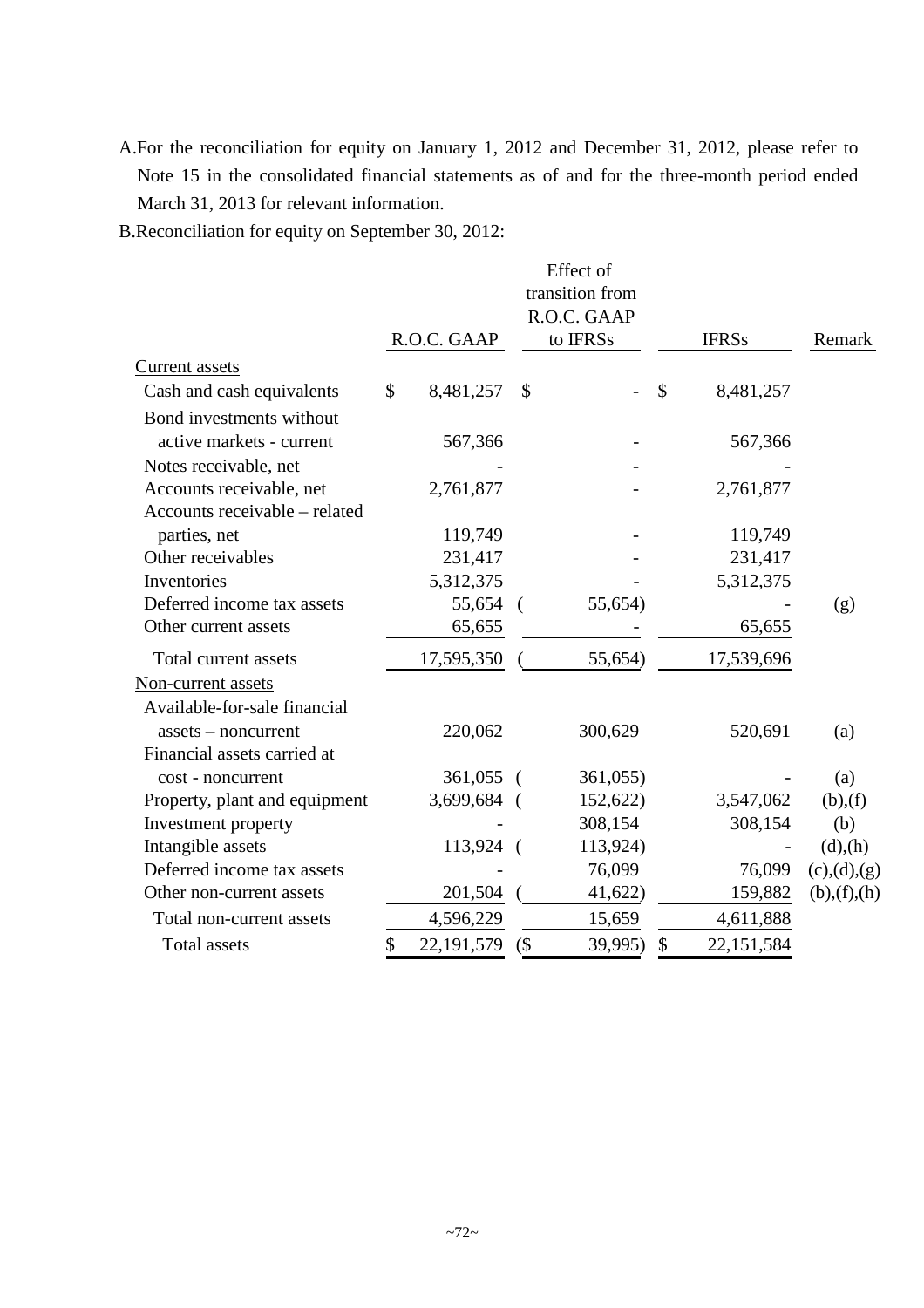|                                  |                       | Effect of         |                        |                |
|----------------------------------|-----------------------|-------------------|------------------------|----------------|
|                                  |                       | transition from   |                        |                |
|                                  |                       | R.O.C. GAAP       |                        |                |
|                                  | R.O.C. GAAP           | to IFRSs          | <b>IFRSs</b>           | Remark         |
| <b>Current liabilities</b>       |                       |                   |                        |                |
| Notes payable                    | $\mathbb{S}$<br>6,376 | \$                | $\mathcal{S}$<br>6,376 |                |
| Accounts payable                 | 2,235,005             |                   | 2,235,005              |                |
| Other payables                   | 552,152               | 20,169            | 572,321                | (c)            |
| Current income tax payable       | 154,612               | 108               | 154,720                | (d)            |
| Other current liabilities        | 35,975                |                   | 35,975                 |                |
| <b>Total current liabilities</b> | 2,984,120             | 20,277            | 3,004,397              |                |
| Non-current liabilities          |                       |                   |                        |                |
| Deferred income tax liabilities  | 300,388               |                   | 300,388                |                |
| Other non-current liabilities    | 47,267                | 30,085            | 77,352                 | (d)            |
| Total non-current liabilities    | 347,655               | 30,085            | 377,740                |                |
| <b>Total liabilities</b>         | 3,331,775             | 50,362            | 3,382,137              |                |
| Equity attributable to owners of |                       |                   |                        |                |
| the parent                       |                       |                   |                        |                |
| Capital                          |                       |                   |                        |                |
| Common stock                     | 4,307,617             |                   | 4,307,617              |                |
| <b>Capital Reserve</b>           | 5,014,456             |                   | 5,014,456              |                |
| Retained earnings                |                       |                   |                        |                |
| Legal reserve                    | 2,448,801             |                   | 2,448,801              |                |
|                                  |                       |                   |                        | (a), (c), (d), |
| Unappropriated retained earnings | 6,981,909             | 25,456            | 7,007,365              | (e), (g)       |
|                                  |                       |                   |                        | (a), (c), (d), |
| Other equity                     | 107,021               | $115,813$ (       | 8,792)                 | (e)            |
| Total equity                     | 18,859,804            | 90,357)           | 18,769,447             |                |
| Total liabilities and equity     | 22, 191, 579<br>\$    | $($ \$<br>39,995) | 22,151,584<br>\$       |                |

C.For the reconciliation for comprehensive income for the year ended December 31, 2012, please refer to Note 15 in the consolidated financial statements as of and for the three-month period ended March 31, 2013 for relevant information.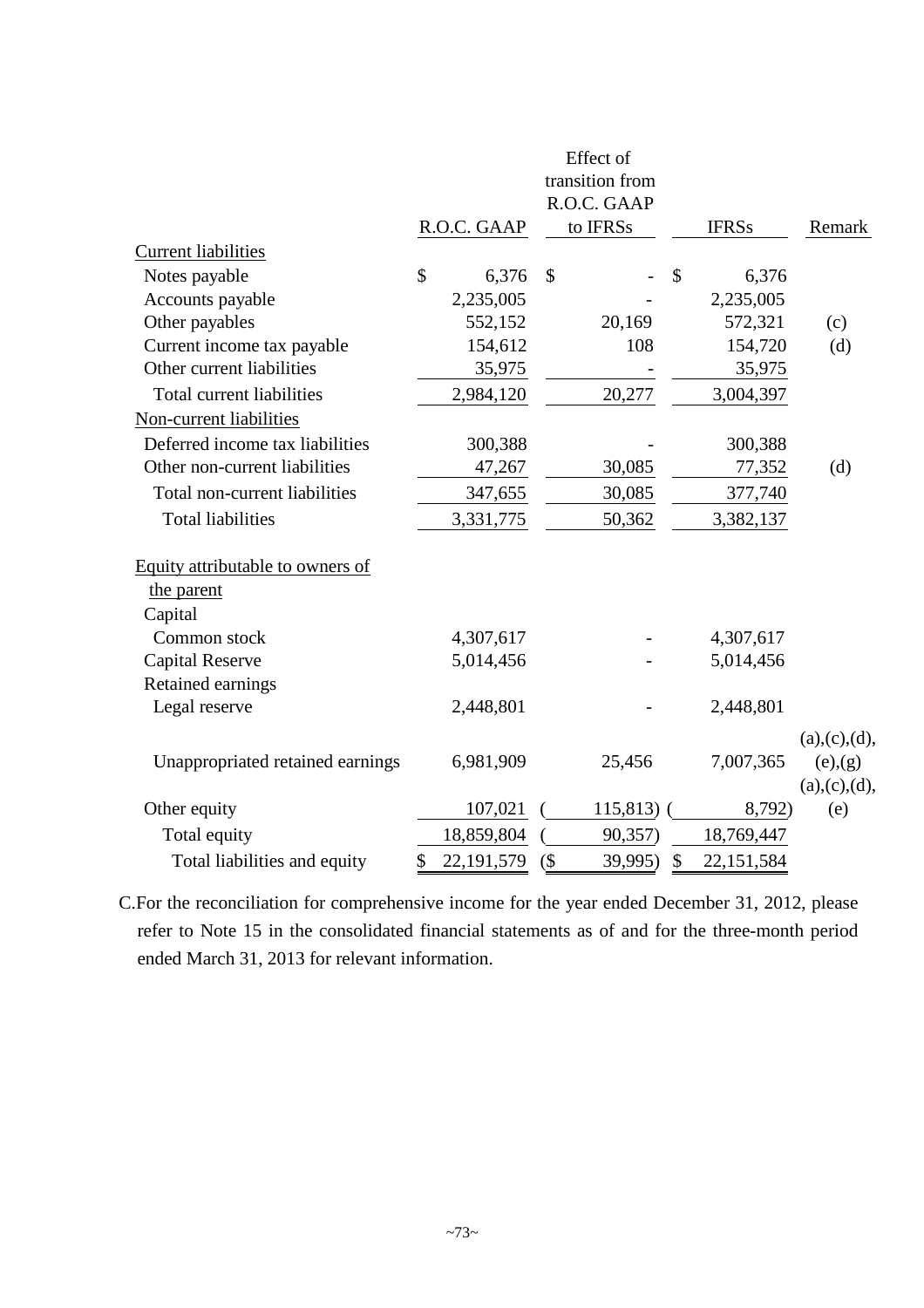D.Reconciliation for comprehensive income for the nine-month period ended September 30, 2012:

|                                                            |    |             |    | Effect of        |                |              |             |
|------------------------------------------------------------|----|-------------|----|------------------|----------------|--------------|-------------|
|                                                            |    |             |    | transition from  |                |              |             |
|                                                            |    |             |    | R.O.C. GAAP      |                |              |             |
|                                                            |    | R.O.C. GAAP |    | to IFRSs         |                | <b>IFRSs</b> | Remark      |
| <b>Operating Revenue</b>                                   | \$ | 19,428,611  | \$ |                  | \$             | 19,428,611   |             |
| <b>Operating Costs</b>                                     |    | 15,675,871) |    |                  |                | 15,675,871)  |             |
| <b>Gross Profit</b>                                        |    | 3,752,740   |    |                  |                | 3,752,740    |             |
| <b>Operating Expenses</b>                                  |    |             |    |                  |                |              |             |
| Sales and marketing expenses<br>General and administrative |    | 732,016)    |    |                  | $\overline{ }$ | 732,016)     |             |
| expenses                                                   |    | 285,079)    |    | $2,693$ (        |                | 282,386)     | (c),(d)     |
| Research and development                                   |    |             |    |                  |                |              |             |
| expenses                                                   |    | 105,360)    |    |                  |                | 105,360)     |             |
| <b>Operating Income</b>                                    |    | 2,630,285   |    | 2,693            |                | 2,632,978    |             |
| Non-operating Income and                                   |    |             |    |                  |                |              |             |
| Expenses                                                   |    |             |    |                  |                |              |             |
| Other income                                               |    | 76,992      |    |                  |                | 76,992       |             |
| Other gains and losses                                     |    | 66,920)     |    | 65,000           |                | 1,920)       | (a)         |
| Income before income tax                                   |    | 2,640,357   |    | 67,693           |                | 2,708,050    |             |
| Income tax expense                                         |    | 372,623)    |    | 222)             |                | 372,845)     | (c),(d),(g) |
| Net income                                                 |    | 2,267,734   |    | 67,471           |                | 2,335,205    |             |
| Other comprehensive income                                 |    |             |    |                  |                |              |             |
| Foreign exchange translation                               |    |             |    |                  |                |              |             |
| differences for foreign operations                         |    |             |    |                  |                | 98,149)      |             |
| Unrealized gain (loss) on                                  |    |             |    |                  |                |              |             |
| available-for-sale financial assets                        |    |             |    |                  |                | 82,943       |             |
| Income tax on other                                        |    |             |    |                  |                |              |             |
| comprehensive income                                       |    |             |    |                  |                | 16,701       |             |
| Other comprehensive loss                                   |    |             |    |                  |                |              |             |
| for the period, net of tax                                 |    |             |    |                  |                | 1,495        |             |
| Total comprehensive income                                 |    |             |    |                  | \$             | 2,336,700    |             |
| Net income attributable to:                                |    |             |    |                  |                |              |             |
| Owners of the parent                                       | \$ | 2,267,734   |    | $\sim$<br>67,471 | \$             | 2,335,205    |             |
| Comprehensive income                                       |    |             |    |                  |                |              |             |
| attributable to:                                           |    |             |    |                  |                |              |             |
| Owners of the parent                                       |    |             |    |                  | \$             | 2,336,700    |             |
|                                                            |    |             |    |                  |                |              |             |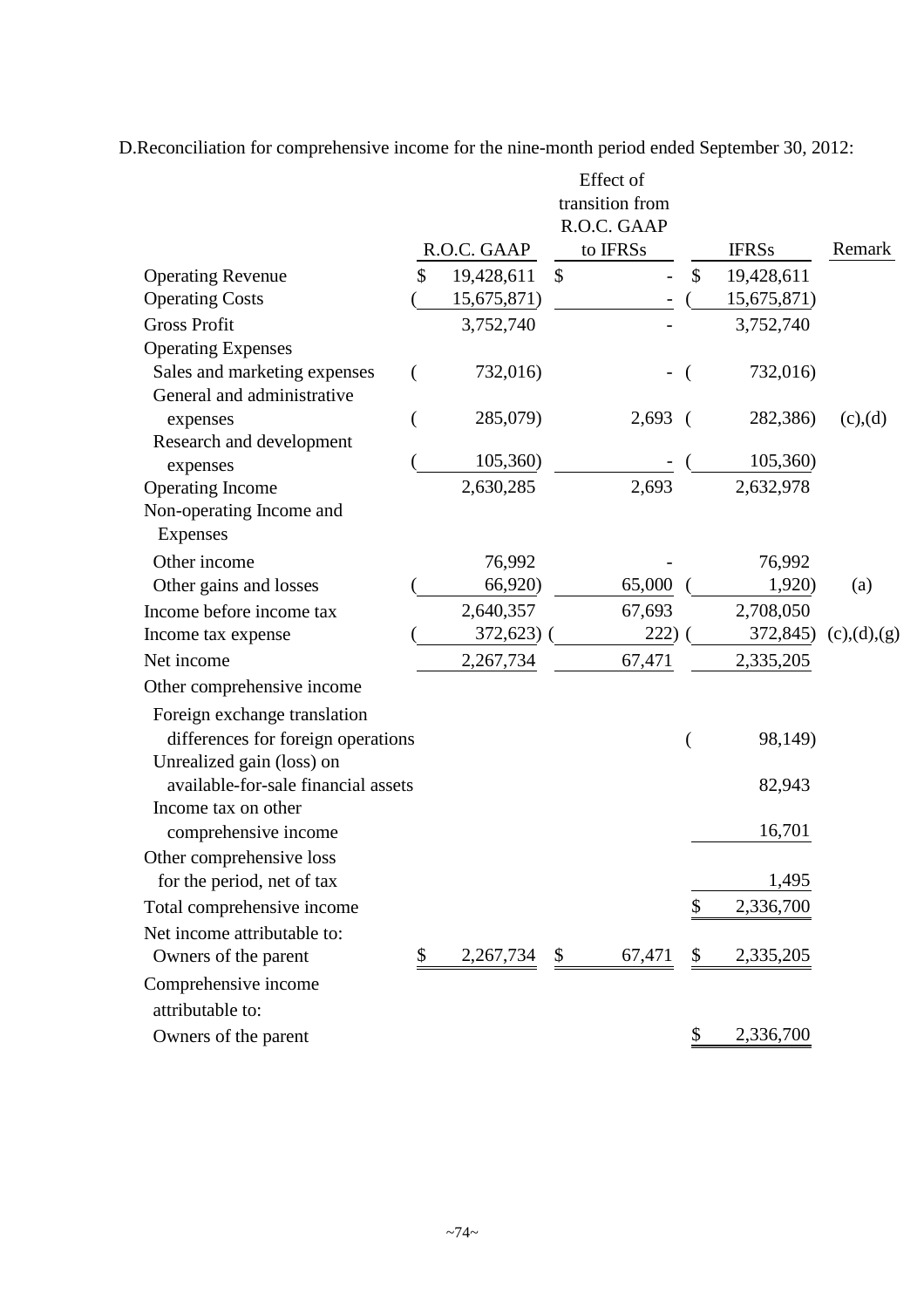E.Reconciliation for comprehensive income for the three-month period ended September 30, 2012:

|                                     |            |                                   | Effect of |                                |                           |                               |
|-------------------------------------|------------|-----------------------------------|-----------|--------------------------------|---------------------------|-------------------------------|
|                                     |            |                                   |           |                                |                           |                               |
|                                     |            |                                   |           |                                |                           |                               |
|                                     |            |                                   | to IFRSs  |                                | <b>IFRSs</b>              | Remark                        |
| \$                                  | 7,166,751  | $\mathcal{S}$                     |           | $\mathcal{S}$                  | 7,166,751                 |                               |
|                                     | 5,693,819) |                                   |           |                                | 5,693,819)                |                               |
|                                     | 1,472,932  |                                   |           |                                | 1,472,932                 |                               |
|                                     |            |                                   |           |                                |                           |                               |
|                                     | 258,588)   |                                   |           |                                | 258,588)                  |                               |
|                                     |            |                                   |           |                                |                           |                               |
|                                     | 106,358)   |                                   |           |                                | 98,666)                   | (c),(d)                       |
|                                     |            |                                   |           |                                |                           |                               |
|                                     |            |                                   |           |                                |                           |                               |
|                                     | 1,069,307  |                                   | 7,692     |                                | 1,076,999                 |                               |
|                                     |            |                                   |           |                                |                           |                               |
|                                     |            |                                   |           |                                |                           |                               |
|                                     | 20,562     |                                   |           |                                | 20,562                    |                               |
|                                     |            |                                   | 45,000    |                                | 27,257                    | (a)                           |
|                                     | 1,072,126  |                                   | 52,692    |                                | 1,124,818                 |                               |
|                                     | 140,364)   |                                   |           |                                | 150,008)                  | (c),(d),(g)                   |
|                                     | 931,762    |                                   | 43,048    |                                | 974,810                   |                               |
|                                     |            |                                   |           |                                |                           |                               |
|                                     |            |                                   |           |                                |                           |                               |
| differences for foreign operations  |            |                                   |           | €                              | 22,626)                   |                               |
|                                     |            |                                   |           |                                |                           |                               |
| available-for-sale financial assets |            |                                   |           |                                | 5,018                     |                               |
|                                     |            |                                   |           |                                |                           |                               |
|                                     |            |                                   |           |                                | 3,862                     |                               |
|                                     |            |                                   |           |                                |                           |                               |
|                                     |            |                                   |           |                                |                           |                               |
|                                     |            |                                   |           |                                |                           |                               |
|                                     |            |                                   |           |                                |                           |                               |
| \$                                  | 931,762    | \$                                | 43,048    | \$                             | 974,810                   |                               |
|                                     |            |                                   |           |                                |                           |                               |
|                                     |            |                                   |           |                                |                           |                               |
|                                     |            |                                   |           | \$                             | 961,064                   |                               |
|                                     |            | R.O.C. GAAP<br>38,679)<br>17,743) |           | transition from<br>R.O.C. GAAP | $7,692$ (<br>9,644)<br>\$ | 38,679)<br>13,746)<br>961,064 |

Reasons for reconciliation are outlined below:

(a) Financial assets: equity instruments

In accordance with the "Rules Governing the Preparation of Financial Statements by Securities Issuers" before amendment on July 7, 2011, unlisted stocks and emerging stocks held by the Group were measured at cost and recognized as "Financial assets measured at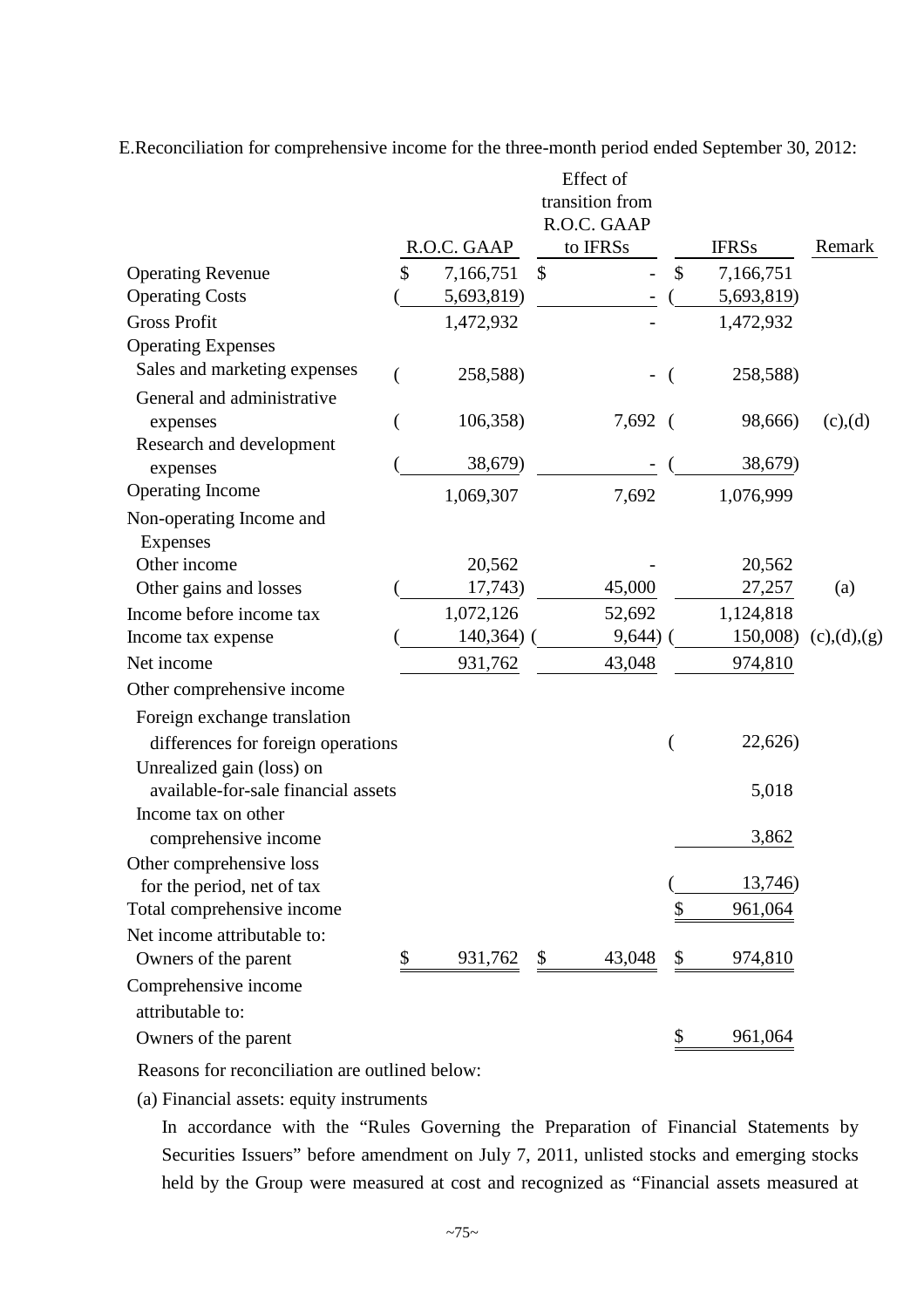cost". However, in accordance with IAS 39, "Financial Instruments: Recognition and Measurement", investments in equity instruments without an active market but with reliable fair value measurement (i.e. the variability in the range of reasonable fair value estimates is insignificant for that instrument, or the probabilities of the estimates within the range can be reasonably assessed and used in estimating fair value) should be measured at fair value. Therefore, in accordance with the amendment of "Rules Governing the Preparation of Financial statements by Securities Issuers", dated December 22, 2011, the Group designated "Financial assets carried at cost-noncurrent" to "Available-for-sale financial assets" at the date of transition to IFRSs.

As of September 30, 2012, the Group decreased "Financial assets carried at cost-noncurrent" by \$361,055, increased "Available-for-sale financial assets" by \$300,629 and decreased retained earnings by \$176,020, increased non-operating revenue and expenses by \$65,000 and increased other adjustments to stockholders' equity (presented as other equity) by \$50,594 for the difference between fair value and book value at the date of transition to IFRSs.

(b) Investment property

In accordance with R.O.C. GAAP, the Group's property that is leased to others is presented in the "Property, Plant and Equipment" account. In accordance with IAS 40, "Investment Property", property that meets the definition of investment property is classified and accounted for as "Investment property".

As of September 30, 2012, the Group increased "Investment property" by \$308,154, decreased "Property, plant and equipment" by \$147,662 and decreased "Rental assets - net" (presented as "other non-current assets") by \$160,492, respectively.

(c) Employee benefits

R.O.C. GAAP does not specify the rules on the cost recognition for accumulated unused compensated absences. The Group recognizes such costs as expenses upon actual payment. However, IAS 19, "Employee Benefits", requires that the costs of accumulated unused compensated absences should be accrued as expenses at the end of the reporting period.

Therefore, the Group decreased retained earnings by \$27,745, increased accrued expenses (presented as "other payables") by \$20,169, increased cumulative translation differences (presented as "other equity") by \$94, decreased salary expenses (presented as "general expenses") by \$1,847, decreased deferred income tax assets by \$667 and decreased income tax expense by \$4,968, respectively, as of September 30, 2012.

- (d) Pensions
	- i. The discount rate used to calculate pensions shall be determined with reference to the factors specified in R.O.C. SFAS 18, paragraph 23. However, IAS 19, 'Employee Benefits', requires an entity to determine the rate used to discount employee benefits with reference to market yields at the end of the reporting period on high quality corporate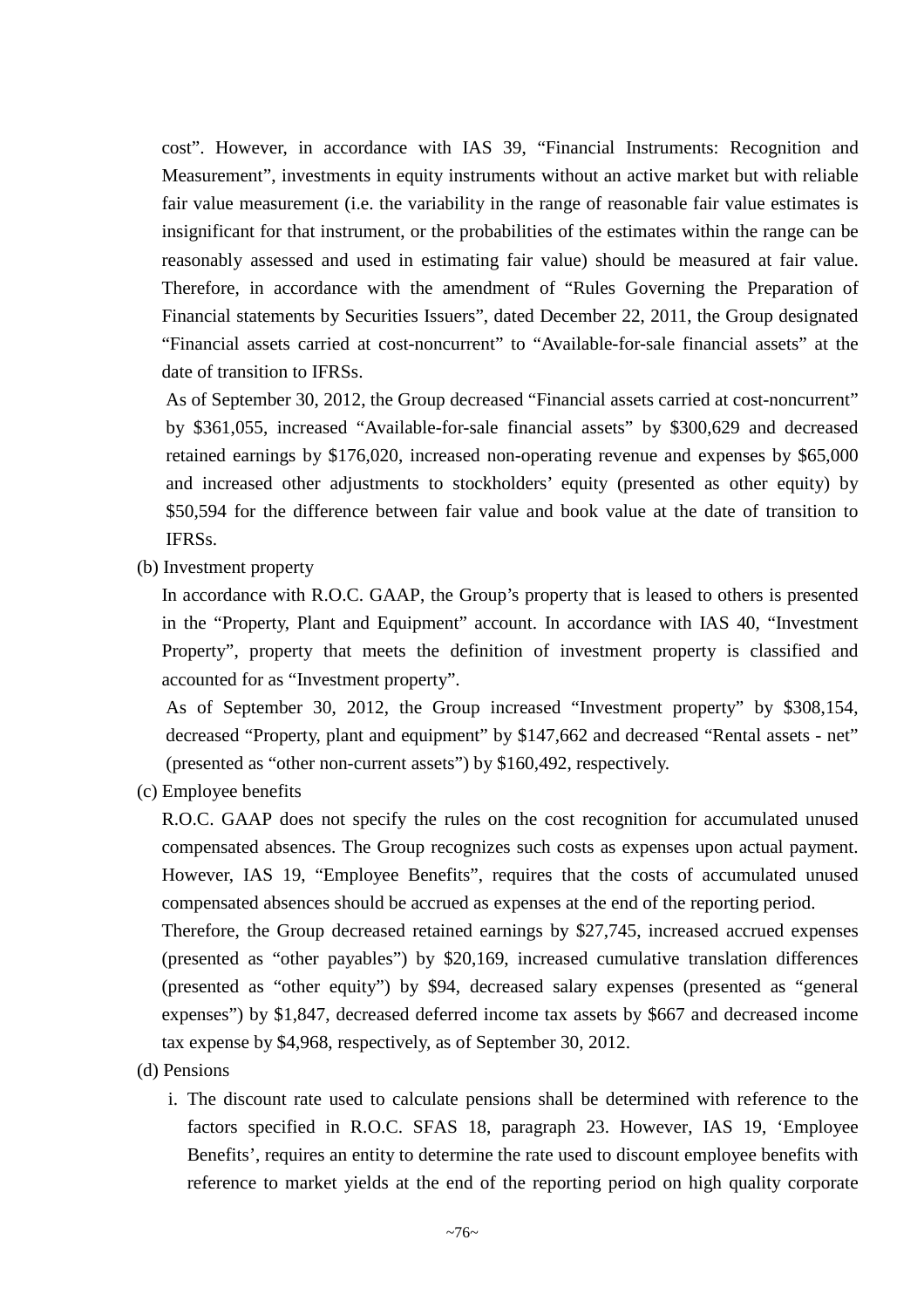bonds of a currency and term consistent with the currency and term of the benefit obligation; when there is no deep market in corporate bonds, an entity is required to use market yields on government bonds (at the end of the reporting period) instead.

- ii. In accordance with the Group's accounting policies, unrecognized transitional net benefit obligation should be amortized on a straight-line basis over the average remaining service period of employees still in service and expected to receive benefits. However, the transitional provisions in IAS 19 are not applied to the Group as the first-time adopter of IFRSs, so the Group has no unrecognized transitional liabilities.
- iii. In accordance with R.O.C. GAAP, the excess of the accumulated benefit obligation over the fair value of the pension plan (fund) assets at the balance sheet date is the minimum amount of pension liability that is required to be recognized on the balance sheet ("minimum pension liability"). However, IAS 19, 'Employee Benefits', has no regulation regarding the minimum pension liability.
- iv. In accordance with R.O.C. GAAP, actuarial pension gain or loss of the Group is recognized in net pension cost of current period using the "corridor" method. However, in accordance with IAS 19, "Employee Benefits", the Group elects to recognize immediately actuarial pension gain or loss in other comprehensive income.
- v. As of September 30, 2012, the Group increased accrued pension liabilities (presented as "other non-current liabilities") by \$30,085, decreased deferred pension cost (presented as "intangible assets") by \$14, decreased retained earnings by \$37,279, decreased unrecognized pension cost (presented as "other equity") by \$6,334, increased income tax expense by \$144, decreased operating expenses (presented as "general expenses") by \$846, decreased deferred income tax assets by \$36 and increased current income tax payable by \$108, respectively.
- (e) Cumulative translation adjustment

The Group elected to recognize cumulative translation adjustment as zero at the date of transition to IFRSs. Therefore, the Group decreased the cumulative translation adjustment (presented as "other equity") by \$172,835 and increased retained earnings by \$172,835 at the date of transition to IFRSs.

On December 31, 2012 and September 30, 2012, the reconciliations are the same as those at the date of transition to IFRSs.

(f) Property, plant and equipment

Prepayment for acquisition of property, plant and equipment is presented in "Property, plant and equipment" in accordance with the "Rules Governing the Preparation of Financial Statements by Securities Issuers". However, such prepayment should be presented in "Other non-current assets" based on its nature under IFRSs.

As of September 30, 2012, the Group decreased property, plant and equipment by \$4,960 and increased other non-current assets by \$4,960, respectively.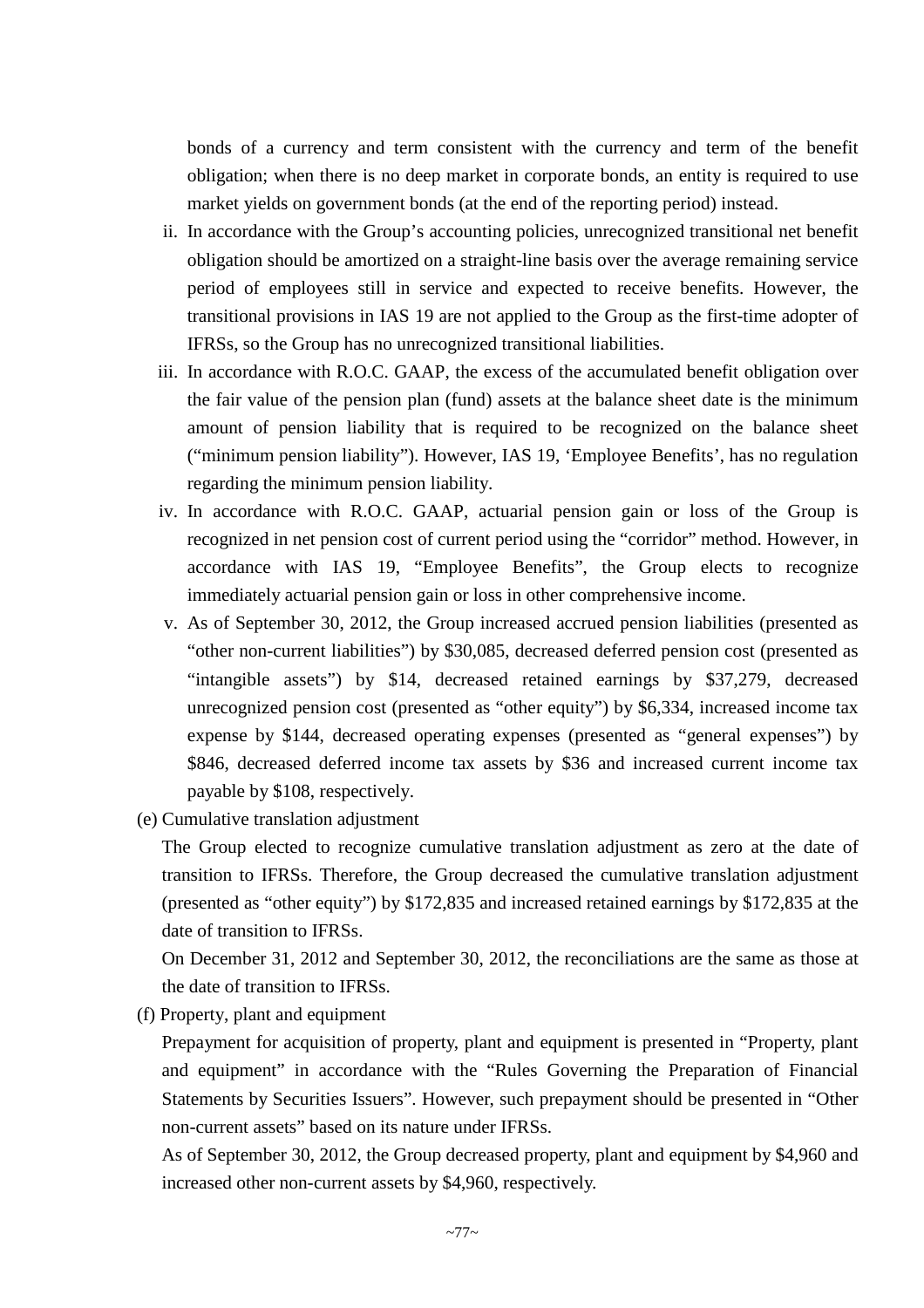## (g) Deferred income tax

Regarding tax rates that shall apply to the deferred income tax assets or liabilities associated with unrealized gains or losses arising from transactions between parent company and subsidiaries by buyer tax rate or seller tax rate, the current accounting standards in R.O.C. do not specify the rules for this issue; while, the Group adopts seller tax rate for computation. However, under IAS 12, 'Income Taxes', temporary differences in the consolidated financial statements are determined by comparing the carrying amounts of assets and liabilities in those statements and applicable taxation basis. The Company's taxation basis is determined by reference to the Group entities' income tax returns. Accordingly, buyer tax rate shall apply to the deferred tax assets or liabilities in the consolidated financial statements. In accordance with R.O.C. GAAP, a deferred tax asset or liability should, according to the classification of its related asset or liability, be classified as current or noncurrent. However, a deferred tax asset or liability that is not related to an asset or liability for financial reporting, should be classified as current or noncurrent according to the expected time period to realize or settle a deferred tax asset or liability. However, under IAS 1, 'Presentation of Financial Statements', an entity should not classify a deferred tax asset or liability as current. Deferred income tax assets and liabilities cannot be offset as they do not meet the criteria of offsetting assets and liabilities under IAS 12, 'Income Taxes'. Thus, the Group reclassified deferred income tax assets and liabilities at the date of transition to IFRSs.

As of September 30, 2012, the Group increased deferred income tax assets - non-current by \$55,654, decreased deferred income tax assets - current by \$55,654, increased deferred income tax assets - non-current by \$21,148, increased income tax expense by \$5,046 and increased retained earnings by \$26,194, respectively.

(h) Long-term rental prepayment

R.O.C. GAAP specifies that royalties paid on acquisition of land-use rights shall be presented as "Other intangible assets". However, IAS 17, "Leases", specifies that royalties on land-use rights, which meets the definition of long-term operating lease, shall be presented as "Long-term rental prepayment".

As of September 30, 2012, the Group decreased intangible assets by \$113,909 and increased long-term rental prepayment (presented as "other non-current assets") by \$113,909, respectively.

- F.Major adjustments for the consolidated statement of cash flows for the three-month and nine-month periods ended September 30, 2012:
	- (a)Under R.O.C. GAAP, payment of interest and receipt of interest and dividend are all included in cash flows from operating activities. However, under IFRSs, payment of interest and receipt of interest and dividend are classified as cash flows from financing activities and from investing activities, respectively, when they are the cost for acquisitions of financial resources or the return on investments.